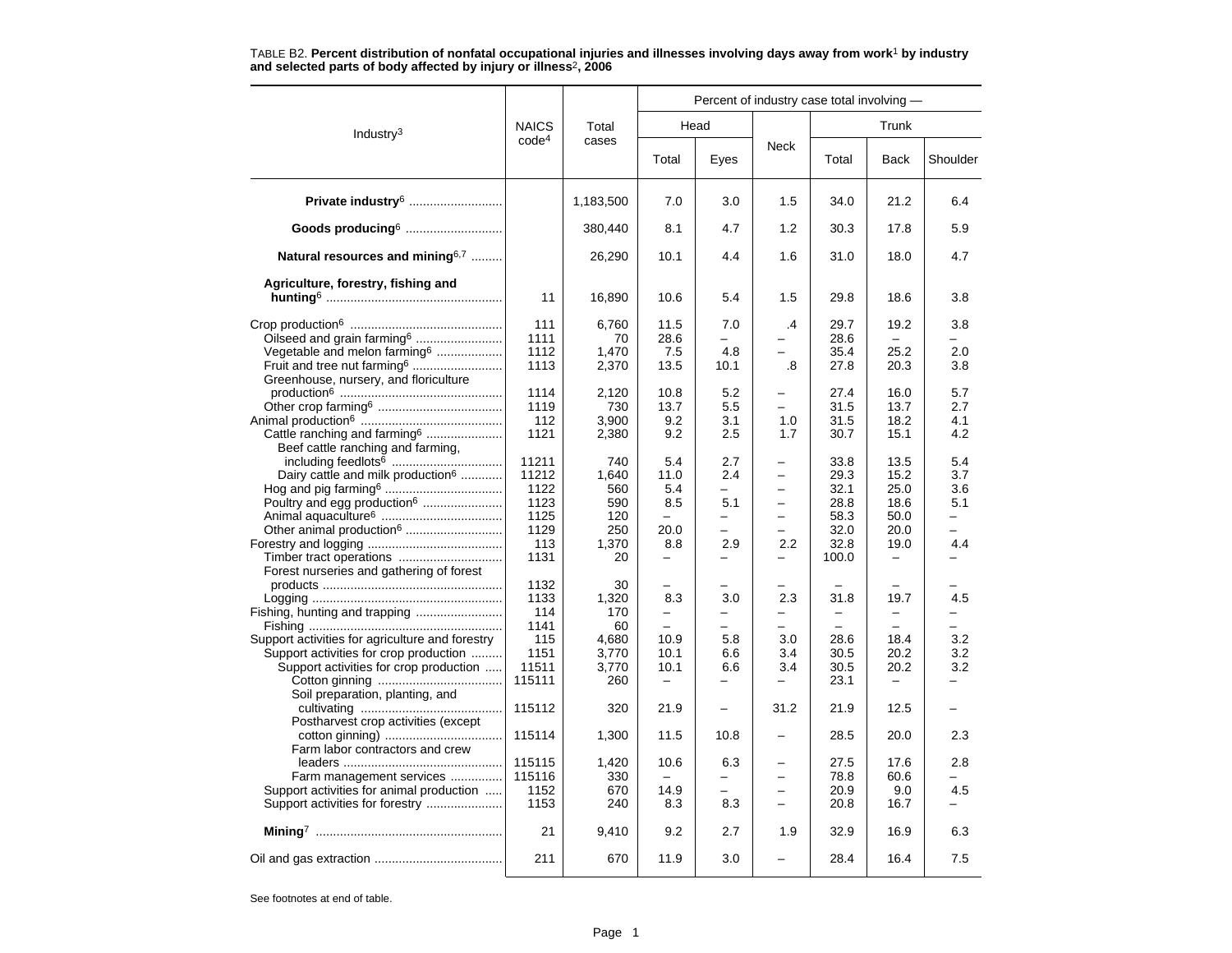|                                                 |                          |                                                      | Percent of industry case total involving - |                                      |                                               |                               |                                                      |                                                      |                                                      |                                     |
|-------------------------------------------------|--------------------------|------------------------------------------------------|--------------------------------------------|--------------------------------------|-----------------------------------------------|-------------------------------|------------------------------------------------------|------------------------------------------------------|------------------------------------------------------|-------------------------------------|
|                                                 |                          | <b>Upper extremities</b>                             |                                            |                                      |                                               | Lower extremities             |                                                      |                                                      |                                                      | All                                 |
| Industry $3$                                    | Total                    | Finger                                               | Hand                                       | Wrist                                | Total                                         | Knee                          | Foot, toe                                            | Body<br>systems                                      | Multiple<br>body<br>parts                            | other<br>body<br>parts <sup>5</sup> |
| Private industry <sup>6</sup>                   | 23.2                     | 9.0                                                  | 4.2                                        | 4.1                                  | 22.2                                          | 8.1                           | 4.9                                                  | 1.5                                                  | 9.8                                                  | 0.9                                 |
| Goods producing <sup>6</sup>                    | 29.0                     | 13.0                                                 | 5.2                                        | 4.5                                  | 22.0                                          | 7.8                           | 4.9                                                  | 1.2                                                  | 7.3                                                  | .8                                  |
| Natural resources and mining $6,7$              | 22.5                     | 9.4                                                  | 4.6                                        | 3.1                                  | 23.0                                          | 7.9                           | 4.5                                                  | 1.8                                                  | 8.6                                                  | 1.4                                 |
| Agriculture, forestry, fishing and              |                          |                                                      |                                            |                                      |                                               |                               |                                                      |                                                      |                                                      |                                     |
|                                                 | 22.4                     | 9.1                                                  | 4.3                                        | 3.1                                  | 22.6                                          | 7.2                           | 4.4                                                  | 1.7                                                  | 9.4                                                  | 2.0                                 |
| Oilseed and grain farming <sup>6</sup>          | 22.5<br>$\equiv$         | 8.1<br>$\overline{\phantom{0}}$                      | 5.2                                        | 3.0<br>$\overline{a}$                | 23.2                                          | 6.4                           | 4.4<br>$\overline{\phantom{0}}$                      | 2.2<br>$\overline{a}$                                | 9.5<br>$\equiv$                                      | 1.0<br>$\overline{\phantom{0}}$     |
| Vegetable and melon farming <sup>6</sup>        | 22.4                     | 8.8                                                  | 5.4                                        | 4.8                                  | 24.5                                          | 6.1                           | 6.1                                                  | $\overline{\phantom{0}}$                             | 8.8                                                  | $\overline{\phantom{0}}$            |
|                                                 | 22.8                     | 7.6                                                  | 8.0                                        | 2.5                                  | 20.3                                          | 5.5                           | 3.4                                                  | 2.5                                                  | 10.1                                                 | 2.5                                 |
| Greenhouse, nursery, and floriculture           | 25.0                     | 8.5                                                  | 2.8                                        | 3.3                                  | 26.4                                          | 8.5                           | 5.7                                                  | 2.4                                                  | 7.5                                                  |                                     |
|                                                 | 13.7                     | 8.2                                                  | ÷                                          | $\equiv$                             | 21.9                                          | 2.7                           | $\overline{\phantom{0}}$                             | 4.1                                                  | 13.7                                                 |                                     |
|                                                 | 23.8                     | 11.5                                                 | 2.3                                        | 4.1                                  | 26.2                                          | 11.0                          | 5.1                                                  | .5                                                   | 7.7                                                  | $\overline{\phantom{0}}$            |
| Cattle ranching and farming <sup>6</sup>        | 25.6                     | 12.2                                                 | 2.5                                        | 3.4                                  | 27.3                                          | 10.1                          | 5.9                                                  | ÷                                                    | 5.5                                                  | $\overline{\phantom{0}}$            |
| Beef cattle ranching and farming,               |                          |                                                      |                                            |                                      |                                               |                               |                                                      |                                                      |                                                      |                                     |
|                                                 | 14.9<br>29.9             | 5.4                                                  | 2.7<br>2.4                                 | 4.3                                  | 29.7<br>25.6                                  | 10.8<br>9.8                   | 2.7<br>6.7                                           | $\overline{\phantom{0}}$<br>$\overline{\phantom{0}}$ | 13.5<br>1.8                                          | $\overline{\phantom{0}}$            |
| Dairy cattle and milk production <sup>6</sup>   | 17.9                     | 15.9<br>8.9                                          | -                                          | 5.4                                  | 26.8                                          | 16.1                          | 3.6                                                  | $\overline{\phantom{m}}$                             | 16.1                                                 | —                                   |
| Poultry and egg production <sup>6</sup>         | 23.7                     | 15.3                                                 | $\qquad \qquad -$                          | 5.1                                  | 25.4                                          | 11.9                          | 5.1                                                  | $\qquad \qquad -$                                    | 10.2                                                 | -                                   |
|                                                 | 25.0                     | $-$                                                  | $\equiv$                                   | $-$                                  | 16.7                                          | $\equiv$                      | $\equiv$                                             | $\equiv$                                             | $\equiv$                                             |                                     |
| Other animal production <sup>6</sup>            | 20.0                     | 8.0                                                  | $\equiv$                                   | 8.0                                  | 20.0                                          | 12.0                          | $\equiv$                                             | $\overline{\phantom{0}}$                             | 8.0                                                  | $\overline{a}$                      |
|                                                 | 14.6                     | 5.1                                                  | 2.9                                        | 2.2                                  | 24.8                                          | 8.0                           | 5.8                                                  | $\qquad \qquad -$                                    | 11.7                                                 | 4.4                                 |
|                                                 | $\overline{\phantom{m}}$ | $\overline{\phantom{0}}$                             | $\qquad \qquad -$                          | $\overline{\phantom{0}}$             | $\qquad \qquad -$                             | $\overline{\phantom{0}}$      | $\overline{\phantom{0}}$                             | $\overline{\phantom{0}}$                             | $\overline{\phantom{0}}$                             | -                                   |
| Forest nurseries and gathering of forest        |                          |                                                      |                                            |                                      |                                               |                               |                                                      |                                                      |                                                      |                                     |
|                                                 | $\qquad \qquad -$        | $\overline{\phantom{0}}$                             | $\overline{\phantom{0}}$                   |                                      | $\overline{\phantom{0}}$                      | $\overline{\phantom{0}}$      |                                                      | $\overline{\phantom{0}}$                             | $\overline{\phantom{0}}$                             |                                     |
|                                                 | 15.2                     | 5.3                                                  | 3.0                                        | 2.3                                  | 25.0                                          | 7.6                           | 6.1                                                  | $\overline{\phantom{m}}$<br>$\overline{\phantom{m}}$ | 12.1                                                 | 4.5                                 |
| Fishing, hunting and trapping                   | 64.7<br>33.3             | $\overline{\phantom{0}}$<br>$\overline{\phantom{0}}$ | -<br>$\equiv$                              | $\overline{\phantom{0}}$<br>$\equiv$ | $\overline{\phantom{0}}$<br>$\qquad \qquad -$ | -<br>$\overline{\phantom{0}}$ | $\overline{\phantom{0}}$<br>$\overline{\phantom{0}}$ | $\equiv$                                             | $\overline{\phantom{0}}$<br>$\overline{\phantom{0}}$ | -<br>▃                              |
| Support activities for agriculture and forestry | 21.8                     | 9.4                                                  | 5.1                                        | 1.5                                  | 18.8                                          | 5.6                           | 3.6                                                  | 2.6                                                  | 10.3                                                 | 4.3                                 |
| Support activities for crop production          | 20.7                     | 10.1                                                 | 4.5                                        | .8                                   | 17.5                                          | 4.2                           | 3.2                                                  | 2.9                                                  | 9.8                                                  | 5.0                                 |
| Support activities for crop production          | 20.7                     | 10.1                                                 | 4.5                                        | .8                                   | 17.5                                          | 4.2                           | 3.2                                                  | 2.9                                                  | 9.8                                                  | 5.0                                 |
|                                                 | 53.8                     | 7.7                                                  | 15.4                                       |                                      | 15.4                                          | 7.7                           | $\overline{\phantom{0}}$                             |                                                      |                                                      |                                     |
| Soil preparation, planting, and                 |                          |                                                      |                                            |                                      |                                               |                               |                                                      |                                                      |                                                      |                                     |
| Postharvest crop activities (except             |                          |                                                      |                                            |                                      | 12.5                                          | $\overline{\phantom{0}}$      |                                                      |                                                      |                                                      |                                     |
|                                                 | 25.4                     | 14.6                                                 | 4.6                                        | 1.5                                  | 13.1                                          | 3.1                           | 3.8                                                  | 4.6                                                  | 13.8                                                 | $\overline{\phantom{0}}$            |
| Farm labor contractors and crew                 |                          |                                                      |                                            |                                      |                                               |                               |                                                      |                                                      |                                                      |                                     |
|                                                 | 19.0                     | 11.3                                                 | 4.2                                        | $\qquad \qquad -$                    | 22.5                                          | 5.6                           | 3.5                                                  | 1.4                                                  | 8.5                                                  | 10.6                                |
| Farm management services                        | 26.9                     | 9.0                                                  | 7.5                                        | 3.0                                  | 20.9                                          | 9.0                           | 4.5                                                  | $\qquad \qquad -$                                    | 14.9                                                 | $\overline{\phantom{0}}$            |
| Support activities for animal production        | 25.0                     | -                                                    | 8.3                                        | 12.5                                 | 37.5                                          | 12.5                          | $\overline{\phantom{0}}$                             | $\overline{\phantom{0}}$                             |                                                      | ▃                                   |
|                                                 | 22.8                     | 9.8                                                  | 5.1                                        | 3.0                                  | 23.5                                          | 9.1                           | 4.6                                                  | 2.0                                                  | 7.3                                                  | $\cdot$                             |
|                                                 | 26.9                     | 9.0                                                  | 7.5                                        | $\overline{\phantom{0}}$             | 25.4                                          | 7.5                           | 4.5                                                  |                                                      | 9.0                                                  |                                     |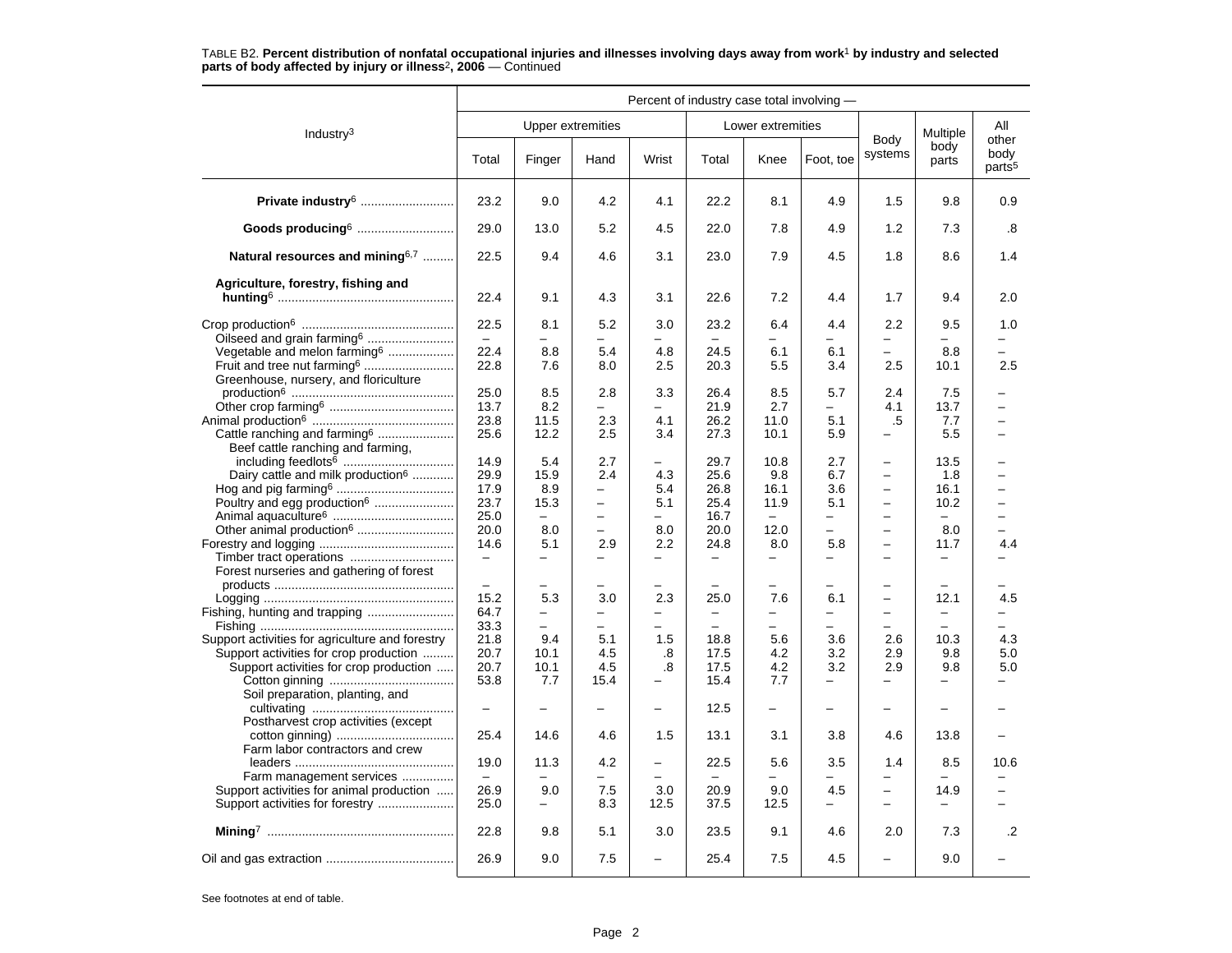|                                                       |                   |       | Percent of industry case total involving - |                          |                          |                          |                          |          |  |  |
|-------------------------------------------------------|-------------------|-------|--------------------------------------------|--------------------------|--------------------------|--------------------------|--------------------------|----------|--|--|
| Industry <sup>3</sup>                                 | <b>NAICS</b>      | Total |                                            | Head                     |                          |                          | Trunk                    |          |  |  |
|                                                       | code <sup>4</sup> | cases | Total                                      | Eyes                     | <b>Neck</b>              | Total                    | Back                     | Shoulder |  |  |
|                                                       | 2111              | 670   | 11.9                                       | 3.0                      | -                        | 28.4                     | 16.4                     | 7.5      |  |  |
|                                                       | 21111             | 670   | 11.9                                       | 3.0                      | $\overline{\phantom{0}}$ | 28.4                     | 16.4                     | 7.5      |  |  |
| Crude petroleum and natural gas                       |                   |       |                                            |                          |                          |                          |                          |          |  |  |
|                                                       | 211111            | 620   | 11.3                                       |                          | —                        | 25.8                     | 14.5                     | 6.5      |  |  |
| Mining (except oil and gas) <sup>8</sup>              | 212               | 4,780 | 7.3                                        | 3.1                      | 3.1                      | 35.1                     | 19.9                     | 7.1      |  |  |
|                                                       | 2121              | 2,790 | 6.8                                        | 2.5                      | 3.9                      | 36.6                     | 21.1                     | 7.2      |  |  |
|                                                       | 21211             | 2,790 | 6.8                                        | 2.5                      | 3.9                      | 36.6                     | 21.1                     | 7.2      |  |  |
| Bituminous coal and lignite surface                   |                   |       |                                            |                          |                          |                          |                          |          |  |  |
|                                                       | 212111            | 590   | 6.8                                        | 3.4                      | 3.4                      | 39.0                     | 25.4                     | 5.1      |  |  |
| Bituminous coal underground mining <sup>8</sup>       | 212112            | 2,160 | 6.5                                        | 2.3                      | 3.7                      | 35.6                     | 19.9                     | 7.4      |  |  |
|                                                       | 212113            | 40    | $\overline{\phantom{0}}$                   |                          | $\overline{\phantom{0}}$ | 50.0                     |                          | $\equiv$ |  |  |
|                                                       | 2122              | 340   | 8.8                                        | $\overline{\phantom{0}}$ | $\overline{\phantom{0}}$ | 29.4                     | 14.7                     | 8.8      |  |  |
|                                                       | 21221             | 50    | -                                          | $\overline{\phantom{0}}$ | $\overline{\phantom{0}}$ | $\overline{\phantom{m}}$ |                          |          |  |  |
| Gold ore and silver ore mining <sup>8</sup>           | 21222             | 70    | -                                          |                          | -                        | 28.6                     | $\overline{\phantom{0}}$ |          |  |  |
|                                                       | 212221            | 60    |                                            |                          |                          | 33.3                     |                          |          |  |  |
|                                                       | 212222            | 20    | L.                                         |                          | $\overline{\phantom{0}}$ | $\equiv$                 |                          |          |  |  |
| Copper, nickel, lead, and zinc mining <sup>8</sup>    | 21223             | 150   | $\overline{\phantom{0}}$                   | $\overline{\phantom{0}}$ | $\overline{\phantom{0}}$ | 26.7                     | 13.3                     |          |  |  |
| Lead ore and zinc ore mining <sup>8</sup>             | 212231            | 20    |                                            |                          | $\equiv$                 | $\equiv$                 |                          |          |  |  |
| Copper ore and nickel ore mining <sup>8</sup>         | 212234            | 130   | -                                          |                          | -                        | 30.8                     | 15.4                     |          |  |  |
|                                                       | 21229             | 70    |                                            |                          | $\overline{\phantom{0}}$ | 28.6                     |                          |          |  |  |
| All other metal ore mining <sup>8</sup>               | 212299            | 70    | $\overline{a}$                             |                          | $\equiv$                 | 28.6                     | $\equiv$                 |          |  |  |
| Nonmetallic mineral mining and quarrying <sup>8</sup> | 2123              | 1,650 | 8.5                                        | 4.2                      | 1.8                      | 33.9                     | 19.4                     | 6.7      |  |  |
| Stone mining and quarrying <sup>8</sup>               | 21231             | 890   | 7.9                                        | 3.4                      |                          | 33.7                     | 20.2                     | 5.6      |  |  |
| Dimension stone mining and                            |                   |       |                                            |                          |                          |                          |                          |          |  |  |
|                                                       | 212311            | 220   |                                            |                          |                          | 36.4                     | 22.7                     |          |  |  |
| Crushed and broken limestone mining                   |                   |       |                                            |                          |                          |                          |                          |          |  |  |
|                                                       | 212312            | 420   | 9.5                                        | 4.8                      | -                        | 33.3                     | 16.7                     | 7.1      |  |  |
| Crushed and broken granite mining                     |                   |       |                                            |                          |                          |                          |                          |          |  |  |
|                                                       | 212313            | 70    |                                            |                          |                          | 28.6                     |                          |          |  |  |
| Other crushed and broken stone                        |                   |       |                                            |                          |                          |                          |                          |          |  |  |
| mining and quarrying8                                 | 212319            | 180   |                                            |                          |                          | 38.9                     | 27.8                     |          |  |  |
| Sand, gravel, clay, and ceramic and                   |                   |       |                                            |                          |                          |                          |                          |          |  |  |
| refractory minerals mining and                        |                   |       |                                            |                          |                          |                          |                          |          |  |  |
|                                                       | 21232             | 610   | 9.8                                        | 4.9                      |                          | 32.8                     | 18.0                     | 6.6      |  |  |
| Construction sand and gravel mining <sup>8</sup>      | 212321            | 520   | 9.6                                        | 5.8                      | $\overline{\phantom{0}}$ | 32.7                     | 19.2                     | 5.8      |  |  |
| Kaolin and ball clay mining <sup>8</sup>              | 212324            | 40    | -                                          |                          |                          |                          |                          |          |  |  |
| Clay and ceramic and refractory                       |                   |       |                                            |                          |                          |                          |                          |          |  |  |
|                                                       | 212325            | 50    |                                            |                          |                          | 40.0                     |                          |          |  |  |
| Other nonmetallic mineral mining and                  |                   |       |                                            |                          |                          |                          |                          |          |  |  |
|                                                       | 21239             | 150   | -                                          | $\overline{\phantom{0}}$ | $\overline{\phantom{0}}$ | 40.0                     | 20.0                     | 13.3     |  |  |
| Potash, soda, and borate mineral                      |                   |       |                                            |                          |                          |                          |                          |          |  |  |
|                                                       | 212391            | 70    |                                            |                          |                          | 42.9                     |                          |          |  |  |
| Other chemical and fertilizer mineral                 |                   |       |                                            |                          |                          |                          |                          |          |  |  |
|                                                       | 212393            | 40    |                                            |                          |                          | 50.0                     |                          |          |  |  |
| All other nonmetallic mineral mining <sup>8</sup>     | 212399            | 30    | -                                          |                          |                          | $\overline{\phantom{0}}$ |                          |          |  |  |
| Support activities for mining                         | 213               | 3,950 | 11.1                                       | 2.3                      | .5                       | 31.1                     | 13.4                     | 5.3      |  |  |
| Support activities for mining                         | 2131              | 3,950 | 11.1                                       | 2.3                      | .5                       | 31.1                     | 13.4                     | 5.3      |  |  |
| Support activities for mining                         | 21311             | 3,950 | 11.1                                       | 2.3                      | .5                       | 31.1                     | 13.4                     | 5.3      |  |  |
| Drilling oil and gas wells                            | 213111            | 1,360 | 8.1                                        | 2.2                      | 1.5                      | 25.7                     | 11.0                     | 4.4      |  |  |
|                                                       |                   |       |                                            |                          |                          |                          |                          |          |  |  |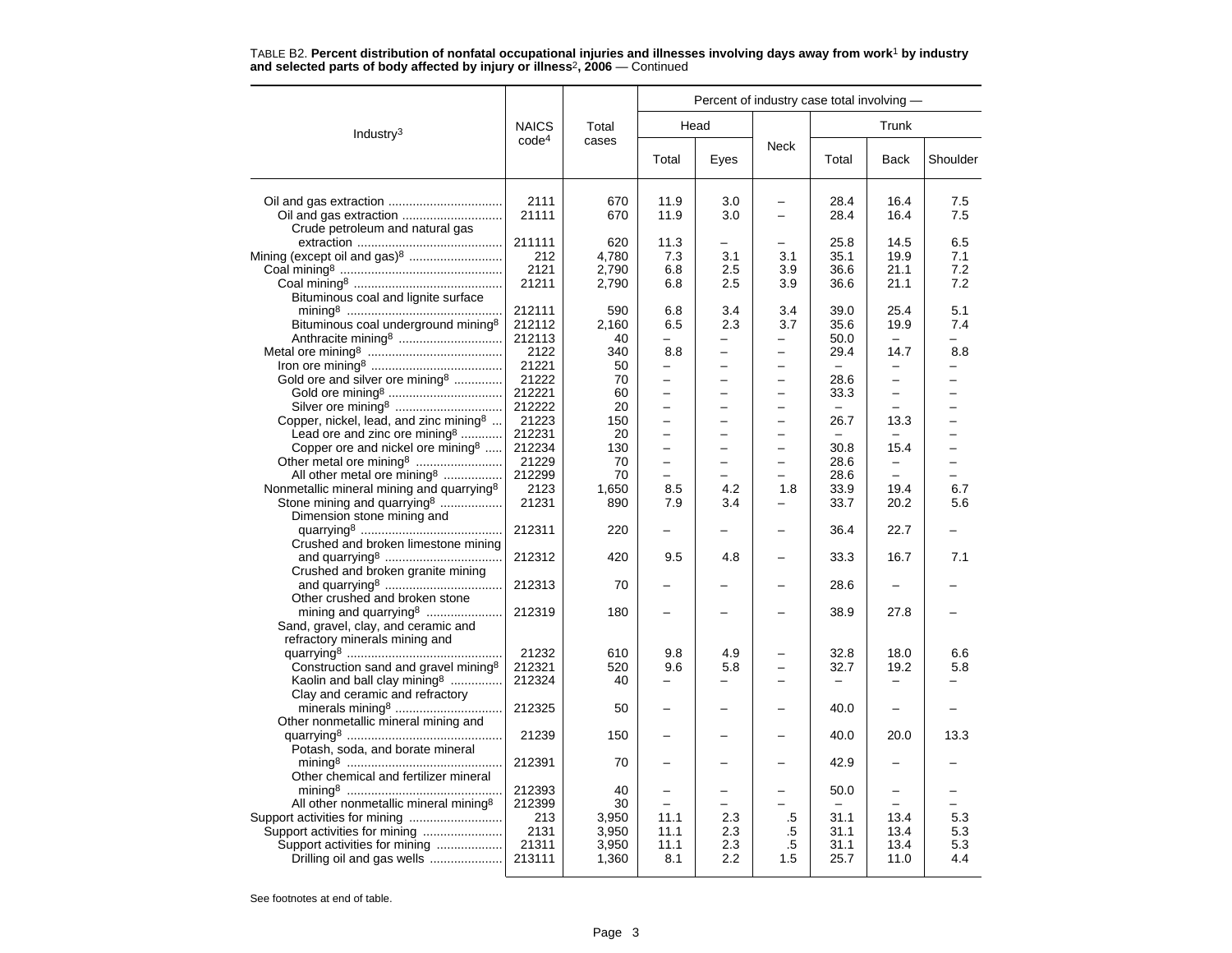|                                                                                                                                                                           | Percent of industry case total involving -                        |                                                                                       |                                                                                       |                                                                                                              |                                          |                                                                                  |                                               |                                                                                                              |                                                                       |                                     |
|---------------------------------------------------------------------------------------------------------------------------------------------------------------------------|-------------------------------------------------------------------|---------------------------------------------------------------------------------------|---------------------------------------------------------------------------------------|--------------------------------------------------------------------------------------------------------------|------------------------------------------|----------------------------------------------------------------------------------|-----------------------------------------------|--------------------------------------------------------------------------------------------------------------|-----------------------------------------------------------------------|-------------------------------------|
| Industry <sup>3</sup>                                                                                                                                                     |                                                                   | Upper extremities                                                                     |                                                                                       |                                                                                                              |                                          | Lower extremities                                                                |                                               |                                                                                                              | Multiple                                                              | All                                 |
|                                                                                                                                                                           | Total                                                             | Finger                                                                                | Hand                                                                                  | Wrist                                                                                                        | Total                                    | Knee                                                                             | Foot, toe                                     | Body<br>systems                                                                                              | body<br>parts                                                         | other<br>body<br>parts <sup>5</sup> |
| Crude petroleum and natural gas                                                                                                                                           | 26.9<br>26.9                                                      | 9.0<br>9.0                                                                            | 7.5<br>7.5                                                                            | $\qquad \qquad -$                                                                                            | 25.4<br>25.4                             | 7.5<br>7.5                                                                       | 4.5<br>4.5                                    | $\qquad \qquad -$                                                                                            | 9.0<br>9.0                                                            |                                     |
| Mining (except oil and gas) <sup>8</sup><br>Bituminous coal and lignite surface                                                                                           | 27.4<br>20.3<br>18.3<br>18.3                                      | 9.7<br>9.4<br>7.9<br>7.9                                                              | 8.1<br>3.1<br>3.2<br>3.2                                                              | $\qquad \qquad -$<br>2.7<br>2.5<br>2.5                                                                       | 24.2<br>26.2<br>26.5<br>26.5             | 6.5<br>10.3<br>11.5<br>11.5                                                      | 4.8<br>4.8<br>4.3<br>4.3                      | 0.8<br>$\equiv$<br>$\overline{\phantom{0}}$                                                                  | 9.7<br>6.9<br>7.5<br>7.5                                              |                                     |
| Bituminous coal underground mining <sup>8</sup>                                                                                                                           | 15.3<br>19.0<br>$\equiv$<br>20.6                                  | 6.8<br>8.3<br>$\overline{\phantom{0}}$<br>5.9                                         | -<br>3.7<br>-<br>$\overline{\phantom{0}}$                                             | 3.4<br>2.3<br>$\overline{\phantom{0}}$<br>5.9                                                                | 23.7<br>27.8<br>32.4                     | 10.2<br>12.0<br>11.8                                                             | 5.1<br>4.6<br>$\overline{\phantom{0}}$<br>5.9 | $\overline{\phantom{0}}$<br>$\overline{\phantom{0}}$<br>$\overline{\phantom{0}}$<br>$\overline{\phantom{0}}$ | 10.2<br>6.9<br>-<br>5.9                                               |                                     |
| Gold ore and silver ore mining <sup>8</sup><br>Silver ore mining <sup>8</sup>                                                                                             | 40.0<br>$\qquad \qquad -$<br>$\equiv$<br>$\overline{\phantom{0}}$ | $\overline{\phantom{0}}$<br>$\overline{\phantom{0}}$<br>÷<br>$\overline{\phantom{0}}$ | ÷<br>-<br>÷<br>-                                                                      | $\overline{\phantom{0}}$<br>$\overline{\phantom{0}}$<br>$\overline{\phantom{0}}$                             | $\equiv$<br>42.9<br>33.3                 | $\overline{\phantom{0}}$<br>$\overline{\phantom{0}}$<br>$\overline{\phantom{0}}$ | -<br>-<br>$\equiv$                            | $\overline{\phantom{0}}$<br>$\equiv$<br>$\equiv$<br>$\overline{\phantom{0}}$                                 | $\overline{\phantom{0}}$<br>$\overline{\phantom{0}}$<br>$\equiv$<br>- |                                     |
| Copper, nickel, lead, and zinc mining8<br>Lead ore and zinc ore mining $3$<br>Copper ore and nickel ore mining <sup>8</sup>                                               | 20.0<br>$-$<br>15.4<br>$\qquad \qquad -$                          | $\overline{a}$<br>÷<br>-<br>$\overline{a}$                                            | $\overline{\phantom{0}}$<br>$\overline{\phantom{0}}$<br>-<br>$\overline{\phantom{0}}$ | $\overline{\phantom{0}}$<br>$\overline{\phantom{0}}$<br>$\overline{\phantom{0}}$<br>$\overline{\phantom{0}}$ | 33.3<br>38.5<br>28.6                     | 13.3<br>15.4                                                                     | -<br>$\overline{\phantom{0}}$                 | $\overline{\phantom{0}}$<br>$\overline{\phantom{0}}$<br>$\overline{a}$                                       | $\overline{a}$<br>-<br>$\overline{\phantom{0}}$<br>$\overline{a}$     |                                     |
| All other metal ore mining <sup>8</sup><br>Nonmetallic mineral mining and quarrying <sup>8</sup><br>Stone mining and quarrying <sup>8</sup><br>Dimension stone mining and | $\overline{\phantom{m}}$<br>23.6<br>24.7                          | $\overline{\phantom{0}}$<br>12.7<br>14.6                                              | $\overline{a}$<br>3.6<br>3.4                                                          | $\overline{\phantom{0}}$<br>2.4<br>2.2                                                                       | 28.6<br>24.2<br>24.7                     | $\overline{\phantom{0}}$<br>7.9<br>7.9                                           | $\overline{a}$<br>5.5<br>6.7                  | $\overline{a}$<br>1.2                                                                                        | $\equiv$<br>6.7<br>6.7                                                |                                     |
| Crushed and broken limestone mining<br>Crushed and broken granite mining                                                                                                  | 31.8<br>21.4                                                      | 22.7<br>11.9                                                                          |                                                                                       | $\overline{\phantom{0}}$                                                                                     | 22.7<br>23.8                             | 7.1                                                                              | 9.1<br>7.1                                    | $\overline{\phantom{0}}$                                                                                     | 7.1                                                                   |                                     |
| Other crushed and broken stone                                                                                                                                            | $\overline{\phantom{0}}$<br>22.2                                  | 11.1                                                                                  |                                                                                       | $\equiv$                                                                                                     | 28.6<br>22.2                             | $\overline{\phantom{0}}$<br>÷                                                    |                                               | $\overline{\phantom{0}}$                                                                                     | 11.1                                                                  |                                     |
| Sand, gravel, clay, and ceramic and<br>refractory minerals mining and<br>Construction sand and gravel mining <sup>8</sup><br>Kaolin and ball clay mining <sup>8</sup>     | 24.6<br>23.1<br>$\overline{\phantom{m}}$                          | 11.5<br>11.5<br>$\overline{\phantom{0}}$                                              | 3.3<br>3.8                                                                            | $\overline{\phantom{0}}$                                                                                     | 24.6<br>23.1<br>$\overline{\phantom{0}}$ | 8.2<br>7.7<br>$\overline{\phantom{0}}$                                           | 3.3<br>3.8<br>$\overline{a}$                  | $\overline{\phantom{0}}$                                                                                     | 6.6<br>7.7<br>$\overline{a}$                                          |                                     |
| Clay and ceramic and refractory<br>Other nonmetallic mineral mining and                                                                                                   | $\overline{\phantom{0}}$                                          | -                                                                                     |                                                                                       |                                                                                                              | 40.0                                     | -                                                                                |                                               |                                                                                                              |                                                                       |                                     |
| Potash, soda, and borate mineral                                                                                                                                          | 20.0                                                              | 13.3                                                                                  |                                                                                       |                                                                                                              | 26.7                                     |                                                                                  |                                               |                                                                                                              |                                                                       |                                     |
| Other chemical and fertilizer mineral                                                                                                                                     |                                                                   |                                                                                       |                                                                                       |                                                                                                              | 28.6                                     |                                                                                  |                                               |                                                                                                              |                                                                       |                                     |
| All other nonmetallic mineral mining <sup>8</sup><br>Support activities for mining<br>Drilling oil and gas wells                                                          | $\overline{\phantom{0}}$<br>25.3<br>25.3<br>25.3<br>27.9          | -<br>10.4<br>10.4<br>10.4<br>12.5                                                     | -<br>-<br>7.3<br>7.3<br>7.3<br>5.9                                                    | 3.8<br>3.8<br>3.8<br>2.9                                                                                     | 20.0<br>20.0<br>20.0<br>27.2             | 8.1<br>8.1<br>8.1<br>6.6                                                         | 4.3<br>4.3<br>4.3<br>6.6                      | $\overline{\phantom{0}}$<br>3.8<br>3.8<br>3.8<br>2.2                                                         | -<br>7.3<br>7.3<br>7.3<br>6.6                                         |                                     |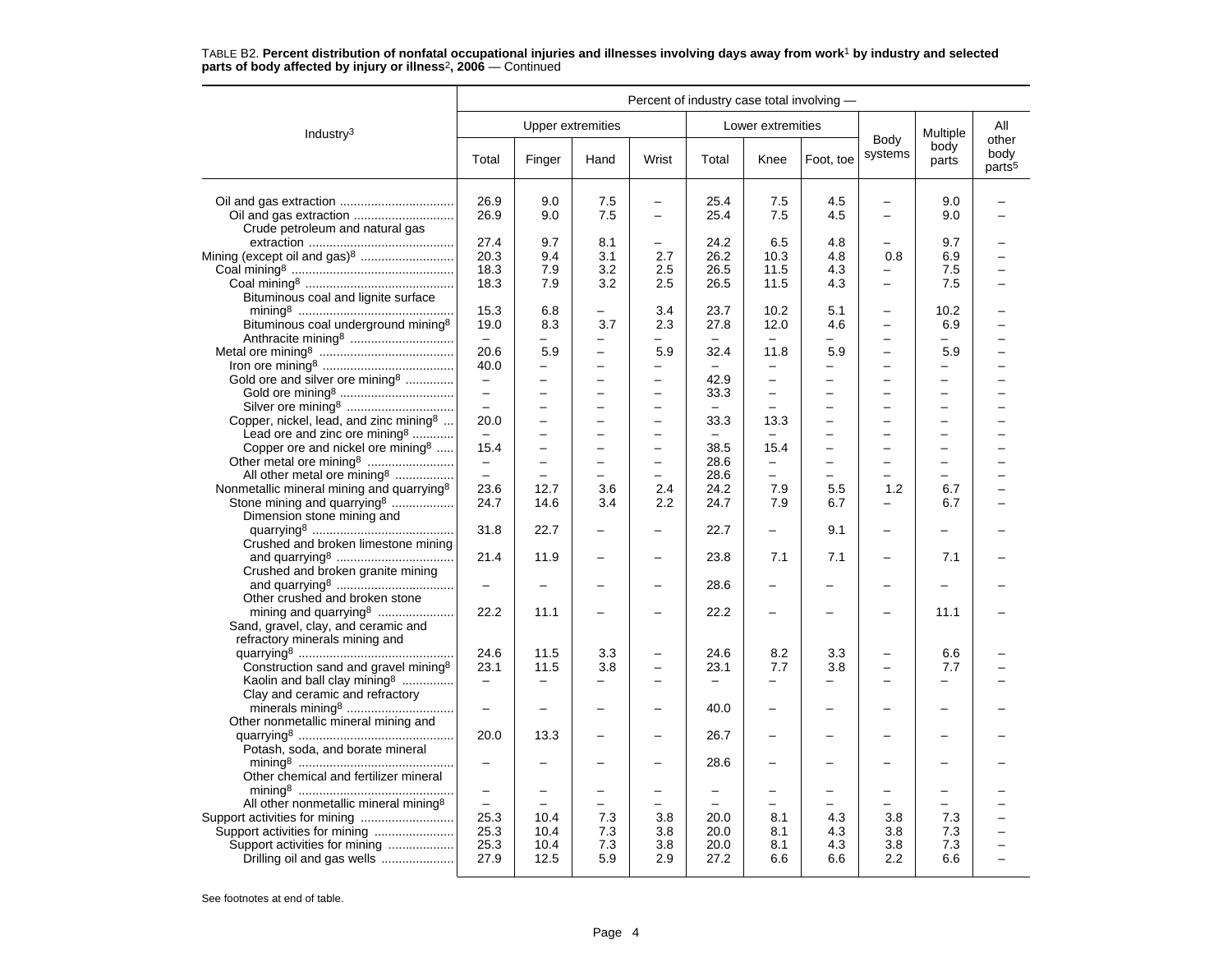|                                                                               |                   |         | Percent of industry case total involving - |          |                          |       |       |          |  |  |
|-------------------------------------------------------------------------------|-------------------|---------|--------------------------------------------|----------|--------------------------|-------|-------|----------|--|--|
| Industry <sup>3</sup>                                                         | <b>NAICS</b>      | Total   |                                            | Head     |                          |       | Trunk |          |  |  |
|                                                                               | code <sup>4</sup> | cases   | Total                                      | Eyes     | <b>Neck</b>              | Total | Back  | Shoulder |  |  |
| Support activities for oil and gas                                            |                   |         |                                            |          |                          |       |       |          |  |  |
|                                                                               | 213112            | 2,590   | 12.7                                       | 2.3      |                          | 34.0  | 14.7  | 5.4      |  |  |
|                                                                               |                   | 153,180 | 8.2                                        | 4.6      | 1.4                      | 29.1  | 18.3  | 5.0      |  |  |
|                                                                               | 23                | 153,180 | 8.2                                        | 4.6      | 1.4                      | 29.1  | 18.3  | 5.0      |  |  |
|                                                                               | 236               | 29,320  | 6.9                                        | 4.6      | 2.8                      | 26.4  | 16.3  | 4.9      |  |  |
| Residential building construction                                             | 2361              | 16.640  | 6.3                                        | 4.2      | 2.3                      | 25.2  | 15.3  | 4.7      |  |  |
| Nonresidential building construction                                          | 2362              | 12,680  | 7.6                                        | 5.2      | 3.5                      | 27.8  | 17.6  | 5.3      |  |  |
| Heavy and civil engineering construction                                      | 237               | 19,400  | 8.1                                        | 4.3      | 1.5                      | 30.4  | 17.9  | 5.8      |  |  |
|                                                                               | 2371              | 9,010   | 7.9                                        | 3.4      | 1.3                      | 30.7  | 18.6  | 5.8      |  |  |
| Water and sewer line and related                                              |                   |         |                                            |          |                          |       |       |          |  |  |
|                                                                               |                   |         |                                            |          |                          |       |       |          |  |  |
|                                                                               | 23711             | 5,210   | 8.6                                        | 4.6      | .6                       | 32.2  | 20.2  | 6.0      |  |  |
| Oil and gas pipeline and related                                              |                   |         |                                            |          |                          |       |       |          |  |  |
| structures construction                                                       | 23712             | 920     | 8.7                                        | 3.3      |                          | 28.3  | 12.0  | 7.6      |  |  |
| Power and communication line and                                              |                   |         |                                            |          |                          |       |       |          |  |  |
| related structures construction                                               | 23713             | 2,880   | 6.2                                        | 1.4      | 2.8                      | 28.8  | 18.1  | 5.2      |  |  |
|                                                                               | 2372              | 450     | 11.1                                       | 6.7      |                          | 28.9  | 15.6  | 6.7      |  |  |
| Highway, street, and bridge construction<br>Other heavy and civil engineering | 2373              | 7,660   | 7.2                                        | 3.4      | 2.0                      | 31.5  | 19.6  | 6.0      |  |  |
|                                                                               | 2379              | 2.270   | 11.0                                       | 9.7      | 1.3                      | 25.1  | 10.1  | 4.8      |  |  |
|                                                                               | 238               | 104,460 | 8.5                                        | 4.7      | 1.0                      | 29.7  | 18.9  | 4.8      |  |  |
| Foundation, structure, and building exterior                                  |                   |         |                                            |          |                          |       |       |          |  |  |
|                                                                               | 2381              | 28,820  | 7.4                                        | 3.5      | 1.1                      | 26.6  | 15.7  | 4.0      |  |  |
| Poured concrete foundation and                                                |                   |         |                                            |          |                          |       |       |          |  |  |
| structure contractors                                                         | 23811             | 5,240   | 7.6                                        | 4.8      | 2.9                      | 28.8  | 16.0  | 2.5      |  |  |
|                                                                               |                   |         |                                            |          |                          |       |       |          |  |  |
| Structural steel and precast concrete                                         |                   |         |                                            |          |                          |       |       |          |  |  |
|                                                                               | 23812             | 2,850   | 9.5                                        | 5.3      | 1.8                      | 21.8  | 13.7  | 2.8      |  |  |
| Framing contractors                                                           | 23813             | 5,410   | 7.0                                        | 4.3      | $\overline{\phantom{0}}$ | 21.6  | 13.7  | 1.8      |  |  |
|                                                                               | 23814             | 5,900   | 6.1                                        | 2.0      | .5                       | 31.4  | 19.5  | 5.3      |  |  |
| Glass and glazing contractors                                                 | 23815             | 1,500   | 3.3                                        | L,       |                          | 26.7  | 14.7  | 6.7      |  |  |
|                                                                               | 23816             | 5,620   | 4.3                                        | 1.6      | 1.1                      | 26.5  | 14.2  | 6.2      |  |  |
|                                                                               | 23817             | 1,570   | 23.6                                       | 8.3      |                          | 31.2  | 20.4  | 4.5      |  |  |
| Other foundation, structure, and building                                     |                   |         |                                            |          |                          |       |       |          |  |  |
|                                                                               | 23819             | 730     | 8.2                                        | 4.1      |                          | 16.4  | 8.2   |          |  |  |
| Building equipment contractors                                                | 2382              | 40.930  | 8.6                                        | 4.2      | .7                       | 32.9  | 22.2  | 5.8      |  |  |
|                                                                               | 23821             | 16,130  | 9.6                                        | 5.1      | .6                       | 31.3  | 21.6  | 6.0      |  |  |
| Plumbing, heating, and air-conditioning                                       |                   |         |                                            |          |                          |       |       |          |  |  |
|                                                                               | 23822             | 23,010  | 7.7                                        | 3.7      | .8                       | 34.3  | 23.0  | 5.5      |  |  |
| Other building equipment contractors                                          | 23829             | 1.790   | 10.1                                       | 2.2      |                          | 29.6  | 17.9  | 7.8      |  |  |
| Building finishing contractors                                                | 2383              | 20,930  | 9.4                                        | 6.9      | .9                       | 28.9  | 17.6  | 4.5      |  |  |
| Drywall and insulation contractors                                            | 23831             | 8,200   | 7.9                                        | 4.8      | 1.6                      | 30.2  | 18.4  | 4.4      |  |  |
| Painting and wall covering contractors                                        | 23832             | 3,850   | 3.9                                        | 2.1      | .8                       | 38.7  | 20.0  | 4.9      |  |  |
|                                                                               | 23833             |         | $\equiv$                                   | $\equiv$ |                          |       |       | 6.4      |  |  |
|                                                                               |                   | 1,720   |                                            |          |                          | 28.5  | 18.6  |          |  |  |
| Tile and terrazzo contractors                                                 | 23834             | 1,670   | 16.8                                       | 15.6     | $\overline{\phantom{0}}$ | 21.0  | 19.8  |          |  |  |
| Finish carpentry contractors                                                  | 23835             | 4,150   | 19.3                                       | 15.7     |                          | 21.9  | 13.7  | 6.0      |  |  |
| Other building finishing contractors                                          | 23839             | 1,340   | 6.0                                        | 3.7      |                          | 23.9  | 14.2  | 3.0      |  |  |
| Other specialty trade contractors                                             | 2389              | 13,790  | 9.6                                        | 4.9      | 1.8                      | 27.6  | 17.8  | 4.2      |  |  |
|                                                                               |                   |         |                                            |          |                          |       |       |          |  |  |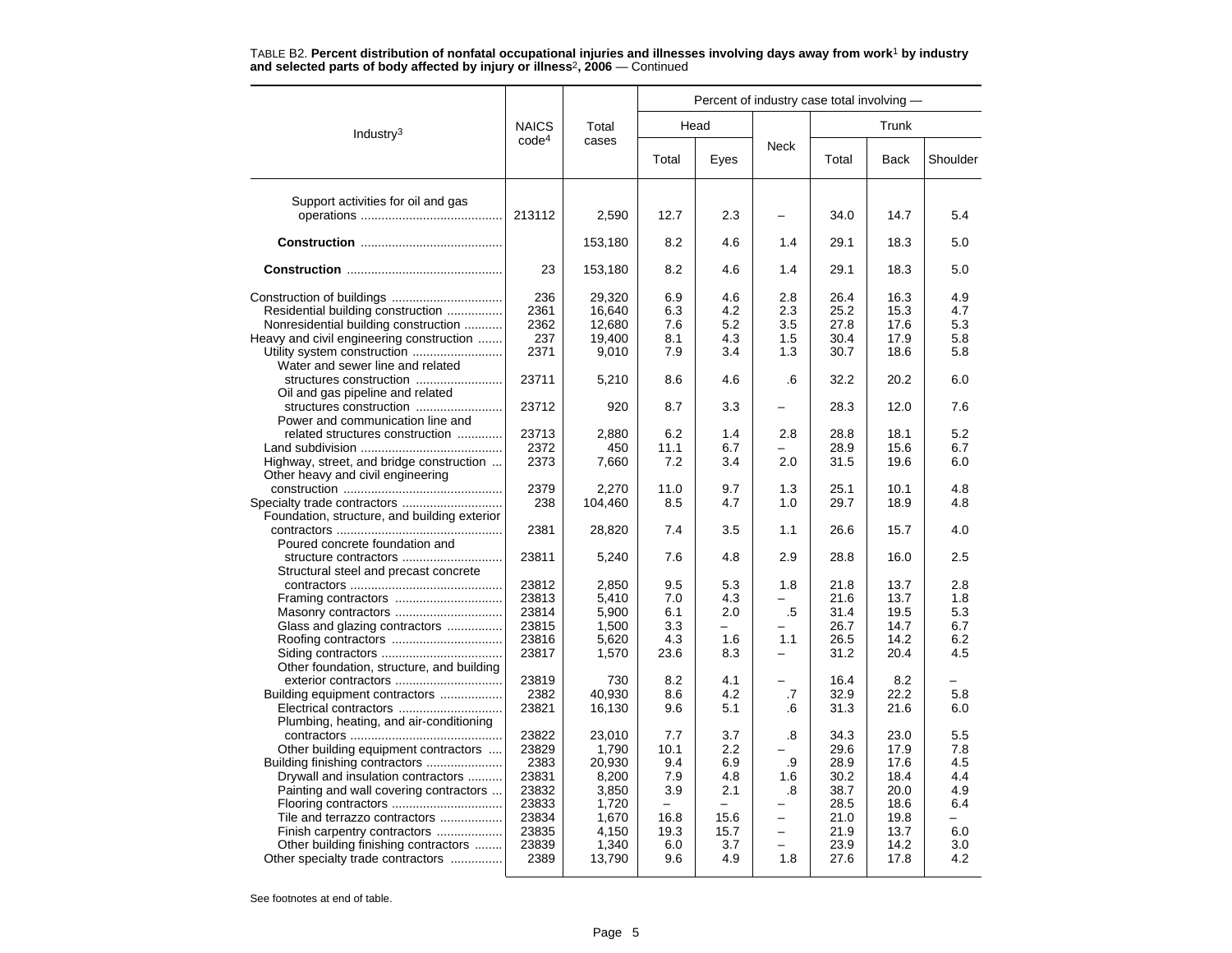|                                                                               | Percent of industry case total involving - |                   |      |                          |       |                   |           |                                 |               |                                     |
|-------------------------------------------------------------------------------|--------------------------------------------|-------------------|------|--------------------------|-------|-------------------|-----------|---------------------------------|---------------|-------------------------------------|
| Industry <sup>3</sup>                                                         |                                            | Upper extremities |      |                          |       | Lower extremities |           |                                 | Multiple      | All                                 |
|                                                                               | Total                                      | Finger            | Hand | Wrist                    | Total | Knee              | Foot, toe | Body<br>systems                 | body<br>parts | other<br>body<br>parts <sup>5</sup> |
| Support activities for oil and gas                                            |                                            |                   |      |                          |       |                   |           |                                 |               |                                     |
|                                                                               | 24.3                                       | 9.3               | 8.1  | 3.9                      | 16.2  | 9.3               | 3.1       | 4.6                             | 7.7           |                                     |
|                                                                               | 25.0                                       | 10.7              | 5.2  | 3.2                      | 26.2  | 9.5               | 5.2       | 1.1                             | 8.1           | 0.8                                 |
|                                                                               | 25.0                                       | 10.7              | 5.2  | 3.2                      | 26.2  | 9.5               | 5.2       | 1.1                             | 8.1           | .8                                  |
|                                                                               | 27.1                                       | 10.6              | 4.7  | 2.7                      | 25.3  | 9.1               | 4.5       | 1.0                             | 9.6           | .9                                  |
| Residential building construction                                             | 30.0                                       | 12.9              | 5.5  | 2.3                      | 22.3  | 7.0               | 4.8       | 1.4                             | 11.1          | 1.3                                 |
| Nonresidential building construction                                          | 23.2                                       | 7.6               | 3.7  | 3.2                      | 29.3  | 12.0              | 4.0       | $.5\,$                          | 7.6           | .5                                  |
| Heavy and civil engineering construction                                      | 20.3                                       | 9.9               | 3.9  | 2.1                      | 29.8  | 9.8               | 6.5       | 1.4                             | 8.0           | $\cdot$                             |
| Water and sewer line and related                                              | 22.1                                       | 11.0              | 4.6  | 2.4                      | 29.0  | 8.2               | 7.5       | 1.1                             | 7.2           | $\cdot$ 4                           |
| structures construction<br>Oil and gas pipeline and related                   | 21.9                                       | 12.1              | 3.5  | 2.7                      | 29.4  | 6.3               | 9.6       | 1.0                             | 5.8           | .4                                  |
| Power and communication line and                                              | 20.7                                       | 13.0              | 2.2  |                          | 30.4  | 13.0              | 6.5       |                                 | 9.8           |                                     |
| related structures construction                                               | 22.9                                       | 8.3               | 6.9  | 2.8                      | 28.1  | 10.1              | 3.8       | 1.4                             | 9.0           | $\cdot$                             |
|                                                                               | 22.2                                       | 4.4               | 13.3 | 4.4                      | 24.4  | 6.7               | 8.9       | 4.4                             | 4.4           |                                     |
| Highway, street, and bridge construction<br>Other heavy and civil engineering | 18.0                                       | 8.6               | 3.4  | 1.6                      | 30.4  | 12.0              | 6.0       | 1.6                             | 9.1           | $\cdot$ 4                           |
|                                                                               | 20.7                                       | 11.0              | 1.3  | 1.8                      | 32.6  | 9.7               | 3.5       | .9                              | 7.5           |                                     |
| Foundation, structure, and building exterior                                  | 25.4                                       | 10.9              | 5.6  | 3.5                      | 25.8  | 9.5               | 5.2       | 1.1                             | 7.7           | .8                                  |
| Poured concrete foundation and                                                | 27.3                                       | 13.0              | 4.8  | 3.6                      | 26.8  | 7.7               | 6.4       | 1.0                             | 8.7           | 1.0                                 |
| Structural steel and precast concrete                                         | 24.6                                       | 13.0              | 2.9  | 2.5                      | 28.2  | 7.6               | 4.4       | .6                              | 7.1           |                                     |
|                                                                               | 31.6                                       | 19.3              | 3.9  | 4.9                      | 22.1  | 7.7               | 5.6       | 1.8                             | 9.8           | 1.4                                 |
|                                                                               | 34.0                                       | 16.6              | 8.3  | 4.8                      | 23.7  | 6.1               | 6.1       | .4                              | 11.1          | 2.0                                 |
|                                                                               | 21.7                                       | 8.6               | 1.9  | 2.4                      | 33.4  | 8.3               | 10.2      | .7                              | 5.8           | .3                                  |
| Glass and glazing contractors                                                 | 27.3                                       | 14.7              | 4.0  | 3.3                      | 22.7  | 6.7               | 2.0       |                                 | 17.3          |                                     |
|                                                                               | 26.5                                       | 9.6               | 6.9  | 3.9                      | 27.8  | 8.0               | 6.9       | 2.5                             | 10.3          | 1.2                                 |
|                                                                               | 26.1                                       | 8.9               | 5.7  | 5.7                      | 13.4  | 3.8               | 4.5       | $\qquad \qquad -$               | —             | ▃                                   |
| Other foundation, structure, and building                                     |                                            |                   |      |                          |       |                   |           |                                 |               |                                     |
| exterior contractors                                                          | 34.2                                       | 26.0              | 2.7  | $\overline{\phantom{0}}$ | 35.6  | 23.3              | 6.8       | $\overline{\phantom{0}}$        | 4.1           |                                     |
| Building equipment contractors                                                | 24.8                                       | 10.8              | 5.2  | 3.4                      | 24.6  | 11.2              | 4.7       | 1.5                             | 6.6           | .3                                  |
|                                                                               | 24.3                                       | 11.5              | 6.9  | 2.3                      | 26.7  | 12.3              | 4.6       | 1.8                             | 5.5           | $\cdot$ .2                          |
| Plumbing, heating, and air-conditioning                                       |                                            |                   |      |                          |       |                   |           |                                 |               |                                     |
|                                                                               | 25.1                                       | 10.1              | 4.0  | 4.2                      | 22.9  | 10.4              | 4.5       | 1.3                             | 7.5           | .4                                  |
| Other building equipment contractors                                          | 25.1                                       | 12.8              | 3.9  | 4.5                      | 26.3  | 11.2              | 7.8       | 1.1                             | 6.1           | 1.1                                 |
|                                                                               | 25.2                                       | 9.7               | 6.2  | 4.2                      | 25.4  | 10.8              | 3.4       | .5                              | 8.0           | 1.8                                 |
| Drywall and insulation contractors                                            | 23.2                                       | 8.7               | 3.9  | 5.0                      | 23.2  | 10.2              | 3.5       | .9                              | 9.5           | 3.5                                 |
| Painting and wall covering contractors                                        | 26.0                                       | 9.6               | 10.4 | 2.1                      | 17.7  | 7.0               | 4.7       | $\overbrace{\phantom{1232211}}$ | 12.2          | $\overline{\phantom{0}}$            |
|                                                                               | 32.6                                       | 15.1              | 3.5  | 2.9                      | 35.5  | 26.2              | 4.1       | $\qquad \qquad -$               | 1.7           | $\overline{a}$                      |
| Tile and terrazzo contractors                                                 | 12.0                                       | 7.8               | 1.8  | $\equiv$                 | 48.5  | 23.4              | $\equiv$  | $\overline{\phantom{m}}$        | 1.2           | $\equiv$                            |
| Finish carpentry contractors                                                  | 27.7                                       | 10.8              | 7.7  | 5.8                      | 24.3  | 5.3               | 2.9       | $\qquad \qquad -$               | 6.0           | $\equiv$                            |
| Other building finishing contractors                                          | 33.6                                       | 8.2               | 11.9 | 6.0                      | 21.6  | 6.7               | 3.0       |                                 | 9.0           | 5.2                                 |
| Other specialty trade contractors                                             | 23.1                                       | 8.5               | 7.2  | 2.7                      | 28.1  | 6.5               | 6.6       | .9                              | 8.6           | $\cdot$                             |
|                                                                               |                                            |                   |      |                          |       |                   |           |                                 |               |                                     |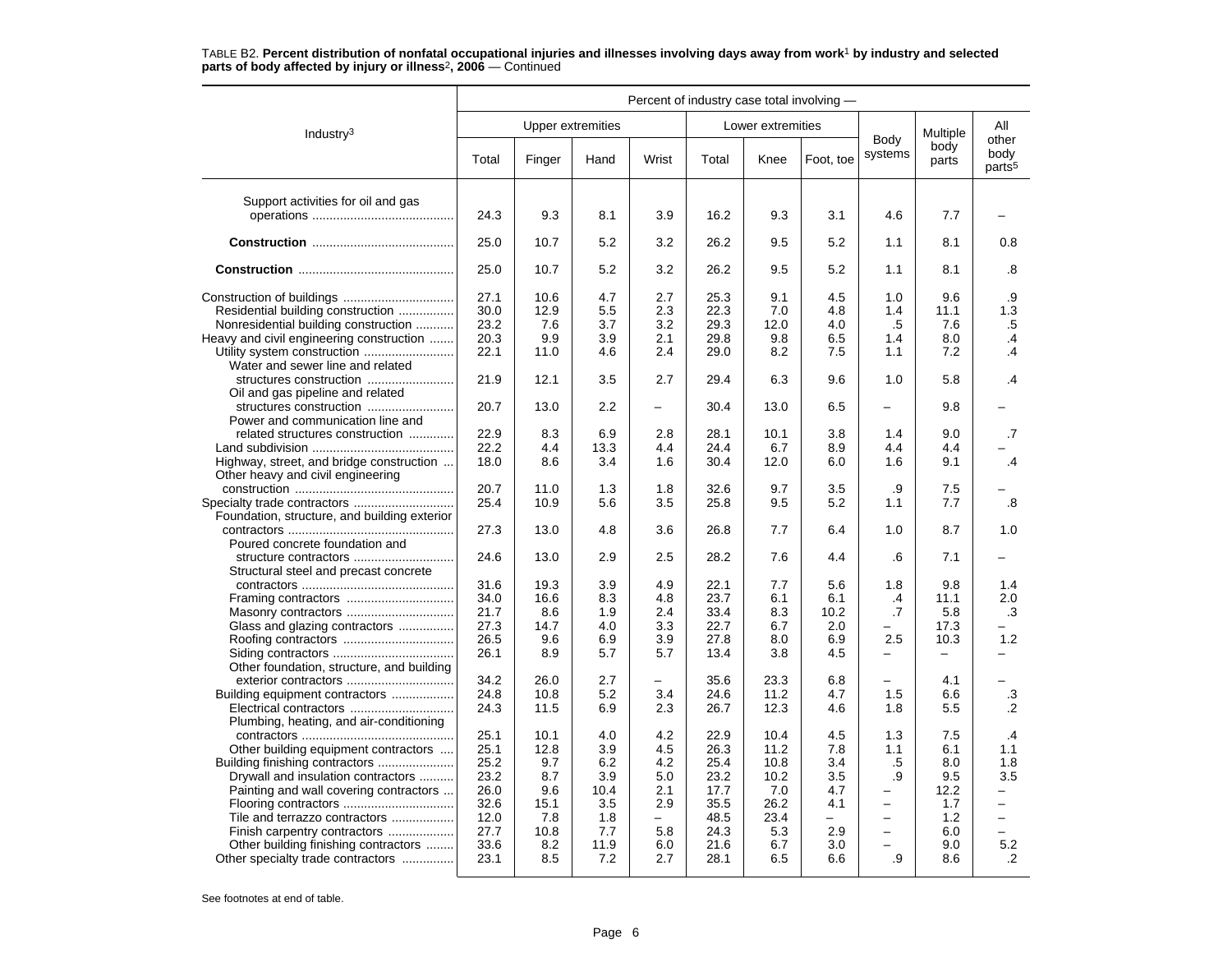|                                                                                                                                                                                                                                                                                                                                                                                                      |                                                                                                                                                                              |                                                                                                                                  | Percent of industry case total involving -                                                                                                                                                                                         |                                                                        |                                                                                                                                                                                                                                                            |                                                                                                                                                  |                                                                                                                                                                                               |                                                                                                                                                |  |  |
|------------------------------------------------------------------------------------------------------------------------------------------------------------------------------------------------------------------------------------------------------------------------------------------------------------------------------------------------------------------------------------------------------|------------------------------------------------------------------------------------------------------------------------------------------------------------------------------|----------------------------------------------------------------------------------------------------------------------------------|------------------------------------------------------------------------------------------------------------------------------------------------------------------------------------------------------------------------------------|------------------------------------------------------------------------|------------------------------------------------------------------------------------------------------------------------------------------------------------------------------------------------------------------------------------------------------------|--------------------------------------------------------------------------------------------------------------------------------------------------|-----------------------------------------------------------------------------------------------------------------------------------------------------------------------------------------------|------------------------------------------------------------------------------------------------------------------------------------------------|--|--|
| Industry <sup>3</sup>                                                                                                                                                                                                                                                                                                                                                                                | <b>NAICS</b>                                                                                                                                                                 | Total                                                                                                                            |                                                                                                                                                                                                                                    | Head                                                                   |                                                                                                                                                                                                                                                            |                                                                                                                                                  | Trunk                                                                                                                                                                                         |                                                                                                                                                |  |  |
|                                                                                                                                                                                                                                                                                                                                                                                                      | code <sup>4</sup>                                                                                                                                                            | cases                                                                                                                            | Total                                                                                                                                                                                                                              | Eyes                                                                   | <b>Neck</b>                                                                                                                                                                                                                                                | Total                                                                                                                                            | <b>Back</b>                                                                                                                                                                                   | Shoulder                                                                                                                                       |  |  |
| Site preparation contractors<br>All other special trade contractors                                                                                                                                                                                                                                                                                                                                  | 23891<br>23899                                                                                                                                                               | 7,580<br>6,210                                                                                                                   | 10.9<br>7.9                                                                                                                                                                                                                        | 5.3<br>4.5                                                             | 2.6<br>.8                                                                                                                                                                                                                                                  | 29.0<br>25.9                                                                                                                                     | 17.7<br>18.0                                                                                                                                                                                  | 4.5<br>3.9                                                                                                                                     |  |  |
|                                                                                                                                                                                                                                                                                                                                                                                                      |                                                                                                                                                                              | 200,970                                                                                                                          | 7.7                                                                                                                                                                                                                                | 4.8                                                                    | 1.0                                                                                                                                                                                                                                                        | 31.2                                                                                                                                             | 17.4                                                                                                                                                                                          | 6.7                                                                                                                                            |  |  |
|                                                                                                                                                                                                                                                                                                                                                                                                      | $31 - 33$                                                                                                                                                                    | 200,970                                                                                                                          | 7.7                                                                                                                                                                                                                                | 4.8                                                                    | 1.0                                                                                                                                                                                                                                                        | 31.2                                                                                                                                             | 17.4                                                                                                                                                                                          | 6.7                                                                                                                                            |  |  |
| Animal food manufacturing<br>Animal food manufacturing<br>Dog and cat food manufacturing<br>Other animal food manufacturing<br>Grain and oilseed milling<br>Flour milling and malt manufacturing<br>Starch and vegetable fats and oils<br>Soybean processing<br>Other oilseed processing<br>Fats and oils refining and blending<br>Breakfast cereal manufacturing<br>Sugar and confectionery product | 311<br>3111<br>31111<br>311111<br>311119<br>3112<br>31121<br>311211<br>311212<br>311213<br>31122<br>311221<br>311222<br>311223<br>311225<br>31123<br>3113<br>31131<br>311311 | 23,960<br>860<br>860<br>270<br>580<br>770<br>290<br>180<br>70<br>40<br>280<br>50<br>70<br>30<br>130<br>210<br>1,260<br>300<br>90 | 6.7<br>11.6<br>11.6<br>$\equiv$<br>15.5<br>7.8<br>6.9<br>$\equiv$<br>$\overline{\phantom{0}}$<br>10.7<br>$\overline{\phantom{0}}$<br>$\overline{a}$<br>15.4<br>$\overline{\phantom{0}}$<br>5.6<br>10.0<br>$\overline{\phantom{m}}$ | 3.3<br>2.3<br>2.3<br>÷<br>3.4<br>3.9<br>÷<br>╾<br>7.1<br>-<br>1.6<br>- | 1.0<br>L.<br>$\overline{\phantom{0}}$<br>$\overline{a}$<br>$\equiv$<br>÷<br>$\overline{\phantom{0}}$<br>-<br>$\overline{\phantom{0}}$<br>$\overline{\phantom{0}}$<br>$\overline{\phantom{0}}$<br>-<br>$\overline{\phantom{0}}$<br>$\overline{\phantom{0}}$ | 29.6<br>31.4<br>31.4<br>29.6<br>31.0<br>37.7<br>41.4<br>38.9<br>28.6<br>50.0<br>28.6<br>28.6<br>$\equiv$<br>30.8<br>42.9<br>27.8<br>26.7<br>22.2 | 16.0<br>18.6<br>18.6<br>22.2<br>17.2<br>16.9<br>20.7<br>16.7<br>$\overline{\phantom{0}}$<br>14.3<br>$\overline{\phantom{0}}$<br>$\equiv$<br>15.4<br>14.3<br>17.5<br>13.3<br>$\qquad \qquad -$ | 6.3<br>4.7<br>4.7<br>$\overline{\phantom{0}}$<br>5.2<br>9.1<br>6.9<br>11.1<br>$\overline{a}$<br>7.1<br>$\overline{ }$<br>-<br>14.3<br>5.6<br>╾ |  |  |
| Beet sugar manufacturing                                                                                                                                                                                                                                                                                                                                                                             | 311312<br>311313                                                                                                                                                             | 50<br>160                                                                                                                        | $\overline{\phantom{0}}$                                                                                                                                                                                                           |                                                                        | ÷                                                                                                                                                                                                                                                          | 31.2                                                                                                                                             | 18.8                                                                                                                                                                                          |                                                                                                                                                |  |  |
| Chocolate and confectionery<br>manufacturing from cacao beans<br>Confectionery manufacturing from                                                                                                                                                                                                                                                                                                    | 31132                                                                                                                                                                        | 130                                                                                                                              |                                                                                                                                                                                                                                    |                                                                        |                                                                                                                                                                                                                                                            | 30.8                                                                                                                                             | 15.4                                                                                                                                                                                          | 15.4                                                                                                                                           |  |  |
| purchased chocolate<br>Nonchocolate confectionery                                                                                                                                                                                                                                                                                                                                                    | 31133                                                                                                                                                                        | 500                                                                                                                              | 4.0                                                                                                                                                                                                                                |                                                                        | -                                                                                                                                                                                                                                                          | 28.0                                                                                                                                             | 18.0                                                                                                                                                                                          | 6.0                                                                                                                                            |  |  |
| Fruit and vegetable preserving and<br>specialty food manufacturing                                                                                                                                                                                                                                                                                                                                   | 31134<br>3114                                                                                                                                                                | 330<br>2,590                                                                                                                     | 8.1                                                                                                                                                                                                                                | 4.2                                                                    | 1.2                                                                                                                                                                                                                                                        | 27.3<br>29.3                                                                                                                                     | 21.2<br>16.6                                                                                                                                                                                  | 6.6                                                                                                                                            |  |  |
| Frozen food manufacturing<br>Frozen fruit, juice, and vegetable                                                                                                                                                                                                                                                                                                                                      | 31141                                                                                                                                                                        | 1,110                                                                                                                            | 8.1                                                                                                                                                                                                                                | 5.4                                                                    | 1.8                                                                                                                                                                                                                                                        | 27.0                                                                                                                                             | 14.4                                                                                                                                                                                          | 5.4                                                                                                                                            |  |  |
| Frozen specialty food manufacturing<br>Fruit and vegetable canning, pickling,                                                                                                                                                                                                                                                                                                                        | 311411<br>311412                                                                                                                                                             | 520<br>600                                                                                                                       | 5.8<br>10.0                                                                                                                                                                                                                        | 3.8<br>5.0                                                             | 3.3                                                                                                                                                                                                                                                        | 30.8<br>21.7                                                                                                                                     | 17.3<br>11.7                                                                                                                                                                                  | 5.8<br>5.0                                                                                                                                     |  |  |
| Fruit and vegetable canning<br>Dried and dehydrated food                                                                                                                                                                                                                                                                                                                                             | 31142<br>311421                                                                                                                                                              | 1.470<br>1,080                                                                                                                   | 8.2<br>9.3                                                                                                                                                                                                                         | 3.4<br>3.7                                                             | -                                                                                                                                                                                                                                                          | 32.0<br>30.6                                                                                                                                     | 17.7<br>18.5                                                                                                                                                                                  | 7.5<br>6.5                                                                                                                                     |  |  |
| Dairy product manufacturing                                                                                                                                                                                                                                                                                                                                                                          | 311423<br>3115                                                                                                                                                               | 270<br>3,190                                                                                                                     | 7.4<br>6.0                                                                                                                                                                                                                         | 3.1                                                                    | 1.3                                                                                                                                                                                                                                                        | 33.3<br>34.5                                                                                                                                     | 18.5<br>20.7                                                                                                                                                                                  | 7.4<br>6.0                                                                                                                                     |  |  |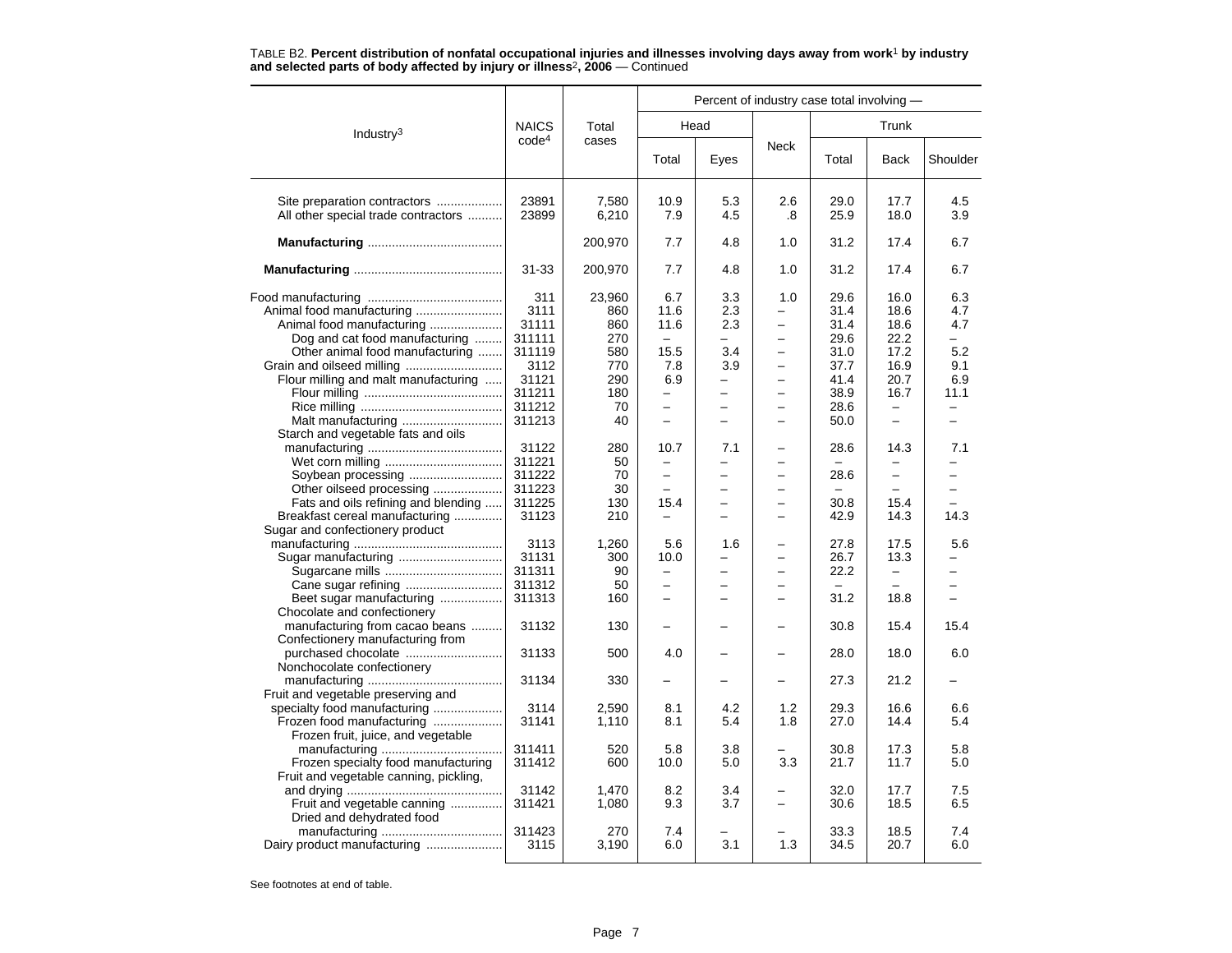|                                                                                                                                                                     | Percent of industry case total involving -                    |                                                                                                                                |                                                                                           |                                                                                       |                                                              |                                                                                                 |                                                  |                                                                                                                                                                  |                                                                                                              |                                                                                                   |  |
|---------------------------------------------------------------------------------------------------------------------------------------------------------------------|---------------------------------------------------------------|--------------------------------------------------------------------------------------------------------------------------------|-------------------------------------------------------------------------------------------|---------------------------------------------------------------------------------------|--------------------------------------------------------------|-------------------------------------------------------------------------------------------------|--------------------------------------------------|------------------------------------------------------------------------------------------------------------------------------------------------------------------|--------------------------------------------------------------------------------------------------------------|---------------------------------------------------------------------------------------------------|--|
| Industry <sup>3</sup>                                                                                                                                               |                                                               |                                                                                                                                | <b>Upper extremities</b>                                                                  |                                                                                       |                                                              | Lower extremities                                                                               |                                                  |                                                                                                                                                                  | Multiple                                                                                                     | All                                                                                               |  |
|                                                                                                                                                                     | Total                                                         | Finger                                                                                                                         | Hand                                                                                      | Wrist                                                                                 | Total                                                        | Knee                                                                                            | Foot, toe                                        | Body<br>systems                                                                                                                                                  | body<br>parts                                                                                                | other<br>body<br>parts <sup>5</sup>                                                               |  |
| Site preparation contractors<br>All other special trade contractors                                                                                                 | 19.9<br>27.1                                                  | 8.8<br>8.2                                                                                                                     | 1.6<br>14.0                                                                               | 3.2<br>2.1                                                                            | 29.3<br>26.7                                                 | 4.2<br>9.2                                                                                      | 5.8<br>7.6                                       | 0.3<br>1.4                                                                                                                                                       | 7.7<br>9.7                                                                                                   | -                                                                                                 |  |
|                                                                                                                                                                     | 32.9                                                          | 15.1                                                                                                                           | 5.3                                                                                       | 5.7                                                                                   | 18.6                                                         | 6.6                                                                                             | 4.7                                              | 1.2                                                                                                                                                              | 6.6                                                                                                          | 0.8                                                                                               |  |
|                                                                                                                                                                     | 32.9                                                          | 15.1                                                                                                                           | 5.3                                                                                       | 5.7                                                                                   | 18.6                                                         | 6.6                                                                                             | 4.7                                              | 1.2                                                                                                                                                              | 6.6                                                                                                          | .8                                                                                                |  |
| Animal food manufacturing<br>Animal food manufacturing<br>Dog and cat food manufacturing<br>Other animal food manufacturing<br>Flour milling and malt manufacturing | 30.6<br>32.6<br>32.6<br>40.7<br>29.3<br>23.4<br>20.7<br>22.2  | 13.2<br>7.0<br>7.0<br>7.4<br>6.9<br>9.1<br>10.3<br>16.7                                                                        | 5.2<br>14.0<br>14.0<br>25.9<br>8.6<br>3.9<br>-<br>$\overline{\phantom{0}}$                | 5.1<br>4.7<br>4.7<br>-<br>5.2<br>3.9<br>-<br>$\qquad \qquad -$                        | 21.4<br>14.0<br>14.0<br>11.1<br>15.5<br>20.8<br>24.1<br>22.2 | 6.8<br>4.7<br>4.7<br>-<br>5.2<br>7.8<br>10.3<br>11.1                                            | 4.8<br>4.7<br>4.7<br>-<br>6.9<br>5.2<br>6.9<br>- | 1.1<br>$\qquad \qquad -$<br>$\equiv$<br>$\overline{\phantom{0}}$<br>$\overline{\phantom{m}}$<br>$\equiv$<br>$\overline{\phantom{m}}$<br>$\overline{\phantom{0}}$ | 8.6<br>10.5<br>10.5<br>14.8<br>8.6<br>9.1<br>-<br>-                                                          | 1.0<br>$\overline{\phantom{0}}$<br>-<br>$\overline{\phantom{0}}$<br>$\overline{\phantom{0}}$<br>- |  |
| Starch and vegetable fats and oils                                                                                                                                  | 28.6<br>$\overline{\phantom{a}}$                              | $\overline{\phantom{0}}$<br>$\equiv$                                                                                           | $\overline{a}$<br>$\overline{\phantom{0}}$                                                | $\equiv$<br>$\overline{\phantom{0}}$                                                  | 28.6<br>$\overline{\phantom{m}}$                             | $\overline{\phantom{0}}$<br>$\equiv$                                                            | -<br>$\overline{\phantom{0}}$                    | $\overline{\phantom{0}}$<br>$\overline{\phantom{0}}$                                                                                                             | $\equiv$<br>$\equiv$                                                                                         | -                                                                                                 |  |
| Soybean processing<br>Other oilseed processing<br>Fats and oils refining and blending<br>Breakfast cereal manufacturing                                             | 21.4<br>40.0<br>$\qquad \qquad -$<br>$\equiv$<br>23.1<br>23.8 | 7.1<br>$\qquad \qquad -$<br>$\overline{\phantom{0}}$<br>$\overline{a}$<br>$\overline{\phantom{0}}$<br>$\overline{\phantom{0}}$ | $\equiv$<br>$\overline{\phantom{0}}$<br>$\overline{\phantom{0}}$<br>$\overline{a}$<br>-   | 7.1<br>$\qquad \qquad -$<br>$\qquad \qquad -$<br>$\equiv$<br>$\overline{\phantom{0}}$ | 17.9<br>28.6<br>$\overline{\phantom{m}}$<br>15.4<br>19.0     | 7.1<br>-<br>$\overline{\phantom{0}}$<br>L.<br>$\overline{\phantom{0}}$<br>-                     | -<br>-<br>$\overline{ }$<br>-<br>-               | $\overline{\phantom{0}}$<br>$\overline{\phantom{0}}$<br>$\equiv$<br>$\overline{\phantom{0}}$<br>$\overline{\phantom{0}}$                                         | 14.3<br>$\overline{\phantom{0}}$<br>$\overline{\phantom{0}}$<br>$\equiv$<br>23.1<br>$\overline{\phantom{0}}$ | ▃<br>$\overline{\phantom{0}}$<br>$\overline{\phantom{0}}$                                         |  |
| Sugar and confectionery product<br>Sugar manufacturing<br>Beet sugar manufacturing                                                                                  | 27.0<br>20.0<br>22.2<br>$-$<br>18.8                           | 8.7<br>6.7<br>$\overline{\phantom{0}}$<br>$\overline{\phantom{0}}$<br>$\overline{\phantom{0}}$                                 | 5.6<br>$\overline{\phantom{0}}$<br>$\overline{a}$<br>$\overline{\phantom{0}}$<br>$\equiv$ | 4.8<br>$\equiv$<br>-<br>$\equiv$                                                      | 23.8<br>26.7<br>33.3<br>$\overline{\phantom{0}}$<br>25.0     | 4.8<br>10.0<br>$\overline{\phantom{0}}$<br>$\overline{\phantom{0}}$<br>$\overline{\phantom{0}}$ | 4.8<br>-<br>-<br>$\overline{\phantom{0}}$        | $\overline{\phantom{0}}$<br>$\overline{\phantom{0}}$<br>$\overline{\phantom{0}}$<br>$\overline{\phantom{m}}$<br>$\overline{\phantom{0}}$                         | 14.3<br>13.3<br>22.2<br>-<br>12.5                                                                            | $\overline{\phantom{0}}$                                                                          |  |
| Chocolate and confectionery<br>manufacturing from cacao beans<br>Confectionery manufacturing from                                                                   | 38.5                                                          | 15.4                                                                                                                           |                                                                                           |                                                                                       | 15.4                                                         | $\overline{\phantom{0}}$                                                                        |                                                  |                                                                                                                                                                  |                                                                                                              |                                                                                                   |  |
| purchased chocolate<br>Nonchocolate confectionery                                                                                                                   | 20.0<br>39.4                                                  | 6.0<br>12.1                                                                                                                    | $\overline{\phantom{0}}$<br>15.2                                                          | 6.0<br>6.1                                                                            | 26.0<br>21.2                                                 | $\overline{\phantom{0}}$<br>-                                                                   | 4.0<br>9.1                                       | $\overline{\phantom{0}}$<br>$\overline{\phantom{0}}$                                                                                                             | 22.0<br>9.1                                                                                                  |                                                                                                   |  |
| Fruit and vegetable preserving and<br>specialty food manufacturing<br>Frozen food manufacturing<br>Frozen fruit, juice, and vegetable                               | 26.6<br>30.6                                                  | 11.6<br>14.4                                                                                                                   | 4.6<br>5.4                                                                                | 3.9<br>4.5                                                                            | 22.0<br>18.9                                                 | 6.9<br>6.3                                                                                      | 5.8<br>4.5                                       | 1.5                                                                                                                                                              | 10.0<br>12.6                                                                                                 | 1.2                                                                                               |  |
| Frozen specialty food manufacturing<br>Fruit and vegetable canning, pickling,                                                                                       | 26.9<br>33.3                                                  | 11.5<br>16.7                                                                                                                   | 3.8<br>6.7                                                                                | 5.8<br>3.3                                                                            | 21.2<br>16.7                                                 | 7.7<br>6.7                                                                                      | 3.8<br>3.3                                       | $\overline{\phantom{0}}$<br>$\equiv$                                                                                                                             | 9.6<br>15.0                                                                                                  | -                                                                                                 |  |
| Fruit and vegetable canning<br>Dried and dehydrated food                                                                                                            | 24.5<br>23.1                                                  | 10.2<br>9.3                                                                                                                    | 4.1<br>3.7                                                                                | 3.4<br>3.7                                                                            | 24.5<br>24.1                                                 | 6.8<br>6.5                                                                                      | 6.8<br>7.4                                       | 1.4<br>1.9                                                                                                                                                       | 8.2<br>9.3                                                                                                   | 2.0<br>1.9                                                                                        |  |
| Dairy product manufacturing                                                                                                                                         | 22.2<br>21.9                                                  | 11.1<br>7.2                                                                                                                    | 3.8                                                                                       | 4.7                                                                                   | 29.6<br>26.3                                                 | 11.1<br>11.6                                                                                    | 7.4<br>3.8                                       | 1.9                                                                                                                                                              | 7.4<br>7.2                                                                                                   | 1.6                                                                                               |  |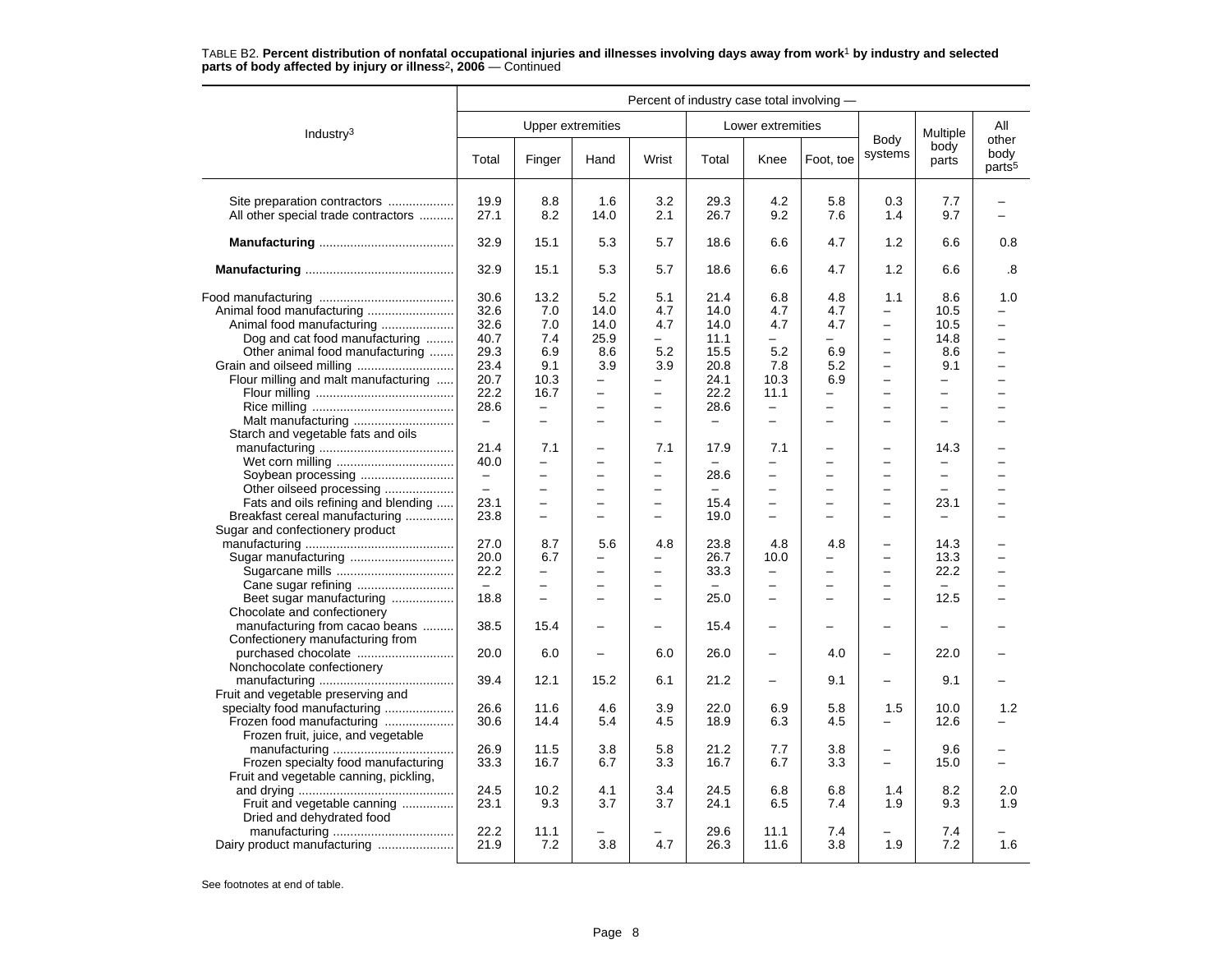|  |  |                                                                                          | TABLE B2. Percent distribution of nonfatal occupational injuries and illnesses involving days away from work <sup>1</sup> by industry |  |  |  |
|--|--|------------------------------------------------------------------------------------------|---------------------------------------------------------------------------------------------------------------------------------------|--|--|--|
|  |  | and selected parts of body affected by injury or illness <sup>2</sup> , 2006 – Continued |                                                                                                                                       |  |  |  |

|                                      |                   |       | Percent of industry case total involving - |                          |                          |       |       |          |  |  |
|--------------------------------------|-------------------|-------|--------------------------------------------|--------------------------|--------------------------|-------|-------|----------|--|--|
| Industry $3$                         | <b>NAICS</b>      | Total |                                            | Head                     |                          |       | Trunk |          |  |  |
|                                      | code <sup>4</sup> | cases | Total                                      | Eyes                     | <b>Neck</b>              | Total | Back  | Shoulder |  |  |
| Dairy product (except frozen)        |                   |       |                                            |                          |                          |       |       |          |  |  |
|                                      | 31151             | 2,880 | 6.2                                        | 3.5                      | 1.0                      | 34.4  | 20.8  | 5.2      |  |  |
| Fluid milk manufacturing             | 311511            | 1,870 | 5.3                                        | 3.2                      | 1.6                      | 33.7  | 19.8  | 4.8      |  |  |
| Cheese manufacturing                 | 311513            | 750   | 8.0                                        | 4.0                      |                          | 34.7  | 24.0  | 5.3      |  |  |
| Dry, condensed, and evaporated       |                   |       |                                            |                          |                          |       |       |          |  |  |
| dairy product manufacturing          | 311514            | 230   | 8.7                                        |                          | -                        | 39.1  | 26.1  | 8.7      |  |  |
| Ice cream and frozen dessert         |                   |       |                                            |                          |                          |       |       |          |  |  |
|                                      | 31152             | 300   |                                            |                          |                          | 36.7  | 16.7  | 13.3     |  |  |
| Animal slaughtering and processing   | 3116              | 6,950 | 7.2                                        | 3.9                      | .9                       | 24.0  | 10.5  | 5.6      |  |  |
| Animal slaughtering and processing   | 31161             | 6,950 | 7.2                                        | 3.9                      | .9                       | 24.0  | 10.5  | 5.6      |  |  |
| Animal (except poultry) slaughtering | 311611            | 2,190 | 8.2                                        | 3.7                      |                          | 26.0  | 10.5  | 6.4      |  |  |
| Meat processed from carcasses        | 311612            | 2,470 | 4.5                                        | 2.4                      | .8                       | 22.7  | 9.7   | 5.3      |  |  |
| Rendering and meat byproduct         |                   |       |                                            |                          |                          |       |       |          |  |  |
|                                      | 311613            | 340   | 5.9                                        |                          |                          | 23.5  | 14.7  |          |  |  |
|                                      | 311615            | 1,950 | 9.2                                        | 6.7                      | -                        | 23.6  | 10.8  | 5.6      |  |  |
| Seafood product preparation and      |                   |       |                                            |                          |                          |       |       |          |  |  |
|                                      | 3117              | 1,180 | 8.5                                        | 5.9                      | —                        | 30.5  | 14.4  | 6.8      |  |  |
| Seafood product preparation and      |                   |       |                                            |                          |                          |       |       |          |  |  |
|                                      | 31171             | 1,180 | 8.5                                        | 5.9                      | $\overline{\phantom{0}}$ | 30.5  | 14.4  | 6.8      |  |  |
|                                      | 311711            | 160   |                                            |                          | $\overline{\phantom{0}}$ | 37.5  |       |          |  |  |
| Fresh and frozen seafood processing  | 311712            | 1,020 | 8.8                                        | 5.9                      | ÷                        | 30.4  | 15.7  | 6.9      |  |  |
| Bakeries and tortilla manufacturing  | 3118              | 4,580 | 4.6                                        | 1.7                      | 1.3                      | 32.8  | 18.8  | 8.5      |  |  |
| Bread and bakery product             |                   |       |                                            |                          |                          |       |       |          |  |  |
|                                      | 31181             | 3,360 | 5.1                                        | 1.8                      | 1.5                      | 33.3  | 18.8  | 8.9      |  |  |
|                                      | 311811            | 360   | $\overline{\phantom{0}}$                   | $\overline{\phantom{0}}$ | 11.1                     | 25.0  | 13.9  |          |  |  |
| Commercial bakeries                  | 311812            | 2,880 | 5.6                                        | 1.7                      | .7                       | 34.4  | 19.1  | 9.7      |  |  |
| Cookie, cracker, and pasta           | 31182             | 910   | 3.3                                        | $\overline{\phantom{0}}$ | -                        | 31.9  | 19.8  | 7.7      |  |  |
| Cookie and cracker manufacturing     | 311821            | 480   | 6.2                                        |                          | -                        | 29.2  | 14.6  | 8.3      |  |  |
| Flour mixes and dough manufacturing  |                   |       |                                            |                          |                          |       |       |          |  |  |
| from purchased flour                 | 311822            | 300   |                                            |                          | $\overline{\phantom{0}}$ | 33.3  | 23.3  | 10.0     |  |  |
| Dry pasta manufacturing              | 311823            | 130   |                                            |                          |                          | 38.5  | 30.8  |          |  |  |
|                                      | 31183             | 320   | $\overline{a}$                             |                          |                          | 25.0  | 15.6  |          |  |  |
|                                      | 3119              | 2,590 | 6.9                                        | 3.5                      | 1.2                      | 30.5  | 18.1  | 5.0      |  |  |
| Snack food manufacturing             | 31191             | 640   |                                            |                          |                          | 21.9  | 10.9  | 4.7      |  |  |
| Roasted nuts and peanut butter       |                   |       |                                            |                          |                          |       |       |          |  |  |
|                                      | 311911            | 130   | $\overline{\phantom{0}}$                   |                          | $\overline{\phantom{0}}$ | 30.8  | 15.4  |          |  |  |
| Other snack food manufacturing       | 311919            | 520   |                                            |                          | $\equiv$                 | 19.2  | 9.6   | 5.8      |  |  |
| Coffee and tea manufacturing         | 31192             | 220   | -                                          |                          | -                        | 50.0  | 31.8  |          |  |  |
| Flavoring syrup and concentrate      |                   |       |                                            |                          |                          |       |       |          |  |  |
|                                      | 31193             | 150   |                                            |                          |                          | 33.3  | 26.7  |          |  |  |
| Seasoning and dressing manufacturing | 31194             | 450   | 8.9                                        | 6.7                      | $\overline{\phantom{0}}$ | 31.1  | 20.0  | 4.4      |  |  |
| Mayonnaise, dressing, and other      |                   |       |                                            |                          |                          |       |       |          |  |  |
| prepared sauce manufacturing         | 311941            | 260   | 7.7                                        |                          |                          | 30.8  | 19.2  | 7.7      |  |  |
| Spice and extract manufacturing      | 311942            | 190   | 10.5                                       |                          | -                        | 31.6  | 15.8  |          |  |  |
| All other food manufacturing         | 31199             | 1,120 | 9.8                                        | 4.5                      |                          | 32.1  | 17.9  | 5.4      |  |  |
| Perishable prepared food             |                   |       |                                            |                          |                          |       |       |          |  |  |
|                                      | 311991            | 700   | 14.3                                       | 5.7                      | $\overline{\phantom{0}}$ | 34.3  | 18.6  | 5.7      |  |  |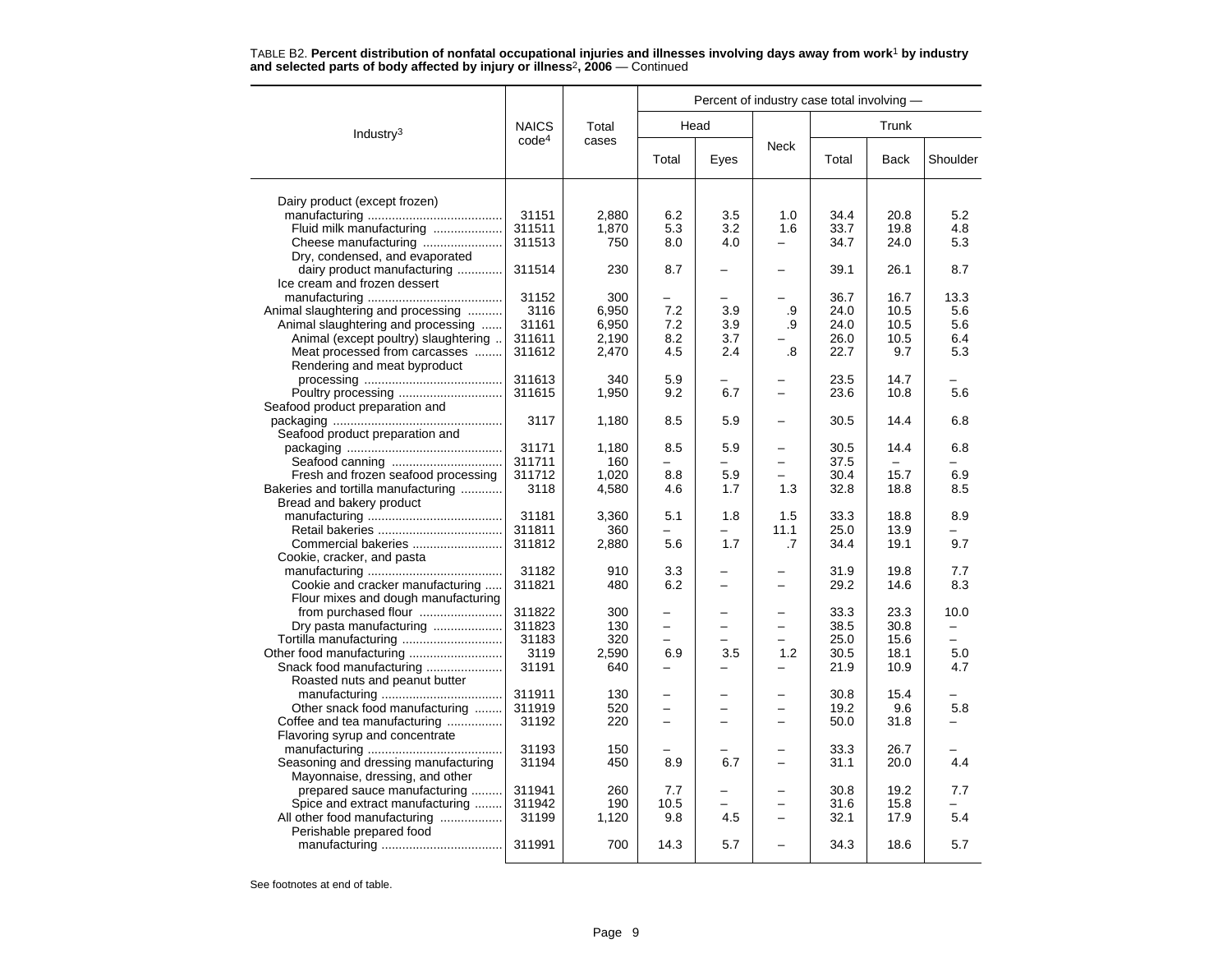|                                                      | Percent of industry case total involving - |              |                          |                          |              |                          |                          |                                                      |               |                                     |
|------------------------------------------------------|--------------------------------------------|--------------|--------------------------|--------------------------|--------------|--------------------------|--------------------------|------------------------------------------------------|---------------|-------------------------------------|
| Industry <sup>3</sup>                                |                                            |              | <b>Upper extremities</b> |                          |              | Lower extremities        |                          |                                                      | Multiple      | All                                 |
|                                                      | Total                                      | Finger       | Hand                     | Wrist                    | Total        | Knee                     | Foot, toe                | Body<br>systems                                      | body<br>parts | other<br>body<br>parts <sup>5</sup> |
| Dairy product (except frozen)                        |                                            |              |                          |                          |              |                          |                          |                                                      |               |                                     |
|                                                      | 21.9                                       | 6.9          | 4.2                      | 4.9                      | 27.1         | 12.2                     | 3.8                      | 1.7                                                  | 6.9           | 0.7                                 |
| Fluid milk manufacturing                             | 18.2                                       | 5.9          | 2.7                      | 4.3                      | 31.0         | 15.0                     | 4.3                      | 1.1                                                  | 7.5           |                                     |
| Cheese manufacturing                                 | 29.3                                       | 9.3          | 6.7                      | 6.7                      | 18.7         | 6.7                      | 2.7                      | 2.7                                                  | 6.7           |                                     |
| Dry, condensed, and evaporated                       |                                            |              |                          |                          |              |                          |                          |                                                      |               |                                     |
| dairy product manufacturing                          | 26.1                                       | 8.7          | -                        | $\overline{\phantom{0}}$ | 21.7         | $\qquad \qquad -$        |                          | $\overline{\phantom{0}}$                             |               |                                     |
| Ice cream and frozen dessert                         |                                            |              |                          |                          |              |                          |                          |                                                      |               |                                     |
|                                                      | 23.3                                       | 10.0         |                          | $\overline{\phantom{0}}$ | 20.0         | 6.7                      | -                        | $\overline{\phantom{0}}$                             | 6.7           | 10.0                                |
| Animal slaughtering and processing                   | 36.0                                       | 18.3         | 4.9                      | 5.5                      | 22.0         | 5.9                      | 5.5                      | 1.0                                                  | 7.8           | 1.0                                 |
| Animal slaughtering and processing                   | 36.0                                       | 18.3         | 4.9                      | 5.5                      | 22.0         | 5.9                      | 5.5                      | 1.0                                                  | 7.8           | 1.0                                 |
| Animal (except poultry) slaughtering                 | 37.0                                       | 16.0         | 5.9                      | 5.9                      | 17.4         | 6.4                      | 3.7                      | .9                                                   | 9.1           | .9                                  |
| Meat processed from carcasses                        | 37.7                                       | 24.3         | 4.5                      | 3.6                      | 24.7         | 4.9                      | 5.3                      | .8                                                   | 6.5           | 2.0                                 |
| Rendering and meat byproduct                         |                                            |              |                          |                          |              |                          |                          |                                                      |               |                                     |
|                                                      | 26.5                                       | 8.8          |                          |                          | 23.5         | 11.8                     |                          |                                                      | 14.7          |                                     |
| Poultry processing                                   | 34.4                                       | 14.9         | 5.1                      | 7.7                      | 23.6         | 5.6                      | 7.7                      | 1.5                                                  | 7.2           | -                                   |
| Seafood product preparation and                      |                                            |              |                          |                          |              |                          |                          |                                                      |               |                                     |
|                                                      | 29.7                                       | 15.3         | 4.2                      | 5.9                      | 22.0         | 7.6                      | 6.8                      |                                                      | 6.8           |                                     |
| Seafood product preparation and                      |                                            |              |                          |                          |              |                          |                          |                                                      |               |                                     |
|                                                      | 29.7                                       | 15.3         | 4.2                      | 5.9                      | 22.0         | 7.6                      | 6.8                      | $\overline{\phantom{0}}$                             | 6.8           |                                     |
|                                                      | 25.0                                       | 12.5         |                          |                          | 25.0         | 12.5                     |                          | $\equiv$                                             |               |                                     |
| Fresh and frozen seafood processing                  | 30.4                                       | 15.7         | 2.9                      | 6.9                      | 22.5         | 6.9                      | 7.8                      |                                                      | 7.8           |                                     |
| Bakeries and tortilla manufacturing                  | 34.5                                       | 13.3         | 6.6                      | 6.1                      | 18.8         | 6.8                      | 3.1                      | .7                                                   | 6.6           | .7                                  |
| Bread and bakery product                             |                                            |              |                          |                          |              |                          |                          |                                                      |               |                                     |
|                                                      | 32.4                                       | 12.2         | 7.4                      | 6.5                      | 19.9         | 6.8                      | 3.3                      | .6                                                   | 6.0           | .6                                  |
|                                                      | 33.3                                       | 5.6          | 16.7                     | $\qquad \qquad -$        | 27.8         | 16.7                     | -                        |                                                      | 5.6           |                                     |
| Commercial bakeries                                  | 32.6                                       | 13.2         | 6.6                      | 6.9                      | 18.8         | 5.9                      | 3.1                      | .7                                                   | 5.9           | $\overline{.7}$                     |
| Cookie, cracker, and pasta                           |                                            |              |                          |                          |              |                          |                          |                                                      |               |                                     |
|                                                      | 34.1                                       | 16.5         | 4.4                      | 5.5                      | 18.7         | 8.8                      | 3.3                      | $\overline{\phantom{0}}$                             | 8.8           |                                     |
| Cookie and cracker manufacturing                     | 31.2                                       | 10.4         |                          | 6.2                      | 20.8         | 10.4                     | 4.2                      |                                                      | 10.4          |                                     |
| Flour mixes and dough manufacturing                  |                                            |              |                          |                          |              |                          |                          |                                                      |               |                                     |
| from purchased flour                                 | 40.0<br>30.8                               | 23.3<br>23.1 | 6.7                      | 6.7                      | 16.7<br>15.4 | 6.7                      | -<br>-                   | $\overline{\phantom{0}}$<br>$\overline{\phantom{0}}$ | 6.7           | $\overline{\phantom{0}}$            |
| Dry pasta manufacturing                              | 59.4                                       | 15.6         | $\equiv$                 | -<br>$\equiv$            | 9.4          | $\overline{\phantom{0}}$ | $\overline{\phantom{0}}$ | $\overline{\phantom{0}}$                             | 6.2           | $\overline{\phantom{0}}$            |
|                                                      | 27.8                                       | 13.5         | 3.9                      | 4.6                      | 18.5         | 4.2                      | 5.8                      | 1.5                                                  | 11.6          | 1.5                                 |
| Other food manufacturing<br>Snack food manufacturing | 28.1                                       | 17.2         |                          | 6.2                      | 21.9         | 4.7                      | 4.7                      | -                                                    | 23.4          |                                     |
| Roasted nuts and peanut butter                       |                                            |              |                          |                          |              |                          |                          |                                                      |               |                                     |
|                                                      | 23.1                                       | 15.4         | $\overline{\phantom{0}}$ | $\overline{\phantom{0}}$ | 38.5         | $\overline{\phantom{0}}$ |                          | $\overline{\phantom{0}}$                             |               |                                     |
| Other snack food manufacturing                       | 28.8                                       | 17.3         | $\equiv$                 | 5.8                      | 19.2         | 3.8                      | 3.8                      | $\overline{\phantom{0}}$                             | 28.8          |                                     |
| Coffee and tea manufacturing                         | 18.2                                       | 9.1          | $\overline{\phantom{0}}$ | $\qquad \qquad -$        | 22.7         | 9.1                      | -                        | $\overline{\phantom{0}}$                             | 9.1           |                                     |
| Flavoring syrup and concentrate                      |                                            |              |                          |                          |              |                          |                          |                                                      |               |                                     |
|                                                      | 13.3                                       |              |                          |                          | 26.7         |                          |                          |                                                      |               |                                     |
| Seasoning and dressing manufacturing                 | 31.1                                       | 11.1         | 4.4                      | $\overline{a}$           | 20.0         | $\equiv$                 | 11.1                     | $\overline{\phantom{0}}$                             | 6.7           |                                     |
| Mayonnaise, dressing, and other                      |                                            |              |                          |                          |              |                          |                          |                                                      |               |                                     |
| prepared sauce manufacturing                         | 30.8                                       | 11.5         |                          | $\overline{\phantom{0}}$ | 26.9         | $\overline{\phantom{0}}$ | 15.4                     | $\overline{\phantom{0}}$                             |               |                                     |
| Spice and extract manufacturing                      | 31.6                                       | 10.5         | $\equiv$                 | $\overline{\phantom{0}}$ | 15.8         | $\equiv$                 |                          | $\equiv$                                             | 15.8          | -                                   |
| All other food manufacturing                         | 30.4                                       | 14.3         | 5.4                      | 5.4                      | 14.3         | 3.6                      | 5.4                      | 1.8                                                  | 7.1           | 2.7                                 |
| Perishable prepared food                             |                                            |              |                          |                          |              |                          |                          |                                                      |               |                                     |
|                                                      | 28.6                                       | 15.7         | 7.1                      | 4.3                      | 12.9         | 2.9                      | 5.7                      | $\overline{\phantom{0}}$                             | 7.1           |                                     |
|                                                      |                                            |              |                          |                          |              |                          |                          |                                                      |               |                                     |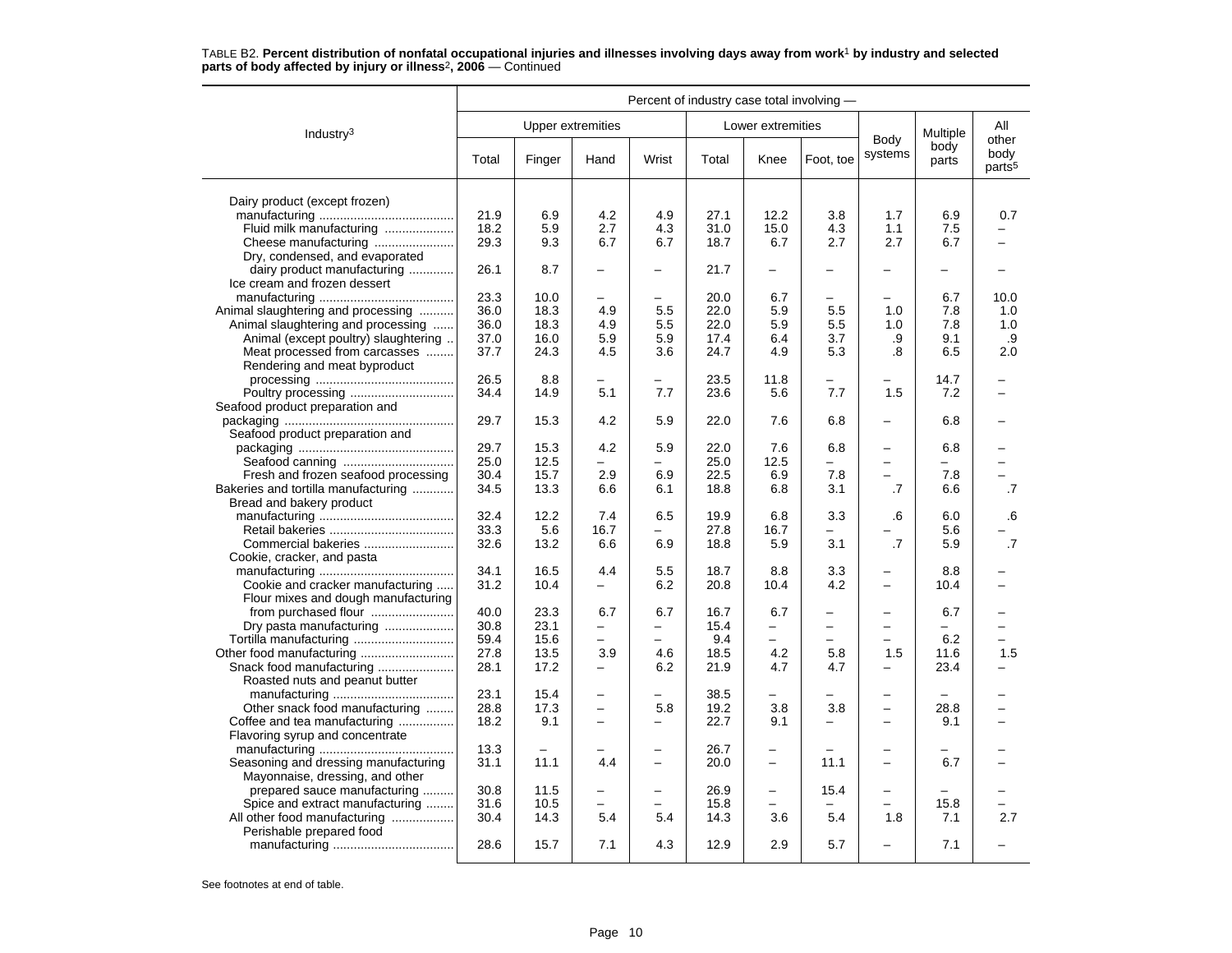|                                            |                   |            | Percent of industry case total involving - |                          |                          |              |                          |                                 |  |  |
|--------------------------------------------|-------------------|------------|--------------------------------------------|--------------------------|--------------------------|--------------|--------------------------|---------------------------------|--|--|
| Industry <sup>3</sup>                      | <b>NAICS</b>      | Total      |                                            | Head                     |                          |              | Trunk                    |                                 |  |  |
|                                            | code <sup>4</sup> | cases      | Total                                      | Eyes                     | <b>Neck</b>              | Total        | Back                     | Shoulder                        |  |  |
| All other miscellaneous food               |                   |            |                                            |                          |                          |              |                          |                                 |  |  |
|                                            | 311999            | 430        | 4.7                                        |                          |                          | 27.9         | 16.3                     | 4.7                             |  |  |
| Beverage and tobacco product manufacturing | 312               | 4,350      | 4.1                                        | 1.6                      | 1.4                      | 40.7         | 26.0                     | 7.1                             |  |  |
|                                            | 3121              | 4,070      | 3.9                                        | 1.5                      | 1.2                      | 41.0         | 26.3                     | 6.9                             |  |  |
| Soft drink and ice manufacturing           | 31211             | 3,240      | 3.7                                        | 1.2                      | 1.2                      | 42.9         | 27.2                     | 7.4                             |  |  |
| Soft drink manufacturing                   | 312111            | 2,690      | 3.7                                        | 1.1                      | 1.1                      | 43.1         | 27.9                     | 7.1                             |  |  |
| Bottled water manufacturing                | 312112            | 420        | 4.8                                        | $\overline{\phantom{0}}$ | -                        | 45.2         | 26.2                     | 9.5                             |  |  |
|                                            | 312113            | 130        |                                            |                          |                          | 38.5         | 23.1                     |                                 |  |  |
|                                            | 31212             | 270        | $\overline{a}$                             |                          | $\overline{\phantom{0}}$ | 29.6         | 18.5                     | 7.4                             |  |  |
|                                            | 31213             | 460        | 4.3                                        |                          |                          | 39.1         | 26.1                     | 4.3                             |  |  |
|                                            | 31214             | 90         |                                            |                          |                          | 33.3         | $\overline{\phantom{0}}$ |                                 |  |  |
|                                            | 3122              | 280        | 7.1                                        | -                        | -                        | 35.7         | 25.0                     | 7.1                             |  |  |
| Tobacco product manufacturing              | 31222             | 240        |                                            |                          |                          | 37.5         | 25.0                     | 8.3                             |  |  |
| Cigarette manufacturing                    | 312221            | 170        | -                                          |                          |                          | 41.2         | 29.4                     | 11.8                            |  |  |
| Other tobacco product manufacturing        | 312229            | 70         |                                            |                          |                          | 28.6         |                          |                                 |  |  |
|                                            | 313               | 1,720      | 6.4                                        | 2.9                      | $\equiv$                 | 30.8         | 17.4                     | 8.1                             |  |  |
| Fiber, yarn, and thread mills              | 3131              | 250        | 8.0                                        | -                        |                          | 32.0         | 12.0                     | 12.0                            |  |  |
| Fiber, yarn, and thread mills              | 31311             | 250        | 8.0                                        | $\overline{\phantom{0}}$ |                          | 32.0         | 12.0                     | 12.0                            |  |  |
| Yarn spinning mills                        | 313111            | 160        | $\overline{\phantom{0}}$                   |                          |                          | 37.5         | $\overline{\phantom{0}}$ | 12.5                            |  |  |
| Yarn texturizing, throwing, and            |                   |            |                                            |                          |                          |              |                          |                                 |  |  |
|                                            | 313112            | 50         |                                            |                          |                          |              | $\overline{a}$           |                                 |  |  |
|                                            | 313113            | 30         |                                            |                          |                          |              |                          |                                 |  |  |
|                                            | 3132              | 780        | 6.4                                        | 2.6                      |                          | 30.8         | 17.9                     | 7.7                             |  |  |
| Broadwoven fabric mills                    | 31321             | 330        | 6.1                                        |                          |                          | 33.3         | 18.2                     | 9.1                             |  |  |
| Narrow fabric mills and schiffli machine   |                   |            |                                            |                          |                          |              |                          |                                 |  |  |
|                                            | 31322             | 170        |                                            |                          |                          | 23.5         | 17.6                     |                                 |  |  |
| Narrow fabric mills                        | 313221            | 160        | $\equiv$                                   | ▃                        | $\overline{\phantom{0}}$ | 25.0         | 18.8                     |                                 |  |  |
|                                            | 31323             | 160        | $\overline{\phantom{0}}$                   |                          |                          | 31.2         | 18.8                     |                                 |  |  |
|                                            | 31324             | 130        | $\overline{\phantom{0}}$                   |                          |                          | 38.5         | 23.1                     |                                 |  |  |
| Weft knit fabric mills                     | 313241            | 60         |                                            |                          |                          | 50.0         |                          |                                 |  |  |
| Other knit fabric and lace mills           | 313249            | 70         | $\overline{\phantom{0}}$                   |                          |                          | 42.9         | 28.6                     |                                 |  |  |
| Textile and fabric finishing and fabric    |                   |            |                                            |                          |                          |              |                          |                                 |  |  |
|                                            | 3133              | 690        | 7.2                                        | 2.9                      |                          | 30.4         | 18.8                     | 7.2                             |  |  |
| Textile and fabric finishing mills         | 31331             | 490        | 8.2                                        |                          |                          | 30.6         | 16.3                     | 8.2                             |  |  |
| Broadwoven fabric finishing mills          | 313311            | 210        | 9.5                                        |                          |                          | 38.1         | 23.8                     | 9.5                             |  |  |
| Textile and fabric finishing (except       |                   |            |                                            |                          |                          |              |                          |                                 |  |  |
| broadwoven fabric) mills                   | 313312            | 280        | 7.1                                        |                          |                          | 21.4         | 14.3                     | 7.1                             |  |  |
|                                            | 31332             | 200        |                                            |                          |                          | 30.0         | 20.0                     |                                 |  |  |
|                                            | 314<br>3141       | 1,400      | 7.9                                        | 2.9                      |                          | 27.1         | 13.6                     | 7.1                             |  |  |
|                                            |                   | 680        | 10.3                                       | 2.9<br>-                 |                          | 27.9         | 14.7                     | 7.4                             |  |  |
|                                            | 31411<br>31412    | 350<br>330 | 11.4<br>9.1                                | -                        | $\overline{\phantom{0}}$ | 25.7<br>30.3 | 8.6<br>21.2              | 8.6<br>$\overline{\phantom{0}}$ |  |  |
| Curtain and drapery mills                  | 314121            | 130        | 15.4                                       | $\overline{\phantom{0}}$ | $\equiv$                 | 15.4         |                          |                                 |  |  |
| Other household textile product mills      | 314129            | 210        | $\overline{\phantom{0}}$                   |                          |                          | 38.1         | 28.6                     | $\overline{\phantom{0}}$        |  |  |
|                                            | 3149              | 720        | 5.6                                        | 2.8                      |                          | 26.4         | 12.5                     | 6.9                             |  |  |
| Textile bag and canvas mills               | 31491             | 400        | 7.5                                        | 5.0                      | $\overline{\phantom{0}}$ | 22.5         | 10.0                     | 5.0                             |  |  |
|                                            | 314911            | 110        |                                            | -                        |                          | 18.2         |                          |                                 |  |  |
| Canvas and related product mills           | 314912            | 290        | 6.9                                        | 6.9                      |                          | 27.6         | 13.8                     | 6.9                             |  |  |
| All other textile product mills            | 31499             | 320        | $\overline{\phantom{0}}$                   |                          |                          | 31.2         | 12.5                     | 9.4                             |  |  |
|                                            |                   |            |                                            |                          |                          |              |                          |                                 |  |  |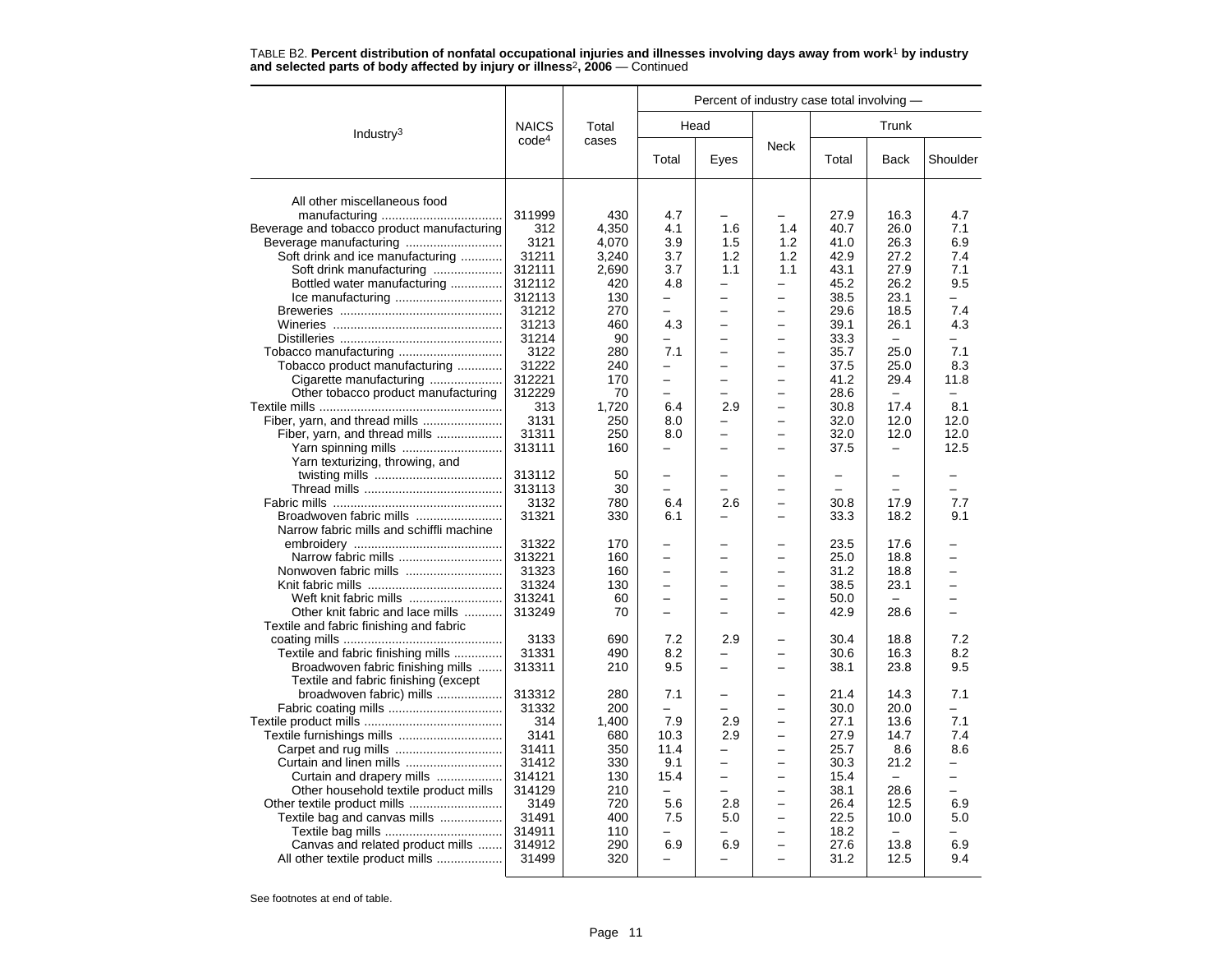|                                            |                          |                          |                          |                          | Percent of industry case total involving - |                          |                          |                          |                          |                                     |
|--------------------------------------------|--------------------------|--------------------------|--------------------------|--------------------------|--------------------------------------------|--------------------------|--------------------------|--------------------------|--------------------------|-------------------------------------|
| Industry $3$                               |                          |                          | Upper extremities        |                          |                                            | Lower extremities        |                          |                          | Multiple                 | All                                 |
|                                            | Total                    | Finger                   | Hand                     | Wrist                    | Total                                      | Knee                     | Foot, toe                | Body<br>systems          | body<br>parts            | other<br>body<br>parts <sup>5</sup> |
| All other miscellaneous food               |                          |                          |                          |                          |                                            |                          |                          |                          |                          |                                     |
|                                            | 32.6                     | 11.6                     |                          | 7.0                      | 16.3                                       | 4.7                      |                          |                          | 7.0                      | 4.7                                 |
| Beverage and tobacco product manufacturing | 17.2                     | 5.3                      | 3.0                      | 2.8                      | 24.8                                       | 9.9                      | 4.8                      | 0.9                      | 8.7                      | 2.1                                 |
|                                            | 16.0                     | 4.2                      | 2.9                      | 2.5                      | 25.3                                       | 10.3                     | 4.9                      | 1.0                      | 9.1                      | 2.2                                 |
| Soft drink and ice manufacturing           | 15.4                     | 3.7                      | 2.8                      | 2.5                      | 24.1                                       | 9.0                      | 5.2                      | .9                       | 9.6                      | 2.2                                 |
| Soft drink manufacturing                   | 15.6                     | 3.3                      | 3.0                      | 3.0                      | 23.8                                       | 9.3                      | 4.8                      | 1.1                      | 9.7                      | 2.6                                 |
| Bottled water manufacturing                | 14.3                     | 4.8                      | $\overline{\phantom{0}}$ | ÷,                       | 23.8                                       | 9.5                      | 4.8                      | -                        | 9.5                      |                                     |
|                                            | 15.4                     |                          |                          | $\overline{\phantom{0}}$ | 30.8                                       |                          | $\overline{\phantom{0}}$ | $\overline{\phantom{0}}$ | $\overline{\phantom{0}}$ |                                     |
|                                            | 18.5                     | 7.4                      | $\overline{\phantom{0}}$ | $\overline{\phantom{0}}$ | 37.0                                       | 22.2                     | $\equiv$                 | $\overline{\phantom{0}}$ | 7.4                      | $\overline{\phantom{0}}$            |
|                                            | 15.2                     | 4.3                      | $\overline{\phantom{0}}$ | -                        | 28.3                                       | 10.9                     | 4.3                      | -                        | 6.5                      | 4.3                                 |
|                                            | 33.3                     |                          |                          |                          | 22.2                                       |                          | $\overline{\phantom{0}}$ | $\overline{\phantom{0}}$ | $\overline{\phantom{0}}$ |                                     |
|                                            | 35.7                     | 21.4                     | $\overline{\phantom{0}}$ | 7.1                      | 17.9                                       | 7.1                      | $\overline{\phantom{0}}$ | $\overline{a}$           | $\overline{a}$           |                                     |
| Tobacco product manufacturing              | 37.5                     | 20.8                     | $\overline{\phantom{0}}$ | 8.3                      | 16.7                                       | $\overline{\phantom{0}}$ | $\overline{a}$           | ÷                        | $\overline{\phantom{0}}$ |                                     |
| Cigarette manufacturing                    | 35.3                     | 23.5                     | $\overline{\phantom{0}}$ | <u>.</u>                 | 11.8                                       | -                        | $\overline{\phantom{0}}$ | $\equiv$                 | $\overline{\phantom{0}}$ |                                     |
| Other tobacco product manufacturing        | 42.9                     | 28.6                     |                          |                          |                                            | -                        |                          | -                        | $\overline{\phantom{0}}$ |                                     |
|                                            | 34.3                     | 14.0                     | 7.0                      | 4.7                      | 19.2                                       | 6.4                      | 4.1                      | $\overline{a}$           | 7.6                      |                                     |
|                                            | 36.0                     | 12.0                     | 8.0                      | 8.0                      | 12.0                                       | -                        | $\overline{\phantom{0}}$ | -                        | 8.0                      |                                     |
| Fiber, yarn, and thread mills              | 36.0                     | 12.0                     | 8.0                      | 8.0                      | 12.0                                       | $\overline{a}$           | $\equiv$                 | $\equiv$                 | 8.0                      |                                     |
|                                            | 37.5                     | 12.5                     | $\equiv$                 | -                        | 12.5                                       | $\overline{\phantom{0}}$ | $\sim$                   | $\equiv$                 | $\overline{\phantom{0}}$ | -                                   |
| Yarn texturizing, throwing, and            |                          |                          |                          |                          |                                            |                          |                          |                          |                          |                                     |
|                                            | 40.0                     | $\overline{\phantom{0}}$ |                          |                          | $\overline{\phantom{0}}$                   | $\overline{\phantom{0}}$ |                          |                          | $\equiv$                 |                                     |
|                                            | $\overline{\phantom{m}}$ |                          | $\overline{\phantom{0}}$ |                          |                                            | $\overline{\phantom{0}}$ |                          | $\overline{\phantom{0}}$ | $\overline{\phantom{0}}$ |                                     |
|                                            | 35.9                     | 15.4                     | 7.7                      | 3.8                      | 20.5                                       | 5.1                      | 5.1                      | $\overline{\phantom{0}}$ | 5.1                      |                                     |
| Broadwoven fabric mills                    | 39.4                     | 15.2                     | 12.1                     | —                        | 15.2                                       | —                        | 6.1                      | -                        | 6.1                      |                                     |
| Narrow fabric mills and schiffli machine   |                          |                          |                          |                          |                                            |                          |                          |                          |                          |                                     |
|                                            | 41.2                     | 23.5                     | $\overline{\phantom{0}}$ | $\overline{\phantom{0}}$ | 23.5                                       | $\overline{\phantom{0}}$ |                          | -                        | $\overline{\phantom{0}}$ |                                     |
|                                            | 43.8                     | 25.0                     | $\sim$                   | $\equiv$                 | 18.8                                       | $\overline{\phantom{0}}$ | $\equiv$                 | $\equiv$                 | $\overline{\phantom{0}}$ |                                     |
|                                            | 31.2                     | 12.5                     |                          |                          | 25.0                                       | $\overline{\phantom{0}}$ |                          | -                        | $\overline{\phantom{0}}$ |                                     |
|                                            | 23.1                     | $\overline{\phantom{0}}$ | $\overline{\phantom{0}}$ | $\overline{\phantom{0}}$ | 23.1                                       | $\overline{\phantom{0}}$ | 15.4                     | $\overline{\phantom{0}}$ | $\overline{\phantom{0}}$ |                                     |
| Weft knit fabric mills                     | 33.3                     | $\overline{\phantom{0}}$ |                          |                          |                                            | $\overline{\phantom{0}}$ | $\overline{\phantom{0}}$ | $\overline{\phantom{0}}$ | $\overline{\phantom{0}}$ |                                     |
| Other knit fabric and lace mills           | $\overline{\phantom{0}}$ | ÷                        |                          | -                        | 28.6                                       | $\overline{\phantom{0}}$ | $\overline{\phantom{0}}$ | $\overline{\phantom{0}}$ | $\overline{\phantom{0}}$ |                                     |
| Textile and fabric finishing and fabric    |                          |                          |                          |                          |                                            |                          |                          |                          |                          |                                     |
|                                            | 31.9                     | 11.6                     | 4.3                      | 4.3                      | 20.3                                       | 8.7                      | 2.9                      |                          | 10.1                     |                                     |
| Textile and fabric finishing mills         | 28.6                     | 12.2                     | 6.1                      | 4.1                      | 22.4                                       | 10.2                     | 4.1                      | $\overline{\phantom{0}}$ | 12.2                     |                                     |
| Broadwoven fabric finishing mills          | 23.8                     | 9.5                      | $\overline{\phantom{0}}$ | -                        | 23.8                                       | $\overline{\phantom{0}}$ | 9.5                      | $\overline{\phantom{0}}$ | $\overline{\phantom{0}}$ |                                     |
| Textile and fabric finishing (except       |                          |                          |                          |                          |                                            |                          |                          |                          |                          |                                     |
| broadwoven fabric) mills                   | 32.1                     | 14.3                     | 7.1                      | 7.1                      | 21.4                                       | 10.7                     |                          | -                        | 17.9                     |                                     |
|                                            | 40.0                     | 10.0                     |                          |                          | 20.0                                       |                          |                          | -                        | -                        |                                     |
|                                            | 38.6                     | 17.1                     | 5.0                      | 9.3                      | 18.6                                       | 7.1                      | 4.3                      | $\overline{\phantom{0}}$ | 5.7                      |                                     |
|                                            | 36.8                     | 11.8                     | 4.4                      | 11.8                     | 17.6                                       | 10.3                     | 2.9                      | $\overline{\phantom{0}}$ | 5.9                      |                                     |
|                                            | 40.0                     | 8.6                      |                          | 14.3                     | 11.4                                       |                          |                          | $\overline{a}$           | 5.7                      |                                     |
| Curtain and linen mills                    | 33.3                     | 12.1                     | $\overline{\phantom{0}}$ | 9.1                      | 24.2                                       | 18.2                     | $\overline{\phantom{0}}$ | -                        | -                        |                                     |
| Curtain and drapery mills                  | 30.8                     | $\equiv$                 | $\overline{\phantom{0}}$ | -                        | 38.5                                       | 30.8                     | $\qquad \qquad -$        | $\overline{\phantom{0}}$ | $\overline{\phantom{0}}$ |                                     |
| Other household textile product mills      | 33.3                     | 14.3                     | $\equiv$                 | 9.5                      | 14.3                                       |                          | $\equiv$                 | $\overline{\phantom{0}}$ | $\overline{a}$           |                                     |
|                                            | 40.3                     | 22.2                     | 6.9                      | 6.9                      | 19.4                                       | 4.2                      | 5.6                      | -                        | 5.6                      |                                     |
| Textile bag and canvas mills               | 37.5                     | 22.5                     | 5.0                      | 7.5                      | 22.5                                       | 5.0                      | 7.5                      | -                        | 7.5                      |                                     |
|                                            | 27.3                     | 27.3                     | $\overline{\phantom{0}}$ | $\overline{\phantom{0}}$ | 36.4                                       | -                        | 18.2                     | $\overline{\phantom{0}}$ | $\overline{\phantom{0}}$ |                                     |
| Canvas and related product mills           | 41.4                     | 20.7                     | 6.9                      | 10.3                     | 20.7                                       | 6.9                      |                          | -                        | 6.9                      |                                     |
| All other textile product mills            | 43.8                     | 25.0                     | 9.4                      | 6.2                      | 12.5                                       | $\overline{\phantom{0}}$ | 6.2                      | $\overline{\phantom{0}}$ | 6.2                      |                                     |
|                                            |                          |                          |                          |                          |                                            |                          |                          |                          |                          |                                     |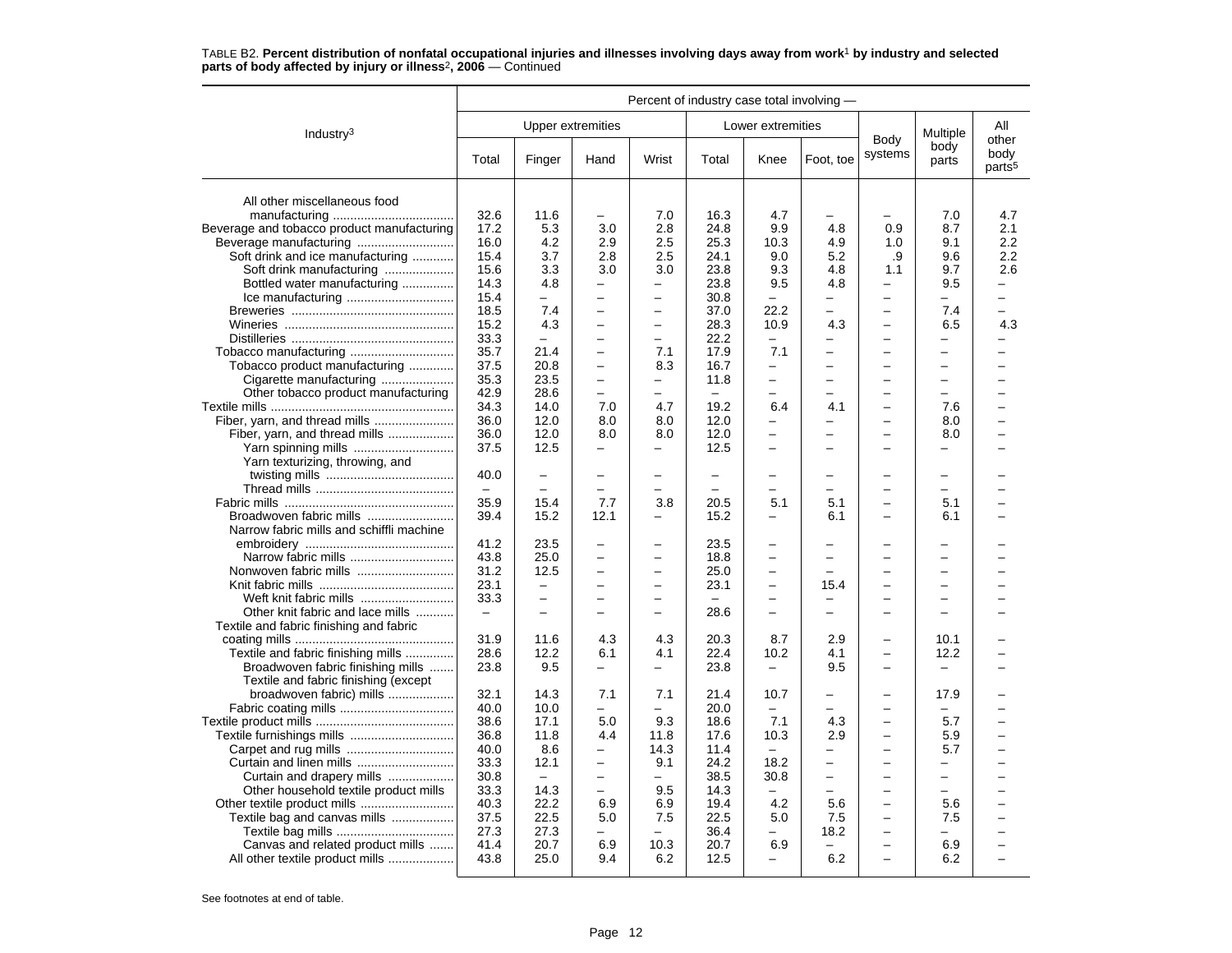|                                                                   |                   |       |          |      |             | Percent of industry case total involving - |                          |          |
|-------------------------------------------------------------------|-------------------|-------|----------|------|-------------|--------------------------------------------|--------------------------|----------|
| Industry <sup>3</sup>                                             | <b>NAICS</b>      | Total |          | Head |             |                                            | Trunk                    |          |
|                                                                   | code <sup>4</sup> | cases | Total    | Eyes | <b>Neck</b> | Total                                      | Back                     | Shoulder |
| Rope, cordage, and twine mills                                    | 314991            | 40    |          |      |             | 50.0                                       |                          |          |
| Tire cord and tire fabric mills                                   | 314992            | 30    |          |      |             |                                            |                          |          |
| All other miscellaneous textile product                           |                   |       |          |      |             |                                            |                          |          |
|                                                                   | 314999            | 240   |          |      |             | 29.2                                       | 12.5                     | 8.3      |
|                                                                   | 315               | 1,500 | 4.0      | 2.0  |             | 32.7                                       | 20.7                     | 6.0      |
|                                                                   | 3151              | 170   |          |      |             | 23.5                                       | $\overline{\phantom{0}}$ |          |
|                                                                   | 31511             | 120   | $\equiv$ | ▃    |             | 16.7                                       | -                        |          |
| Sheer hosiery mills                                               | 315111            | 20    |          |      |             |                                            | -                        |          |
| Other hosiery and sock mills                                      | 315119            | 110   |          |      |             | 18.2                                       | $\overline{\phantom{0}}$ |          |
| Outerwear knitting mills                                          | 315191            | 50    |          |      |             |                                            |                          |          |
| Cut and sew apparel manufacturing                                 | 3152              | 1,080 | 2.8      |      |             | 34.3                                       | 21.3                     | 7.4      |
| Men's and boys' cut and sew apparel                               |                   |       |          |      |             |                                            |                          |          |
|                                                                   | 315211            | 130   |          |      |             | 30.8                                       | 15.4                     |          |
| Men's and boys' cut and sew apparel                               |                   |       |          |      |             |                                            |                          |          |
|                                                                   | 31522             | 420   |          |      |             | 31.0                                       | 21.4                     | 4.8      |
| Men's and boys' cut and sew suit,                                 |                   |       |          |      |             |                                            |                          |          |
| coat, and overcoat manufacturing                                  | 315222            | 110   |          |      |             | 54.5                                       | 45.5                     |          |
| Men's and boys' cut and sew shirt                                 |                   |       |          |      |             |                                            |                          |          |
| (except work shirt) manufacturing                                 | 315223            | 100   |          |      |             | 20.0                                       |                          |          |
| Men's and boys' cut and sew trouser,                              |                   | 40    |          |      |             |                                            |                          |          |
| slack, and jean manufacturing<br>Men's and boys' cut and sew work | 315224            |       |          |      |             |                                            |                          |          |
|                                                                   | 315225            | 120   |          |      |             | 25.0                                       | 16.7                     |          |
| clothing manufacturing<br>Men's and boys' cut and sew other       |                   |       |          |      |             |                                            |                          |          |
| outerwear manufacturing                                           | 315228            | 40    |          |      |             |                                            |                          |          |
| Women's and girls' cut and sew apparel                            |                   |       |          |      |             |                                            |                          |          |
|                                                                   | 31523             | 130   |          |      |             | 30.8                                       | 15.4                     |          |
| Women's and girls' cut and sew dress                              |                   |       |          |      |             |                                            |                          |          |
|                                                                   | 315233            | 20    |          |      |             |                                            |                          |          |
| Women's and girls' cut and sew suit,                              |                   |       |          |      |             |                                            |                          |          |
| coat, tailored jacket, and skirt                                  |                   |       |          |      |             |                                            |                          |          |
|                                                                   | 315234            | 20    |          |      |             |                                            |                          |          |
| Women's and girls' cut and sew other                              |                   |       |          |      |             |                                            |                          |          |
| outerwear manufacturing                                           | 315239            | 70    |          |      |             | 28.6                                       | 28.6                     |          |
| Other cut and sew apparel                                         |                   |       |          |      |             |                                            |                          |          |
|                                                                   | 31529             | 100   |          |      |             | 30.0                                       | 20.0                     |          |
| All other cut and sew apparel                                     |                   |       |          |      |             |                                            |                          |          |
|                                                                   | 315299            | 90    |          |      |             | 33.3                                       | 22.2                     |          |
| Apparel accessories and other apparel                             |                   |       |          |      |             |                                            |                          |          |
|                                                                   | 3159              | 250   | 8.0      |      |             | 32.0                                       | 28.0                     |          |
| Apparel accessories and other apparel                             |                   |       |          |      |             |                                            |                          |          |
|                                                                   | 31599             | 250   | 8.0      |      |             | 32.0                                       | 28.0                     |          |
| Hat, cap, and millinery manufacturing                             | 315991            | 40    |          |      |             |                                            |                          |          |
| Glove and mitten manufacturing                                    | 315992            | 90    |          |      |             | 44.4                                       | 33.3                     |          |
| Other apparel accessories and other                               |                   |       |          |      |             |                                            |                          |          |
| apparel manufacturing                                             | 315999            | 100   |          |      |             | 30.0                                       | 30.0                     |          |
| Leather and allied product manufacturing                          | 316               | 410   | 4.9      |      |             | 24.4                                       | 12.2                     | 4.9      |
| Leather and hide tanning and finishing                            | 3161              | 100   | ۳        |      |             | 30.0                                       |                          |          |
|                                                                   | 3162              | 170   |          |      |             | 23.5                                       | 17.6                     |          |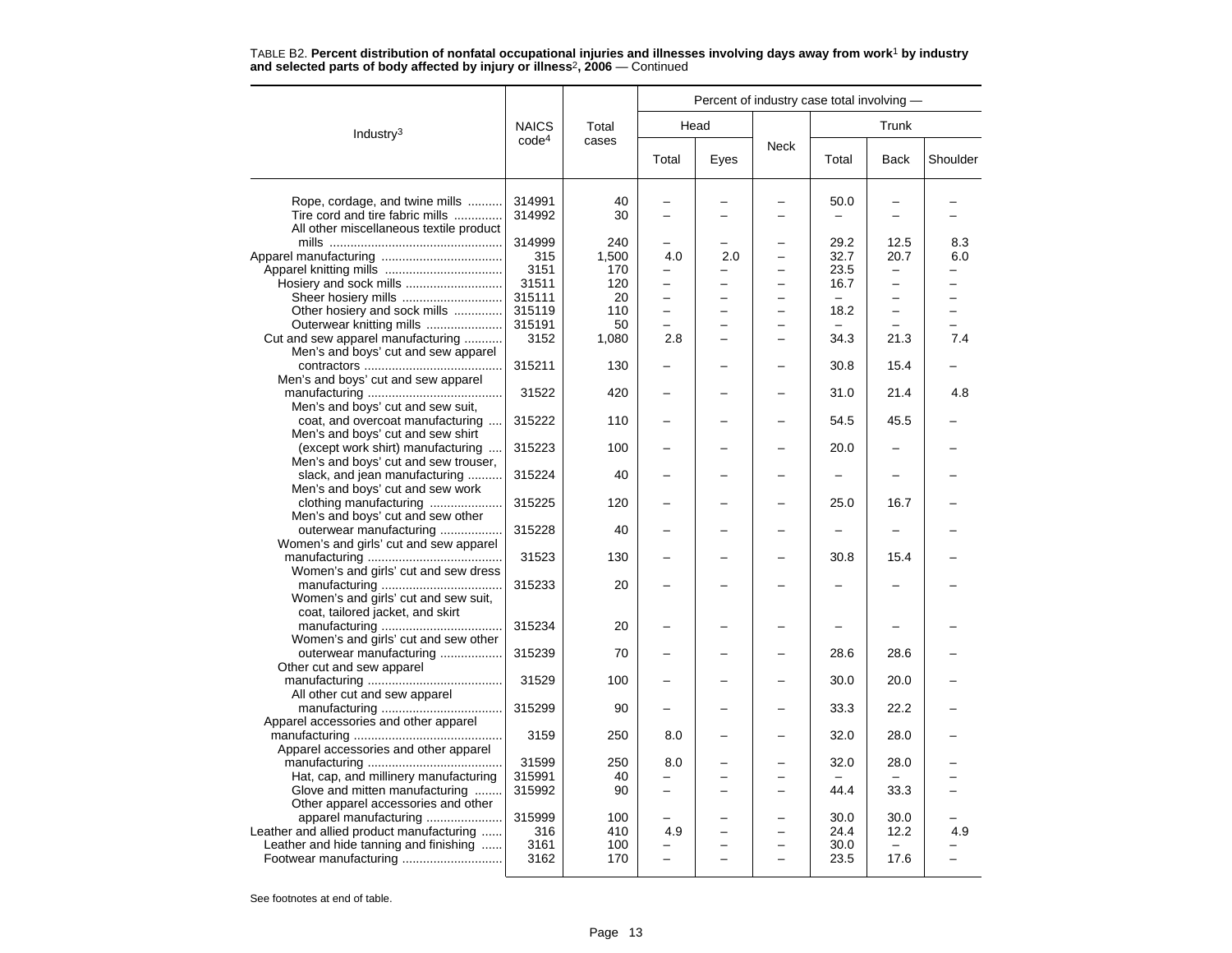#### Industry3 Percent of industry case total involving — Upper extremities **Lower** extremities Body systems Multiple body parts Allotherbody<br>parts<sup>5</sup> Total Finger Hand Wrist Total Knee Foot, toe Systems parts pour Rope, cordage, and twine mills .......... 50.0 – – – – – – – – – Tire cord and tire fabric mills .............. – – – – – – – – – –All other miscellaneous textile product mills .................................................. 45.8 25.0 12.5 – 16.7 – 8.3 – – –Apparel manufacturing ................................... 40.0 20.0 4.0 8.7 12.7 6.7 2.7 1.3 8.0 – Apparel knitting mills .................................. 41.2 11.8 – 17.6 17.6 11.8 – – 17.6 – Hosiery and sock mills ............................ 50.0 16.7 – 16.7 16.7 – – – 16.7 – Sheer hosiery mills ............................. – – – – – – – – – – Other hosiery and sock mills .............. 45.5 18.2 – 18.2 18.2 – – – – – Outerwear knitting mills ...................... – – – – – – – – – – Cut and sew apparel manufacturing ........... 40.7 22.2 3.7 8.3 13.9 7.4 2.8 – 6.5 – Men's and boys' cut and sew apparel contractors ........................................ 38.5 23.1 – – – – – – 23.1 –Men's and boys' cut and sew apparel manufacturing ....................................... 42.9 16.7 7.1 9.5 16.7 7.1 4.8 – – – Men's and boys' cut and sew suit, coat, and overcoat manufacturing .... 27.3 – – – – – – – – – Men's and boys' cut and sew shirt (except work shirt) manufacturing .... 30.0 – – – 30.0 – 20.0 – – – Men's and boys' cut and sew trouser, slack, and jean manufacturing .......... – – – – – – – – – – Men's and boys' cut and sew work clothing manufacturing ..................... 58.3 25.0 – – 16.7 – – – – – Men's and boys' cut and sew other outerwear manufacturing .................. 75.0 – – – – – – – – – Women's and girls' cut and sew apparel manufacturing ....................................... 53.8 23.1 – 23.1 – – – – – – Women's and girls' cut and sew dress manufacturing ................................... – – – – – – – – – – Women's and girls' cut and sew suit, coat, tailored jacket, and skirt manufacturing ................................... – – – – – – – – – – Women's and girls' cut and sew other outerwear manufacturing .................. 57.1 – – 42.9 – – – – – – Other cut and sew apparel manufacturing ....................................... 40.0 30.0 – – – – – – – – All other cut and sew apparel manufacturing ................................... 33.3 22.2 – – – – – – – – Apparel accessories and other apparel manufacturing ........................................... 36.0 16.0 8.0 8.0 8.0 – – – 8.0 – Apparel accessories and other apparel manufacturing ....................................... 36.0 16.0 8.0 8.0 8.0 – – – 8.0 – Hat, cap, and millinery manufacturing  $\begin{vmatrix} 50.0 & - & - & - & - & - & - & - & - & - & - & - \end{vmatrix}$ Glove and mitten manufacturing ........ 33.3 – – – – – – – – – Other apparel accessories and other apparel manufacturing ...................... 50.0 – – – – – – – – – Leather and allied product manufacturing ...... 51.2 17.1 12.2 12.2 14.6 – 7.3 – 4.9 – Leather and hide tanning and finishing ...... 40.0  $\vert$  -  $\vert$  20.0  $\vert$  -  $\vert$  20.0  $\vert$  -  $\vert$  20.0  $\vert$  -  $\vert$  -  $\vert$  -  $\vert$  -  $\vert$  -  $\vert$  -  $\vert$  -  $\vert$  -  $\vert$  -  $\vert$  -  $\vert$  -  $\vert$  -  $\vert$  -  $\vert$  -  $\vert$  -  $\vert$  -  $\vert$  - Footwear manufacturing ............................. 58.8 17.6 11.8 23.5 11.8 – – – – –

# TABLE B2. **Percent distribution of nonfatal occupational injuries and illnesses involving days away from work**<sup>1</sup> **by industry and selected parts of body affected by injury or illness**<sup>2</sup>**, 2006** — Continued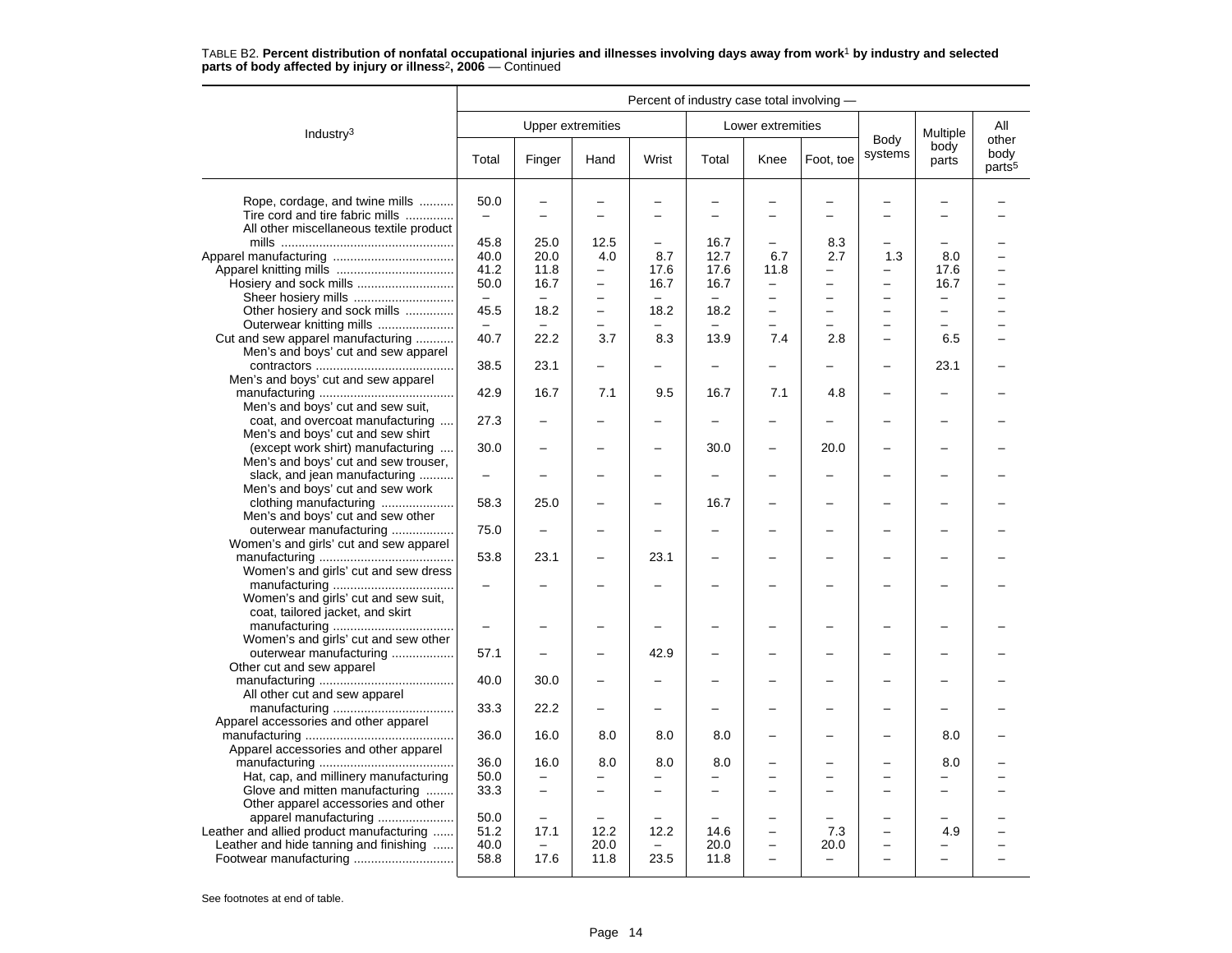|                                      |                   |        |       |      | Percent of industry case total involving - |       |                   |          |
|--------------------------------------|-------------------|--------|-------|------|--------------------------------------------|-------|-------------------|----------|
| Industry <sup>3</sup>                | <b>NAICS</b>      | Total  |       | Head |                                            |       | Trunk             |          |
|                                      | code <sup>4</sup> | cases  | Total | Eyes | <b>Neck</b>                                | Total | <b>Back</b>       | Shoulder |
|                                      | 31621             | 170    |       |      |                                            | 23.5  | 17.6              |          |
| Men's footwear (except athletic)     |                   |        |       |      |                                            |       |                   |          |
| Women's footwear (except athletic)   | 316213            | 90     |       |      |                                            | 22.2  |                   |          |
|                                      | 316214            | 30     |       |      |                                            |       |                   |          |
| Other footwear manufacturing         | 316219            | 40     |       |      |                                            | 50.0  |                   |          |
| Other leather and allied product     |                   |        |       |      |                                            |       |                   |          |
|                                      | 3169              | 140    |       |      |                                            | 21.4  |                   |          |
| Other leather and allied product     |                   | 140    |       |      |                                            |       |                   |          |
| Luggage manufacturing                | 31699<br>316991   | 40     |       |      |                                            | 21.4  |                   |          |
| All other leather good manufacturing | 316999            | 90     |       |      |                                            | 22.2  |                   |          |
|                                      | 321               | 13,010 | 7.3   | 3.6  | 1.0                                        | 28.7  | 16.2              | 5.8      |
| Sawmills and wood preservation       | 3211              | 2,990  | 7.4   | 3.7  | 1.0                                        | 31.1  | 16.4              | 7.0      |
| Sawmills and wood preservation       | 32111             | 2,990  | 7.4   | 3.7  | 1.0                                        | 31.1  | 16.4              | 7.0      |
|                                      | 321113            | 2,770  | 7.2   | 3.6  | .7                                         | 30.7  | 16.6              | 7.6      |
| Wood preservation                    | 321114            | 220    | 9.1   |      |                                            | 36.4  | 13.6              |          |
| Veneer, plywood, and engineered wood |                   |        |       |      |                                            |       |                   |          |
| product manufacturing                | 3212              | 2,290  | 6.1   | 3.5  | .9                                         | 29.3  | 15.7              | 4.8      |
| Veneer, plywood, and engineered wood |                   |        |       |      |                                            |       |                   |          |
|                                      | 32121             | 2,290  | 6.1   | 3.5  | .9                                         | 29.3  | 15.7              | 4.8      |
| Hardwood veneer and plywood          |                   |        |       |      |                                            |       |                   |          |
| Softwood veneer and plywood          | 321211            | 310    | 6.5   |      |                                            | 38.7  | 16.1              | 9.7      |
|                                      | 321212            | 210    | 19.0  | 9.5  |                                            | 23.8  | 9.5               |          |
| Engineered wood member (except       |                   |        |       |      |                                            |       |                   |          |
|                                      | 321213            | 80     |       |      |                                            | 37.5  | 25.0              |          |
| Truss manufacturing                  | 321214            | 1,350  | 4.4   | 3.0  |                                            | 28.1  | 16.3              | 3.7      |
| Reconstituted wood product           |                   |        |       |      |                                            |       |                   |          |
|                                      | 321219            | 340    | 5.9   |      |                                            | 29.4  | 17.6              | 5.9      |
| Other wood product manufacturing     | 3219              | 7,730  | 7.6   | 3.6  | 1.2                                        | 27.7  | 16.3              | 5.4      |
|                                      | 32191             | 3,170  | 6.9   | 3.8  | .9                                         | 26.8  | 15.5              | 5.4      |
| Wood window and door                 |                   |        |       |      |                                            |       |                   |          |
|                                      | 321911            | 1,550  | 4.5   | 2.6  | 1.3                                        | 30.3  | 18.1              | 7.1      |
| Cut stock, resawing lumber, and      | 321912            | 390    | 7.7   |      |                                            | 28.2  | 15.4              |          |
| Other millwork (including flooring)  | 321918            | 1,230  | 9.8   | 5.7  | $\overline{\phantom{0}}$                   | 22.0  | 13.0              | 4.1      |
| Wood container and pallet            |                   |        |       |      |                                            |       |                   |          |
|                                      | 32192             | 1,640  | 12.2  | 4.3  |                                            | 18.9  | 12.2              | 3.0      |
| All other wood product manufacturing | 32199             | 2,920  | 5.8   | 3.1  | 1.7                                        | 33.6  | 19.2              | 6.8      |
| Manufactured home (mobile home)      |                   |        |       |      |                                            |       |                   |          |
|                                      | 321991            | 1,040  | 7.7   | 3.8  |                                            | 27.9  | 11.5              | 8.7      |
| Prefabricated wood building          |                   |        |       |      |                                            |       |                   |          |
| All other miscellaneous wood product | 321992            | 1,240  | 3.2   | -    | 2.4                                        | 37.1  | 25.8              | 4.8      |
|                                      | 321999            | 650    | 7.7   | 6.2  |                                            | 35.4  | 18.5              | 7.7      |
|                                      | 322               | 6,100  | 4.9   | 2.3  | .8                                         | 32.0  | 18.4              | 7.4      |
| Pulp, paper, and paperboard mills    | 3221              | 1,780  | 5.1   | 1.1  |                                            | 30.9  | 14.0              | 9.0      |
|                                      | 32211             | 60     | -     | -    |                                            | 33.3  | $\qquad \qquad -$ | -        |
|                                      |                   |        |       |      |                                            |       |                   |          |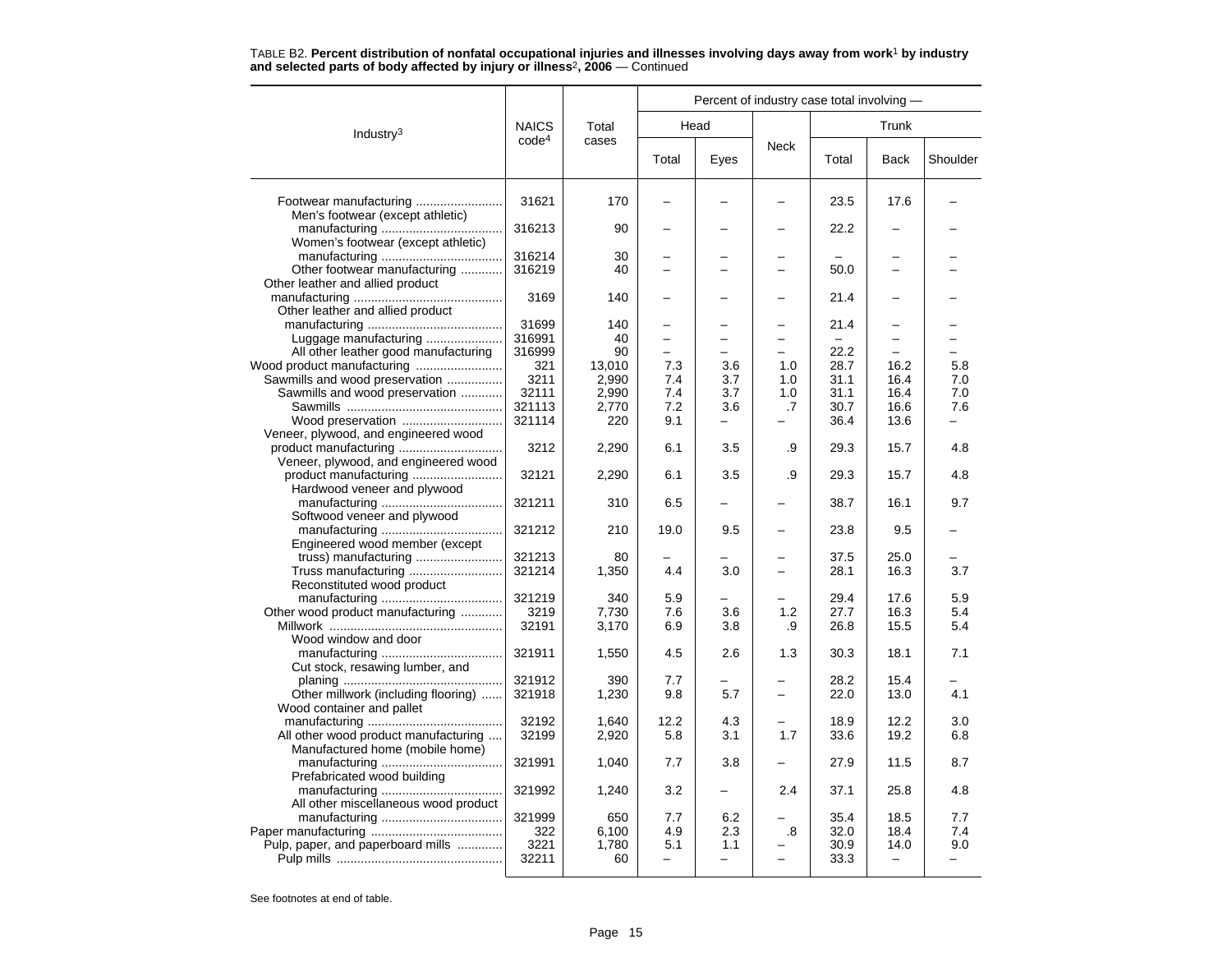|                                                                  |              |                           |                                 |                                 | Percent of industry case total involving - |                                  |                          |                                 |                          |                                     |
|------------------------------------------------------------------|--------------|---------------------------|---------------------------------|---------------------------------|--------------------------------------------|----------------------------------|--------------------------|---------------------------------|--------------------------|-------------------------------------|
| Industry <sup>3</sup>                                            |              | Upper extremities         |                                 |                                 |                                            | Lower extremities                |                          |                                 | Multiple                 | All                                 |
|                                                                  | Total        | Finger                    | Hand                            | Wrist                           | Total                                      | Knee                             | Foot, toe                | Body<br>systems                 | body<br>parts            | other<br>body<br>parts <sup>5</sup> |
| Footwear manufacturing<br>Men's footwear (except athletic)       | 58.8         | 17.6                      | 11.8                            | 23.5                            | 11.8                                       |                                  |                          |                                 |                          |                                     |
| Women's footwear (except athletic)                               | 55.6         | 22.2                      |                                 | 22.2                            |                                            |                                  |                          |                                 |                          |                                     |
|                                                                  | 66.7         |                           |                                 | $\overline{\phantom{0}}$        |                                            |                                  |                          |                                 |                          |                                     |
| Other footwear manufacturing<br>Other leather and allied product | 50.0         | $\equiv$                  | -                               | $\overline{\phantom{0}}$        |                                            |                                  |                          | ÷                               | -                        |                                     |
|                                                                  | 57.1         | 28.6                      |                                 | $\overline{\phantom{0}}$        | 14.3                                       |                                  |                          |                                 |                          |                                     |
| Other leather and allied product                                 |              |                           |                                 |                                 |                                            |                                  |                          |                                 |                          |                                     |
|                                                                  | 57.1         | 28.6                      | $\overline{\phantom{0}}$        |                                 | 14.3                                       |                                  |                          | $\overline{\phantom{0}}$        |                          |                                     |
| Luggage manufacturing                                            | 50.0         |                           | $\overline{\phantom{0}}$        |                                 | -                                          |                                  |                          | $\overline{\phantom{0}}$        | -                        |                                     |
| All other leather good manufacturing                             | 55.6         | 22.2                      | $\overline{\phantom{0}}$        |                                 |                                            |                                  |                          | $\overline{\phantom{0}}$        |                          |                                     |
|                                                                  | 37.0         | 20.0                      | 6.6                             | 4.5                             | 19.4                                       | 5.9                              | 5.0                      | 1.2                             | 4.5                      | 0.8                                 |
| Sawmills and wood preservation                                   | 33.1         | 19.1                      | 4.7                             | 3.3                             | 21.1                                       | 5.4                              | 5.7                      | 1.7                             | 4.3                      | 1.0                                 |
| Sawmills and wood preservation                                   | 33.1         | 19.1                      | 4.7                             | 3.3                             | 21.1                                       | 5.4                              | 5.7                      | 1.7                             | 4.3                      | 1.0                                 |
|                                                                  | 33.9         | 19.9                      | 4.7                             | 3.6                             | 20.6                                       | 5.1                              | 6.1                      | 1.4                             | 4.0                      | 1.1                                 |
| Wood preservation                                                | 22.7         | 9.1                       | $\overline{\phantom{0}}$        | $\qquad \qquad -$               | 22.7                                       | 9.1                              | $\overline{\phantom{0}}$ | $\overline{\phantom{0}}$        | $\overline{\phantom{0}}$ |                                     |
| Veneer, plywood, and engineered wood                             | 34.1         | 15.7                      | 7.0                             | 4.8                             | 21.8                                       | 6.1                              | 5.2                      | 3.1                             | 4.4                      |                                     |
| Veneer, plywood, and engineered wood                             | 34.1         | 15.7                      | 7.0                             | 4.8                             | 21.8                                       | 6.1                              | 5.2                      | 3.1                             | 4.4                      |                                     |
|                                                                  |              |                           |                                 |                                 |                                            |                                  |                          |                                 |                          |                                     |
| Hardwood veneer and plywood                                      | 29.0         | 9.7                       | 6.5                             | 9.7                             | 19.4                                       |                                  | 6.5                      |                                 | 6.5                      |                                     |
| Softwood veneer and plywood                                      |              |                           |                                 |                                 |                                            |                                  |                          |                                 |                          |                                     |
|                                                                  | 33.3         | 14.3                      | 9.5                             |                                 | 19.0                                       | 9.5                              | 9.5                      |                                 |                          |                                     |
| Engineered wood member (except                                   |              |                           |                                 |                                 |                                            |                                  |                          |                                 |                          |                                     |
|                                                                  | 50.0         | 25.0                      | ▃                               |                                 |                                            |                                  |                          |                                 |                          |                                     |
| Reconstituted wood product                                       | 37.0         | 18.5                      | 6.7                             | 4.4                             | 24.4                                       | 7.4                              | 5.2                      | 1.5                             | 3.7                      |                                     |
|                                                                  | 26.5         | 11.8                      | 5.9                             |                                 | 14.7                                       |                                  | 5.9                      | 11.8                            | 8.8                      |                                     |
| Other wood product manufacturing                                 | 39.3         | 21.6                      | 7.2                             | 4.8                             | 18.1                                       | 6.0                              | 4.5                      | .5                              | 4.7                      | .8                                  |
|                                                                  | 42.6         | 24.0                      | 6.6                             | 4.7                             | 16.1                                       | 6.3                              | 3.2                      | .6                              | 5.4                      | .6                                  |
| Wood window and door                                             |              |                           |                                 |                                 |                                            |                                  |                          |                                 |                          |                                     |
|                                                                  | 42.6         | 20.0                      | 7.7                             | 6.5                             | 14.2                                       | 7.1                              | 1.9                      | $\overline{\phantom{0}}$        | 5.8                      |                                     |
| Cut stock, resawing lumber, and                                  |              |                           |                                 |                                 |                                            |                                  |                          |                                 |                          |                                     |
|                                                                  | 41.0         | 25.6                      | 7.7                             |                                 | 15.4                                       | 7.7                              |                          |                                 |                          |                                     |
| Other millwork (including flooring)<br>Wood container and pallet | 43.1         | 28.5                      | 4.9                             | 3.3                             | 18.7                                       | 4.9                              | 4.9                      | $\overline{\phantom{0}}$        | 5.7                      |                                     |
|                                                                  | 46.3         | 29.3                      | 9.1                             | 3.0                             | 15.9                                       | 3.0                              | 6.7                      | $\overline{\phantom{0}}$        | 4.3                      | 1.2                                 |
| All other wood product manufacturing                             | 31.8         | 15.1                      | 6.5                             | 5.8                             | 21.6                                       | 7.2                              | 5.1                      | .7                              | 4.1                      | .7                                  |
| Manufactured home (mobile home)                                  |              |                           |                                 |                                 |                                            |                                  |                          |                                 |                          |                                     |
|                                                                  | 27.9         | 14.4                      | 3.8                             | 7.7                             | 26.9                                       | 11.5                             | 4.8                      |                                 | 5.8                      | 1.9                                 |
| Prefabricated wood building                                      |              |                           |                                 |                                 |                                            |                                  |                          |                                 |                          |                                     |
|                                                                  | 30.6         | 13.7                      | 7.3                             | 4.0                             | 21.0                                       | 6.5                              | 6.5                      | $\overline{\phantom{0}}$        | 4.0                      |                                     |
| All other miscellaneous wood product                             |              |                           |                                 |                                 |                                            |                                  |                          |                                 |                          |                                     |
|                                                                  | 40.0         | 16.9                      | 9.2                             | 7.7                             | 13.8                                       |                                  | 3.1                      |                                 |                          |                                     |
|                                                                  | 33.4         | 16.1                      | 5.1                             | 5.1                             | 20.2                                       | 7.9                              | 4.3                      | 1.0                             | 7.4                      | .3                                  |
| Pulp, paper, and paperboard mills                                | 28.1<br>33.3 | 12.9<br>$\qquad \qquad -$ | 4.5<br>$\overline{\phantom{0}}$ | 3.4<br>$\overline{\phantom{0}}$ | 25.3<br>$\overline{\phantom{m}}$           | 10.7<br>$\overline{\phantom{0}}$ | 3.9<br>—                 | 1.7<br>$\overline{\phantom{0}}$ | 7.9<br>-                 |                                     |
|                                                                  |              |                           |                                 |                                 |                                            |                                  |                          |                                 |                          |                                     |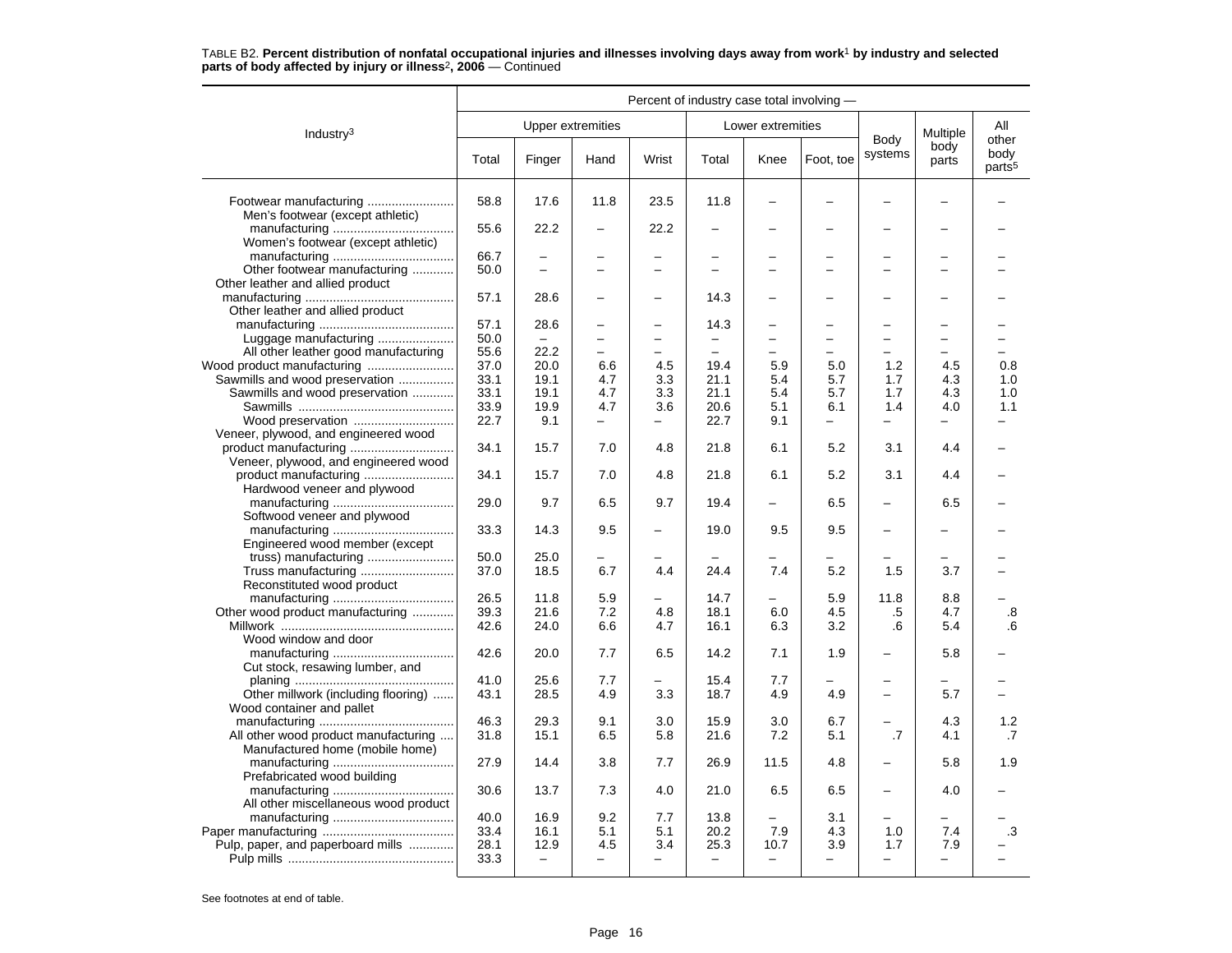|                                         |                   | Percent of industry case total involving - |                          |                          |                          |       |       |                          |
|-----------------------------------------|-------------------|--------------------------------------------|--------------------------|--------------------------|--------------------------|-------|-------|--------------------------|
| Industry <sup>3</sup>                   | <b>NAICS</b>      | Total                                      |                          | Head                     |                          |       | Trunk |                          |
|                                         | code <sup>4</sup> | cases                                      | Total                    | Eyes                     | <b>Neck</b>              | Total | Back  | Shoulder                 |
|                                         | 32212             | 1.260                                      | 4.8                      | 1.6                      |                          | 32.5  | 14.3  | 9.5                      |
| Paper (except newsprint) mills          | 322121            | 1,140                                      | 4.4                      |                          |                          | 32.5  | 14.0  | 8.8                      |
|                                         | 322122            | 120                                        | $\overline{\phantom{0}}$ | $\equiv$                 | $\overline{\phantom{0}}$ | 33.3  | 16.7  |                          |
|                                         | 32213             | 460                                        | 4.3                      | $\overline{\phantom{0}}$ | $\overline{\phantom{0}}$ | 28.3  | 13.0  | 8.7                      |
| Converted paper product manufacturing   | 3222              | 4,320                                      | 5.1                      | 2.5                      | 0.7                      | 32.4  | 20.1  | 6.7                      |
| Paperboard container manufacturing      | 32221             | 2,010                                      | 4.0                      | 2.0                      |                          | 31.8  | 18.9  | 7.5                      |
| Corrugated and solid fiber box          |                   |                                            |                          |                          |                          |       |       |                          |
|                                         | 322211            | 1,190                                      | 4.2                      | 2.5                      |                          | 30.3  | 19.3  | 5.0                      |
| Folding paperboard box                  |                   |                                            |                          |                          |                          |       |       |                          |
|                                         | 322212            | 490                                        |                          |                          |                          | 38.8  | 22.4  | 12.2                     |
| Setup paperboard box manufacturing      | 322213            | 80                                         |                          |                          |                          | 25.0  |       |                          |
| Fiber can, tube, drum, and similar      |                   |                                            |                          |                          |                          |       |       |                          |
| products manufacturing                  | 322214            | 140                                        |                          |                          |                          | 28.6  |       |                          |
| Nonfolding sanitary food container      |                   |                                            |                          |                          |                          |       |       |                          |
|                                         | 322215            | 110                                        |                          |                          |                          | 27.3  | 18.2  |                          |
| Paper bag and coated and treated paper  |                   |                                            |                          |                          |                          |       |       |                          |
|                                         | 32222             | 1,210                                      | 7.4                      | 4.1                      |                          | 35.5  | 21.5  | 7.4                      |
| Coated and laminated packaging          |                   |                                            |                          |                          |                          |       |       |                          |
| paper and plastics film                 |                   |                                            |                          |                          |                          |       |       |                          |
|                                         | 322221            | 220                                        |                          |                          |                          | 40.9  | 22.7  | 9.1                      |
| Coated and laminated paper              |                   |                                            |                          |                          |                          |       |       |                          |
|                                         | 322222            | 550                                        | 7.3                      | 5.5                      | $\overline{\phantom{0}}$ | 34.5  | 21.8  | 5.5                      |
| Uncoated paper and multiwall bag        |                   |                                            |                          |                          |                          |       |       |                          |
|                                         | 322224            | 260                                        |                          |                          |                          | 34.6  | 19.2  | 11.5                     |
| Laminated aluminum foil                 |                   |                                            |                          |                          |                          |       |       |                          |
| manufacturing for flexible packaging    |                   |                                            |                          |                          |                          |       |       |                          |
|                                         | 322225            | 20                                         | $\overline{\phantom{0}}$ |                          | -                        | -     |       |                          |
| Surface-coated paperboard               |                   |                                            |                          |                          |                          |       |       |                          |
|                                         | 322226            | 40                                         |                          |                          |                          |       |       |                          |
| Stationery product manufacturing        | 32223             | 440                                        | $\overline{\phantom{0}}$ |                          | $\overline{\phantom{0}}$ | 38.6  | 27.3  | 6.8                      |
| Die-cut paper and paperboard office     |                   |                                            |                          |                          |                          |       |       |                          |
| supplies manufacturing                  | 322231            | 160                                        |                          |                          |                          | 31.2  | 18.8  | 12.5                     |
| Envelope manufacturing                  | 322232            | 230                                        |                          |                          |                          | 47.8  | 34.8  |                          |
| Stationery, tablet, and related product | 322233            |                                            |                          |                          |                          | 40.0  |       |                          |
| Other converted paper product           |                   | 50                                         |                          |                          |                          |       |       |                          |
|                                         | 32229             | 660                                        | 6.1                      | 3.0                      | 3.0                      | 22.7  | 15.2  | 4.5                      |
| Sanitary paper product manufacturing    | 322291            | 350                                        | 5.7                      |                          |                          | 28.6  | 17.1  | 5.7                      |
| All other converted paper product       |                   |                                            |                          |                          |                          |       |       |                          |
|                                         | 322299            | 300                                        | 6.7                      | -                        |                          | 20.0  | 13.3  |                          |
| Printing and related support activities | 323               | 7,400                                      | 5.8                      | 3.0                      | .5                       | 33.1  | 22.0  | 4.7                      |
| Printing and related support activities | 3231              | 7,400                                      | 5.8                      | 3.0                      | .5                       | 33.1  | 22.0  | 4.7                      |
|                                         | 32311             | 6,990                                      | 6.0                      | 2.9                      | .6                       | 33.0  | 22.2  | 4.4                      |
| Commercial lithographic printing        | 323110            | 3,280                                      | 5.2                      | 2.1                      | .6                       | 30.8  | 18.6  | 5.2                      |
| Commercial gravure printing             | 323111            | 180                                        | $\overline{\phantom{0}}$ | $\overline{\phantom{0}}$ |                          | 22.2  | 16.7  | -                        |
| Commercial flexographic printing        | 323112            | 540                                        | 3.7                      |                          |                          | 24.1  | 11.1  | 3.7                      |
| Commercial screen printing              | 323113            | 740                                        | 10.8                     | 6.8                      |                          | 45.9  | 39.2  |                          |
|                                         | 323114            | 520                                        | $\overline{\phantom{0}}$ |                          | -                        | 32.7  | 28.8  |                          |
|                                         | 323115            | 110                                        | $\overline{\phantom{0}}$ |                          | ÷                        | 18.2  | 18.2  | $\overline{\phantom{0}}$ |
|                                         |                   |                                            |                          |                          |                          |       |       |                          |

TABLE B2. **Percent distribution of nonfatal occupational injuries and illnesses involving days away from work**<sup>1</sup> **by industry and selected parts of body affected by injury or illness**<sup>2</sup>**, 2006** — Continued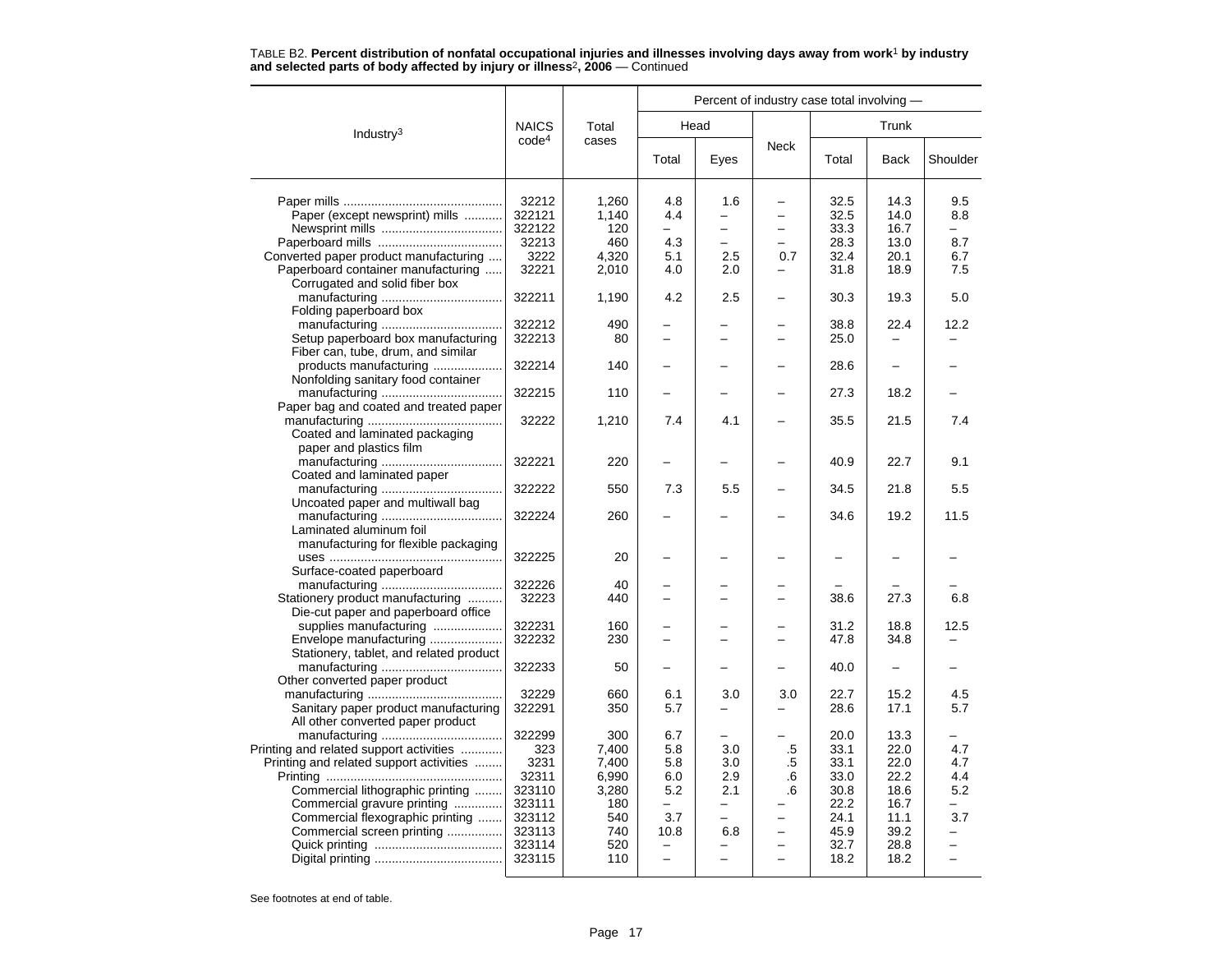|                                                                 |              |                          |                          | Percent of industry case total involving - |                                  |                                 |                          |                          |                          |                                     |
|-----------------------------------------------------------------|--------------|--------------------------|--------------------------|--------------------------------------------|----------------------------------|---------------------------------|--------------------------|--------------------------|--------------------------|-------------------------------------|
| Industry <sup>3</sup>                                           |              | <b>Upper extremities</b> |                          |                                            |                                  | Lower extremities               |                          |                          | Multiple                 | All                                 |
|                                                                 | Total        | Finger                   | Hand                     | Wrist                                      | Total                            | Knee                            | Foot, toe                | Body<br>systems          | body<br>parts            | other<br>body<br>parts <sup>5</sup> |
|                                                                 | 27.0         | 11.9                     | 3.2                      | 3.2                                        | 24.6                             | 10.3                            | 4.0                      | 2.4                      | 7.1                      |                                     |
| Paper (except newsprint) mills                                  | 28.1         | 13.2                     | 3.5                      | 2.6                                        | 24.6                             | 10.5                            | 4.4                      | 1.8                      | 7.9                      |                                     |
|                                                                 | 16.7         | $\equiv$                 | $\overline{a}$           | $\overline{a}$                             | 25.0                             | $\overline{a}$                  | $\overline{\phantom{0}}$ | $\equiv$                 | $\overline{\phantom{0}}$ |                                     |
|                                                                 | 28.3         | 13.0                     | 6.5                      | $\overline{\phantom{0}}$                   | 28.3                             | 13.0                            | -                        | $\equiv$                 | 8.7                      |                                     |
| Converted paper product manufacturing                           | 35.9         | 17.4                     | 5.3                      | 5.8                                        | 18.1                             | 6.7                             | 4.6                      | .7                       | 7.2                      |                                     |
| Paperboard container manufacturing                              | 31.3         | 13.4                     | 6.5                      | 4.5                                        | 22.4                             | 8.5                             | 5.0                      |                          | 10.0                     |                                     |
| Corrugated and solid fiber box                                  |              |                          |                          |                                            |                                  |                                 |                          |                          |                          |                                     |
|                                                                 | 26.9         | 11.8                     | 5.9                      | 2.5                                        | 25.2                             | 9.2                             | 5.9                      | $\overline{\phantom{0}}$ | 12.6                     |                                     |
| Folding paperboard box                                          |              |                          |                          |                                            |                                  |                                 |                          |                          |                          |                                     |
|                                                                 | 32.7         | 14.3                     | 6.1                      | 8.2                                        | 18.4                             | 8.2                             | 4.1                      |                          | 6.1                      |                                     |
| Setup paperboard box manufacturing                              | 37.5         | $\overline{\phantom{0}}$ |                          | $\overline{a}$                             |                                  |                                 | -                        |                          | $\equiv$                 |                                     |
| Fiber can, tube, drum, and similar                              |              |                          |                          |                                            |                                  |                                 |                          |                          |                          |                                     |
| products manufacturing                                          | 50.0         | $\overline{\phantom{0}}$ |                          |                                            |                                  | $\overline{\phantom{0}}$        |                          |                          |                          |                                     |
| Nonfolding sanitary food container                              |              |                          |                          |                                            |                                  |                                 |                          |                          |                          |                                     |
|                                                                 | 45.5         | 27.3                     |                          |                                            |                                  |                                 |                          |                          |                          |                                     |
| Paper bag and coated and treated paper                          |              |                          |                          |                                            |                                  |                                 |                          |                          |                          |                                     |
|                                                                 | 37.2         | 19.0                     | 4.1                      | 6.6                                        | 15.7                             | 5.0                             | 5.0                      |                          | 2.5                      |                                     |
| Coated and laminated packaging                                  |              |                          |                          |                                            |                                  |                                 |                          |                          |                          |                                     |
| paper and plastics film                                         |              |                          |                          |                                            |                                  |                                 |                          |                          |                          |                                     |
|                                                                 | 36.4         | 18.2                     |                          | $\overline{\phantom{0}}$                   | 18.2                             | $\overline{\phantom{0}}$        |                          |                          |                          |                                     |
| Coated and laminated paper                                      |              |                          |                          |                                            |                                  |                                 |                          |                          |                          |                                     |
|                                                                 | 38.2         | 16.4                     | 5.5                      | 7.3                                        | 14.5                             | $\overline{\phantom{0}}$        | 7.3                      |                          |                          |                                     |
| Uncoated paper and multiwall bag                                |              |                          |                          |                                            |                                  |                                 |                          |                          |                          |                                     |
|                                                                 | 42.3         | 23.1                     |                          | 7.7                                        | 15.4                             | 7.7                             |                          |                          |                          |                                     |
| Laminated aluminum foil                                         |              |                          |                          |                                            |                                  |                                 |                          |                          |                          |                                     |
| manufacturing for flexible packaging                            |              |                          |                          |                                            |                                  |                                 |                          |                          |                          |                                     |
|                                                                 | -            | $\overline{\phantom{0}}$ |                          | $\overline{\phantom{0}}$                   |                                  |                                 |                          |                          |                          |                                     |
| Surface-coated paperboard                                       |              |                          |                          |                                            |                                  |                                 |                          |                          |                          |                                     |
|                                                                 | 50.0         |                          |                          |                                            |                                  |                                 |                          |                          |                          |                                     |
| Stationery product manufacturing                                | 40.9         | 20.5                     | 4.5                      | 6.8                                        | 11.4                             | 4.5                             |                          |                          | 4.5                      |                                     |
| Die-cut paper and paperboard office                             |              |                          |                          |                                            |                                  |                                 |                          |                          |                          |                                     |
| supplies manufacturing                                          | 50.0         | 31.2                     |                          |                                            | 12.5                             |                                 |                          |                          |                          |                                     |
| Envelope manufacturing                                          | 34.8         | 17.4                     |                          | 8.7                                        | 8.7                              |                                 |                          |                          |                          |                                     |
| Stationery, tablet, and related product                         |              |                          |                          |                                            |                                  |                                 |                          |                          |                          |                                     |
|                                                                 | 40.0         |                          |                          |                                            |                                  |                                 |                          |                          |                          |                                     |
| Other converted paper product                                   |              |                          |                          |                                            |                                  |                                 |                          |                          |                          |                                     |
|                                                                 | 42.4         | 24.2                     | 4.5                      | 9.1                                        | 15.2                             | 6.1                             | 4.5                      |                          | 7.6                      |                                     |
| Sanitary paper product manufacturing                            | 37.1         | 17.1                     | 5.7                      | 5.7                                        | 17.1                             | 8.6                             |                          |                          | 8.6                      |                                     |
| All other converted paper product                               |              |                          |                          |                                            |                                  |                                 |                          |                          |                          |                                     |
|                                                                 | 50.0         | 33.3                     |                          | 10.0                                       | 10.0                             |                                 | 6.7                      |                          | 6.7                      |                                     |
| Printing and related support activities                         | 37.6         | 18.9                     | 6.5                      | 5.5                                        | 15.1                             | 6.8                             | 3.0                      | $\cdot$ 3                | 6.1                      | 1.2                                 |
| Printing and related support activities                         | 37.6         | 18.9                     | 6.5                      | 5.5                                        | 15.1                             | 6.8                             | 3.0                      | .3                       | 6.1                      | 1.2                                 |
|                                                                 | 37.8         | 19.3                     | 6.2                      | 5.6                                        | 14.7                             | 6.4                             | 2.9                      | .3                       | 6.2<br>7.0               | 1.3                                 |
| Commercial lithographic printing                                | 37.8<br>38.9 | 17.7<br>16.7             | 7.9                      | 6.1                                        | 16.8<br>$\overline{\phantom{m}}$ | 8.2<br>$\overline{\phantom{0}}$ | 3.7<br>-                 | $\overline{\phantom{0}}$ | $-$                      | 1.5<br>16.7                         |
| Commercial gravure printing<br>Commercial flexographic printing | 55.6         | 35.2                     | 11.1<br>3.7              | 11.1<br>3.7                                | 7.4                              | -                               | -                        | $\overline{\phantom{0}}$ | 7.4                      |                                     |
| Commercial screen printing                                      | 24.3         | 12.2                     | 4.1                      | -                                          | 13.5                             | $\overline{a}$                  |                          | $\equiv$                 | 5.4                      | $\overline{\phantom{0}}$            |
|                                                                 | 40.4         | 26.9                     | -                        |                                            | 19.2                             | 11.5                            |                          | $\overline{\phantom{0}}$ |                          |                                     |
|                                                                 | 63.6         | 36.4                     | $\overline{\phantom{0}}$ | 18.2                                       | $\overline{\phantom{0}}$         | $\overline{\phantom{0}}$        | $\overline{\phantom{0}}$ | $\overline{\phantom{0}}$ | 18.2                     | $\overline{\phantom{0}}$            |
|                                                                 |              |                          |                          |                                            |                                  |                                 |                          |                          |                          |                                     |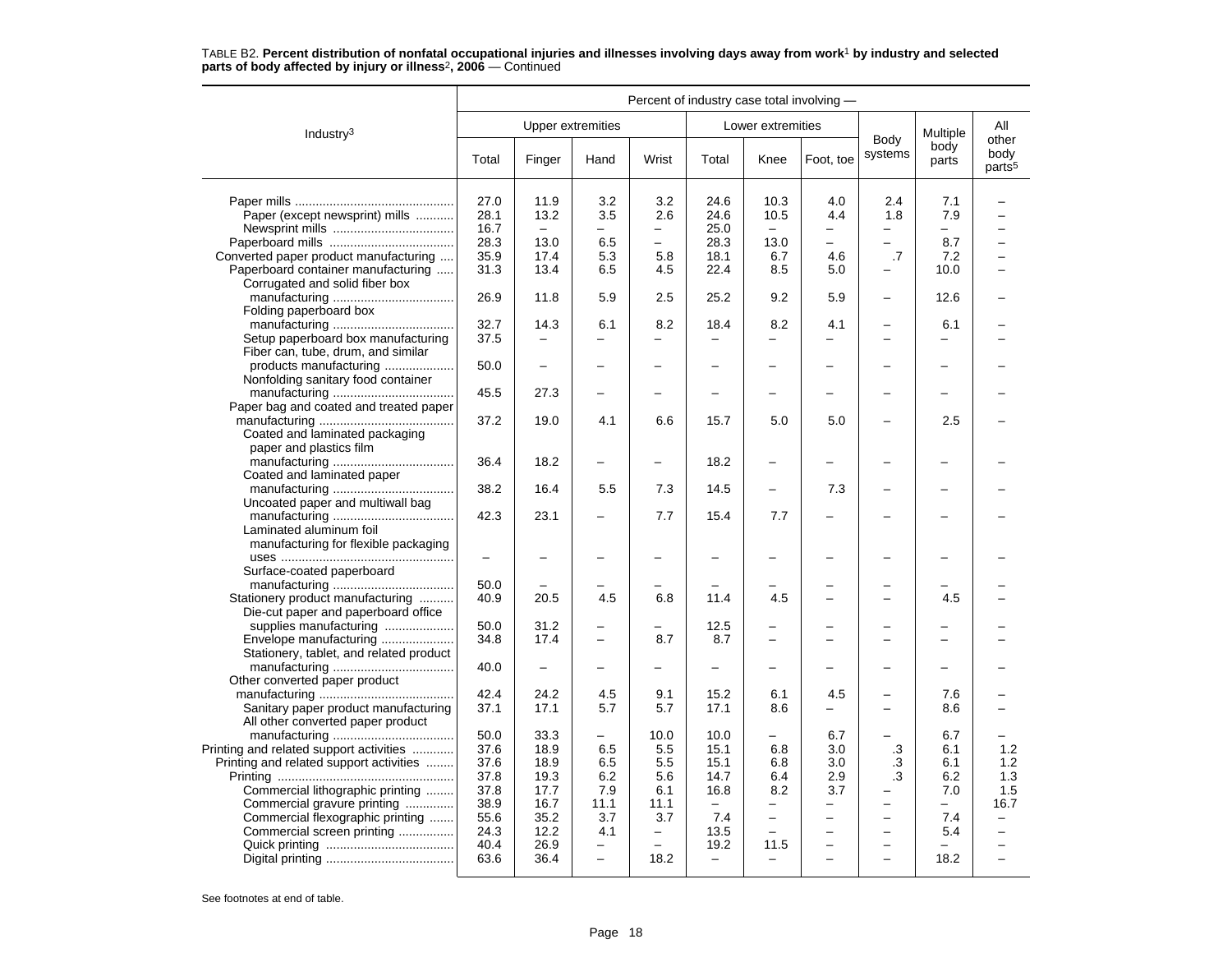|                                                            |                   |            |                          | Percent of industry case total involving - |                          |                          |                          |          |
|------------------------------------------------------------|-------------------|------------|--------------------------|--------------------------------------------|--------------------------|--------------------------|--------------------------|----------|
| Industry $3$                                               | <b>NAICS</b>      | Total      |                          | Head                                       |                          |                          | Trunk                    |          |
|                                                            | code <sup>4</sup> | cases      | Total                    | Eyes                                       | Neck                     | Total                    | <b>Back</b>              | Shoulder |
| Manifold business forms printing                           | 323116<br>323117  | 520<br>400 | 15.0                     | 10.0                                       | $\equiv$                 | 46.2<br>30.0             | 25.0<br>25.0             | 9.6      |
| Blankbook, looseleaf binders, and<br>devices manufacturing | 323118            | 60         |                          |                                            |                          |                          |                          |          |
| Other commercial printing                                  | 323119            | 630        | 6.3                      | 3.2                                        | $\overline{\phantom{0}}$ | 36.5                     | 27.0                     | 4.8      |
| Support activities for printing                            | 32312             | 410        |                          |                                            |                          | 34.1                     | 19.5                     | 9.8      |
| Tradebinding and related work                              | 323121            | 250        | L.                       |                                            | L                        | 36.0                     | 20.0                     | 12.0     |
| Prepress services                                          | 323122            | 160        | -                        |                                            | $\overline{\phantom{0}}$ | 31.2                     | 18.8                     |          |
| Petroleum and coal products manufacturing                  | 324               | 1,070      | 5.6                      | 1.9                                        |                          | 33.6                     | 18.7                     | 6.5      |
| Petroleum and coal products                                |                   |            |                          |                                            |                          |                          |                          |          |
|                                                            | 3241              | 1,070      | 5.6                      | 1.9                                        | $\overline{\phantom{0}}$ | 33.6                     | 18.7                     | 6.5      |
|                                                            | 32411             | 370        | 8.1                      |                                            | -                        | 21.6                     | 13.5                     | 5.4      |
| Asphalt paving, roofing, and saturated                     |                   |            |                          |                                            |                          |                          |                          |          |
|                                                            | 32412             | 480        | 6.2                      | 4.2                                        |                          | 37.5                     | 27.1                     | 8.3      |
| Asphalt paving mixture and block                           |                   |            |                          |                                            |                          |                          |                          |          |
|                                                            | 324121            | 310        | 6.5                      |                                            |                          | 38.7                     | 32.3                     |          |
| Asphalt shingle and coating materials                      |                   |            |                          |                                            |                          |                          |                          |          |
|                                                            | 324122            | 170        |                          |                                            |                          | 35.3                     | 17.6                     | 11.8     |
| Other petroleum and coal products                          |                   |            |                          |                                            |                          |                          |                          |          |
|                                                            | 32419             | 220        |                          |                                            |                          | 45.5                     | 9.1                      | 9.1      |
| Petroleum lubricating oil and grease                       |                   |            |                          |                                            |                          |                          |                          |          |
|                                                            | 324191            | 140        |                          |                                            |                          | 50.0                     |                          |          |
| All other petroleum and coal products                      |                   |            |                          |                                            |                          |                          |                          |          |
|                                                            | 324199            | 80         |                          |                                            |                          | 37.5                     |                          |          |
|                                                            | 325               | 6,580      | 6.5                      | 3.0                                        | 1.4                      | 32.2                     | 19.0                     | 6.5      |
| Basic chemical manufacturing                               | 3251              | 940        | 5.3                      | 3.2                                        |                          | 28.7                     | 14.9                     | 7.4      |
| Petrochemical manufacturing                                | 32511             | 90         | -                        |                                            | -                        | 33.3                     |                          |          |
| Synthetic dye and pigment                                  |                   |            |                          |                                            |                          |                          |                          |          |
|                                                            | 32513             | 150        | 13.3                     |                                            |                          | 40.0                     | 20.0                     | 20.0     |
| Inorganic dye and pigment                                  |                   |            |                          |                                            |                          |                          |                          |          |
|                                                            | 325131            | 110        |                          |                                            |                          | 45.5                     |                          |          |
| Synthetic organic dye and pigment                          |                   |            |                          |                                            |                          |                          |                          |          |
|                                                            | 325132            | 40         |                          |                                            |                          |                          |                          |          |
| Other basic inorganic chemical                             |                   |            |                          |                                            |                          |                          |                          |          |
|                                                            | 32518             | 320        | 6.2                      |                                            |                          | 25.0                     | 12.5                     | 6.2      |
| All other basic inorganic chemical                         |                   |            |                          |                                            |                          |                          |                          |          |
|                                                            | 325188            | 260        |                          |                                            |                          | 26.9                     | 15.4                     | 7.7      |
| Other basic organic chemical                               |                   |            |                          |                                            |                          |                          |                          |          |
|                                                            | 32519             | 330        | 6.1                      |                                            |                          | 30.3                     | 15.2                     | 6.1      |
| Gum and wood chemical                                      |                   |            |                          |                                            |                          |                          |                          |          |
|                                                            | 325191            | 50         | -                        |                                            |                          | 40.0                     | 40.0                     |          |
| Cyclic crude and intermediate                              |                   |            |                          |                                            |                          |                          |                          |          |
|                                                            | 325192            | 20         |                          |                                            |                          |                          |                          |          |
| Ethyl alcohol manufacturing                                | 325193            | 30         | $\overline{\phantom{0}}$ | $\overline{\phantom{0}}$                   | $\overline{\phantom{0}}$ | $\overline{\phantom{0}}$ | $\overline{\phantom{0}}$ |          |
| All other basic organic chemical                           |                   |            |                          |                                            |                          |                          |                          |          |
|                                                            | 325199            | 220        |                          |                                            |                          | 27.3                     | 18.2                     |          |
| Resin, synthetic rubber, and artificial and                |                   |            |                          |                                            |                          |                          |                          |          |
| synthetic fibers and filaments                             |                   |            |                          |                                            |                          |                          |                          |          |
|                                                            | 3252              | 790        | 6.3                      | 2.5                                        |                          | 34.2                     | 19.0                     | 6.3      |
|                                                            |                   |            |                          |                                            |                          |                          |                          |          |

TABLE B2. **Percent distribution of nonfatal occupational injuries and illnesses involving days away from work**<sup>1</sup> **by industry and selected parts of body affected by injury or illness**<sup>2</sup>**, 2006** — Continued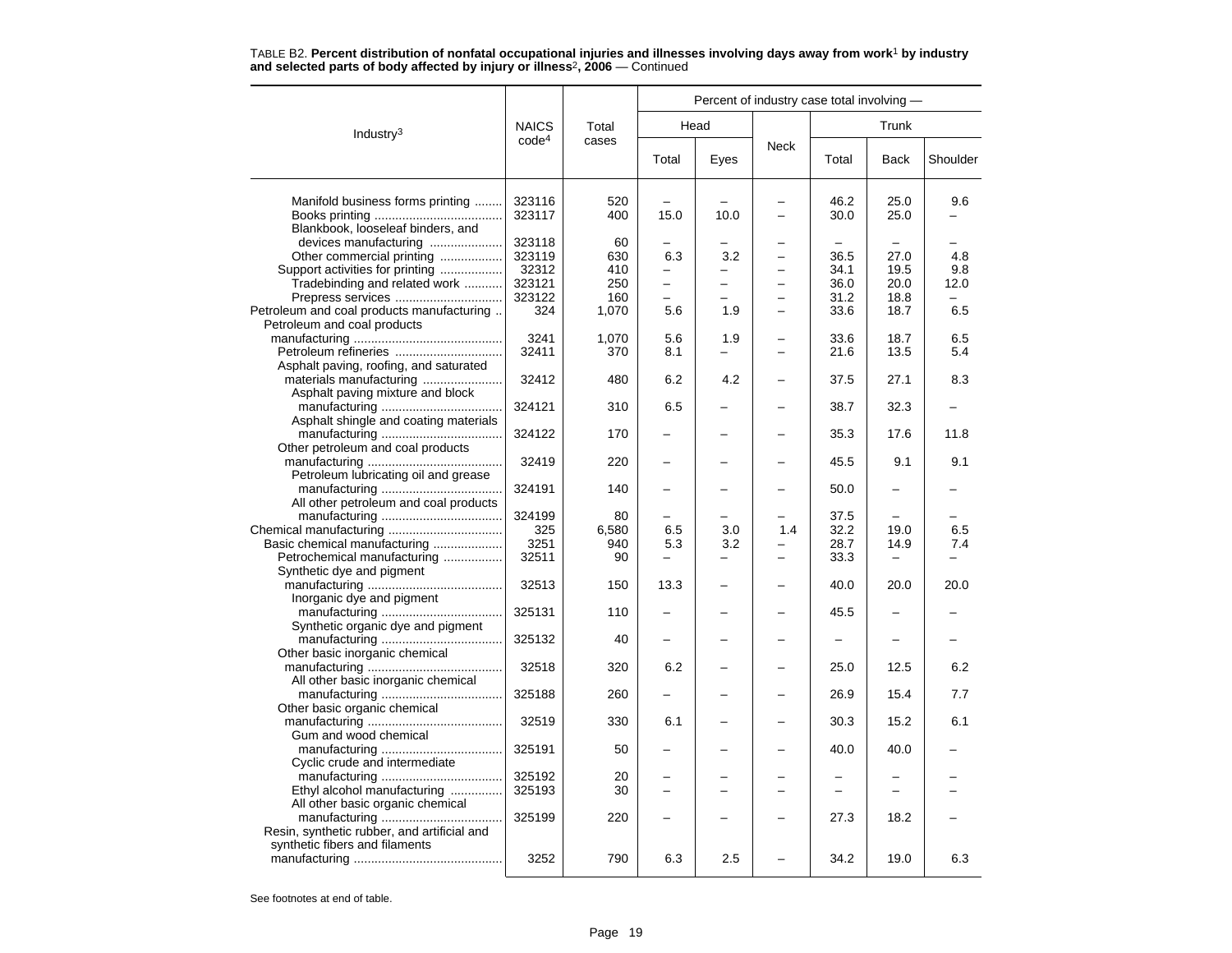#### Industry3 Percent of industry case total involving — Upper extremities **Lower** extremities Body systems Multiple body parts Allotherbody<br>parts<sup>5</sup> Total Finger Hand Wrist Total Knee Foot, toe Systems parts pour Manifold business forms printing ......... 36.5 19.2 5.8 5.8 5.8 11.5 5.8 - 5.8 - 5.8 5.8 5.8 5.0 5.8 = 5.8 – E Books printing ..................................... 22.5 7.5 5.0 5.0 22.5 7.5 5.0 – 5.0 – Blankbook, looseleaf binders, and devices manufacturing ..................... 83.3 66.7 – – – – – – – – Other commercial printing .................. 39.7 19.0 4.8 4.8 12.7 6.3 3.2 – 6.3 – Support activities for printing .................. 34.1 9.8 12.2 4.9 22.0 12.2 4.9 – 4.9 – Tradebinding and related work ........... 40.0 12.0 16.0 – 16.0 12.0 – – – – Prepress services ............................... 25.0 – – – 31.2 12.5 – – – – Petroleum and coal products manufacturing  $\vert$  22.4  $\vert$  8.4  $\vert$  5.6  $\vert$  2.8  $\vert$  23.4  $\vert$  11.2  $\vert$  3.7  $\vert$  -  $\vert$  12.1  $\vert$  -Petroleum and coal products manufacturing ........................................... 22.4 8.4 5.6 2.8 23.4 11.2 3.7 – 12.1 – Petroleum refineries ............................... 21.6 10.8 – – 27.0 16.2 – – 18.9 –Asphalt paving, roofing, and saturated materials manufacturing ....................... 22.9 6.2 8.3 – 20.8 10.4 4.2 – 8.3 – Asphalt paving mixture and block manufacturing ................................... 19.4 6.5 6.5 – 22.6 12.9 – – 9.7 – Asphalt shingle and coating materials manufacturing ................................... 23.5 – 11.8 – 17.6 – – – – – Other petroleum and coal products manufacturing ....................................... 22.7 9.1 – – 22.7 – – – 9.1 – Petroleum lubricating oil and grease manufacturing ................................... 21.4 14.3 – – 14.3 – – – – – All other petroleum and coal products manufacturing ................................... 25.0 – – – 25.0 – – – – – Chemical manufacturing ................................. 26.4 10.2 4.1 4.7 19.3 6.4 4.3 2.7 10.2 1.2 Basic chemical manufacturing .................... 19.1 6.4 – 3.2 26.6 11.7 2.1 3.2 14.9 – Petrochemical manufacturing ................. 22.2 – – – 33.3 22.2 – – – – Synthetic dye and pigment manufacturing ....................................... 13.3 – – – 33.3 13.3 – – – – Inorganic dye and pigment manufacturing ................................... – – – – 27.3 – – – – – Synthetic organic dye and pigment manufacturing ................................... – – – – – – – – – – Other basic inorganic chemical manufacturing ....................................... 18.8 6.2 – – 18.8 6.2 – – 25.0 – All other basic inorganic chemical manufacturing ................................... 19.2 – – – 15.4 – – – 30.8 – Other basic organic chemical manufacturing ....................................... 24.2 9.1 – 6.1 24.2 12.1 – 6.1 6.1 – Gum and wood chemical manufacturing ................................... 40.0 – – – – – – – – – Cyclic crude and intermediate manufacturing ................................... – – – – – – – – – – Ethyl alcohol manufacturing ............... – – – – – – – – – – All other basic organic chemical manufacturing ................................... 22.7 9.1 – – 27.3 13.6 – 9.1 – – Resin, synthetic rubber, and artificial and synthetic fibers and filaments manufacturing ........................................... 32.9 10.1 3.8 7.6 15.2 7.6 2.5 – 7.6 –

# TABLE B2. **Percent distribution of nonfatal occupational injuries and illnesses involving days away from work**<sup>1</sup> **by industry and selected parts of body affected by injury or illness**<sup>2</sup>**, 2006** — Continued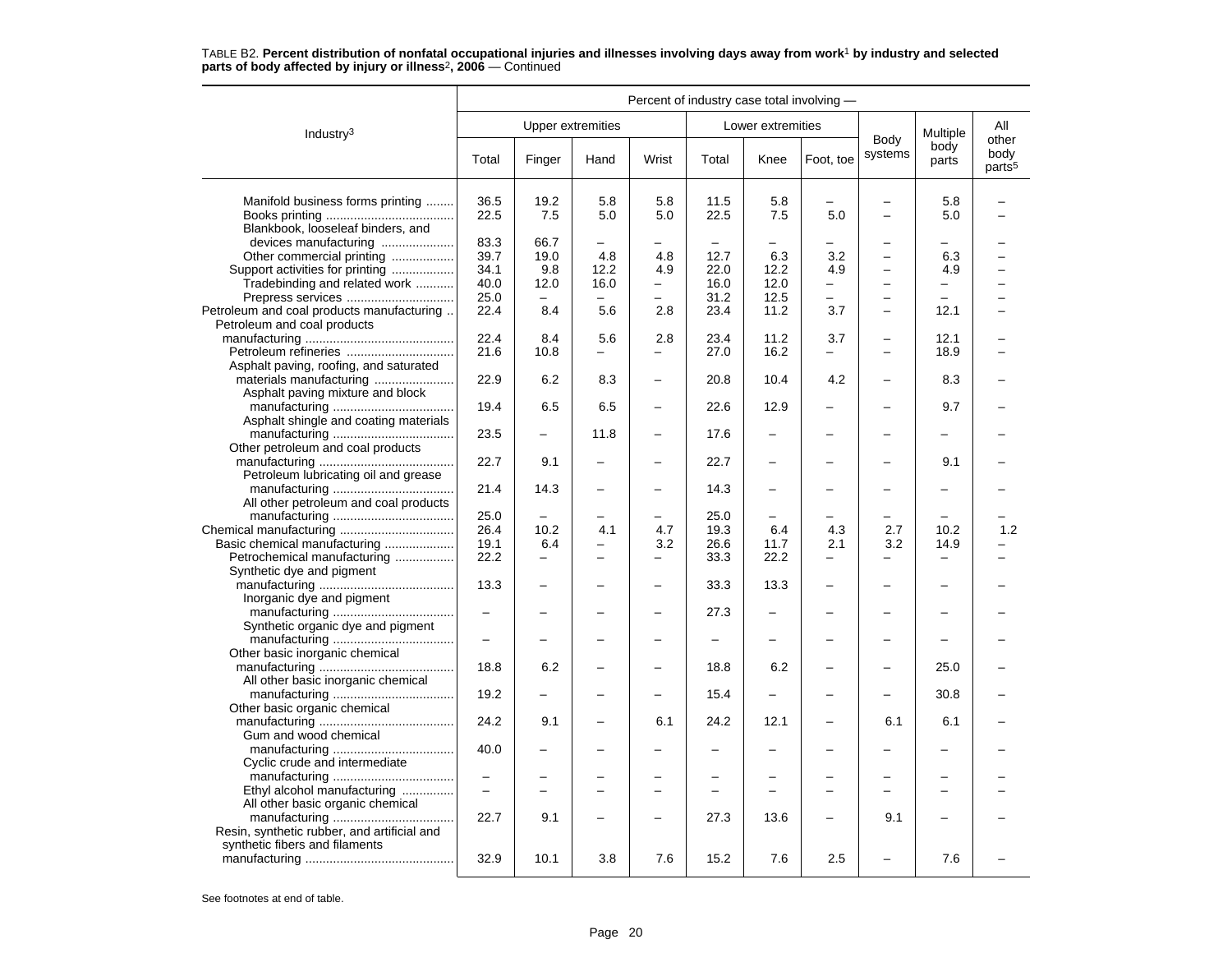|                                                                        |                   |           |          |                          | Percent of industry case total involving - |              |                   |          |
|------------------------------------------------------------------------|-------------------|-----------|----------|--------------------------|--------------------------------------------|--------------|-------------------|----------|
| Industry <sup>3</sup>                                                  | <b>NAICS</b>      | Total     |          | Head                     |                                            |              | Trunk             |          |
|                                                                        | code <sup>4</sup> | cases     | Total    | Eyes                     | <b>Neck</b>                                | Total        | <b>Back</b>       | Shoulder |
| Resin and synthetic rubber                                             |                   |           |          |                          |                                            |              |                   |          |
| Plastics material and resin                                            | 32521             | 630       | 4.8      | 3.2                      |                                            | 33.3         | 19.0              | 4.8      |
|                                                                        | 325211            | 440       | 4.5      | 4.5                      |                                            | 36.4         | 22.7              | 6.8      |
| Synthetic rubber manufacturing<br>Artificial and synthetic fibers and  | 325212            | 190       | $\equiv$ |                          |                                            | 26.3         | 10.5              |          |
| filaments manufacturing                                                | 32522             | 160       | 12.5     |                          |                                            | 37.5         | 12.5              | 12.5     |
| Cellulosic organic fiber manufacturing                                 | 325221            | 40        |          |                          |                                            | 50.0         |                   |          |
| Noncellulosic organic fiber                                            | 325222            | 120       | 16.7     |                          |                                            | 33.3         | 16.7              | 16.7     |
| Pesticide, fertilizer, and other agricultural                          |                   |           |          |                          |                                            |              |                   |          |
| chemical manufacturing                                                 | 3253              | 290       | 10.3     | 10.3                     |                                            | 34.5         | 24.1              |          |
| Fertilizer manufacturing                                               | 32531             | 210       | 14.3     | 9.5                      | $\overline{\phantom{0}}$                   | 23.8         | 14.3              |          |
| Nitrogenous fertilizer manufacturing                                   | 325311            | 40        | -        | $\overline{\phantom{0}}$ | $\overline{\phantom{0}}$                   | 50.0         |                   |          |
| Phosphatic fertilizer manufacturing                                    | 325312            | 50        |          |                          |                                            | 40.0         | 40.0              |          |
| Fertilizer (mixing only) manufacturing                                 | 325314            | 110       | 18.2     | 18.2                     |                                            |              |                   |          |
| Pesticide and other agricultural chemical                              | 32532             | 80        | -        |                          |                                            | 62.5         | 50.0              |          |
| Pharmaceutical and medicine                                            |                   |           |          |                          |                                            |              |                   |          |
|                                                                        | 3254              | 1,770     | 6.8      | 2.3                      | 1.1                                        | 32.2         | 20.9              | 5.1      |
| Pharmaceutical and medicine                                            |                   |           |          |                          |                                            |              |                   |          |
|                                                                        | 32541             | 1,770     | 6.8      | 2.3                      | 1.1                                        | 32.2         | 20.9              | 5.1      |
| Medicinal and botanical                                                |                   |           |          |                          |                                            |              |                   |          |
|                                                                        | 325411            | 160       | 12.5     |                          |                                            | 31.2         | 25.0              |          |
| Pharmaceutical preparation                                             |                   |           |          |                          |                                            |              |                   |          |
| In-vitro diagnostic substance                                          | 325412            | 1,430     | 5.6      | 2.1                      | 1.4                                        | 32.9         | 20.3              | 5.6      |
|                                                                        | 325413            | 70        | -        |                          |                                            | 28.6         |                   |          |
| Biological product (except diagnostic)                                 |                   |           |          |                          |                                            |              |                   |          |
|                                                                        | 325414            | 110       | 18.2     |                          |                                            | 27.3         | 27.3              |          |
| Paint, coating, and adhesive                                           |                   |           |          |                          |                                            |              |                   |          |
|                                                                        | 3255              | 740       | 8.1      | 4.1                      | 2.7                                        | 33.8         | 23.0              | 6.8      |
| Paint and coating manufacturing                                        | 32551             | 520       | 9.6      | 3.8                      |                                            | 32.7         | 19.2              | 7.7      |
| Adhesive manufacturing                                                 | 32552             | 220       | 9.1      | 9.1                      | $\overline{\phantom{0}}$                   | 40.9         | 31.8              |          |
| Soap, cleaning compound, and toilet<br>preparation manufacturing       | 3256              | 1,020     | 7.8      | 3.9                      | 2.0                                        | 33.3         | 16.7              | 6.9      |
| Soap and cleaning compound                                             |                   |           |          |                          |                                            |              |                   |          |
|                                                                        | 32561             | 560       | 7.1      | 3.6                      | 3.6                                        | 37.5         | 16.1              | 5.4      |
| Soap and other detergent                                               |                   |           |          |                          |                                            |              |                   |          |
|                                                                        | 325611            | 210       |          |                          |                                            | 42.9         | 9.5               | 9.5      |
| Polish and other sanitation good                                       |                   |           |          |                          |                                            |              |                   |          |
|                                                                        | 325612<br>325613  | 290       | 10.3     | -                        | $\overline{\phantom{0}}$                   | 27.6         | 17.2<br>33.3      |          |
| Surface active agent manufacturing<br>Toilet preparation manufacturing | 32562             | 60<br>460 | 8.7      | 4.3                      | $\equiv$                                   | 50.0<br>28.3 | 17.4              | 8.7      |
| Other chemical product and preparation                                 |                   |           |          |                          |                                            |              |                   |          |
|                                                                        | 3259              | 1,030     | 2.9      |                          |                                            | 31.1         | 16.5              | 9.7      |
| Printing ink manufacturing                                             | 32591             | 120       |          |                          |                                            | 41.7         | 25.0              | 16.7     |
| Explosives manufacturing                                               | 32592             | 80        | -        |                          |                                            | 25.0         | $\qquad \qquad -$ | -        |
|                                                                        |                   |           |          |                          |                                            |              |                   |          |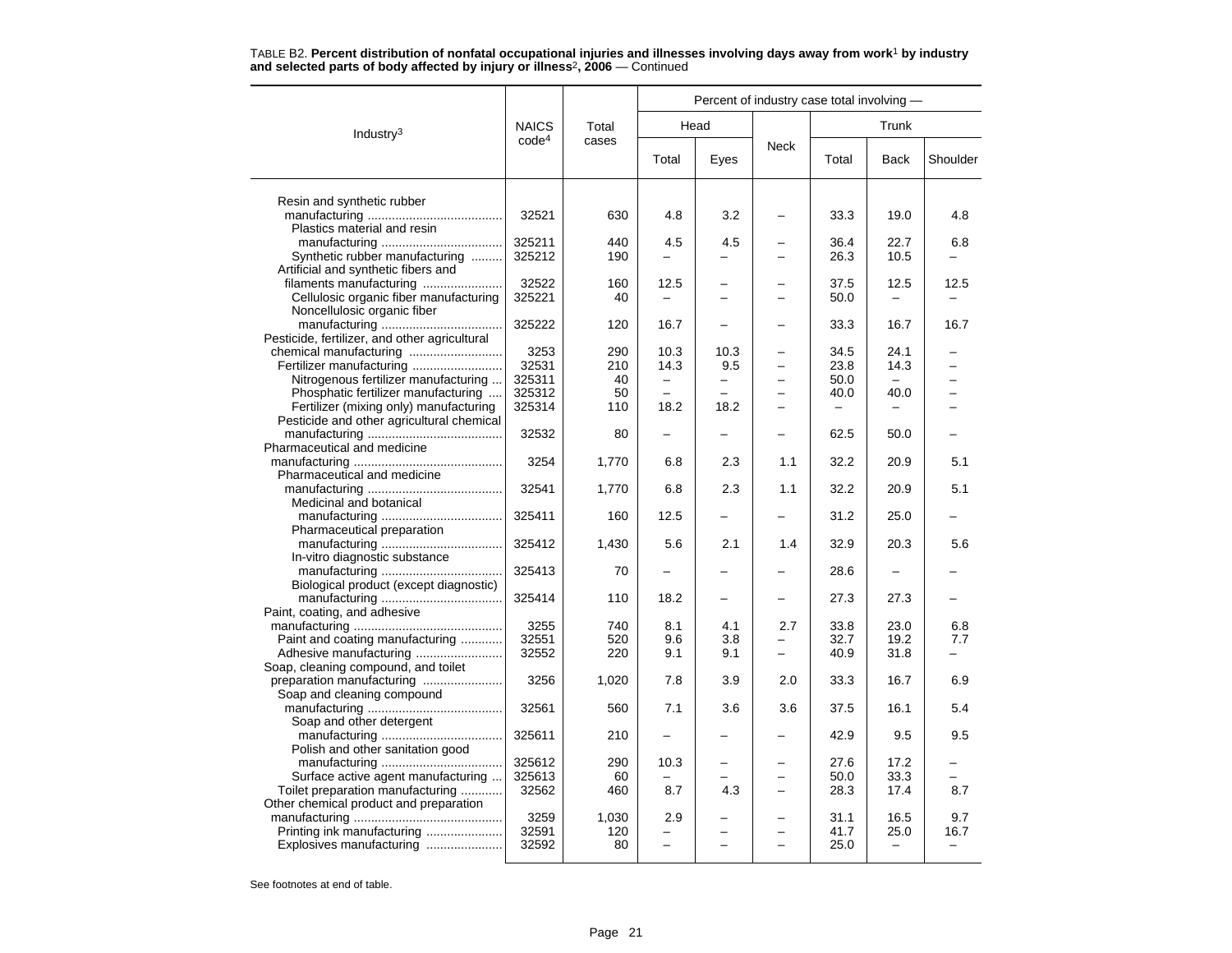|                                                                             |                                  |                                            |                                            |                                                      | Percent of industry case total involving - |                          |                          |                                                      |                          |                                     |
|-----------------------------------------------------------------------------|----------------------------------|--------------------------------------------|--------------------------------------------|------------------------------------------------------|--------------------------------------------|--------------------------|--------------------------|------------------------------------------------------|--------------------------|-------------------------------------|
| Industry <sup>3</sup>                                                       |                                  |                                            | <b>Upper extremities</b>                   |                                                      |                                            | Lower extremities        |                          |                                                      | Multiple                 | All                                 |
|                                                                             | Total                            | Finger                                     | Hand                                       | Wrist                                                | Total                                      | Knee                     | Foot, toe                | Body<br>systems                                      | body<br>parts            | other<br>body<br>parts <sup>5</sup> |
| Resin and synthetic rubber                                                  |                                  |                                            |                                            |                                                      |                                            |                          |                          |                                                      |                          |                                     |
| Plastics material and resin                                                 | 34.9                             | 11.1                                       | 3.2                                        | 9.5                                                  | 17.5                                       | 6.3                      | 3.2                      |                                                      | 4.8                      |                                     |
|                                                                             | 29.5                             | 6.8                                        | $\overline{\phantom{0}}$                   | 9.1                                                  | 18.2                                       | 9.1                      |                          |                                                      | 4.5                      |                                     |
| Synthetic rubber manufacturing<br>Artificial and synthetic fibers and       | 47.4                             | 21.1                                       | $\equiv$                                   | 10.5                                                 | 15.8                                       | —                        | $\overline{\phantom{0}}$ | $\overline{\phantom{0}}$                             | $\overline{\phantom{0}}$ |                                     |
| filaments manufacturing                                                     | 25.0                             | -                                          |                                            | $\overline{\phantom{0}}$                             | 12.5                                       | 12.5                     |                          | $\overline{\phantom{0}}$                             | 18.8                     |                                     |
| Cellulosic organic fiber manufacturing<br>Noncellulosic organic fiber       | $\overline{\phantom{m}}$         | $\equiv$                                   | $\equiv$                                   | $\equiv$                                             | -                                          | $\overline{\phantom{m}}$ | $\equiv$                 | $\overline{\phantom{0}}$                             | $\equiv$                 |                                     |
|                                                                             | 25.0                             | $\overline{a}$                             | -                                          | $\overline{\phantom{0}}$                             | $\overline{\phantom{0}}$                   | $\overline{\phantom{0}}$ |                          | —                                                    | 16.7                     |                                     |
| Pesticide, fertilizer, and other agricultural                               |                                  |                                            |                                            |                                                      |                                            |                          |                          |                                                      |                          |                                     |
|                                                                             | 20.7                             | 10.3                                       |                                            | -                                                    | 17.2                                       |                          |                          | -                                                    | 13.8                     |                                     |
|                                                                             | 19.0                             | 14.3                                       | $\overline{a}$                             | $\overline{\phantom{0}}$                             | 19.0                                       |                          |                          | $\overline{\phantom{0}}$                             | 19.0                     |                                     |
| Nitrogenous fertilizer manufacturing<br>Phosphatic fertilizer manufacturing | $\overline{\phantom{m}}$<br>$=$  | $\overline{\phantom{0}}$<br>$\overline{a}$ | $\overline{\phantom{0}}$<br>$\overline{a}$ | $\overline{\phantom{0}}$<br>$\overline{\phantom{0}}$ | $\overline{\phantom{0}}$<br>$\overline{a}$ | $\overline{\phantom{0}}$ | -                        | $\overline{\phantom{0}}$<br>$\overline{\phantom{0}}$ | $\frac{1}{2}$<br>40.0    |                                     |
| Fertilizer (mixing only) manufacturing                                      | 36.4                             | 27.3                                       |                                            |                                                      | 18.2                                       |                          |                          |                                                      | 18.2                     |                                     |
| Pesticide and other agricultural chemical                                   |                                  |                                            |                                            |                                                      |                                            |                          |                          |                                                      |                          |                                     |
| Pharmaceutical and medicine                                                 | $\overline{\phantom{0}}$         |                                            |                                            |                                                      |                                            |                          |                          | $\overline{\phantom{0}}$                             |                          |                                     |
|                                                                             | 24.3                             | 10.2                                       | 4.0                                        | 4.0                                                  | 18.1                                       | 6.2                      | 4.5                      | 5.1                                                  | 9.0                      | 2.8                                 |
| Pharmaceutical and medicine                                                 | 24.3                             | 10.2                                       | 4.0                                        | 4.0                                                  | 18.1                                       | 6.2                      | 4.5                      | 5.1                                                  | 9.0                      | 2.8                                 |
| Medicinal and botanical                                                     | 25.0                             | 12.5                                       |                                            |                                                      | 18.8                                       |                          |                          |                                                      | 12.5                     |                                     |
| Pharmaceutical preparation                                                  | 23.8                             | 9.1                                        | 4.9                                        | 3.5                                                  | 18.2                                       | 7.0                      | 4.2                      | 4.9                                                  | 9.8                      | 3.5                                 |
| In-vitro diagnostic substance                                               | 42.9                             | 28.6                                       |                                            |                                                      | $\overline{\phantom{0}}$                   | -                        |                          | -                                                    |                          |                                     |
| Biological product (except diagnostic)                                      |                                  |                                            |                                            |                                                      |                                            |                          |                          |                                                      |                          |                                     |
|                                                                             | 18.2                             |                                            |                                            |                                                      | 27.3                                       | -                        | 18.2                     | -                                                    |                          |                                     |
| Paint, coating, and adhesive                                                | 27.0                             | 14.9                                       | 2.7                                        |                                                      | 14.9                                       | 5.4                      | 5.4                      | 2.7                                                  | 9.5                      |                                     |
| Paint and coating manufacturing                                             | 23.1                             | 9.6                                        | 3.8                                        | $\equiv$                                             | 19.2                                       | 7.7                      | 5.8                      | 3.8                                                  | 11.5                     |                                     |
|                                                                             | 40.9                             | 22.7                                       | $\qquad \qquad -$                          | $\overline{\phantom{0}}$                             | $\qquad \qquad -$                          | -                        | $\overline{\phantom{0}}$ | -                                                    | $\overline{\phantom{0}}$ |                                     |
| Soap, cleaning compound, and toilet                                         |                                  |                                            |                                            |                                                      |                                            |                          |                          |                                                      |                          |                                     |
| Soap and cleaning compound                                                  | 27.5                             | 9.8                                        | 2.9                                        | 5.9                                                  | 18.6                                       | 4.9                      | 4.9                      | $\overline{a}$                                       | 8.8                      |                                     |
| Soap and other detergent                                                    | 26.8                             | 8.9                                        | 3.6                                        | 5.4                                                  | 17.9                                       | 3.6                      | 5.4                      |                                                      | 8.9                      |                                     |
| Polish and other sanitation good                                            | 28.6                             | 14.3                                       | $\overline{\phantom{0}}$                   | $\overline{\phantom{m}}$                             | 19.0                                       | $\overline{\phantom{0}}$ | 9.5                      | $\overline{\phantom{0}}$                             | $\overline{\phantom{0}}$ |                                     |
|                                                                             | 31.0                             | 6.9                                        | $\overline{\phantom{0}}$                   | 10.3                                                 | 17.2                                       | $\qquad \qquad -$        | 6.9                      | -                                                    | 13.8                     |                                     |
| Surface active agent manufacturing<br>Toilet preparation manufacturing      | $\overline{\phantom{m}}$<br>28.3 | 10.9                                       | $\overline{\phantom{0}}$<br>$\equiv$       | 4.3                                                  | 21.7                                       | 6.5                      | 4.3                      | $\overline{\phantom{0}}$                             | 8.7                      |                                     |
| Other chemical product and preparation                                      |                                  |                                            |                                            |                                                      |                                            |                          |                          |                                                      |                          |                                     |
| Printing ink manufacturing                                                  | 31.1<br>16.7                     | 9.7                                        | 8.7                                        | 6.8                                                  | 21.4<br>25.0                               | 3.9                      | 5.8                      | 1.9                                                  | 10.7                     |                                     |
| Explosives manufacturing                                                    | $\equiv$                         | $\overline{\phantom{0}}$                   | $\overline{\phantom{0}}$                   |                                                      | 25.0                                       | $\overline{\phantom{0}}$ | ÷                        | $\overline{a}$                                       | 37.5                     |                                     |
|                                                                             |                                  |                                            |                                            |                                                      |                                            |                          |                          |                                                      |                          |                                     |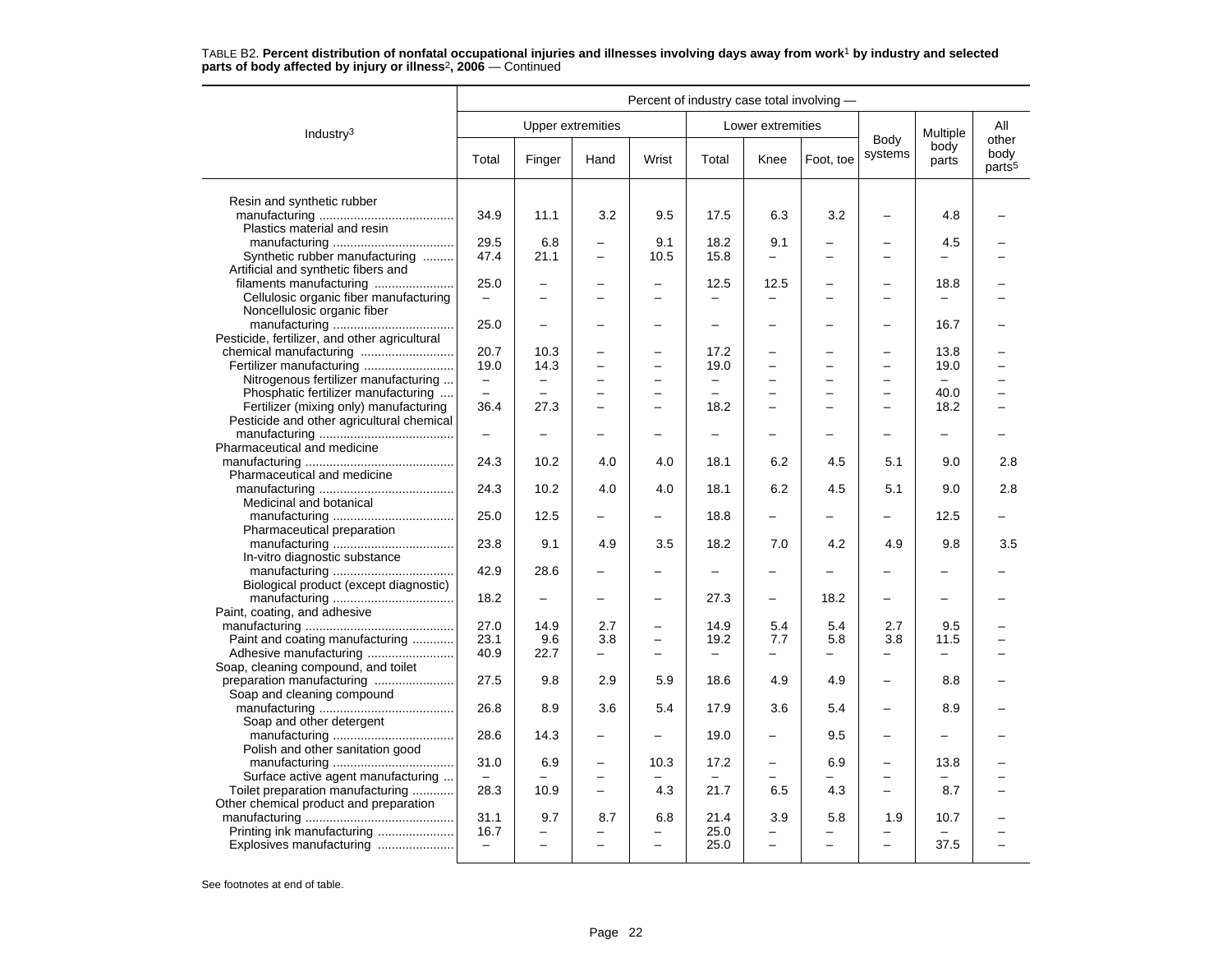|                                                                           |                   |              |            |                  | Percent of industry case total involving - |              |              |            |
|---------------------------------------------------------------------------|-------------------|--------------|------------|------------------|--------------------------------------------|--------------|--------------|------------|
| Industry <sup>3</sup>                                                     | <b>NAICS</b>      | Total        |            | Head             |                                            |              | Trunk        |            |
|                                                                           | code <sup>4</sup> | cases        | Total      | Eyes             | Neck                                       | Total        | <b>Back</b>  | Shoulder   |
| All other chemical product and                                            |                   |              |            |                  |                                            |              |              |            |
| preparation manufacturing                                                 | 32599             | 830          | 2.4        |                  |                                            | 30.1         | 15.7         | 8.4        |
| Custom compounding of purchased                                           |                   |              |            |                  |                                            |              |              |            |
| All other miscellaneous chemical                                          | 325991            | 230          | -          | -                | -                                          | 21.7         | 17.4         |            |
| product and preparation                                                   |                   |              |            |                  |                                            |              |              |            |
|                                                                           | 325998            | 310          | 6.5        |                  |                                            | 38.7         | 19.4         | 9.7        |
| Plastics and rubber products manufacturing                                | 326               | 12,690       | 6.8        | 4.1              | 0.9                                        | 32.3         | 18.0         | 7.1        |
| Plastics product manufacturing                                            | 3261              | 9,900        | 7.4        | 4.6              | .8                                         | 31.0         | 17.7         | 6.4        |
| Unsupported plastics film, sheet, and                                     | 32611             | 1,490        | 5.4        | 4.0              |                                            | 36.9         | 20.1         | 7.4        |
| Unsupported plastics bag                                                  |                   |              |            |                  |                                            |              |              |            |
|                                                                           | 326111            | 310          |            |                  |                                            | 29.0         | 9.7          | 9.7        |
| Unsupported plastics film and sheet                                       |                   |              |            |                  |                                            |              |              |            |
| (except packaging) manufacturing                                          | 326113            | 980          | 6.1        | 4.1              |                                            | 39.8         | 24.5         | 5.1        |
| Plastics pipe, pipe fitting, and                                          |                   |              |            |                  |                                            |              |              |            |
| unsupported profile shape                                                 |                   |              |            |                  |                                            |              |              |            |
| Unsupported plastics profile shape                                        | 32612             | 1,080        | 5.6        | 3.7              |                                            | 29.6         | 13.9         | 12.0       |
|                                                                           | 326121            | 500          | 8.0        | 6.0              |                                            | 24.0         | 8.0          | 14.0       |
| Plastics pipe and pipe fitting                                            |                   |              |            |                  |                                            |              |              |            |
|                                                                           | 326122            | 580          | 5.2        |                  |                                            | 34.5         | 19.0         | 10.3       |
| Laminated plastics plate, sheet, and                                      |                   |              |            |                  |                                            |              |              |            |
|                                                                           | 32613             | 300          | 10.0       | 6.7              |                                            | 33.3         | 26.7         |            |
| Polystyrene foam product manufacturing<br>Urethane and other foam product | 32614             | 370          | 13.5       | 5.4              |                                            | 35.1         | 27.0         |            |
| (except polystyrene) manufacturing                                        | 32615             | 630          | 6.3        |                  |                                            | 31.7         | 15.9         | 7.9        |
| Plastics bottle manufacturing                                             | 32616             | 380          |            |                  |                                            | 21.1         | 10.5         | 5.3        |
| Other plastics product manufacturing                                      | 32619             | 5,650        | 8.1        | 5.5              | 1.1                                        | 29.9         | 17.2         | 5.3        |
| Plastics plumbing fixture                                                 |                   |              |            |                  |                                            |              |              |            |
|                                                                           | 326191            | 250          |            |                  |                                            | 32.0         | 20.0         |            |
| All other plastics product                                                | 326199            | 5,360        | 8.4        | 5.6              | 1.1                                        | 29.7         | 17.2         | 5.4        |
| Rubber product manufacturing                                              | 3262              | 2,790        | 4.7        | $2.2\phantom{0}$ | .7                                         | 37.3         | 19.4         | 9.7        |
|                                                                           | 32621             | 1,030        | 4.9        | 1.9              | 1.9                                        | 43.7         | 16.5         | 16.5       |
| Tire manufacturing (except                                                |                   |              |            |                  |                                            |              |              |            |
|                                                                           | 326211            | 920          | 4.3        | 2.2              |                                            | 42.4         | 14.1         | 17.4       |
|                                                                           | 326212            | 110          | 18.2       |                  |                                            | 45.5         | 36.4         |            |
| Rubber and plastics hoses and belting                                     |                   |              |            |                  |                                            |              |              |            |
| Other rubber product manufacturing                                        | 32622<br>32629    | 440<br>1,320 | 6.8<br>3.8 | 2.3              |                                            | 34.1<br>33.3 | 18.2<br>21.2 | 4.5<br>6.1 |
| Rubber product manufacturing for                                          |                   |              |            |                  |                                            |              |              |            |
|                                                                           | 326291            | 800          | 5.0        | 2.5              |                                            | 33.8         | 20.0         | 7.5        |
| All other rubber product                                                  |                   |              |            |                  |                                            |              |              |            |
|                                                                           | 326299            | 520          | 3.8        |                  |                                            | 32.7         | 25.0         | 3.8        |
| Nonmetallic mineral product manufacturing                                 | 327               | 10,470       | 8.7        | 6.0              | 1.3                                        | 33.4         | 18.8         | 7.9        |
| Clay product and refractory manufacturing                                 | 3271              | 790          | 6.3        | 5.1              |                                            | 36.7         | 20.3         | 8.9        |
| Pottery, ceramics, and plumbing fixture                                   | 32711             | 330          | 6.1        |                  |                                            | 36.4         | 21.2         | 9.1        |
|                                                                           |                   |              |            |                  |                                            |              |              |            |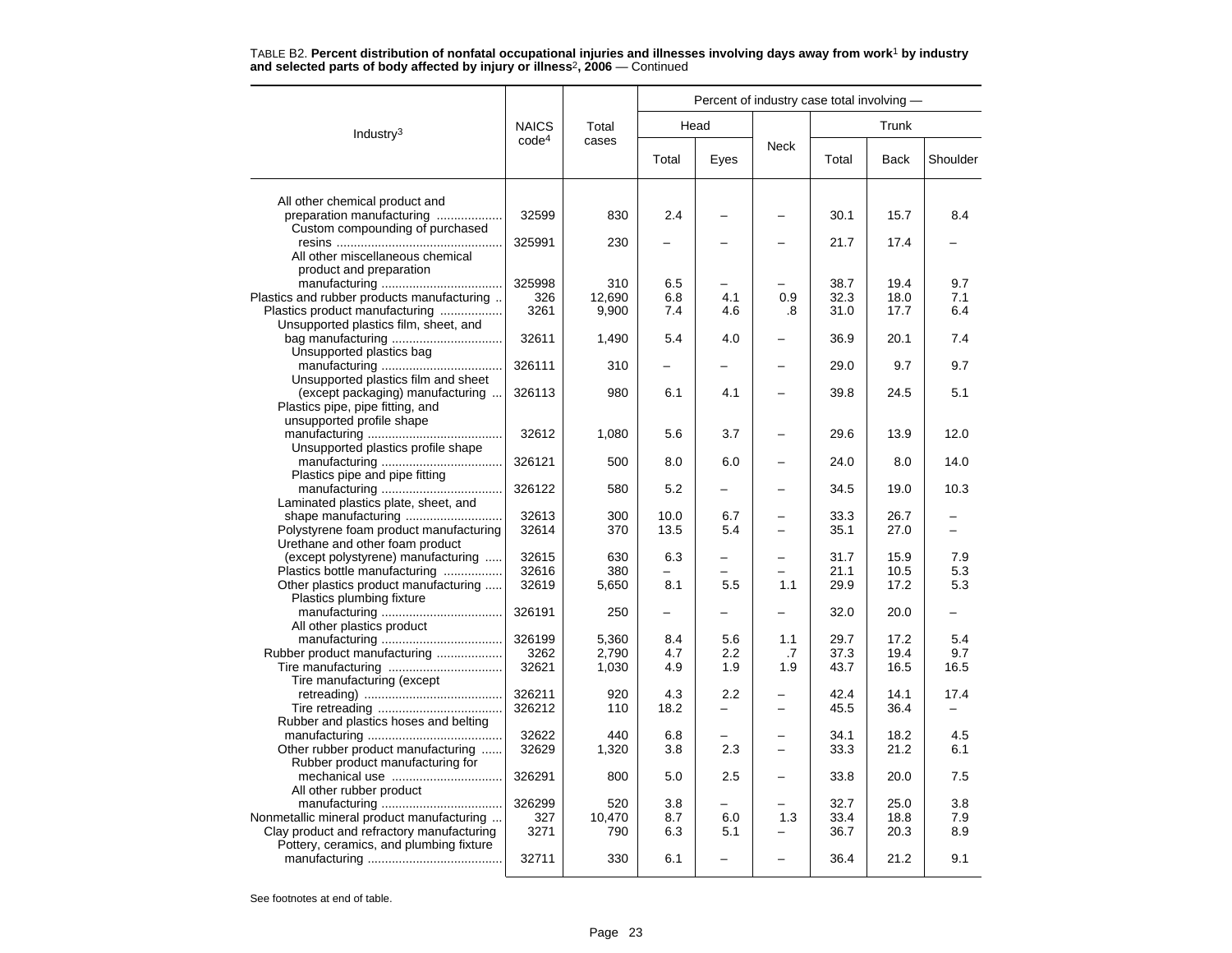|                                                                           |       |        |                          |                                 | Percent of industry case total involving - |                          |                          |                                      |               |                                     |
|---------------------------------------------------------------------------|-------|--------|--------------------------|---------------------------------|--------------------------------------------|--------------------------|--------------------------|--------------------------------------|---------------|-------------------------------------|
| Industry $3$                                                              |       |        | <b>Upper extremities</b> |                                 |                                            | Lower extremities        |                          |                                      | Multiple      | All                                 |
|                                                                           | Total | Finger | Hand                     | Wrist                           | Total                                      | Knee                     | Foot, toe                | Body<br>systems                      | body<br>parts | other<br>body<br>parts <sup>5</sup> |
| All other chemical product and                                            |       |        |                          |                                 |                                            |                          |                          |                                      |               |                                     |
| preparation manufacturing<br>Custom compounding of purchased              | 34.9  | 10.8   | 10.8                     | 7.2                             | 19.3                                       | 3.6                      | 4.8                      |                                      | 8.4           |                                     |
| All other miscellaneous chemical<br>product and preparation               | 39.1  | ÷      | 26.1                     | $\overline{\phantom{0}}$        | 26.1                                       | $\overline{\phantom{0}}$ | 13.0                     | $\overline{\phantom{m}}$             |               |                                     |
|                                                                           | 25.8  | 12.9   | —                        |                                 | 16.1                                       | $\overline{\phantom{0}}$ |                          |                                      | 12.9          |                                     |
| Plastics and rubber products manufacturing                                | 36.1  | 15.1   | 5.8                      | 6.6                             | 15.8                                       | 5.9                      | 3.9                      | 1.5                                  | 5.8           | 0.8                                 |
| Plastics product manufacturing                                            | 36.2  | 14.8   | 6.1                      | 6.2                             | 16.1                                       | 6.0                      | 4.1                      | 1.5                                  | 6.1           | .9                                  |
| Unsupported plastics film, sheet, and                                     |       |        |                          |                                 |                                            |                          |                          |                                      |               |                                     |
| Unsupported plastics bag                                                  | 36.9  | 16.8   | 6.0                      | 3.4                             | 12.8                                       | 2.7                      | 2.7                      | 2.0                                  | 4.0           | 1.3                                 |
| Unsupported plastics film and sheet                                       | 41.9  | 12.9   | 12.9                     | 6.5                             | 16.1                                       | $\overline{\phantom{0}}$ |                          |                                      |               |                                     |
| (except packaging) manufacturing<br>Plastics pipe, pipe fitting, and      | 32.7  | 16.3   | 4.1                      | 2.0                             | 12.2                                       | 3.1                      | 2.0                      | 3.1                                  | 5.1           |                                     |
| unsupported profile shape<br>Unsupported plastics profile shape           | 38.9  | 16.7   | 7.4                      | 5.6                             | 13.0                                       | 4.6                      | 2.8                      | $\overline{\phantom{0}}$             | 10.2          |                                     |
|                                                                           | 42.0  | 16.0   | 10.0                     | 6.0                             | 12.0                                       | 6.0                      |                          |                                      | 14.0          |                                     |
| Plastics pipe and pipe fitting                                            | 37.9  | 17.2   | 5.2                      | 5.2                             | 13.8                                       | 5.2                      | 5.2                      |                                      | 6.9           |                                     |
| Laminated plastics plate, sheet, and                                      |       |        |                          |                                 |                                            |                          |                          |                                      |               |                                     |
| shape manufacturing                                                       | 33.3  | 20.0   | $\overline{\phantom{0}}$ | $\overline{\phantom{0}}$        | 16.7                                       | 10.0                     | $\overline{\phantom{0}}$ | $\qquad \qquad -$                    | 6.7           |                                     |
| Polystyrene foam product manufacturing<br>Urethane and other foam product | 21.6  | 10.8   | 5.4                      | $\qquad \qquad -$               | 18.9                                       | 10.8                     | $\overline{\phantom{0}}$ |                                      | 10.8          |                                     |
| (except polystyrene) manufacturing                                        | 31.7  | 14.3   | 4.8                      | $\overline{\phantom{0}}$        | 15.9                                       | 4.8                      | $\overline{\phantom{0}}$ | 4.8                                  | 6.3           | 3.2                                 |
| Plastics bottle manufacturing                                             | 31.6  | 10.5   |                          | 5.3                             | 31.6                                       | 15.8                     | 7.9                      |                                      | 13.2          |                                     |
| Other plastics product manufacturing<br>Plastics plumbing fixture         | 37.2  | 14.5   | 6.4                      | 8.0                             | 16.3                                       | 6.0                      | 4.8                      | 1.4                                  | 5.0           | 1.1                                 |
| All other plastics product                                                | 24.0  | 8.0    | $\overline{\phantom{0}}$ | $\overline{\phantom{0}}$        | 28.0                                       | 12.0                     | 8.0                      | $\overline{\phantom{0}}$             | 8.0           |                                     |
|                                                                           | 37.7  | 14.6   | 6.5                      | 8.4                             | 15.7                                       | 5.8                      | 4.7                      | 1.3                                  | 4.9           | 1.1                                 |
| Rubber product manufacturing                                              | 35.8  | 16.1   | 4.7                      | 8.2                             | 14.3                                       | 5.7                      | 2.9                      | 1.4                                  | 5.0           |                                     |
| Tire manufacturing<br>Tire manufacturing (except                          | 26.2  | 7.8    | 2.9                      | 8.7                             | 17.5                                       | 8.7                      | 2.9                      | 1.9                                  | 3.9           |                                     |
|                                                                           | 28.3  | 7.6    | 3.3                      | 9.8<br>$\overline{\phantom{0}}$ | 17.4<br>18.2                               | 8.7                      | 2.2                      | $\overline{\phantom{m}}$<br>$\equiv$ | 4.3           |                                     |
| Rubber and plastics hoses and belting                                     |       |        |                          |                                 |                                            |                          |                          |                                      |               |                                     |
|                                                                           | 40.9  | 15.9   | 9.1                      | 6.8                             | 13.6                                       | 4.5                      |                          |                                      | 4.5           |                                     |
| Other rubber product manufacturing                                        | 41.7  | 22.7   | 3.8                      | 8.3                             | 12.9                                       | 3.8                      | 3.8                      | 1.5                                  | 6.1           |                                     |
| Rubber product manufacturing for                                          | 38.8  | 21.2   | 3.8                      | 5.0                             | 12.5                                       | 5.0                      | 2.5                      | 2.5                                  | 7.5           |                                     |
| All other rubber product                                                  | 46.2  | 23.1   | 3.8                      | 13.5                            | 11.5                                       | 3.8                      | 5.8                      |                                      | 3.8           |                                     |
| Nonmetallic mineral product manufacturing                                 | 27.2  | 12.2   | 3.7                      | 3.9                             | 20.0                                       | 7.7                      | 3.6                      | 1.2                                  | 7.8           | .4                                  |
| Clay product and refractory manufacturing                                 | 31.6  | 16.5   | 5.1                      | 3.8                             | 17.7                                       | 7.6                      | 5.1                      | $\overline{\phantom{0}}$             | 5.1           |                                     |
| Pottery, ceramics, and plumbing fixture                                   | 33.3  | 12.1   | 6.1                      | 9.1                             | 15.2                                       | 9.1                      |                          |                                      | 6.1           |                                     |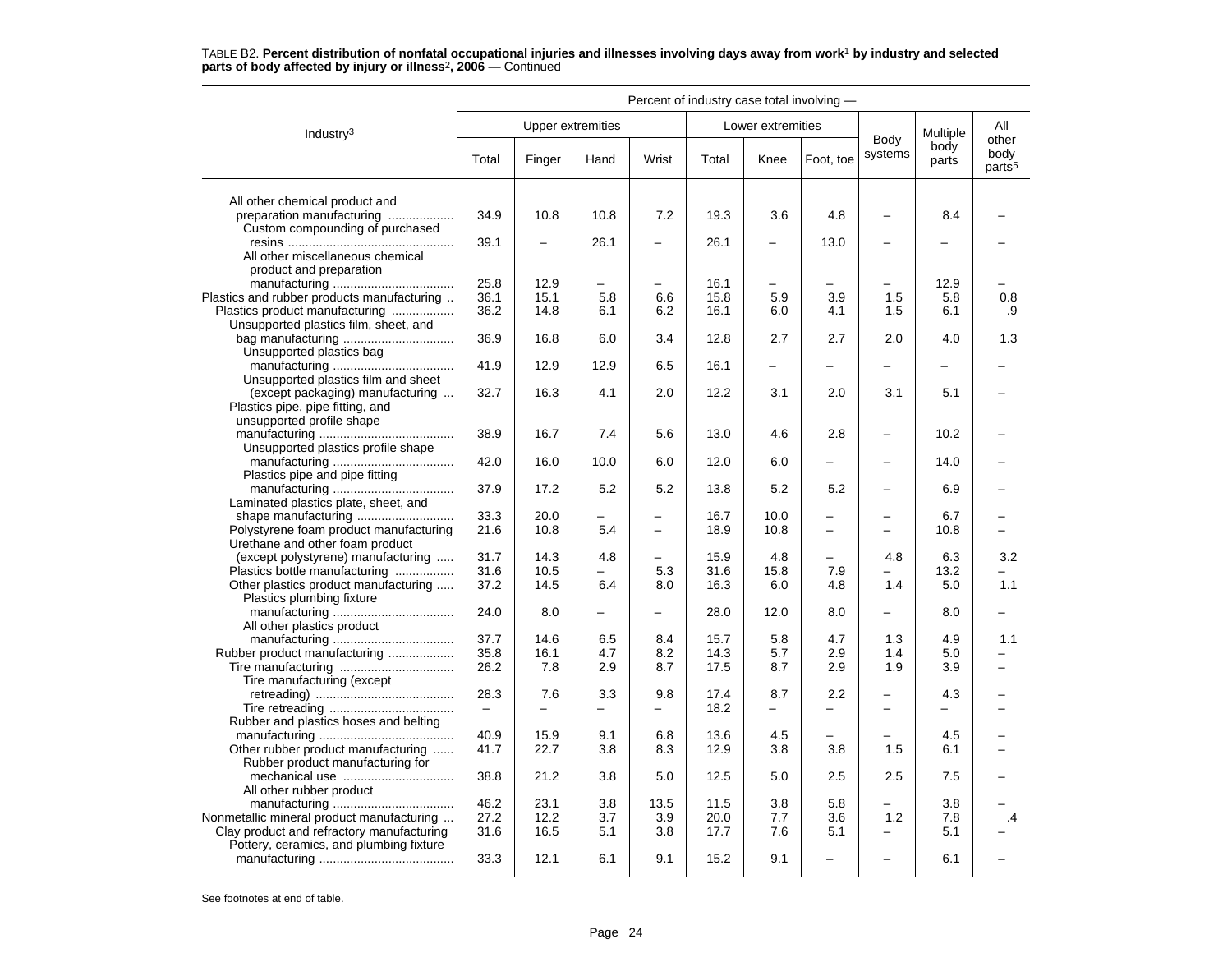|                                         |                   |        |                          |                          | Percent of industry case total involving - |       |             |                          |
|-----------------------------------------|-------------------|--------|--------------------------|--------------------------|--------------------------------------------|-------|-------------|--------------------------|
| Industry <sup>3</sup>                   | <b>NAICS</b>      | Total  |                          | Head                     |                                            |       | Trunk       |                          |
|                                         | code <sup>4</sup> | cases  | Total                    | Eyes                     | <b>Neck</b>                                | Total | <b>Back</b> | Shoulder                 |
| Vitreous china plumbing fixture and     |                   |        |                          |                          |                                            |       |             |                          |
| china and earthenware bathroom          |                   |        |                          |                          |                                            |       |             |                          |
| accessories manufacturing               | 327111            | 40     |                          |                          |                                            |       |             |                          |
| Vitreous china, fine earthenware, and   |                   |        |                          |                          |                                            |       |             |                          |
| other pottery product manufacturing     | 327112            | 140    |                          |                          |                                            | 50.0  | 28.6        | 14.3                     |
| Clay building material and refractories |                   |        |                          |                          |                                            |       |             |                          |
|                                         | 32712             | 450    | 6.7                      | 6.7                      |                                            | 37.8  | 20.0        | 11.1                     |
| Brick and structural clay tile          | 327121            | 160    |                          |                          |                                            | 31.2  | 25.0        |                          |
| Ceramic wall and floor tile             |                   |        |                          |                          |                                            |       |             |                          |
|                                         | 327122            | 140    |                          |                          |                                            | 28.6  | 21.4        |                          |
| Other structural clay product           |                   |        |                          |                          |                                            |       |             |                          |
|                                         | 327123            | 20     |                          |                          |                                            |       |             |                          |
| Clay refractory manufacturing           | 327124            | 30     | $\overline{\phantom{0}}$ |                          |                                            |       |             |                          |
| Nonclay refractory manufacturing        | 327125            | 110    | $\overline{\phantom{0}}$ |                          |                                            | 45.5  | 18.2        | 18.2                     |
| Glass and glass product manufacturing   | 3272              | 1,570  | 5.7                      | 1.9                      | 1.3                                        | 30.6  | 15.3        | 7.0                      |
| Glass and glass product manufacturing   | 32721             | 1,570  | 5.7                      | 1.9                      | 1.3                                        | 30.6  | 15.3        | 7.0                      |
| Flat glass manufacturing                | 327211            | 210    |                          |                          |                                            | 33.3  | 19.0        |                          |
| Other pressed and blown glass and       |                   |        |                          |                          |                                            |       |             |                          |
| glassware manufacturing                 | 327212            | 290    | 6.9                      |                          |                                            | 31.0  | 17.2        | 6.9                      |
| Glass container manufacturing           | 327213            | 270    | 7.4                      | $\overline{\phantom{0}}$ |                                            | 25.9  | 7.4         | 11.1                     |
| Glass product manufacturing made of     |                   |        |                          |                          |                                            |       |             |                          |
|                                         | 327215            | 810    | 4.9                      | 2.5                      |                                            | 30.9  | 16.0        | 7.4                      |
| Cement and concrete product             |                   |        |                          |                          |                                            |       |             |                          |
|                                         | 3273              | 6,440  | 7.5                      | 4.8                      | 1.7                                        | 34.3  | 19.4        | 8.4                      |
| Ready-mix concrete manufacturing        | 32732             | 3,610  | 6.9                      | 4.7                      | 1.7                                        | 36.3  | 19.1        | 10.8                     |
| Concrete pipe, brick, and block         |                   |        |                          |                          |                                            |       |             |                          |
|                                         | 32733             | 940    | 8.5                      | 7.4                      |                                            | 31.9  | 19.1        | 4.3                      |
| Concrete block and brick                |                   | 640    |                          | 9.4                      |                                            | 32.8  | 21.9        | 3.1                      |
| Concrete pipe manufacturing             | 327331<br>327332  | 300    | 10.9                     |                          |                                            | 30.0  | 13.3        | 6.7                      |
| Other concrete product manufacturing    | 32739             | 1,620  | 6.8                      | 3.1                      | 1.9                                        | 32.1  | 21.6        | 5.6                      |
| Lime and gypsum product manufacturing   | 3274              | 160    | 37.5                     | 25.0                     |                                            | 12.5  | 12.5        |                          |
| Gypsum product manufacturing            | 32742             | 60     | $\qquad \qquad -$        | -                        |                                            |       | —           | $\overline{\phantom{0}}$ |
| Other nonmetallic mineral product       |                   |        |                          |                          |                                            |       |             |                          |
|                                         | 3279              | 1,520  | 15.1                     | 13.8                     |                                            | 31.6  | 19.7        | 6.6                      |
| Abrasive product manufacturing          | 32791             | 100    | $\overline{\phantom{0}}$ | $\overline{\phantom{0}}$ | $\overline{\phantom{0}}$                   | 50.0  | 30.0        | 20.0                     |
| All other nonmetallic mineral product   |                   |        |                          |                          |                                            |       |             |                          |
|                                         | 32799             | 1,410  | 16.3                     | 14.9                     |                                            | 31.2  | 19.1        | 6.4                      |
| Cut stone and stone product             |                   |        |                          |                          |                                            |       |             |                          |
|                                         | 327991            | 810    | 12.3                     | 12.3                     |                                            | 29.6  | 21.0        | 6.2                      |
| Ground or treated mineral and earth     |                   |        |                          |                          |                                            |       |             |                          |
|                                         | 327992            | 80     |                          |                          |                                            | 25.0  | 25.0        |                          |
| Mineral wool manufacturing              | 327993            | 290    | 20.7                     | 17.2                     |                                            | 34.5  | 13.8        | 10.3                     |
| All other miscellaneous nonmetallic     |                   |        |                          |                          |                                            |       |             |                          |
| mineral product manufacturing           | 327999            | 240    | 29.2                     | 25.0                     |                                            | 29.2  | 16.7        |                          |
| Primary metal manufacturing             | 331               | 10,440 | 8.8                      | 5.8                      | .8                                         | 31.4  | 16.7        | 7.9                      |
| Iron and steel mills and ferroalloy     | 3311              |        | 5.6                      | 2.2                      | 1.1                                        | 28.5  | 12.3        | 10.1                     |
|                                         |                   | 1,790  |                          |                          |                                            |       |             |                          |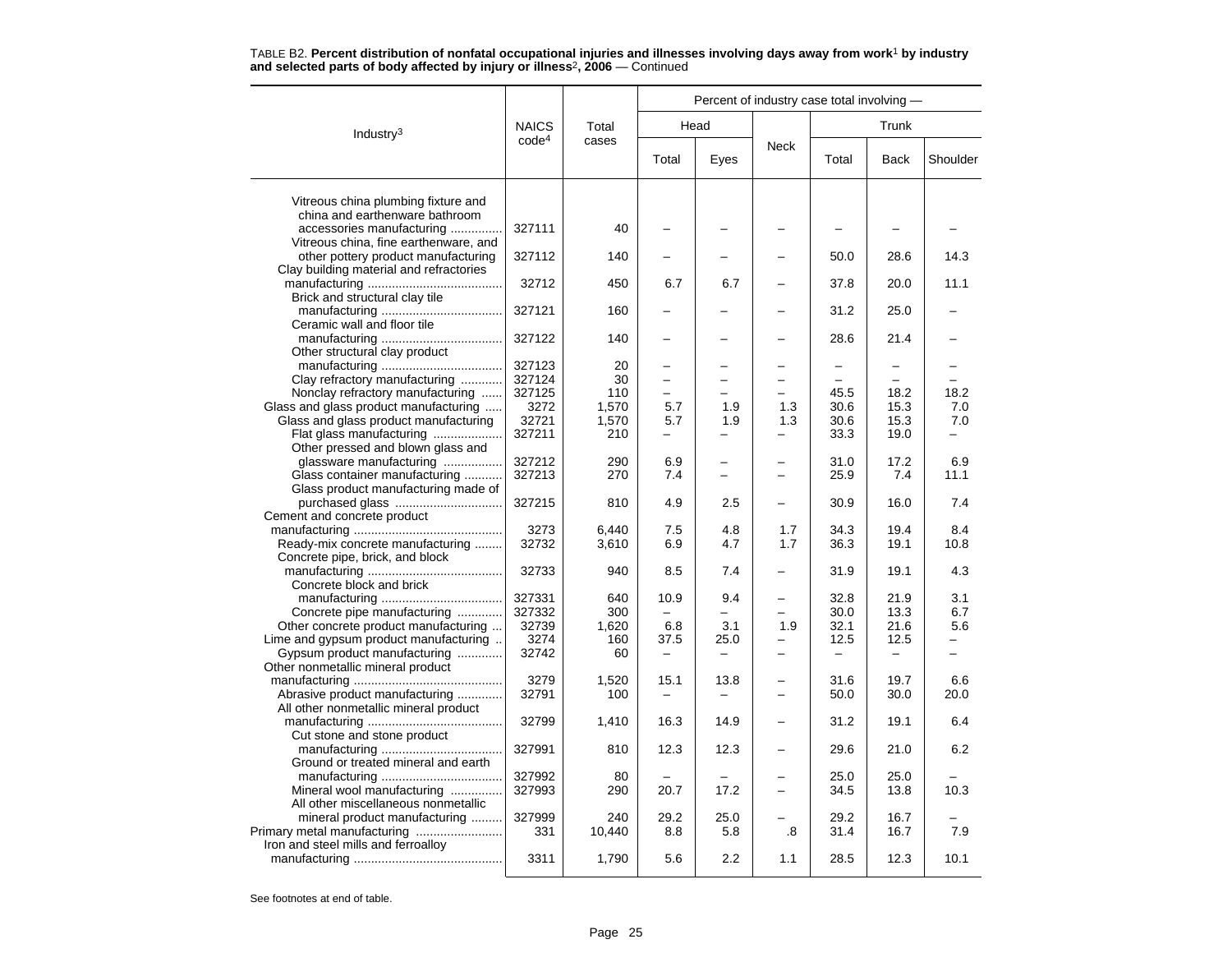|                                                                                | Percent of industry case total involving - |                          |                          |                          |                          |                          |                          |                          |                          |                                     |
|--------------------------------------------------------------------------------|--------------------------------------------|--------------------------|--------------------------|--------------------------|--------------------------|--------------------------|--------------------------|--------------------------|--------------------------|-------------------------------------|
| Industry <sup>3</sup>                                                          |                                            |                          | Upper extremities        |                          |                          | Lower extremities        |                          |                          | Multiple                 | All                                 |
|                                                                                | Total                                      | Finger                   | Hand                     | Wrist                    | Total                    | Knee                     | Foot, toe                | Body<br>systems          | body<br>parts            | other<br>body<br>parts <sup>5</sup> |
| Vitreous china plumbing fixture and<br>china and earthenware bathroom          |                                            |                          |                          |                          |                          |                          |                          |                          |                          |                                     |
| accessories manufacturing<br>Vitreous china, fine earthenware, and             |                                            |                          |                          |                          |                          |                          |                          |                          |                          |                                     |
| other pottery product manufacturing<br>Clay building material and refractories | 28.6                                       |                          |                          |                          | 14.3                     |                          |                          |                          |                          |                                     |
| Brick and structural clay tile                                                 | 31.1                                       | 17.8                     | 4.4                      |                          | 17.8                     | 6.7                      | 4.4                      |                          | 4.4                      |                                     |
| Ceramic wall and floor tile                                                    | 37.5                                       | 25.0                     |                          | $\equiv$                 | 18.8                     | ۳                        |                          | $\equiv$                 |                          |                                     |
| Other structural clay product                                                  | 35.7                                       | 28.6                     |                          |                          | 14.3                     |                          |                          |                          |                          |                                     |
|                                                                                | $\frac{1}{2}$                              | -                        | $\overline{\phantom{0}}$ | $\overline{\phantom{0}}$ | $\equiv$                 | -                        |                          | $\overline{\phantom{0}}$ | -                        |                                     |
| Clay refractory manufacturing                                                  | $\equiv$                                   | $\overline{\phantom{0}}$ | $\overline{\phantom{0}}$ | $\overline{\phantom{0}}$ | $=$                      | $\overline{\phantom{0}}$ | $\overline{\phantom{0}}$ | $\overline{\phantom{0}}$ | $\overline{\phantom{0}}$ |                                     |
| Nonclay refractory manufacturing                                               |                                            |                          | -                        |                          | 18.2                     |                          |                          |                          |                          |                                     |
| Glass and glass product manufacturing                                          | 36.3                                       | 14.0                     | 7.0                      | 7.6                      | 17.2                     | 6.4                      | 3.8                      | 1.9                      | 6.4                      |                                     |
| Glass and glass product manufacturing                                          | 36.3                                       | 14.0                     | 7.0                      | 7.6                      | 17.2                     | 6.4                      | 3.8                      | 1.9                      | 6.4                      |                                     |
| Flat glass manufacturing<br>Other pressed and blown glass and                  | 23.8                                       | 9.5                      | $\overline{\phantom{0}}$ | $\equiv$                 | 14.3                     |                          | $\equiv$                 | $\overline{\phantom{0}}$ |                          |                                     |
| glassware manufacturing                                                        | 44.8                                       | 20.7                     | -                        | 10.3                     | 10.3                     |                          |                          |                          |                          |                                     |
| Glass container manufacturing<br>Glass product manufacturing made of           | 25.9                                       | 7.4                      | $\overline{\phantom{0}}$ |                          | 29.6                     | 11.1                     | 7.4                      | 7.4                      | 7.4                      |                                     |
|                                                                                | 40.7                                       | 13.6                     | 9.9                      | 8.6                      | 16.0                     | 6.2                      | 3.7                      | $\equiv$                 | 7.4                      |                                     |
| Cement and concrete product                                                    |                                            |                          |                          |                          |                          |                          |                          |                          |                          |                                     |
|                                                                                | 23.0                                       | 10.4                     | 2.5                      | 3.6                      | 21.7                     | 8.4                      | 3.4                      | 1.2                      | 10.1                     | 0.3                                 |
| Ready-mix concrete manufacturing<br>Concrete pipe, brick, and block            | 18.6                                       | 6.4                      | 3.0                      | 2.5                      | 21.1                     | 9.1                      | 1.1                      | 1.1                      | 13.9                     | .6                                  |
| Concrete block and brick                                                       | 25.5                                       | 14.9                     | $\overline{\phantom{0}}$ | 5.3                      | 22.3                     | 7.4                      | 6.4                      | 2.1                      | 9.6                      |                                     |
|                                                                                | 26.6                                       | 18.8                     | $\overline{\phantom{0}}$ |                          | 18.8                     | 9.4                      | 3.1                      | 3.1                      | 6.2                      |                                     |
| Concrete pipe manufacturing                                                    | 23.3                                       | 6.7                      | $\equiv$                 | 13.3                     | 30.0                     |                          | 16.7                     | $\overline{\phantom{0}}$ | 13.3                     |                                     |
| Other concrete product manufacturing                                           | 30.9                                       | 16.0                     | 2.5                      | 5.6                      | 23.5                     | 6.8                      | 8.0                      | $\overline{\phantom{0}}$ | 3.1                      |                                     |
|                                                                                |                                            |                          |                          |                          |                          |                          |                          |                          |                          |                                     |
| Lime and gypsum product manufacturing                                          | 31.2                                       | 18.8                     | $\qquad \qquad -$        | $\overline{\phantom{0}}$ | 18.8                     | 12.5                     | $\overline{\phantom{0}}$ | $\overline{\phantom{0}}$ | $\overline{\phantom{0}}$ |                                     |
| Gypsum product manufacturing<br>Other nonmetallic mineral product              | 50.0                                       | 50.0                     | $\overline{\phantom{0}}$ | $\equiv$                 | $\overline{\phantom{m}}$ | $\overline{\phantom{0}}$ | $\overline{a}$           | $\overline{\phantom{0}}$ | $\overline{\phantom{0}}$ |                                     |
|                                                                                | 32.9                                       | 15.1                     | 5.3                      | 1.3                      | 17.1                     | 5.9                      | 3.3                      | $\overline{\phantom{0}}$ | 2.0                      |                                     |
| Abrasive product manufacturing<br>All other nonmetallic mineral product        | 40.0                                       | 20.0                     | -                        | -                        | $\overline{\phantom{0}}$ | -                        | -                        | $\overline{\phantom{0}}$ | -                        |                                     |
| Cut stone and stone product                                                    | 33.3                                       | 14.9                     | 5.0                      | 1.4                      | 17.0                     | 6.4                      | 3.5                      | $\overline{\phantom{0}}$ | 2.1                      |                                     |
| Ground or treated mineral and earth                                            | 37.0                                       | 16.0                     | 7.4                      |                          | 18.5                     | 7.4                      | 4.9                      |                          |                          |                                     |
|                                                                                | 50.0                                       | 25.0                     |                          |                          |                          |                          |                          |                          |                          |                                     |
| Mineral wool manufacturing<br>All other miscellaneous nonmetallic              | 20.7                                       | 10.3                     | $\overline{\phantom{0}}$ | $\equiv$                 | 17.2                     |                          |                          |                          | -                        |                                     |
|                                                                                |                                            | 12.5                     |                          |                          |                          |                          |                          |                          |                          |                                     |
| mineral product manufacturing                                                  | 29.2<br>29.0                               | 13.6                     | 4.6                      | 4.9                      | 12.5<br>22.0             | 6.9                      | 6.1                      | 1.1                      | 5.7                      | 1.1                                 |
| Iron and steel mills and ferroalloy                                            | 22.9                                       | 11.7                     | 3.9                      | 3.4                      | 31.8                     | 10.6                     | 5.6                      | 2.2                      | 7.3                      |                                     |
|                                                                                |                                            |                          |                          |                          |                          |                          |                          |                          |                          |                                     |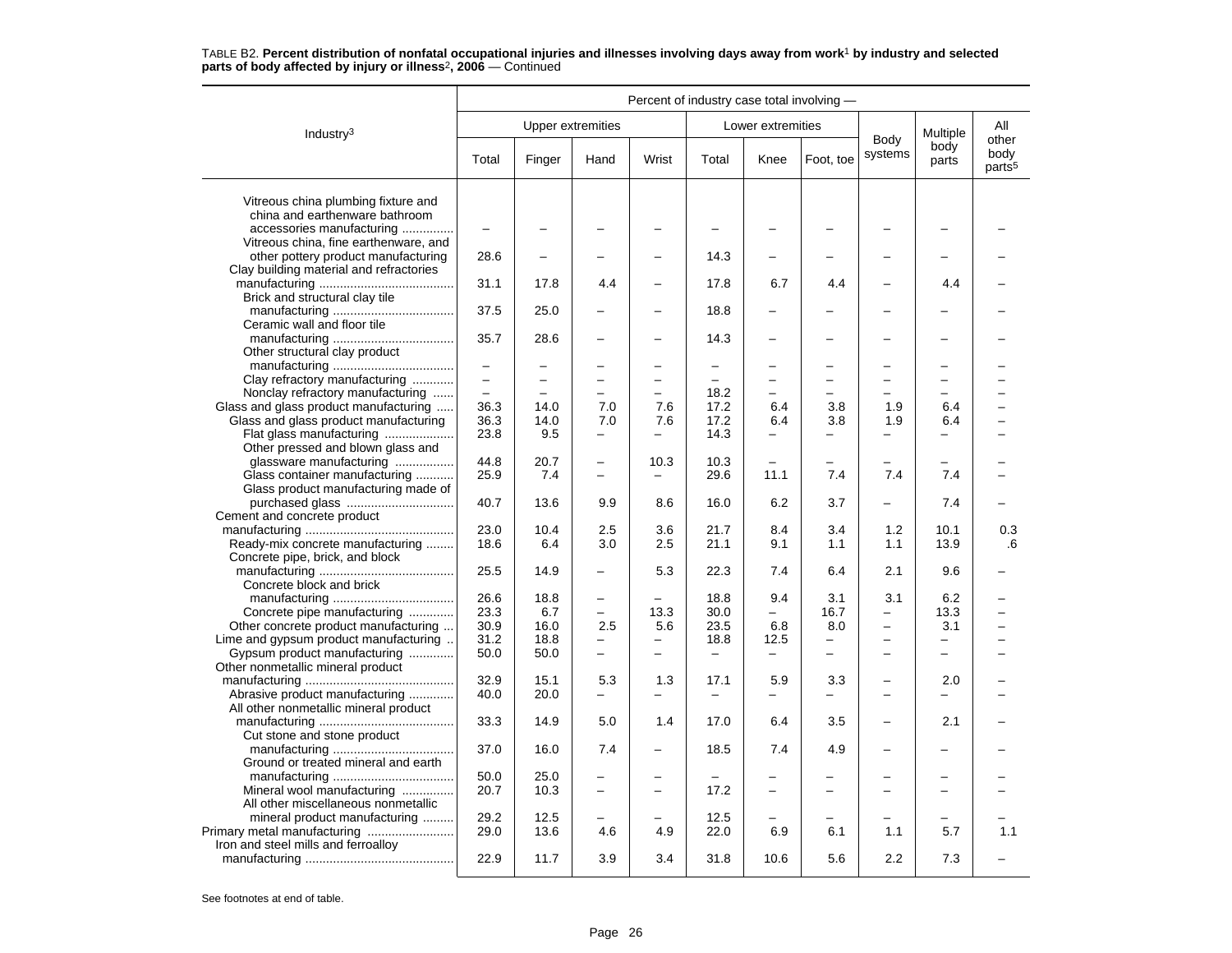|                                                                            |                   |            | Percent of industry case total involving - |          |             |              |              |            |  |  |
|----------------------------------------------------------------------------|-------------------|------------|--------------------------------------------|----------|-------------|--------------|--------------|------------|--|--|
| Industry <sup>3</sup>                                                      | <b>NAICS</b>      | Total      |                                            | Head     |             | Trunk        |              |            |  |  |
|                                                                            | code <sup>4</sup> | cases      | Total                                      | Eyes     | <b>Neck</b> | Total        | <b>Back</b>  | Shoulder   |  |  |
| Iron and steel mills and ferroalloy                                        |                   |            |                                            |          |             |              |              |            |  |  |
|                                                                            | 33111             | 1,790      | 5.6                                        | 2.2      | 1.1         | 28.5         | 12.3         | 10.1       |  |  |
| Iron and steel mills                                                       | 331111            | 1,750      | 5.7                                        | 2.3      | 1.1         | 28.6         | 12.0         | 10.3       |  |  |
| Electrometallurgical ferroalloy product                                    |                   |            |                                            |          |             |              |              |            |  |  |
|                                                                            | 331112            | 40         |                                            |          |             |              |              |            |  |  |
| Steel product manufacturing from                                           |                   |            |                                            |          |             |              |              |            |  |  |
|                                                                            | 3312              | 1,470      | 5.4                                        | 3.4      |             | 37.4         | 24.5         | 6.8        |  |  |
| Iron and steel pipe and tube                                               |                   |            |                                            |          |             |              |              |            |  |  |
| manufacturing from purchased steel                                         | 33121             | 630        | 6.3                                        | 4.8      |             | 39.7         | 25.4         | 7.9        |  |  |
| Rolling and drawing of purchased steel<br>Rolled steel shape manufacturing | 33122<br>331221   | 840<br>520 | 4.8<br>3.8                                 | 2.4      |             | 34.5<br>28.8 | 23.8<br>19.2 | 6.0<br>3.8 |  |  |
|                                                                            | 331222            | 330        | -                                          | $\equiv$ |             | 42.4         | 27.3         | 6.1        |  |  |
| Alumina and aluminum production and                                        |                   |            |                                            |          |             |              |              |            |  |  |
|                                                                            | 3313              | 1,210      | 9.1                                        | 3.3      |             | 35.5         | 18.2         | 6.6        |  |  |
| Alumina and aluminum production and                                        |                   |            |                                            |          |             |              |              |            |  |  |
|                                                                            | 33131             | 1,210      | 9.1                                        | 3.3      |             | 35.5         | 18.2         | 6.6        |  |  |
| Primary aluminum production                                                | 331312            | 220        | 18.2                                       | -        |             | 40.9         | 22.7         | 9.1        |  |  |
| Secondary smelting and alloying of                                         |                   |            |                                            |          |             |              |              |            |  |  |
|                                                                            | 331314            | 260        | 7.7                                        |          |             | 26.9         | 11.5         |            |  |  |
| Aluminum sheet, plate, and foil                                            |                   |            | ÷                                          |          |             |              |              |            |  |  |
|                                                                            | 331315            | 100        |                                            |          |             | 40.0         | 20.0         |            |  |  |
| Aluminum extruded product                                                  | 331316            | 510        | 9.8                                        | 3.9      |             | 35.3         | 17.6         | 5.9        |  |  |
| Other aluminum rolling and drawing                                         | 331319            | 110        | -                                          | —        |             | 45.5         | 27.3         |            |  |  |
| Nonferrous metal (except aluminum)                                         |                   |            |                                            |          |             |              |              |            |  |  |
|                                                                            | 3314              | 1,620      | 4.9                                        | 3.1      | 1.2         | 36.4         | 17.9         | 11.7       |  |  |
| Nonferrous metal (except aluminum)                                         |                   |            |                                            |          |             |              |              |            |  |  |
|                                                                            | 33141             | 90         |                                            |          |             | 22.2         |              |            |  |  |
| Primary smelting and refining of                                           |                   |            |                                            |          |             |              |              |            |  |  |
|                                                                            | 331411            | 30         |                                            |          |             |              |              |            |  |  |
| Primary smelting and refining of                                           |                   |            |                                            |          |             |              |              |            |  |  |
| nonferrous metal (except copper and                                        |                   |            |                                            |          |             |              |              |            |  |  |
| Copper rolling, drawing, extruding, and                                    | 331419            | 60         |                                            |          |             |              |              |            |  |  |
|                                                                            | 33142             | 1,170      | 4.3                                        | 2.6      | 1.7         | 35.9         | 18.8         | 9.4        |  |  |
| Copper rolling, drawing, and extruding                                     | 331421            | 540        | 3.7                                        |          |             | 38.9         | 16.7         | 14.8       |  |  |
| Nonferrous metal (except copper and                                        |                   |            |                                            |          |             |              |              |            |  |  |
| aluminum) rolling, drawing, extruding,                                     |                   |            |                                            |          |             |              |              |            |  |  |
|                                                                            | 33149             | 360        | 5.6                                        | 5.6      |             | 41.7         | 13.9         | 19.4       |  |  |
| Nonferrous metal (except copper and                                        |                   |            |                                            |          |             |              |              |            |  |  |
| aluminum) rolling, drawing, and                                            |                   |            |                                            |          |             |              |              |            |  |  |
|                                                                            | 331491            | 200        |                                            |          |             | 30.0         | 20.0         |            |  |  |
| Secondary smelting, refining, and                                          |                   |            |                                            |          |             |              |              |            |  |  |
| alloying of nonferrous metal (except<br>copper and aluminum)               | 331492            | 160        |                                            |          |             | 56.2         | 12.5         | 37.5       |  |  |
|                                                                            | 3315              | 4,350      | 12.9                                       | 9.7      | .5          | 27.6         | 14.9         | 6.2        |  |  |
| Ferrous metal foundries                                                    | 33151             | 2,690      | 14.9                                       | 11.9     |             | 27.5         | 14.1         | 6.3        |  |  |
|                                                                            | 331511            | 1,800      | 16.1                                       | 12.8     |             | 28.3         | 13.9         | 6.7        |  |  |
| Steel investment foundries                                                 | 331512            | 250        | 8.0                                        | 8.0      |             | 24.0         | 12.0         | 8.0        |  |  |
|                                                                            |                   |            |                                            |          |             |              |              |            |  |  |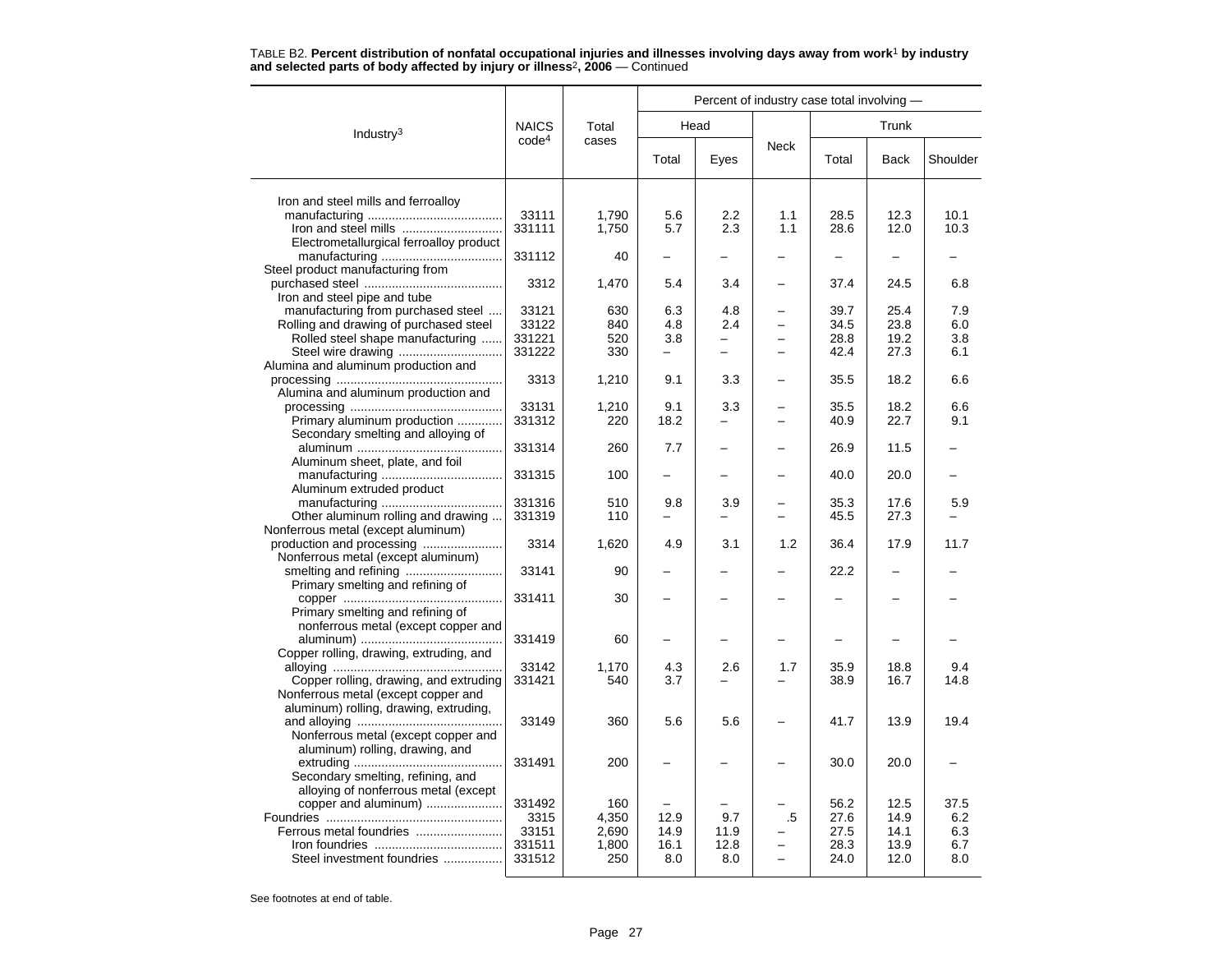|                                         | Percent of industry case total involving - |                          |      |                          |       |                          |                          |                          |               |                                     |  |
|-----------------------------------------|--------------------------------------------|--------------------------|------|--------------------------|-------|--------------------------|--------------------------|--------------------------|---------------|-------------------------------------|--|
| Industry $3$                            |                                            | <b>Upper extremities</b> |      |                          |       | Lower extremities        |                          |                          | Multiple      | All                                 |  |
|                                         | Total                                      | Finger                   | Hand | Wrist                    | Total | Knee                     | Foot, toe                | Body<br>systems          | body<br>parts | other<br>body<br>parts <sup>5</sup> |  |
| Iron and steel mills and ferroalloy     |                                            |                          |      |                          |       |                          |                          |                          |               |                                     |  |
|                                         | 22.9                                       | 11.7                     | 3.9  | 3.4                      | 31.8  | 10.6                     | 5.6                      | 2.2                      | 7.3           |                                     |  |
|                                         | 22.9                                       | 11.4                     | 4.0  | 3.4                      | 32.6  | 10.3                     | 5.7                      | 1.7                      | 6.9           |                                     |  |
| Electrometallurgical ferroalloy product |                                            |                          |      |                          |       |                          |                          |                          |               |                                     |  |
|                                         | $\overline{\phantom{0}}$                   |                          |      |                          |       |                          |                          |                          |               |                                     |  |
| Steel product manufacturing from        |                                            |                          |      |                          |       |                          |                          |                          |               |                                     |  |
|                                         | 34.0                                       | 14.3                     | 7.5  | 4.1                      | 18.4  | 6.1                      | 5.4                      | -                        | 3.4           |                                     |  |
| Iron and steel pipe and tube            |                                            |                          |      |                          |       |                          |                          |                          |               |                                     |  |
| manufacturing from purchased steel      | 30.2                                       | 11.1                     | 7.9  | 4.8                      | 15.9  | 3.2                      | 4.8                      | $\overline{\phantom{0}}$ | 3.2           |                                     |  |
| Rolling and drawing of purchased steel  | 35.7                                       | 16.7                     | 7.1  | 3.6                      | 20.2  | 7.1                      | 6.0                      | $\equiv$                 | 3.6           |                                     |  |
| Rolled steel shape manufacturing        | 34.6                                       | 19.2                     | 5.8  |                          | 25.0  | 9.6                      | 7.7                      |                          | 3.8           |                                     |  |
|                                         | 36.4                                       | 15.2                     | 9.1  | 6.1                      | 12.1  | 6.1                      | -                        |                          |               |                                     |  |
| Alumina and aluminum production and     |                                            |                          |      |                          |       |                          |                          |                          |               |                                     |  |
|                                         | 24.0                                       | 10.7                     | 3.3  | 4.1                      | 24.0  | 7.4                      | 7.4                      | $\overline{\phantom{0}}$ | 5.8           |                                     |  |
| Alumina and aluminum production and     |                                            |                          |      |                          |       |                          |                          |                          |               |                                     |  |
|                                         | 24.0                                       | 10.7                     | 3.3  | 4.1                      | 24.0  | 7.4                      | 7.4                      |                          | 5.8           |                                     |  |
| Primary aluminum production             | 18.2                                       | 9.1                      |      | $\overline{\phantom{0}}$ | 13.6  | $\overline{\phantom{0}}$ |                          |                          | 9.1           |                                     |  |
| Secondary smelting and alloying of      |                                            |                          |      |                          |       |                          |                          |                          |               |                                     |  |
|                                         | 15.4                                       |                          |      | $\overline{\phantom{0}}$ | 38.5  | 11.5                     | 15.4                     | $\overline{\phantom{0}}$ | 7.7           |                                     |  |
| Aluminum sheet, plate, and foil         | 30.0                                       | $\overline{\phantom{0}}$ |      | $\overline{\phantom{0}}$ | 30.0  | $\overline{\phantom{0}}$ | -                        |                          | -             |                                     |  |
|                                         |                                            |                          |      |                          |       |                          |                          |                          |               |                                     |  |
| Aluminum extruded product               | 29.4                                       | 11.8                     | 3.9  | 7.8                      | 17.6  | 5.9                      | 3.9                      |                          | 5.9           |                                     |  |
| Other aluminum rolling and drawing      | 27.3                                       | 18.2                     | -    | $\equiv$                 | 27.3  | $\overline{\phantom{0}}$ | -                        | L,                       |               |                                     |  |
| Nonferrous metal (except aluminum)      |                                            |                          |      |                          |       |                          |                          |                          |               |                                     |  |
|                                         | 32.7                                       | 17.3                     | 3.7  | 5.6                      | 19.1  | 8.0                      | 4.9                      | L,                       | 4.3           |                                     |  |
| Nonferrous metal (except aluminum)      |                                            |                          |      |                          |       |                          |                          |                          |               |                                     |  |
|                                         | 33.3                                       |                          |      |                          | 33.3  | 22.2                     |                          |                          |               |                                     |  |
| Primary smelting and refining of        |                                            |                          |      |                          |       |                          |                          |                          |               |                                     |  |
|                                         | $\overline{\phantom{0}}$                   |                          |      |                          |       |                          |                          |                          |               |                                     |  |
| Primary smelting and refining of        |                                            |                          |      |                          |       |                          |                          |                          |               |                                     |  |
| nonferrous metal (except copper and     |                                            |                          |      |                          |       |                          |                          |                          |               |                                     |  |
|                                         | 33.3                                       |                          |      |                          | 33.3  | $\overline{\phantom{0}}$ |                          |                          |               |                                     |  |
| Copper rolling, drawing, extruding, and |                                            |                          |      |                          |       |                          |                          |                          |               |                                     |  |
|                                         | 34.2                                       | 17.1                     | 3.4  | 6.8                      | 20.5  | 9.4                      | 5.1                      |                          | 3.4           |                                     |  |
| Copper rolling, drawing, and extruding  | 33.3                                       | 16.7                     | 3.7  | 5.6                      | 16.7  | 7.4                      |                          |                          | 3.7           |                                     |  |
| Nonferrous metal (except copper and     |                                            |                          |      |                          |       |                          |                          |                          |               |                                     |  |
| aluminum) rolling, drawing, extruding,  |                                            |                          |      |                          |       |                          |                          |                          |               |                                     |  |
|                                         | 30.6                                       | 16.7                     |      |                          | 13.9  | $\overline{\phantom{0}}$ | 5.6                      | $\overline{\phantom{0}}$ | 5.6           |                                     |  |
| Nonferrous metal (except copper and     |                                            |                          |      |                          |       |                          |                          |                          |               |                                     |  |
| aluminum) rolling, drawing, and         |                                            |                          |      |                          |       |                          |                          |                          |               |                                     |  |
|                                         | 35.0                                       | 20.0                     |      |                          | 15.0  | $\overline{\phantom{0}}$ |                          |                          | 10.0          |                                     |  |
| Secondary smelting, refining, and       |                                            |                          |      |                          |       |                          |                          |                          |               |                                     |  |
| alloying of nonferrous metal (except    |                                            |                          |      |                          |       |                          |                          |                          |               |                                     |  |
| copper and aluminum)                    | 25.0                                       | 12.5                     |      |                          | 12.5  |                          |                          |                          |               |                                     |  |
|                                         | 29.9                                       | 13.6                     | 4.8  | 5.5                      | 19.5  | 5.3                      | 6.7                      | 1.1                      | 6.2           | 2.1                                 |  |
|                                         | 28.3                                       | 14.5                     | 4.1  | 4.8                      | 21.2  | 6.3                      | 7.1                      | .7                       | 4.8           | 1.5                                 |  |
|                                         | 27.2                                       | 13.9                     | 3.9  | 4.4                      | 21.1  | 6.7                      | 6.1                      |                          | 4.4           | 2.2                                 |  |
| Steel investment foundries              | 40.0                                       | 20.0                     | 8.0  | $\overline{\phantom{0}}$ | 16.0  | $\overline{\phantom{0}}$ | $\overline{\phantom{0}}$ | $\overline{\phantom{0}}$ | 8.0           | $\overline{\phantom{0}}$            |  |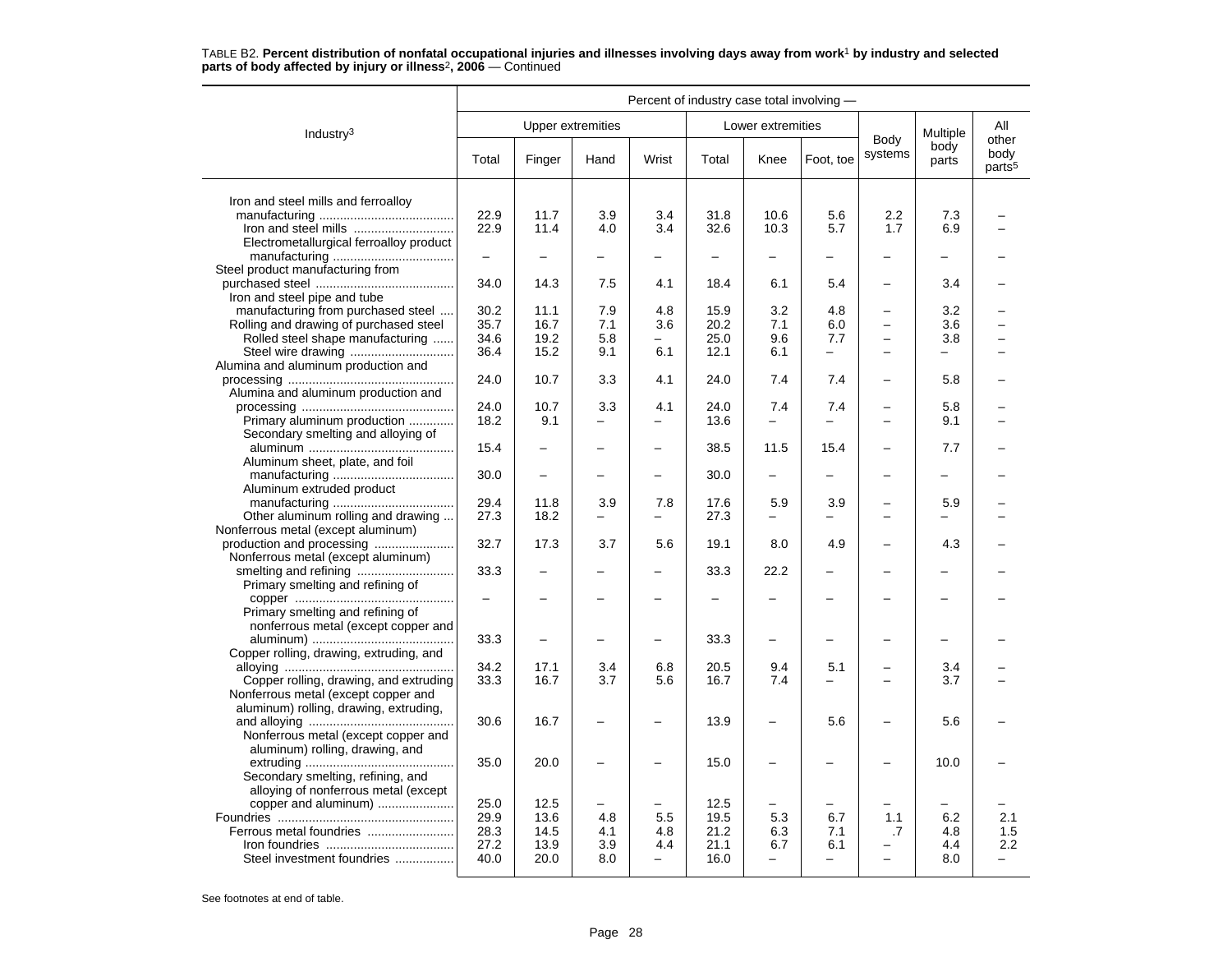|                                                        |                   |        |                          |      | Percent of industry case total involving - |       |                          |                          |  |  |
|--------------------------------------------------------|-------------------|--------|--------------------------|------|--------------------------------------------|-------|--------------------------|--------------------------|--|--|
| Industry <sup>3</sup>                                  | <b>NAICS</b>      | Total  |                          | Head |                                            |       | Trunk                    |                          |  |  |
|                                                        | code <sup>4</sup> | cases  | Total                    | Eyes | <b>Neck</b>                                | Total | <b>Back</b>              | Shoulder                 |  |  |
| Steel foundries (except investment)                    | 331513            | 640    | 14.1                     | 10.9 | $\overline{\phantom{0}}$                   | 28.1  | 15.6                     | 4.7                      |  |  |
| Nonferrous metal foundries                             | 33152             | 1,660  | 9.6                      | 6.6  | $\overline{\phantom{0}}$                   | 27.7  | 16.3                     | 6.0                      |  |  |
| Aluminum die-casting foundries                         | 331521            | 550    | 12.7                     | 9.1  | -                                          | 25.5  | 12.7                     | 7.3                      |  |  |
| Nonferrous (except aluminum)                           |                   |        |                          |      |                                            |       |                          |                          |  |  |
| die-casting foundries<br>Aluminum foundries (except    | 331522            | 200    |                          |      | $\overline{\phantom{0}}$                   | 25.0  | 15.0                     |                          |  |  |
|                                                        | 331524            | 610    | 8.2                      | 4.9  | $\overline{\phantom{0}}$                   | 31.1  | 18.0                     | 6.6                      |  |  |
| Copper foundries (except die-casting)                  | 331525            | 180    |                          |      | $\overline{\phantom{0}}$                   | 22.2  | 16.7                     |                          |  |  |
| Other nonferrous foundries (except                     |                   |        |                          |      |                                            |       |                          |                          |  |  |
|                                                        | 331528            | 120    |                          |      |                                            | 41.7  | 25.0                     |                          |  |  |
| Fabricated metal product manufacturing                 | 332               | 28,720 | 10.7                     | 8.2  | 0.8                                        | 28.8  | 16.4                     | 5.2                      |  |  |
|                                                        | 3321              | 2,700  | 8.5                      | 6.3  | .7                                         | 26.7  | 15.6                     | 4.8                      |  |  |
|                                                        | 33211             | 2,700  | 8.5                      | 6.3  | .7                                         | 26.7  | 15.6                     | 4.8                      |  |  |
|                                                        | 332111            | 820    | 11.0                     | 8.5  |                                            | 37.8  | 23.2                     | 6.1                      |  |  |
|                                                        | 332114            | 110    | $\overline{\phantom{m}}$ | ▃    | $\overline{\phantom{0}}$                   | 27.3  | $\qquad \qquad -$        | $\equiv$                 |  |  |
| Crown and closure manufacturing                        | 332115            | 40     | $\equiv$                 | -    | -                                          | 50.0  | $\overline{\phantom{0}}$ | $\overline{\phantom{0}}$ |  |  |
|                                                        | 332116            | 1,300  | 6.9                      | 4.6  |                                            | 18.5  | 10.0                     | 3.1                      |  |  |
| Powder metallurgy part manufacturing                   | 332117            | 220    | 9.1                      |      | $\overline{\phantom{0}}$                   | 27.3  | 13.6                     | 9.1                      |  |  |
| Cutlery and handtool manufacturing                     | 3322              | 950    | 8.4                      | 4.2  | $\overline{\phantom{0}}$                   | 28.4  | 20.0                     | 3.2                      |  |  |
| Cutlery and handtool manufacturing                     | 33221             | 950    | 8.4                      | 4.2  |                                            | 28.4  | 20.0                     | 3.2                      |  |  |
| Cutlery and flatware (except precious)                 |                   |        |                          |      |                                            |       |                          |                          |  |  |
|                                                        | 332211            | 190    |                          |      | -                                          | 15.8  | 10.5                     |                          |  |  |
| Hand and edge tool manufacturing                       | 332212            | 480    | 6.2                      | 4.2  | $\overline{\phantom{0}}$                   | 33.3  | 25.0                     |                          |  |  |
| Saw blade and handsaw                                  |                   |        |                          |      |                                            |       |                          |                          |  |  |
|                                                        | 332213            | 130    |                          |      |                                            | 38.5  | 23.1                     |                          |  |  |
| Kitchen utensil, pot, and pan                          |                   |        |                          |      |                                            |       |                          |                          |  |  |
|                                                        | 332214            | 140    | 21.4                     |      |                                            | 21.4  | 14.3                     |                          |  |  |
| Architectural and structural metals                    |                   |        |                          |      |                                            |       |                          |                          |  |  |
|                                                        | 3323              | 9,040  | 11.7                     | 9.4  | .8                                         | 27.9  | 15.5                     | 5.5                      |  |  |
| Plate work and fabricated structural                   |                   |        |                          |      |                                            |       |                          |                          |  |  |
| Prefabricated metal building and                       | 33231             | 5,230  | 13.0                     | 11.3 | .8                                         | 24.7  | 14.1                     | 4.0                      |  |  |
| component manufacturing<br>Fabricated structural metal | 332311            | 690    | 4.3                      |      |                                            | 21.7  | 13.0                     | 4.3                      |  |  |
|                                                        | 332312            | 3,260  | 16.9                     | 15.0 | .6                                         | 24.2  | 14.1                     | 2.5                      |  |  |
| Plate work manufacturing                               | 332313            | 1,280  | 8.6                      | 6.2  |                                            | 27.3  | 14.8                     | 7.8                      |  |  |
| Ornamental and architectural metal                     |                   |        |                          |      |                                            |       |                          |                          |  |  |
| products manufacturing                                 | 33232             | 3,810  | 9.7                      | 6.8  | .8                                         | 32.3  | 17.3                     | 7.6                      |  |  |
| Metal window and door manufacturing                    | 332321            | 1,110  | 6.3                      | 2.7  |                                            | 36.0  | 18.0                     | 11.7                     |  |  |
| Sheet metal work manufacturing                         | 332322            | 1,820  | 11.5                     | 9.3  | 1.6                                        | 34.6  | 19.8                     | 5.5                      |  |  |
| Ornamental and architectural metal                     |                   |        |                          |      |                                            |       |                          |                          |  |  |
|                                                        | 332323            | 890    | 11.2                     | 5.6  |                                            | 22.5  | 10.1                     | 5.6                      |  |  |
|                                                        |                   |        |                          |      |                                            |       |                          |                          |  |  |
| Boiler, tank, and shipping container                   |                   |        |                          |      |                                            | 25.6  |                          |                          |  |  |
|                                                        | 3324              | 1,990  | 12.6                     | 9.0  | 1.0                                        |       | 15.6                     | 3.5                      |  |  |
| Power boiler and heat exchanger                        |                   |        |                          |      |                                            |       |                          |                          |  |  |
|                                                        | 33241             | 320    | 12.5                     | 9.4  |                                            | 31.2  | 21.9                     |                          |  |  |
| Metal tank (heavy gauge) manufacturing                 | 33242             | 810    | 17.3                     | 13.6 | -                                          | 23.5  | 13.6                     | 3.7                      |  |  |
| Metal can, box, and other metal                        |                   |        |                          |      |                                            |       |                          |                          |  |  |
| container (light gauge) manufacturing                  | 33243             | 850    | 8.2                      | 5.9  |                                            | 27.1  | 15.3                     | 4.7                      |  |  |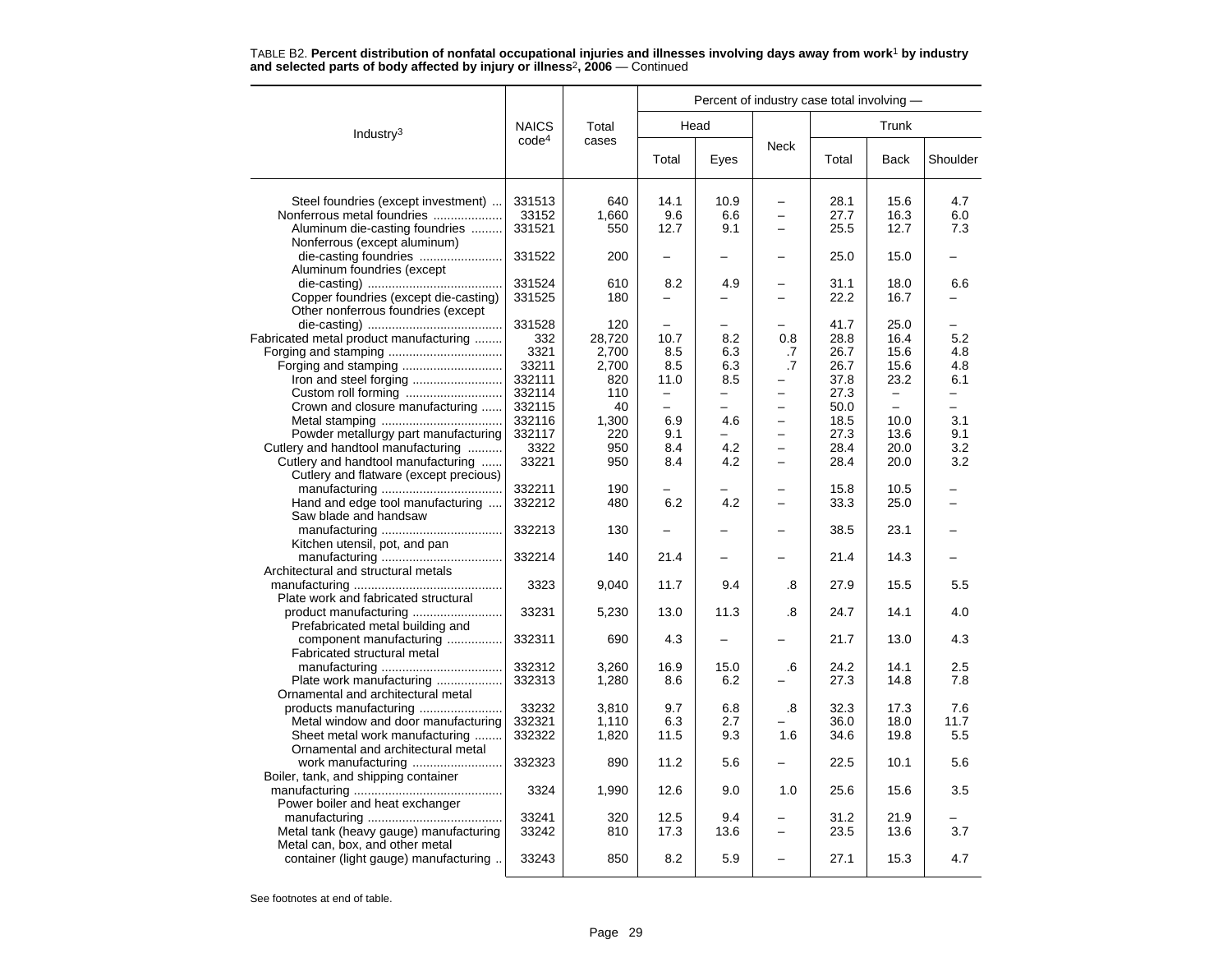|                                                        | Percent of industry case total involving - |                                                      |                               |                          |                          |                               |                          |                          |                          |                                     |
|--------------------------------------------------------|--------------------------------------------|------------------------------------------------------|-------------------------------|--------------------------|--------------------------|-------------------------------|--------------------------|--------------------------|--------------------------|-------------------------------------|
| Industry <sup>3</sup>                                  |                                            |                                                      | Upper extremities             |                          |                          | Lower extremities             |                          |                          | Multiple                 | All                                 |
|                                                        | Total                                      | Finger                                               | Hand                          | Wrist                    | Total                    | Knee                          | Foot, toe                | Body<br>systems          | body<br>parts            | other<br>body<br>parts <sup>5</sup> |
| Steel foundries (except investment)                    | 26.6                                       | 12.5                                                 | 3.1                           | 6.2                      | 25.0                     | 6.2                           | 9.4                      |                          | 4.7                      |                                     |
| Nonferrous metal foundries                             | 32.5                                       | 12.7                                                 | 6.0                           | 6.0                      | 16.9                     | 3.6                           | 6.0                      | 1.8                      | 7.8                      | 3.0                                 |
| Aluminum die-casting foundries                         | 29.1                                       | 10.9                                                 | 5.5                           | 7.3                      | 16.4                     | 7.3                           | 3.6                      |                          | 7.3                      | 7.3                                 |
| Nonferrous (except aluminum)                           |                                            |                                                      |                               |                          |                          |                               |                          |                          |                          |                                     |
| die-casting foundries                                  | 40.0                                       | 20.0                                                 |                               |                          | 10.0                     |                               |                          |                          |                          |                                     |
| Aluminum foundries (except                             |                                            |                                                      |                               |                          |                          |                               |                          |                          |                          |                                     |
|                                                        | 31.1                                       | 14.8                                                 |                               | 6.6                      | 23.0                     | $\overline{\phantom{0}}$      | 11.5                     | $\overline{\phantom{0}}$ | 6.6                      |                                     |
| Copper foundries (except die-casting)                  | 38.9                                       |                                                      | 22.2                          | $\overline{a}$           | 11.1                     | $\overline{a}$                | $\overline{\phantom{0}}$ | $\overline{\phantom{0}}$ | 22.2                     |                                     |
| Other nonferrous foundries (except                     |                                            |                                                      |                               |                          |                          |                               |                          |                          |                          |                                     |
|                                                        | 33.3                                       | 16.7                                                 |                               |                          | 16.7                     |                               |                          |                          |                          |                                     |
| Fabricated metal product manufacturing                 | 36.2                                       | 19.5                                                 | 5.6                           | 4.6                      | 17.1                     | 5.6                           | 5.3                      | .8                       | 4.9                      | .7                                  |
|                                                        | 44.8                                       | 27.4                                                 | 4.8                           | 5.9                      | 13.7                     | 5.2                           | 3.3                      |                          | 4.1                      | .7                                  |
|                                                        | 44.8                                       | 27.4                                                 | 4.8                           | 5.9                      | 13.7                     | 5.2                           | 3.3                      | $\equiv$                 | 4.1                      | .7                                  |
|                                                        | 25.6                                       | 15.9                                                 | 3.7                           | 3.7                      | 18.3                     | 6.1                           | 3.7                      | $\qquad \qquad -$        | 4.9                      |                                     |
| Custom roll forming<br>Crown and closure manufacturing | 27.3<br>$\equiv$                           | $\overline{\phantom{0}}$<br>$\overline{\phantom{0}}$ | -<br>$\overline{\phantom{0}}$ | $\overline{\phantom{0}}$ | 27.3<br>$\equiv$         | -<br>$\overline{\phantom{0}}$ | -<br>$\overline{a}$      | $\overline{\phantom{0}}$ | —<br>$\equiv$            | -                                   |
|                                                        | 63.1                                       | 40.8                                                 | 6.2                           | 8.5                      | 7.7                      | 3.1                           | 2.3                      | $\equiv$                 | 2.3                      | $\overline{\phantom{0}}$            |
| Powder metallurgy part manufacturing                   | 36.4                                       | 13.6                                                 |                               |                          | 18.2                     | 9.1                           |                          | $\equiv$                 | 9.1                      | L.                                  |
| Cutlery and handtool manufacturing                     | 45.3                                       | 23.2                                                 | 11.6                          | 8.4                      | 11.6                     | 5.3                           | 4.2                      | 2.1                      | 2.1                      | ▃                                   |
| Cutlery and handtool manufacturing                     | 45.3                                       | 23.2                                                 | 11.6                          | 8.4                      | 11.6                     | 5.3                           | 4.2                      | 2.1                      | 2.1                      |                                     |
| Cutlery and flatware (except precious)                 |                                            |                                                      |                               |                          |                          |                               |                          |                          |                          |                                     |
|                                                        | 73.7                                       | 31.6                                                 | 26.3                          | 10.5                     |                          |                               |                          | $\overline{\phantom{0}}$ | $\overline{\phantom{0}}$ |                                     |
| Hand and edge tool manufacturing                       | 39.6                                       | 25.0                                                 | 4.2                           | 6.2                      | 16.7                     | 8.3                           | 4.2                      | $\overline{\phantom{0}}$ | $\equiv$                 |                                     |
| Saw blade and handsaw                                  |                                            |                                                      |                               |                          |                          |                               |                          |                          |                          |                                     |
|                                                        | 38.5                                       | 15.4                                                 |                               |                          | 15.4                     |                               |                          |                          |                          |                                     |
| Kitchen utensil, pot, and pan                          |                                            |                                                      |                               |                          |                          |                               |                          |                          |                          |                                     |
|                                                        | 35.7                                       | $\overline{\phantom{0}}$                             | 14.3                          | 14.3                     | $\overline{\phantom{0}}$ | ÷                             | $\overline{\phantom{0}}$ | $\overline{\phantom{0}}$ | $\overline{\phantom{0}}$ |                                     |
| Architectural and structural metals                    |                                            |                                                      |                               |                          |                          |                               |                          |                          |                          |                                     |
|                                                        | 35.4                                       | 18.8                                                 | 5.8                           | 4.1                      | 19.2                     | 5.8                           | 6.5                      | .7                       | 3.9                      | .3                                  |
| Plate work and fabricated structural                   |                                            |                                                      |                               |                          |                          |                               |                          |                          |                          |                                     |
|                                                        | 34.6                                       | 18.7                                                 | 5.4                           | 3.1                      | 23.3                     | 7.3                           | 8.2                      | $\cdot$                  | 3.1                      |                                     |
| Prefabricated metal building and                       |                                            |                                                      |                               |                          |                          |                               |                          |                          |                          |                                     |
| component manufacturing                                | 31.9                                       | 8.7                                                  | 4.3                           | 7.2                      | 39.1                     | 13.0                          | 14.5                     | $\overline{\phantom{0}}$ | 2.9                      |                                     |
| Fabricated structural metal                            | 34.0                                       | 19.3                                                 | 4.9                           | 2.1                      | 20.9                     |                               | 6.4                      |                          | 2.8                      |                                     |
| Plate work manufacturing                               | 37.5                                       | 22.7                                                 | 7.0                           | 3.1                      | 21.1                     | 6.4<br>7.0                    | 8.6                      | -<br>$\equiv$            | 4.7                      |                                     |
| Ornamental and architectural metal                     |                                            |                                                      |                               |                          |                          |                               |                          |                          |                          |                                     |
|                                                        | 36.5                                       | 18.9                                                 | 6.0                           | 5.5                      | 13.6                     | 3.7                           | 4.5                      | 1.0                      | 5.0                      | $.5\,$                              |
| Metal window and door manufacturing                    | 33.3                                       | 16.2                                                 | 5.4                           | 7.2                      | 18.0                     | 3.6                           | 3.6                      |                          | 4.5                      |                                     |
| Sheet metal work manufacturing                         | 36.3                                       | 20.9                                                 | 6.0                           | 4.4                      | 11.0                     | 3.8                           | 3.8                      | 1.1                      | 3.8                      |                                     |
| Ornamental and architectural metal                     |                                            |                                                      |                               |                          |                          |                               |                          |                          |                          |                                     |
| work manufacturing                                     | 40.4                                       | 18.0                                                 | 7.9                           | 5.6                      | 14.6                     | 3.4                           | 5.6                      | $\overline{\phantom{0}}$ | 7.9                      |                                     |
| Boiler, tank, and shipping container                   |                                            |                                                      |                               |                          |                          |                               |                          |                          |                          |                                     |
|                                                        | 32.2                                       | 18.6                                                 | 4.5                           | 4.0                      | 24.1                     | 8.0                           | 6.5                      | $\overline{\phantom{0}}$ | 4.0                      |                                     |
| Power boiler and heat exchanger                        |                                            |                                                      |                               |                          |                          |                               |                          |                          |                          |                                     |
|                                                        | 28.1                                       | 12.5                                                 |                               |                          | 21.9                     | 6.2                           | 12.5                     |                          |                          |                                     |
| Metal tank (heavy gauge) manufacturing                 | 37.0                                       | 24.7                                                 | 3.7                           | 4.9                      | 19.8                     | 7.4                           | 4.9                      | $\overline{\phantom{0}}$ | 3.7                      |                                     |
| Metal can, box, and other metal                        |                                            |                                                      |                               |                          |                          |                               |                          |                          |                          |                                     |
| container (light gauge) manufacturing                  | 29.4                                       | 15.3                                                 | 4.7                           | 3.5                      | 29.4                     | 9.4                           | 5.9                      |                          | 4.7                      |                                     |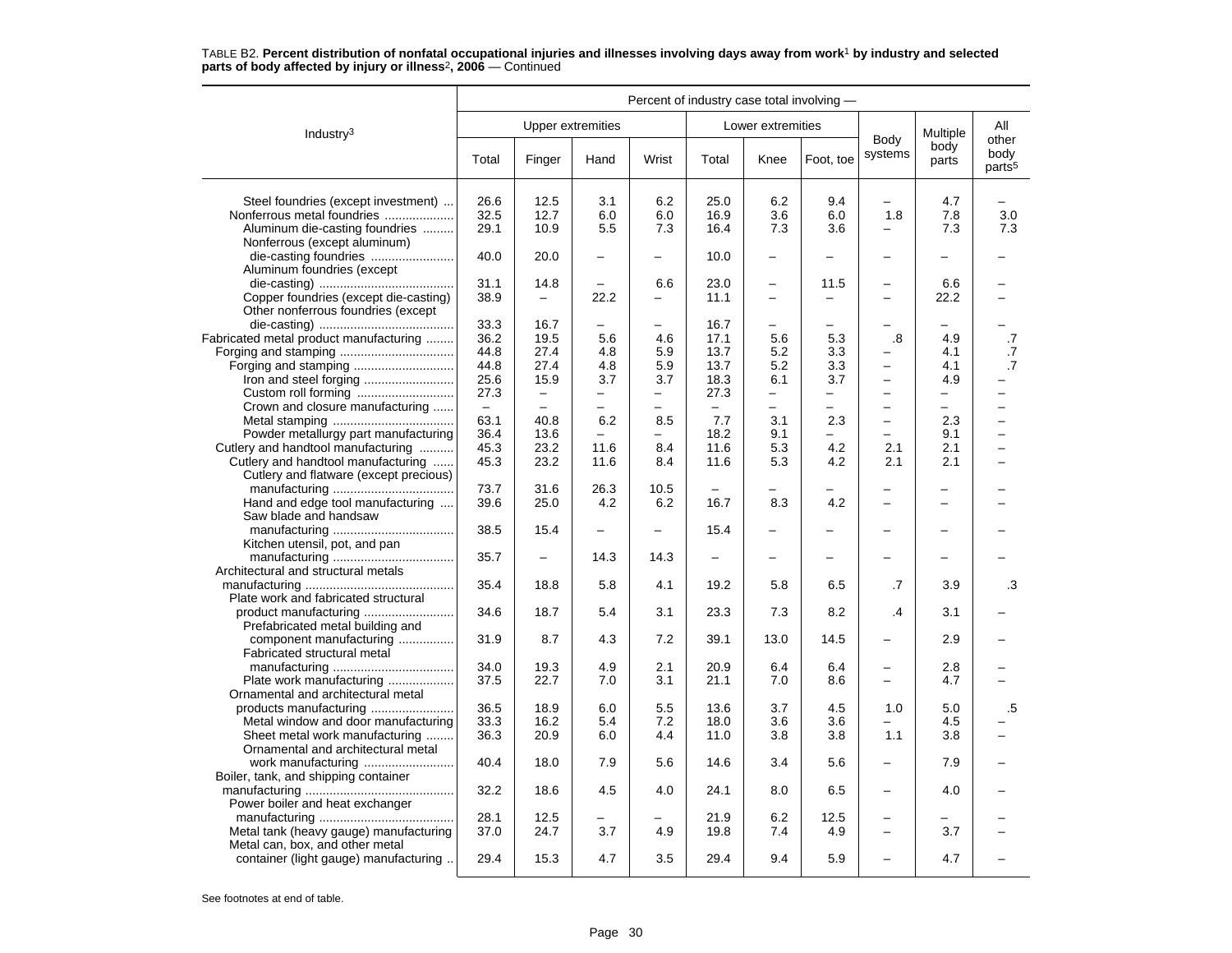|                                                                |                   |       |                          |      | Percent of industry case total involving - |       |             |          |
|----------------------------------------------------------------|-------------------|-------|--------------------------|------|--------------------------------------------|-------|-------------|----------|
| Industry <sup>3</sup>                                          | <b>NAICS</b>      | Total |                          | Head |                                            |       | Trunk       |          |
|                                                                | code <sup>4</sup> | cases | Total                    | Eyes | Neck                                       | Total | <b>Back</b> | Shoulder |
| Metal can manufacturing                                        | 332431            | 290   |                          |      |                                            | 37.9  | 20.7        | 6.9      |
| Other metal container manufacturing                            | 332439            | 560   | 12.5                     | 8.9  | $\overline{\phantom{0}}$                   | 19.6  | 12.5        | 3.6      |
| Hardware manufacturing                                         | 3325              | 400   | 5.0                      |      |                                            | 42.5  | 25.0        | 12.5     |
| Spring and wire product manufacturing                          | 3326              | 1,350 | 7.4                      | 6.7  | $\equiv$                                   | 31.1  | 17.0        | 6.7      |
| Spring and wire product manufacturing                          | 33261             | 1,350 | 7.4                      | 6.7  | $\overline{\phantom{0}}$                   | 31.1  | 17.0        | 6.7      |
| Spring (light gauge) manufacturing                             | 332612            | 320   | 6.2                      | 6.2  |                                            | 25.0  | 15.6        |          |
| Other fabricated wire product                                  |                   |       |                          |      |                                            |       |             |          |
|                                                                | 332618            | 1,020 | 7.8                      | 6.9  |                                            | 32.4  | 17.6        | 7.8      |
| Machine shops; turned product; and screw,                      |                   |       |                          |      |                                            |       |             |          |
|                                                                | 3327              | 5,670 | 10.1                     | 6.9  | 0.9                                        | 28.9  | 17.8        | 3.4      |
|                                                                | 33271             | 4,240 | 10.8                     | 8.0  | .9                                         | 28.3  | 18.6        | 2.4      |
| Turned product and screw, nut, and bolt                        |                   |       |                          |      |                                            |       |             |          |
|                                                                | 33272             | 1,430 | 7.7                      | 3.5  |                                            | 30.1  | 15.4        | 6.3      |
| Precision turned product                                       |                   |       |                          |      |                                            |       |             |          |
|                                                                | 332721            | 800   | 5.0                      | 2.5  |                                            | 31.2  | 18.8        | 3.8      |
| Bolt, nut, screw, rivet, and washer                            |                   |       |                          |      |                                            |       |             |          |
|                                                                | 332722            | 630   | 11.1                     | 6.3  |                                            | 30.2  | 12.7        | 9.5      |
| Coating, engraving, heat treating, and                         |                   |       |                          |      |                                            |       |             |          |
|                                                                | 3328              | 2,330 | 13.3                     | 11.6 | 1.3                                        | 26.2  | 15.0        | 4.3      |
| Coating, engraving, heat treating, and                         |                   |       |                          |      |                                            |       |             |          |
|                                                                | 33281             | 2,330 | 13.3                     | 11.6 | 1.3                                        | 26.2  | 15.0        | 4.3      |
|                                                                | 332811            | 310   | 6.5                      |      |                                            | 35.5  | 25.8        |          |
| Metal coating, engraving (except                               |                   |       |                          |      |                                            |       |             |          |
| jewelry and silverware), and allied                            |                   |       |                          |      |                                            |       |             |          |
| services to manufacturers                                      | 332812            | 900   | 15.6                     | 14.4 |                                            | 23.3  | 13.3        | 5.6      |
| Electroplating, plating, polishing,<br>anodizing, and coloring | 332813            | 1,120 | 13.4                     | 10.7 | 1.8                                        | 25.9  | 14.3        | 3.6      |
| Other fabricated metal product                                 |                   |       |                          |      |                                            |       |             |          |
|                                                                | 3329              | 4,300 | 10.7                     | 8.8  | .9                                         | 32.3  | 16.3        | 7.7      |
| Metal valve manufacturing                                      | 33291             | 1,110 | 8.1                      | 5.4  |                                            | 34.2  | 20.7        | 6.3      |
| Industrial valve manufacturing                                 | 332911            | 340   | 5.9                      | $-$  | $\overline{\phantom{0}}$                   | 38.2  | 23.5        | 5.9      |
| Fluid power valve and hose fitting                             |                   |       |                          |      |                                            |       |             |          |
|                                                                | 332912            | 330   | 15.2                     | 9.1  |                                            | 39.4  | 24.2        | 6.1      |
| Plumbing fixture fitting and trim                              |                   |       |                          |      |                                            |       |             |          |
|                                                                | 332913            | 120   |                          |      |                                            | 33.3  | 25.0        |          |
| Other metal valve and pipe fitting                             |                   |       |                          |      |                                            |       |             |          |
|                                                                | 332919            | 310   | 6.5                      | 6.5  |                                            | 29.0  | 12.9        | 9.7      |
| All other fabricated metal product                             |                   |       |                          |      |                                            |       |             |          |
|                                                                | 33299             | 3,190 | 11.6                     | 10.0 | .9                                         | 31.7  | 14.7        | 8.2      |
| Ball and roller bearing manufacturing                          | 332991            | 390   | 5.1                      |      |                                            | 28.2  | 12.8        | 7.7      |
| Small arms ammunition                                          |                   |       |                          |      |                                            |       |             |          |
|                                                                | 332992            | 140   | 14.3                     |      |                                            | 21.4  | 14.3        |          |
| Ammunition (except small arms)                                 |                   |       |                          |      |                                            |       |             |          |
|                                                                | 332993            | 40    |                          |      |                                            |       |             |          |
| Small arms manufacturing                                       | 332994            | 140   | -                        |      |                                            | 42.9  | 21.4        | 14.3     |
| Fabricated pipe and pipe fitting                               |                   |       |                          |      |                                            |       |             |          |
|                                                                | 332996            | 600   | 10.0                     | 6.7  |                                            | 41.7  | 13.3        | 13.3     |
| Industrial pattern manufacturing                               | 332997            | 120   | $\overline{\phantom{0}}$ |      | -                                          | 33.3  | -           |          |
|                                                                |                   |       |                          |      |                                            |       |             |          |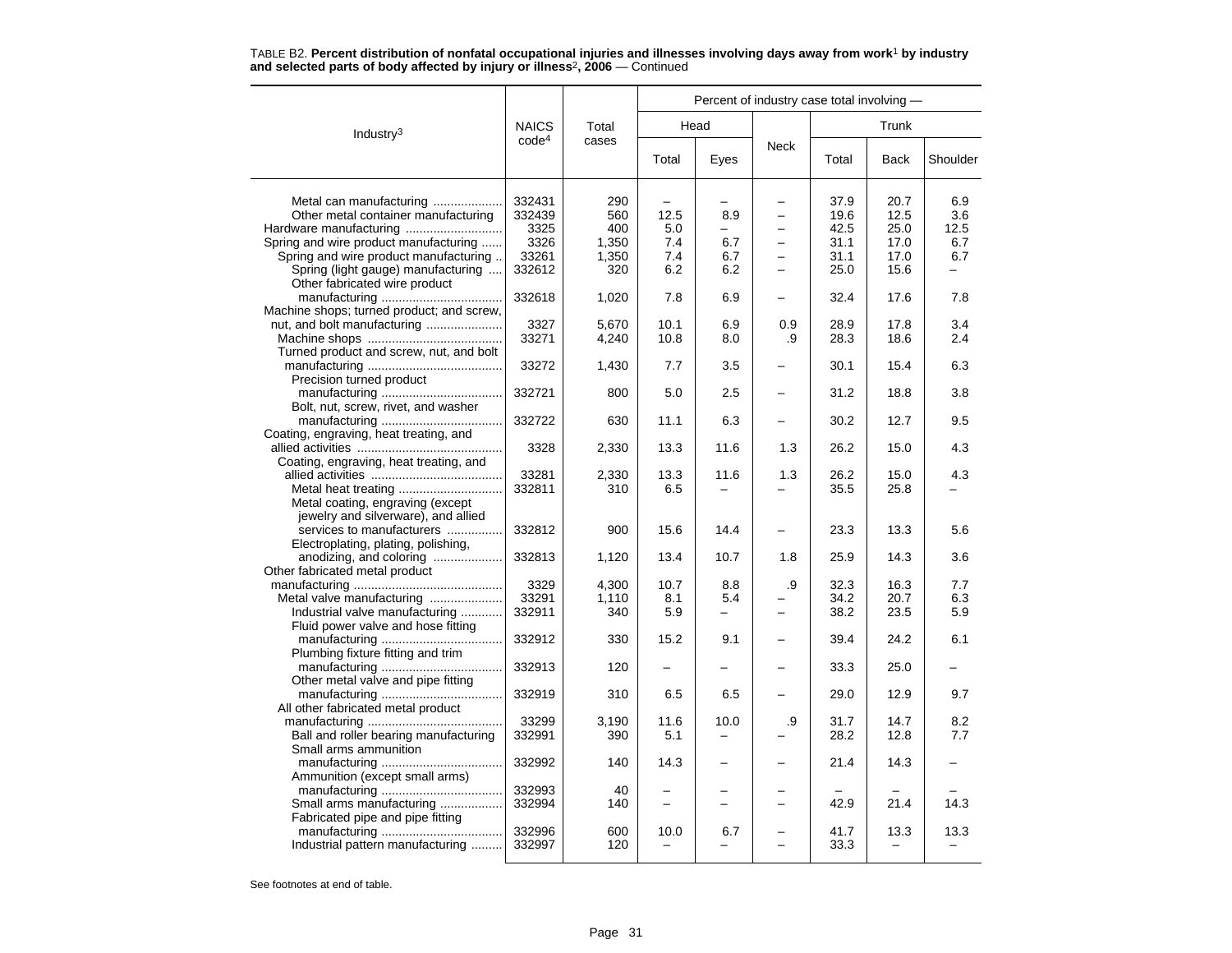|                                           | Percent of industry case total involving - |                          |                          |                          |                          |                          |                          |                          |                           |                                     |  |
|-------------------------------------------|--------------------------------------------|--------------------------|--------------------------|--------------------------|--------------------------|--------------------------|--------------------------|--------------------------|---------------------------|-------------------------------------|--|
| Industry $3$                              |                                            |                          | <b>Upper extremities</b> |                          |                          | Lower extremities        |                          |                          |                           | All                                 |  |
|                                           | Total                                      | Finger                   | Hand                     | Wrist                    | Total                    | Knee                     | Foot, toe                | Body<br>systems          | Multiple<br>body<br>parts | other<br>body<br>parts <sup>5</sup> |  |
| Metal can manufacturing                   | 24.1                                       | 13.8                     | $\overline{\phantom{0}}$ | $\overline{\phantom{0}}$ | 27.6                     | 13.8                     |                          | $\overline{\phantom{0}}$ | 6.9                       |                                     |  |
| Other metal container manufacturing       | 32.1                                       | 17.9                     | 5.4                      | $\equiv$                 | 30.4                     | 7.1                      | 8.9                      | $\overline{\phantom{0}}$ | -                         |                                     |  |
| Hardware manufacturing                    | 37.5                                       | 15.0                     | 7.5                      | 10.0                     | 7.5                      | $\equiv$                 |                          |                          | $\equiv$                  |                                     |  |
| Spring and wire product manufacturing     | 39.3                                       | 20.0                     | 5.9                      | 9.6                      | 11.9                     | 3.0                      | 5.9                      | 1.5                      | 8.1                       |                                     |  |
| Spring and wire product manufacturing     | 39.3                                       | 20.0                     | 5.9                      | 9.6                      | 11.9                     | 3.0                      | 5.9                      | 1.5                      | 8.1                       |                                     |  |
| Spring (light gauge) manufacturing        | 53.1                                       | 25.0                     | $\overline{\phantom{0}}$ | 18.8                     | 6.2                      | $\overline{\phantom{0}}$ | $\overline{\phantom{0}}$ |                          | 9.4                       |                                     |  |
| Other fabricated wire product             |                                            |                          |                          |                          |                          |                          |                          |                          |                           |                                     |  |
|                                           | 35.3                                       | 18.6                     | 5.9                      | 6.9                      | 12.7                     | 2.9                      | 6.9                      | 2.0                      | 7.8                       |                                     |  |
| Machine shops; turned product; and screw, |                                            |                          |                          |                          |                          |                          |                          |                          |                           |                                     |  |
|                                           | 35.3                                       | 19.8                     | 6.9                      | 1.9                      | 16.8                     | 6.5                      | 4.9                      | .9                       | 6.0                       | 1.2                                 |  |
|                                           | 34.4                                       | 20.8                     | 5.9                      | 1.4                      | 17.9                     | 6.4                      | 5.9                      | .9                       | 5.0                       | 1.7                                 |  |
| Turned product and screw, nut, and bolt   |                                            |                          |                          |                          |                          |                          |                          |                          |                           |                                     |  |
|                                           | 37.8                                       | 16.8                     | 9.8                      | 3.5                      | 13.3                     | 7.0                      | 2.1                      | $\equiv$                 | 9.8                       |                                     |  |
| Precision turned product                  |                                            |                          |                          |                          |                          |                          |                          |                          |                           |                                     |  |
|                                           | 41.2                                       | 17.5                     | 8.8                      | 3.8                      | 16.2                     | 10.0                     |                          |                          | 6.2                       |                                     |  |
| Bolt, nut, screw, rivet, and washer       |                                            |                          |                          |                          |                          |                          |                          |                          |                           |                                     |  |
|                                           | 33.3                                       | 14.3                     | 11.1                     | 3.2                      | 9.5                      | 3.2                      |                          | $\overline{\phantom{0}}$ | 12.7                      |                                     |  |
| Coating, engraving, heat treating, and    |                                            |                          |                          |                          |                          |                          |                          |                          |                           |                                     |  |
|                                           | 30.5                                       | 15.5                     | 3.0                      | 6.4                      | 19.7                     | 4.3                      | 6.0                      | 2.1                      | 6.0                       |                                     |  |
| Coating, engraving, heat treating, and    |                                            |                          |                          |                          |                          |                          |                          |                          |                           |                                     |  |
|                                           | 30.5                                       | 15.5                     | 3.0                      | 6.4                      | 19.7                     | 4.3                      | 6.0                      | 2.1                      | 6.0                       |                                     |  |
|                                           | 25.8                                       | 22.6                     |                          |                          | 19.4                     | 6.5                      | $\overline{\phantom{0}}$ | $\equiv$                 | 12.9                      |                                     |  |
| Metal coating, engraving (except          |                                            |                          |                          |                          |                          |                          |                          |                          |                           |                                     |  |
| jewelry and silverware), and allied       |                                            |                          |                          |                          |                          |                          |                          |                          |                           |                                     |  |
| services to manufacturers                 | 26.7                                       | 14.4                     | 5.6                      | 2.2                      | 24.4                     | 5.6                      | 6.7                      | 3.3                      | 4.4                       |                                     |  |
| Electroplating, plating, polishing,       |                                            |                          |                          |                          |                          |                          |                          |                          |                           |                                     |  |
| anodizing, and coloring                   | 34.8                                       | 15.2                     | 1.8                      | 11.6                     | 16.1                     | 2.7                      | 6.2                      | 1.8                      | 6.2                       |                                     |  |
| Other fabricated metal product            |                                            |                          |                          |                          |                          |                          |                          |                          |                           |                                     |  |
|                                           | 35.6                                       | 17.2                     | 4.7                      | 5.1                      | 13.7                     | 4.4                      | 3.7                      | .5                       | 5.6                       | .9                                  |  |
| Metal valve manufacturing                 | 36.9                                       | 18.9                     | 5.4                      | 6.3                      | 13.5                     | 4.5                      | 3.6                      | $\overline{\phantom{0}}$ | 6.3                       |                                     |  |
| Industrial valve manufacturing            | 38.2                                       | 23.5                     | 5.9                      | $\equiv$                 | 11.8                     | $\equiv$                 | $\overline{\phantom{0}}$ | -                        | 5.9                       |                                     |  |
| Fluid power valve and hose fitting        |                                            |                          |                          |                          |                          |                          |                          |                          |                           |                                     |  |
|                                           | 30.3                                       | 12.1                     |                          | 6.1                      | 9.1                      | 6.1                      |                          | -                        | 6.1                       |                                     |  |
| Plumbing fixture fitting and trim         |                                            |                          |                          |                          |                          |                          |                          |                          |                           |                                     |  |
|                                           | 41.7                                       | 16.7                     |                          | 25.0                     | 33.3                     | 16.7                     |                          | $\overline{\phantom{0}}$ |                           |                                     |  |
| Other metal valve and pipe fitting        |                                            |                          |                          |                          |                          |                          |                          |                          |                           |                                     |  |
|                                           | 45.2                                       | 22.6                     | 9.7                      | 6.5                      | 12.9                     | $\qquad \qquad -$        | 6.5                      | -                        | 6.5                       |                                     |  |
| All other fabricated metal product        |                                            |                          |                          |                          |                          |                          |                          |                          |                           |                                     |  |
|                                           | 35.1                                       | 16.3                     | 4.4                      | 4.4                      | 14.1                     | 4.4                      | 3.4                      | $\overline{\phantom{0}}$ | 5.3                       | 1.3                                 |  |
| Ball and roller bearing manufacturing     | 41.0                                       | 20.5                     | 5.1                      | 7.7                      | 15.4                     | 5.1                      | 5.1                      | $\overline{\phantom{0}}$ | 7.7                       |                                     |  |
| Small arms ammunition                     |                                            |                          |                          |                          |                          |                          |                          |                          |                           |                                     |  |
|                                           | 42.9                                       | 14.3                     |                          | $\equiv$                 | 14.3                     | $\overline{\phantom{0}}$ |                          | L,                       |                           |                                     |  |
| Ammunition (except small arms)            |                                            |                          |                          |                          |                          |                          |                          |                          |                           |                                     |  |
|                                           |                                            |                          |                          |                          |                          |                          |                          |                          |                           |                                     |  |
| Small arms manufacturing                  | 42.9                                       | 21.4                     |                          |                          |                          | $\overline{a}$           |                          |                          |                           |                                     |  |
| Fabricated pipe and pipe fitting          |                                            |                          |                          |                          |                          |                          |                          |                          |                           |                                     |  |
|                                           | 33.3                                       | 21.7                     | 3.3                      |                          | 13.3                     |                          |                          |                          |                           |                                     |  |
| Industrial pattern manufacturing          | 66.7                                       | $\overline{\phantom{0}}$ |                          |                          | $\overline{\phantom{0}}$ |                          |                          |                          |                           |                                     |  |
|                                           |                                            |                          |                          |                          |                          |                          |                          |                          |                           |                                     |  |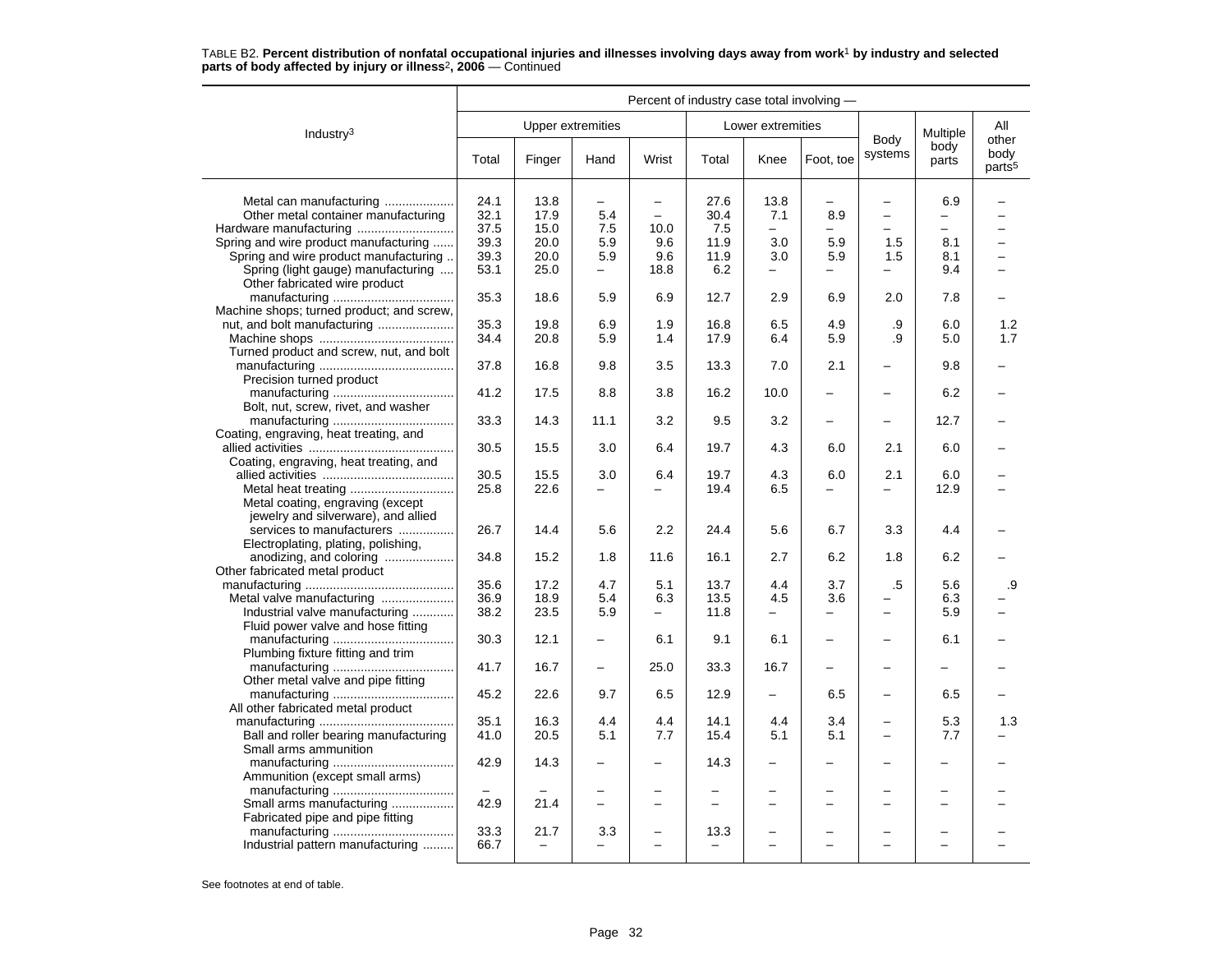|                                                                        |                   |        | Percent of industry case total involving - |      |             |       |             |          |  |  |  |
|------------------------------------------------------------------------|-------------------|--------|--------------------------------------------|------|-------------|-------|-------------|----------|--|--|--|
| Industry $3$                                                           | <b>NAICS</b>      | Total  |                                            | Head |             | Trunk |             |          |  |  |  |
|                                                                        | code <sup>4</sup> | cases  | Total                                      | Eyes | <b>Neck</b> | Total | <b>Back</b> | Shoulder |  |  |  |
|                                                                        |                   |        |                                            |      |             |       |             |          |  |  |  |
| Enameled iron and metal sanitary<br>All other miscellaneous fabricated | 332998            | 140    | 14.3                                       | 14.3 |             | 42.9  | 28.6        | 14.3     |  |  |  |
| metal product manufacturing                                            | 332999            | 1.590  | 15.1                                       | 14.5 | 1.3         | 28.9  | 13.8        | 6.3      |  |  |  |
| Agriculture, construction, and mining                                  | 333               | 16,650 | 9.0                                        | 6.4  | .7          | 31.7  | 16.6        | 6.5      |  |  |  |
| machinery manufacturing                                                | 3331              | 4,130  | 11.1                                       | 9.2  | .5          | 31.5  | 17.4        | 6.1      |  |  |  |
| Agricultural implement manufacturing                                   | 33311             | 1,630  | 9.2                                        | 7.4  |             | 28.2  | 16.0        | 4.9      |  |  |  |
| Farm machinery and equipment                                           |                   |        |                                            |      |             |       |             |          |  |  |  |
|                                                                        | 333111            | 1,360  | 9.6                                        | 8.1  |             | 25.7  | 14.0        | 5.1      |  |  |  |
| Lawn and garden tractor and home<br>lawn and garden equipment          |                   |        |                                            |      |             |       |             |          |  |  |  |
|                                                                        | 333112            | 270    |                                            |      |             | 40.7  | 25.9        |          |  |  |  |
| Construction machinery manufacturing                                   | 33312             | 1,640  | 14.0                                       | 11.6 | 1.2         | 35.4  | 20.1        | 6.7      |  |  |  |
| Mining and oil and gas field machinery                                 |                   |        |                                            |      |             |       |             |          |  |  |  |
|                                                                        | 33313             | 860    | 10.5                                       | 7.0  |             | 30.2  | 14.0        | 7.0      |  |  |  |
| Mining machinery and equipment                                         |                   |        |                                            |      |             |       |             |          |  |  |  |
| Oil and gas field machinery and                                        | 333131            | 280    | 14.3                                       | 10.7 |             | 32.1  | 14.3        | 7.1      |  |  |  |
| equipment manufacturing                                                | 333132            | 580    | 8.6                                        | 5.2  | -           | 31.0  | 13.8        | 6.9      |  |  |  |
| Industrial machinery manufacturing                                     | 3332              | 1,580  | 6.3                                        | 4.4  |             | 29.7  | 13.9        | 5.1      |  |  |  |
| Sawmill and woodworking machinery                                      |                   |        |                                            |      |             |       |             |          |  |  |  |
|                                                                        | 33321             | 110    |                                            |      |             | 54.5  | 36.4        |          |  |  |  |
| Plastics and rubber industry machinery                                 |                   |        |                                            |      |             |       |             |          |  |  |  |
|                                                                        | 33322             | 370    |                                            |      |             | 29.7  | 8.1         |          |  |  |  |
| Other industrial machinery                                             |                   |        |                                            |      |             |       |             |          |  |  |  |
| Paper industry machinery                                               | 33329             | 1,100  | 8.2                                        | 6.4  |             | 27.3  | 12.7        | 7.3      |  |  |  |
|                                                                        | 333291            | 140    |                                            |      |             | 28.6  | 14.3        | 14.3     |  |  |  |
| Textile machinery manufacturing                                        | 333292            | 80     |                                            | -    |             | 37.5  | 25.0        |          |  |  |  |
| Printing machinery and equipment                                       |                   |        |                                            |      |             |       |             |          |  |  |  |
| Food product machinery                                                 | 333293            | 110    |                                            |      |             | 27.3  |             |          |  |  |  |
|                                                                        | 333294            | 250    | 8.0                                        |      |             | 28.0  | 8.0         | 16.0     |  |  |  |
| Semiconductor machinery                                                |                   |        |                                            |      |             |       |             |          |  |  |  |
|                                                                        | 333295            | 150    |                                            |      |             | 13.3  | 13.3        |          |  |  |  |
| All other industrial machinery                                         |                   |        |                                            |      |             |       |             |          |  |  |  |
|                                                                        | 333298            | 370    | 10.8                                       | 8.1  |             | 27.0  | 13.5        |          |  |  |  |
| Commercial and service industry                                        |                   |        |                                            |      |             |       |             |          |  |  |  |
| machinery manufacturing                                                | 3333              | 1,140  | 6.1                                        | 3.5  | 1.8         | 28.1  | 13.2        | 6.1      |  |  |  |
| Commercial and service industry                                        |                   |        |                                            |      |             |       |             |          |  |  |  |
| machinery manufacturing                                                | 33331             | 1,140  | 6.1                                        | 3.5  | 1.8         | 28.1  | 13.2        | 6.1      |  |  |  |
| Automatic vending machine                                              |                   |        |                                            |      |             |       |             |          |  |  |  |
|                                                                        | 333311            | 60     |                                            |      |             | 33.3  |             |          |  |  |  |
| Commercial laundry, drycleaning, and                                   | 333312            |        | $\overline{\phantom{0}}$                   |      |             |       | -           |          |  |  |  |
| pressing machine manufacturing<br>Optical instrument and lens          |                   | 80     |                                            |      |             | 25.0  |             |          |  |  |  |
|                                                                        | 333314            | 160    |                                            |      |             | 25.0  | 12.5        |          |  |  |  |
|                                                                        |                   |        |                                            |      |             |       |             |          |  |  |  |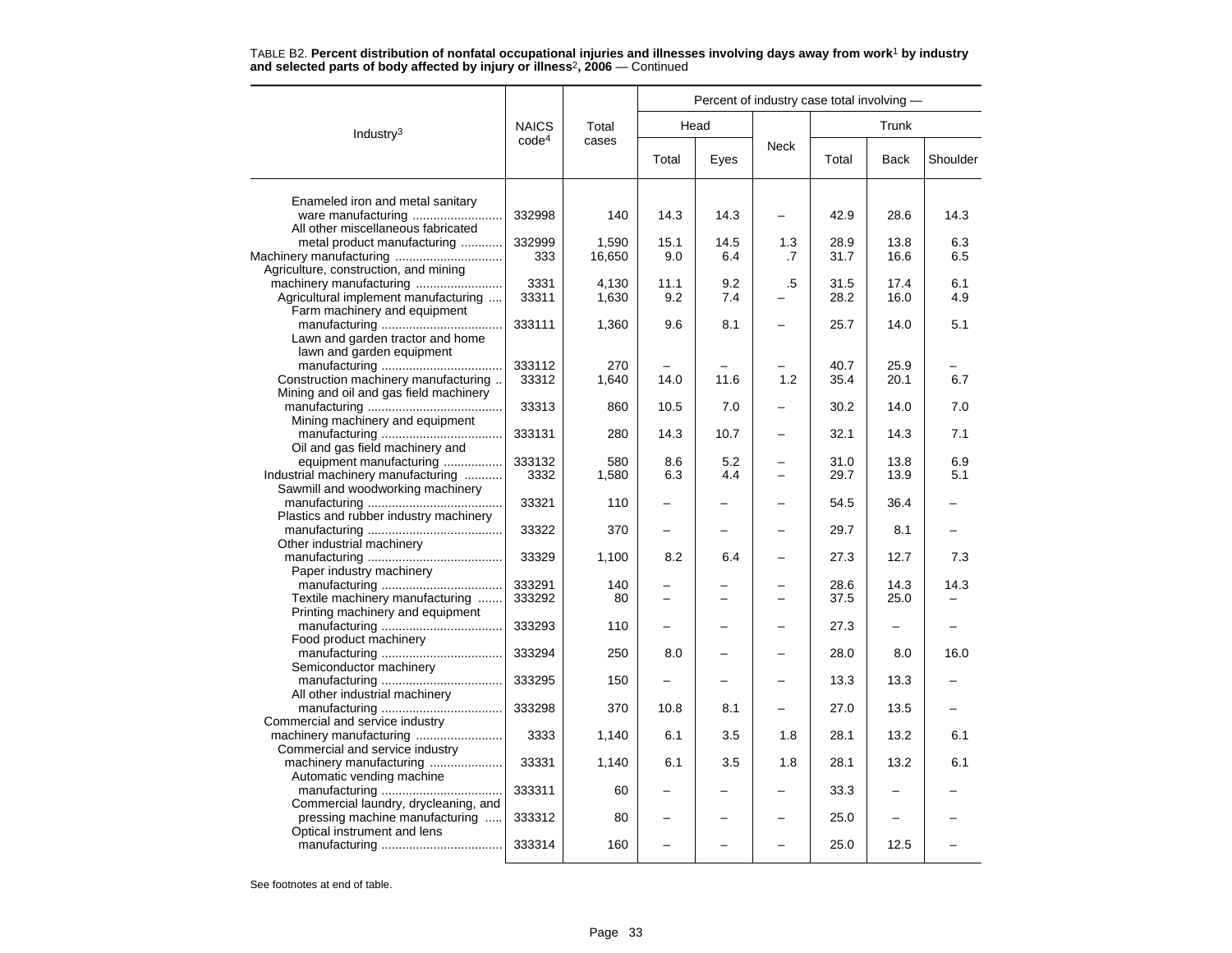|                                                                                | Percent of industry case total involving - |                          |                          |                          |       |                          |                          |                          |               |                                     |  |
|--------------------------------------------------------------------------------|--------------------------------------------|--------------------------|--------------------------|--------------------------|-------|--------------------------|--------------------------|--------------------------|---------------|-------------------------------------|--|
| Industry $3$                                                                   |                                            |                          | <b>Upper extremities</b> |                          |       | Lower extremities        |                          |                          | Multiple      | All                                 |  |
|                                                                                | Total                                      | Finger                   | Hand                     | Wrist                    | Total | Knee                     | Foot, toe                | Body<br>systems          | body<br>parts | other<br>body<br>parts <sup>5</sup> |  |
| Enameled iron and metal sanitary                                               |                                            |                          |                          |                          |       |                          |                          |                          |               |                                     |  |
| ware manufacturing<br>All other miscellaneous fabricated                       | 28.6                                       | 14.3                     | -                        | $\overline{\phantom{0}}$ | 21.4  | $\overline{\phantom{0}}$ |                          |                          |               |                                     |  |
| metal product manufacturing                                                    | 32.1                                       | 15.1                     | 5.0                      | 5.0                      | 14.5  | 5.0                      | 5.0                      |                          | 6.9           | 1.3                                 |  |
| Machinery manufacturing<br>Agriculture, construction, and mining               | 34.5                                       | 17.7                     | 5.7                      | 5.5                      | 17.1  | 5.6                      | 5.1                      | 1.4                      | 5.2           | $\cdot$ .2                          |  |
|                                                                                | 31.2                                       | 16.7                     | 4.8                      | 4.8                      | 20.6  | 6.8                      | 6.1                      | 1.2                      | 3.4           |                                     |  |
| Agricultural implement manufacturing                                           | 36.8                                       | 20.9                     | 6.1                      | 6.1                      | 19.0  | 6.1                      | 7.4                      | 3.1                      | 3.7           |                                     |  |
| Farm machinery and equipment                                                   |                                            |                          |                          |                          |       |                          |                          |                          |               |                                     |  |
|                                                                                | 36.8                                       | 21.3                     | 6.6                      | 5.9                      | 19.9  | 6.6                      | 7.4                      | 3.7                      | 3.7           |                                     |  |
| Lawn and garden tractor and home<br>lawn and garden equipment                  |                                            |                          |                          |                          |       |                          |                          |                          |               |                                     |  |
|                                                                                | 33.3                                       | 18.5                     | $\overline{\phantom{0}}$ | 11.1                     | 18.5  | -                        | 7.4                      | $\overline{\phantom{m}}$ |               |                                     |  |
| Construction machinery manufacturing<br>Mining and oil and gas field machinery | 24.4                                       | 12.2                     | 3.0                      | 3.7                      | 21.3  | 5.5                      | 5.5                      | $\overline{\phantom{m}}$ | 3.0           |                                     |  |
| Mining machinery and equipment                                                 | 33.7                                       | 17.4                     | 5.8                      | 3.5                      | 20.9  | 9.3                      | 4.7                      |                          | 3.5           |                                     |  |
|                                                                                | 32.1                                       | 17.9                     | 7.1                      | $\overline{\phantom{0}}$ | 17.9  | 10.7                     | 7.1                      |                          |               |                                     |  |
| Oil and gas field machinery and                                                |                                            |                          |                          |                          |       |                          |                          |                          |               |                                     |  |
| equipment manufacturing                                                        | 34.5                                       | 17.2                     | 5.2                      | 3.4                      | 22.4  | 8.6                      | 3.4                      |                          | 3.4           |                                     |  |
| Industrial machinery manufacturing                                             | 29.7                                       | 15.2                     | 5.1                      | 5.7                      | 25.3  | 5.1                      | 6.3                      | 1.9                      | 5.1           |                                     |  |
| Sawmill and woodworking machinery                                              | 27.3                                       |                          |                          | 18.2                     | 18.2  | $\overline{\phantom{0}}$ |                          |                          |               |                                     |  |
| Plastics and rubber industry machinery                                         |                                            |                          |                          |                          |       |                          |                          |                          |               |                                     |  |
| Other industrial machinery                                                     | 24.3                                       | 10.8                     | <u>.</u>                 | $\overline{\phantom{0}}$ | 37.8  | $\overline{\phantom{0}}$ | -                        | $\overline{\phantom{m}}$ | 5.4           |                                     |  |
| Paper industry machinery                                                       | 32.7                                       | 17.3                     | 4.5                      | 6.4                      | 22.7  | 6.4                      | 8.2                      | 1.8                      | 5.5           |                                     |  |
|                                                                                | 35.7                                       | 14.3                     |                          |                          | 21.4  |                          |                          |                          |               |                                     |  |
| Textile machinery manufacturing                                                | 25.0                                       | 25.0                     |                          |                          | 25.0  | $\overline{a}$           |                          |                          |               |                                     |  |
| Printing machinery and equipment                                               | 45.5                                       | 27.3                     |                          |                          | 18.2  | 18.2                     |                          |                          |               |                                     |  |
| Food product machinery                                                         | 32.0                                       | 8.0                      | 8.0                      | 12.0                     | 20.0  | $\overline{\phantom{0}}$ | 8.0                      |                          | 8.0           |                                     |  |
| Semiconductor machinery                                                        |                                            |                          |                          |                          |       |                          |                          |                          |               |                                     |  |
| All other industrial machinery                                                 | 33.3                                       | 13.3                     |                          |                          | 26.7  | $\overline{\phantom{0}}$ | 13.3                     |                          |               |                                     |  |
| Commercial and service industry                                                | 29.7                                       | 21.6                     |                          | $\overline{\phantom{0}}$ | 24.3  | 8.1                      | 10.8                     | 5.4                      |               |                                     |  |
| Commercial and service industry                                                | 40.4                                       | 21.1                     | 5.3                      | 7.0                      | 15.8  | 7.0                      | 3.5                      |                          | 7.0           |                                     |  |
| machinery manufacturing                                                        | 40.4                                       | 21.1                     | 5.3                      | 7.0                      | 15.8  | 7.0                      | 3.5                      | $\overline{\phantom{0}}$ | 7.0           |                                     |  |
| Automatic vending machine                                                      | 33.3                                       | $\overline{\phantom{0}}$ |                          |                          |       | $\overline{\phantom{0}}$ |                          |                          |               |                                     |  |
| Commercial laundry, drycleaning, and<br>pressing machine manufacturing         | 37.5                                       |                          |                          |                          |       |                          |                          |                          |               |                                     |  |
| Optical instrument and lens                                                    | 43.8                                       | 18.8                     | 12.5                     | $\overline{\phantom{0}}$ | 18.8  | 12.5                     | $\overline{\phantom{0}}$ | $\sim$                   | $\equiv$      |                                     |  |
|                                                                                |                                            |                          |                          |                          |       |                          |                          |                          |               |                                     |  |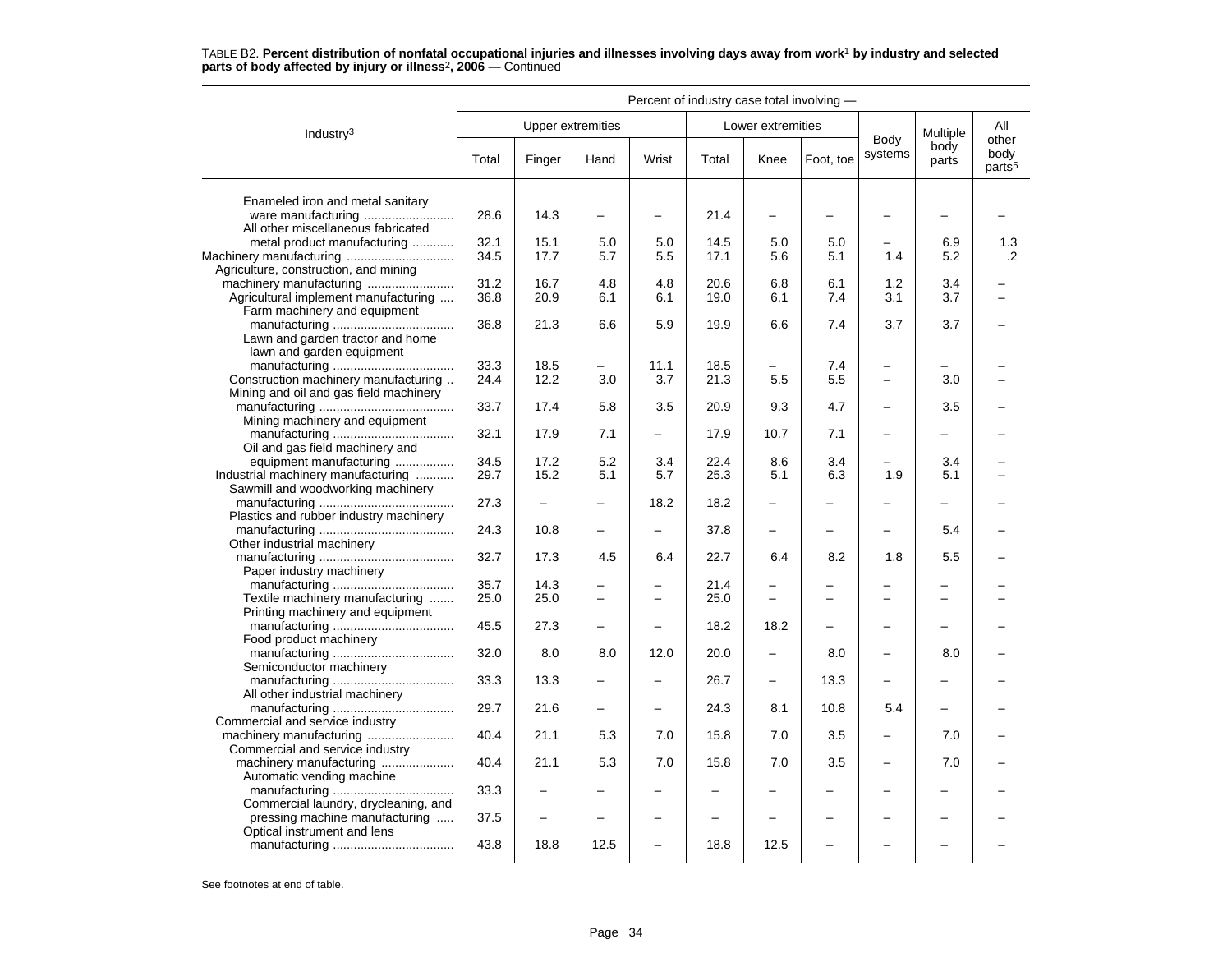|                                                                                   |                   |       | Percent of industry case total involving - |      |             |       |             |          |  |  |
|-----------------------------------------------------------------------------------|-------------------|-------|--------------------------------------------|------|-------------|-------|-------------|----------|--|--|
| Industry $3$                                                                      | <b>NAICS</b>      | Total |                                            | Head |             | Trunk |             |          |  |  |
|                                                                                   | code <sup>4</sup> | cases | Total                                      | Eyes | <b>Neck</b> | Total | <b>Back</b> | Shoulder |  |  |
| Photographic and photocopying                                                     |                   |       |                                            |      |             |       |             |          |  |  |
| equipment manufacturing                                                           | 333315            | 70    |                                            |      |             | 28.6  |             |          |  |  |
| Other commercial and service                                                      |                   |       |                                            |      |             |       |             |          |  |  |
| industry machinery manufacturing                                                  | 333319            | 650   | 7.7                                        | 3.1  | 3.1         | 27.7  | 15.4        | 6.2      |  |  |
| Ventilation, heating, air-conditioning, and<br>commercial refrigeration equipment |                   |       |                                            |      |             |       |             |          |  |  |
|                                                                                   | 3334              | 2,100 | 8.1                                        | 4.3  | 1.4         | 27.6  | 13.8        | 6.7      |  |  |
| Ventilation, heating, air-conditioning,                                           |                   |       |                                            |      |             |       |             |          |  |  |
| and commercial refrigeration                                                      |                   |       |                                            |      |             |       |             |          |  |  |
| equipment manufacturing                                                           | 33341             | 2,100 | 8.1                                        | 4.3  | 1.4         | 27.6  | 13.8        | 6.7      |  |  |
| Air purification equipment                                                        | 333411            | 280   | 7.1                                        |      |             | 25.0  | 10.7        | 7.1      |  |  |
| Industrial and commercial fan and                                                 |                   |       |                                            |      |             |       |             |          |  |  |
| blower manufacturing                                                              | 333412            | 230   | 8.7                                        |      |             | 26.1  | 8.7         |          |  |  |
| Heating equipment (except warm air                                                |                   |       |                                            |      |             |       |             |          |  |  |
| furnaces) manufacturing                                                           | 333414            | 300   | 6.7                                        |      |             | 26.7  | 13.3        | 6.7      |  |  |
| Air-conditioning and warm air heating                                             |                   |       |                                            |      |             |       |             |          |  |  |
| equipment and commercial and                                                      |                   |       |                                            |      |             |       |             |          |  |  |
| industrial refrigeration equipment                                                | 333415            | 1,280 | 9.4                                        | 3.9  |             | 28.9  | 15.6        | 7.0      |  |  |
| Metalworking machinery manufacturing                                              | 3335              | 2,710 | 7.7                                        | 4.8  |             | 28.8  | 17.7        | 5.5      |  |  |
| Metalworking machinery manufacturing                                              | 33351             | 2,710 | 7.7                                        | 4.8  |             | 28.8  | 17.7        | $5.5\,$  |  |  |
| Industrial mold manufacturing                                                     | 333511            | 620   | 8.1                                        | 6.5  |             | 27.4  | 11.3        | 4.8      |  |  |
| Machine tool (metal cutting types)                                                |                   |       |                                            |      |             |       |             |          |  |  |
|                                                                                   | 333512            | 310   | 6.5                                        |      |             | 38.7  | 16.1        | 16.1     |  |  |
| Machine tool (metal forming types)                                                |                   | 240   | 16.7                                       | 8.3  |             | 25.0  | 16.7        |          |  |  |
| Special die and tool, die set, jig, and                                           | 333513            |       |                                            |      |             |       |             |          |  |  |
| fixture manufacturing                                                             | 333514            | 850   | 7.1                                        | 3.5  |             | 25.9  | 17.6        | 4.7      |  |  |
| Cutting tool and machine tool                                                     |                   |       |                                            |      |             |       |             |          |  |  |
| accessory manufacturing                                                           | 333515            | 400   | 7.5                                        |      |             | 25.0  | 15.0        | 5.0      |  |  |
| Rolling mill machinery and equipment                                              |                   |       |                                            |      |             |       |             |          |  |  |
| Other metalworking machinery                                                      | 333516            | 90    |                                            |      |             | 22.2  |             |          |  |  |
|                                                                                   | 333518            | 200   |                                            |      |             | 50.0  | 50.0        |          |  |  |
| Engine, turbine, and power transmission                                           |                   |       |                                            |      |             |       |             |          |  |  |
|                                                                                   | 3336              | 1,170 | 8.5                                        | 6.0  |             | 42.7  | 19.7        | 12.0     |  |  |
| Engine, turbine, and power transmission                                           |                   |       |                                            |      |             |       |             |          |  |  |
| equipment manufacturing                                                           | 33361             | 1,170 | 8.5                                        | 6.0  |             | 42.7  | 19.7        | 12.0     |  |  |
| Turbine and turbine generator set                                                 |                   |       |                                            |      |             |       |             |          |  |  |
| Speed changer, industrial high-speed                                              | 333611            | 150   |                                            |      |             | 46.7  | 20.0        | 13.3     |  |  |
| drive, and gear manufacturing                                                     | 333612            | 240   | 12.5                                       | 8.3  |             | 41.7  | 25.0        | 8.3      |  |  |
| Mechanical power transmission                                                     |                   |       |                                            |      |             |       |             |          |  |  |
| equipment manufacturing                                                           | 333613            | 280   | 10.7                                       | 7.1  |             | 42.9  | 25.0        | 7.1      |  |  |
| Other engine equipment                                                            |                   |       |                                            |      |             |       |             |          |  |  |
|                                                                                   | 333618            | 490   | 6.1                                        | 4.1  |             | 42.9  | 14.3        | 16.3     |  |  |
| Other general purpose machinery                                                   | 3339              | 3,810 | 9.7                                        | 7.3  | .5          | 34.9  | 17.8        | 6.6      |  |  |
|                                                                                   |                   |       |                                            |      |             |       |             |          |  |  |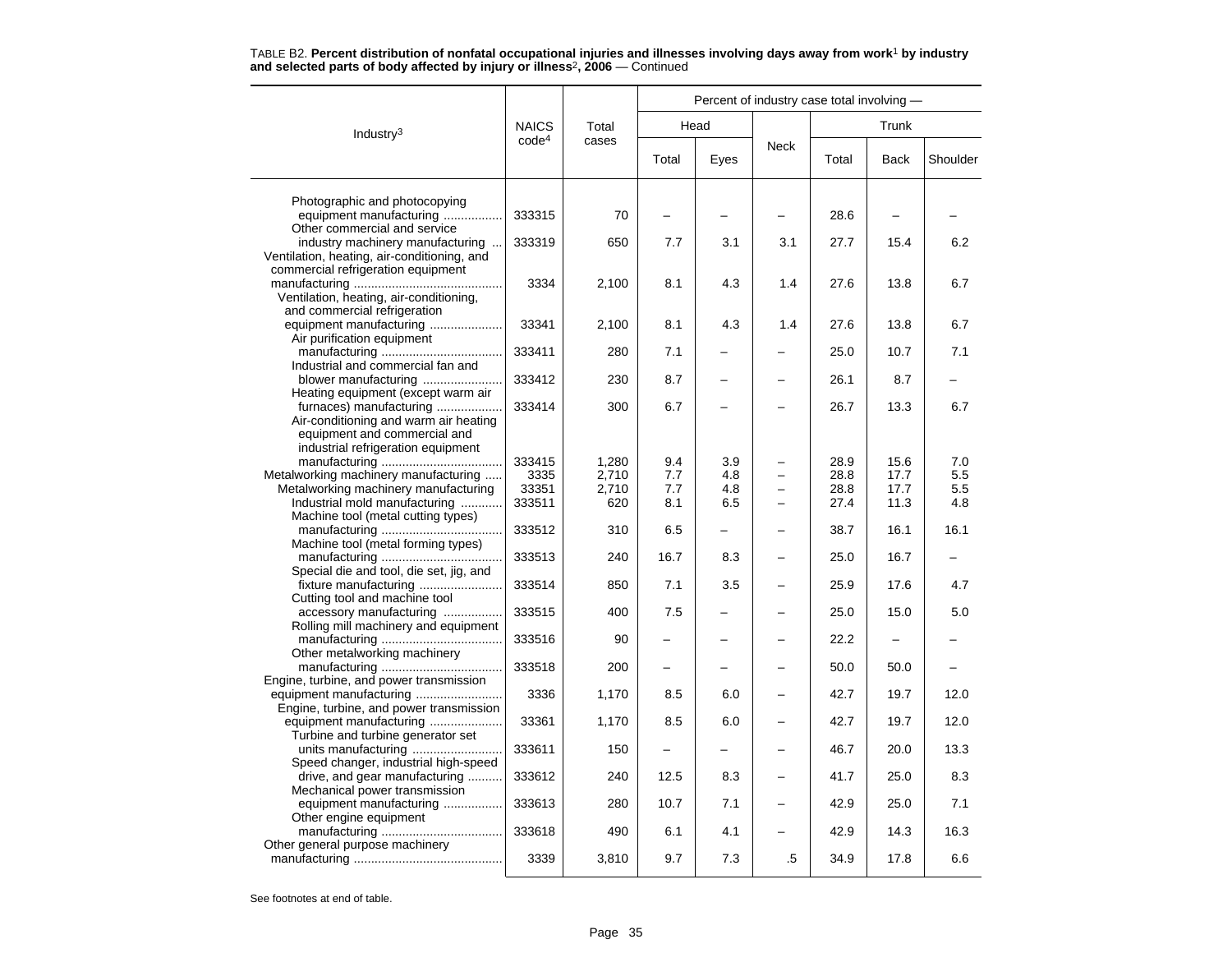|                                                                                                                                        | Percent of industry case total involving - |                   |                          |                          |              |                          |                          |                          |                          |                                     |
|----------------------------------------------------------------------------------------------------------------------------------------|--------------------------------------------|-------------------|--------------------------|--------------------------|--------------|--------------------------|--------------------------|--------------------------|--------------------------|-------------------------------------|
| Industry <sup>3</sup>                                                                                                                  |                                            | Upper extremities |                          |                          |              | Lower extremities        |                          |                          | Multiple                 | All                                 |
|                                                                                                                                        | Total                                      | Finger            | Hand                     | Wrist                    | Total        | Knee                     | Foot. toe                | Body<br>systems          | body<br>parts            | other<br>body<br>parts <sup>5</sup> |
| Photographic and photocopying<br>equipment manufacturing<br>Other commercial and service                                               | 42.9                                       | 28.6              |                          |                          |              |                          |                          |                          |                          |                                     |
| industry machinery manufacturing<br>Ventilation, heating, air-conditioning, and                                                        | 40.0                                       | 21.5              | 6.2                      | 6.2                      | 15.4         | 7.7                      | 4.6                      |                          | 7.7                      |                                     |
| commercial refrigeration equipment<br>Ventilation, heating, air-conditioning,<br>and commercial refrigeration                          | 37.1                                       | 17.6              | 6.7                      | 6.2                      | 18.1         | 6.7                      | 5.7                      | 1.4                      | 5.2                      |                                     |
| equipment manufacturing<br>Air purification equipment                                                                                  | 37.1                                       | 17.6              | 6.7                      | 6.2                      | 18.1         | 6.7                      | 5.7                      | 1.4                      | 5.2                      |                                     |
| Industrial and commercial fan and                                                                                                      | 42.9                                       | 14.3              | 14.3                     | 7.1                      | 14.3         | $\overline{\phantom{0}}$ | 7.1                      |                          | 10.7                     |                                     |
| blower manufacturing<br>Heating equipment (except warm air                                                                             | 47.8                                       | 34.8              | -                        |                          | 8.7          | —                        |                          |                          | -                        |                                     |
| furnaces) manufacturing<br>Air-conditioning and warm air heating<br>equipment and commercial and<br>industrial refrigeration equipment | 36.7                                       | 16.7              | 6.7                      | 6.7                      | 23.3         | 10.0                     | 10.0                     | $\overline{\phantom{0}}$ |                          |                                     |
| Metalworking machinery manufacturing                                                                                                   | 34.4<br>43.2                               | 15.6<br>24.7      | 6.2<br>9.2               | 6.2<br>3.3               | 18.8<br>11.4 | 7.0<br>3.0               | 5.5<br>3.7               | 1.6                      | 5.5<br>7.7               |                                     |
| Metalworking machinery manufacturing                                                                                                   | 43.2                                       | 24.7              | 9.2                      | 3.3                      | 11.4         | 3.0                      | 3.7                      | -                        | 7.7                      |                                     |
| Industrial mold manufacturing<br>Machine tool (metal cutting types)                                                                    | 41.9                                       | 29.0              | 4.8                      | 3.2                      | 14.5         | 3.2                      | 6.5                      | $\equiv$                 | 8.1                      |                                     |
| Machine tool (metal forming types)                                                                                                     | 38.7                                       | 19.4              |                          | 6.5                      | 12.9         | 6.5                      | 6.5                      |                          | —                        |                                     |
| Special die and tool, die set, jig, and                                                                                                | 29.2                                       | 25.0              | $\overline{\phantom{0}}$ | $\overline{\phantom{0}}$ | 29.2         | 8.3                      | 8.3                      | $\overline{\phantom{0}}$ | $\overline{\phantom{0}}$ |                                     |
| fixture manufacturing<br>Cutting tool and machine tool                                                                                 | 48.2                                       | 22.4              | 15.3                     | 2.4                      | 10.6         | 2.4                      | 2.4                      |                          | 8.2                      |                                     |
| accessory manufacturing<br>Rolling mill machinery and equipment                                                                        | 55.0                                       | 37.5              | 5.0                      | 7.5                      | 5.0          | -                        |                          |                          | 7.5                      |                                     |
| Other metalworking machinery                                                                                                           | 77.8                                       | 22.2              | 55.6                     | $\overline{\phantom{0}}$ |              | -                        |                          |                          | $\overline{\phantom{0}}$ |                                     |
| Engine, turbine, and power transmission                                                                                                | 15.0                                       |                   |                          | -                        |              |                          |                          |                          | 25.0                     |                                     |
| Engine, turbine, and power transmission                                                                                                | 26.5                                       | 12.0              | 3.4                      | 5.1                      | 14.5         | 6.0                      | 4.3                      |                          | 6.0                      |                                     |
| equipment manufacturing<br>Turbine and turbine generator set                                                                           | 26.5                                       | 12.0              | 3.4                      | 5.1                      | 14.5         | 6.0                      | 4.3                      |                          | 6.0                      |                                     |
| Speed changer, industrial high-speed                                                                                                   | 26.7                                       | 13.3              |                          |                          | 13.3         |                          |                          |                          |                          |                                     |
| drive, and gear manufacturing<br>Mechanical power transmission                                                                         | 25.0                                       | 12.5              | $\overline{\phantom{0}}$ | $\overline{\phantom{0}}$ | 12.5         | $\overline{\phantom{0}}$ | $\overline{\phantom{0}}$ | $\overline{\phantom{0}}$ | 8.3                      |                                     |
| equipment manufacturing<br>Other engine equipment                                                                                      | 25.0                                       | 14.3              | $\overline{a}$           |                          | 14.3         | 7.1                      |                          |                          |                          |                                     |
| Other general purpose machinery                                                                                                        | 28.6                                       | 12.2              | 4.1                      | 8.2                      | 16.3         | 6.1                      | 6.1                      |                          | 6.1                      |                                     |
|                                                                                                                                        | 33.1                                       | 16.0              | 4.7                      | 6.6                      | 14.7         | 5.5                      | 4.5                      | 2.6                      | 4.5                      |                                     |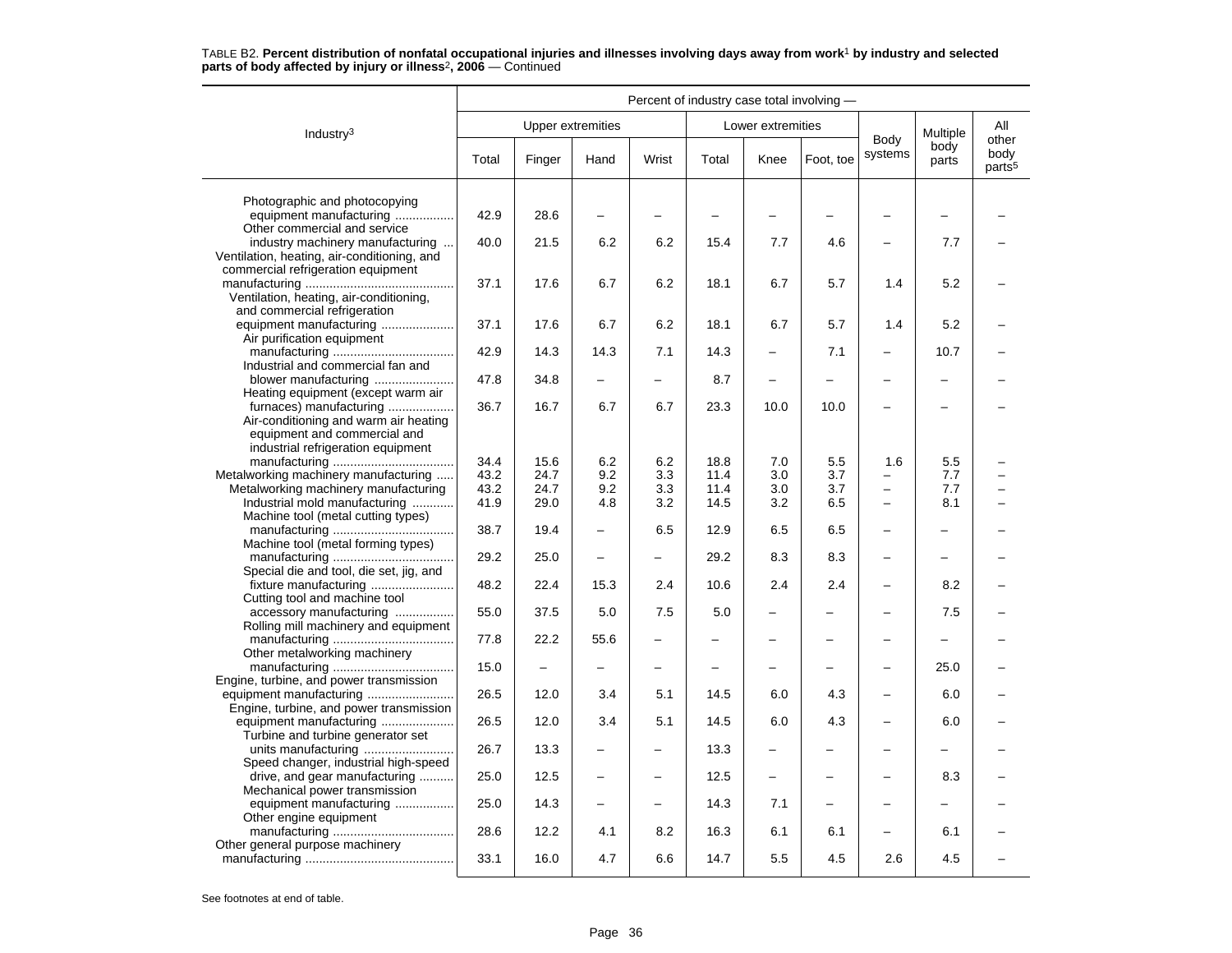|  |  |                                                                                          | TABLE B2. Percent distribution of nonfatal occupational injuries and illnesses involving days away from work <sup>1</sup> by industry |  |  |  |
|--|--|------------------------------------------------------------------------------------------|---------------------------------------------------------------------------------------------------------------------------------------|--|--|--|
|  |  | and selected parts of body affected by injury or illness <sup>2</sup> , 2006 – Continued |                                                                                                                                       |  |  |  |

|                                                                                                                    |                         |                   | Percent of industry case total involving - |                          |                          |                      |                          |              |  |  |  |
|--------------------------------------------------------------------------------------------------------------------|-------------------------|-------------------|--------------------------------------------|--------------------------|--------------------------|----------------------|--------------------------|--------------|--|--|--|
| Industry <sup>3</sup>                                                                                              | <b>NAICS</b>            | Total             | Head                                       |                          |                          |                      | Trunk                    |              |  |  |  |
|                                                                                                                    | code <sup>4</sup>       | cases             | Total                                      | Eyes                     | <b>Neck</b>              | Total                | <b>Back</b>              | Shoulder     |  |  |  |
| Pump and compressor manufacturing<br>Pump and pumping equipment                                                    | 33391                   | 560               | 10.7                                       | 7.1                      |                          | 30.4                 | 19.6                     | 3.6          |  |  |  |
| Air and gas compressor                                                                                             | 333911                  | 280               | 17.9                                       | 10.7                     |                          | 28.6                 | 17.9                     |              |  |  |  |
| Measuring and dispensing pump                                                                                      | 333912                  | 250               | $\overline{\phantom{0}}$                   | -                        | $\overline{\phantom{0}}$ | 28.0                 | 16.0                     | 8.0          |  |  |  |
| Material handling equipment                                                                                        | 333913                  | 30                |                                            |                          |                          | 66.7                 |                          |              |  |  |  |
| Elevator and moving stairway                                                                                       | 33392                   | 1,350             | 8.1                                        | 5.2                      |                          | 36.3                 | 17.8                     | 7.4          |  |  |  |
| Conveyor and conveying equipment                                                                                   | 333921                  | 150               |                                            |                          |                          | 33.3                 | 20.0                     |              |  |  |  |
| Overhead traveling crane, hoist, and                                                                               | 333922                  | 440               | 9.1                                        | 6.8                      |                          | 38.6                 | 15.9                     | 15.9         |  |  |  |
| monorail system manufacturing<br>Industrial truck, tractor, trailer, and                                           | 333923                  | 280               | 7.1                                        |                          |                          | 25.0                 | 17.9                     |              |  |  |  |
| stacker machinery manufacturing<br>All other general purpose machinery                                             | 333924                  | 480               | 8.3                                        | 4.2                      |                          | 41.7                 | 18.8                     | 4.2          |  |  |  |
| Power-driven handtool manufacturing<br>Welding and soldering equipment                                             | 33399<br>333991         | 1,910<br>90       | 10.5                                       | 8.9                      |                          | 35.1<br>44.4         | 17.3<br>22.2             | 6.8          |  |  |  |
| Packaging machinery manufacturing                                                                                  | 333992<br>333993        | 160<br>220        |                                            |                          |                          | 37.5<br>27.3         | 18.8<br>13.6             | 9.1          |  |  |  |
| Industrial process furnace and oven<br>Fluid power cylinder and actuator                                           | 333994                  | 110               |                                            |                          |                          | 36.4                 | 18.2                     |              |  |  |  |
| Fluid power pump and motor                                                                                         | 333995                  | 290               | 20.7                                       | 17.2                     | $\overline{\phantom{0}}$ | 27.6                 | 10.3                     | 6.9          |  |  |  |
| Scale and balance (except laboratory)                                                                              | 333996                  | 220               | 13.6                                       | 9.1                      |                          | 31.8                 | 18.2                     | 9.1          |  |  |  |
| All other miscellaneous general                                                                                    | 333997                  | 130               | 23.1                                       | 23.1                     |                          | 38.5                 | 30.8                     |              |  |  |  |
| purpose machinery manufacturing<br>Computer and electronic product                                                 | 333999                  | 680               | 10.3                                       | 8.8                      | —                        | 41.2                 | 17.6                     | 5.9          |  |  |  |
| Computer and peripheral equipment                                                                                  | 334                     | 6,210             | 8.5                                        | 5.2                      | 2.1                      | 28.0                 | 16.9                     | 6.6          |  |  |  |
| Computer and peripheral equipment                                                                                  | 3341                    | 510               | 5.9                                        |                          |                          | 29.4                 | 17.6                     | 5.9          |  |  |  |
| Electronic computer manufacturing                                                                                  | 33411<br>334111         | 510<br>240        | 5.9<br>8.3                                 | $\overline{\phantom{0}}$ | $\overline{\phantom{0}}$ | 29.4<br>25.0         | 17.6<br>12.5             | 5.9          |  |  |  |
| Computer storage device<br>Computer terminal manufacturing                                                         | 334112<br>334113        | 70<br>30          | $\overline{\phantom{0}}$                   |                          | $\overline{\phantom{0}}$ | 42.9                 | $\overline{\phantom{0}}$ |              |  |  |  |
| Other computer peripheral equipment<br>Communications equipment manufacturing<br>Telephone apparatus manufacturing | 334119<br>3342<br>33421 | 180<br>690<br>170 | 7.2                                        | 4.3                      | $\overline{\phantom{0}}$ | 27.8<br>36.2<br>52.9 | 22.2<br>20.3<br>11.8     | 11.6<br>35.3 |  |  |  |
|                                                                                                                    |                         |                   |                                            |                          |                          |                      |                          |              |  |  |  |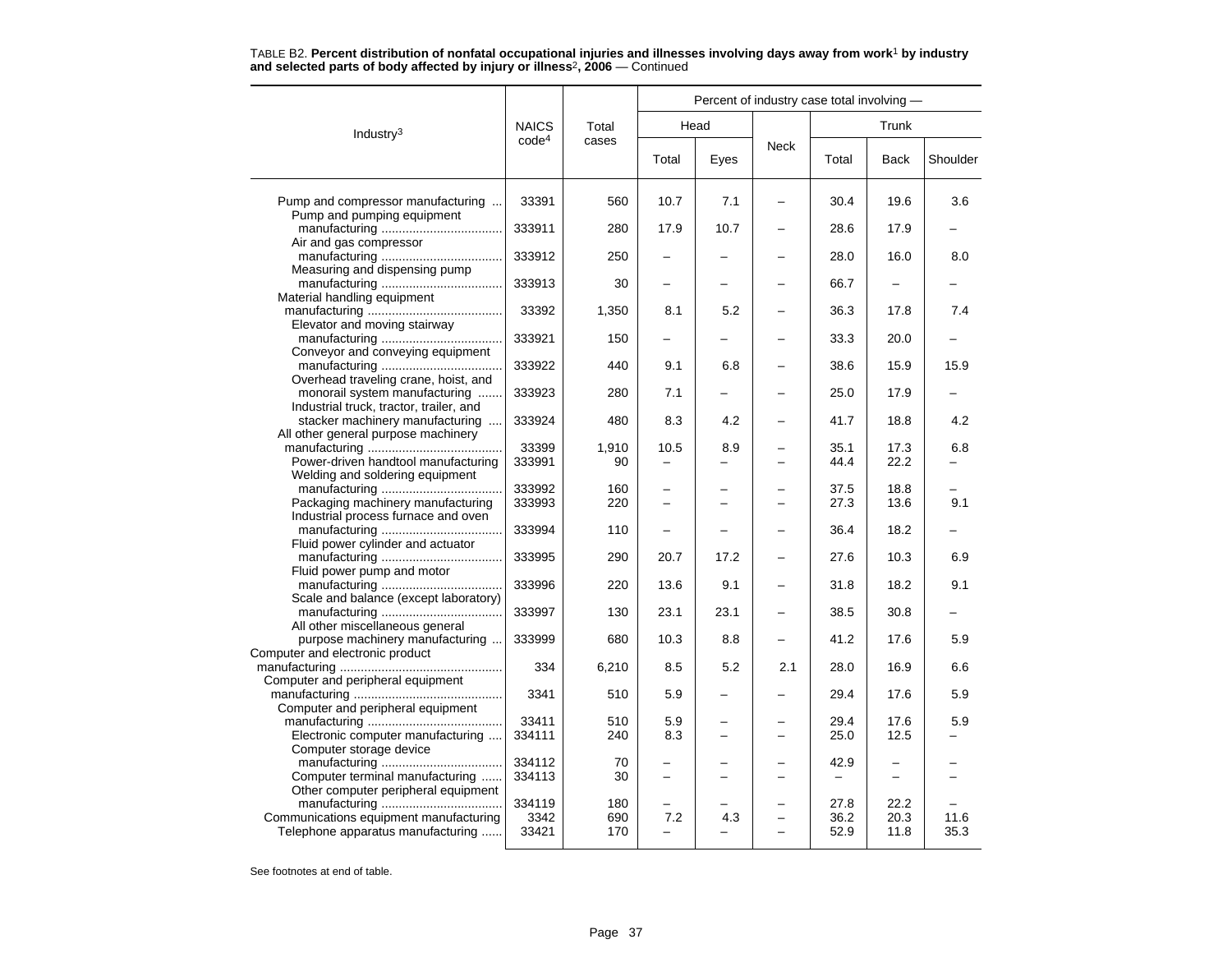|                                                                                                                    | Percent of industry case total involving -    |                                          |                                                      |                   |                                                      |                               |                                 |                                                      |                                               |                                     |  |
|--------------------------------------------------------------------------------------------------------------------|-----------------------------------------------|------------------------------------------|------------------------------------------------------|-------------------|------------------------------------------------------|-------------------------------|---------------------------------|------------------------------------------------------|-----------------------------------------------|-------------------------------------|--|
| Industry $3$                                                                                                       |                                               | <b>Upper extremities</b>                 |                                                      |                   |                                                      | Lower extremities             |                                 |                                                      | Multiple                                      | All                                 |  |
|                                                                                                                    | Total                                         | Finger                                   | Hand                                                 | Wrist             | Total                                                | Knee                          | Foot, toe                       | Body<br>systems                                      | body<br>parts                                 | other<br>body<br>parts <sup>5</sup> |  |
| Pump and compressor manufacturing<br>Pump and pumping equipment                                                    | 30.4                                          | 14.3                                     | 5.4                                                  | 5.4               | 17.9                                                 | 8.9                           |                                 | 5.4                                                  | 5.4                                           |                                     |  |
| Air and gas compressor                                                                                             | 32.1                                          | 14.3                                     | 10.7                                                 | -                 | 17.9                                                 | -                             | $\overline{\phantom{0}}$        |                                                      | $\overline{\phantom{0}}$                      |                                     |  |
| Measuring and dispensing pump                                                                                      | 28.0                                          | 16.0                                     |                                                      | 8.0               | 20.0                                                 | 16.0                          | $\overline{\phantom{0}}$        | 12.0                                                 | 8.0                                           |                                     |  |
| Material handling equipment                                                                                        |                                               |                                          |                                                      |                   |                                                      |                               |                                 |                                                      |                                               |                                     |  |
| Elevator and moving stairway                                                                                       | 28.9                                          | 14.1                                     | 5.2                                                  | 4.4               | 17.8                                                 | 5.9                           | 5.9                             | 4.4                                                  | 4.4                                           |                                     |  |
| Conveyor and conveying equipment                                                                                   | 33.3                                          | 13.3                                     |                                                      | -                 | 20.0                                                 | -                             |                                 |                                                      | $\overline{\phantom{0}}$                      |                                     |  |
| Overhead traveling crane, hoist, and                                                                               | 29.5                                          | 15.9                                     | 6.8                                                  | -                 | 18.2                                                 | 6.8                           | 4.5                             | $\overline{\phantom{m}}$                             | 4.5                                           |                                     |  |
| monorail system manufacturing<br>Industrial truck, tractor, trailer, and                                           | 28.6                                          | 14.3                                     |                                                      | L.                | 17.9                                                 | 7.1                           | 7.1                             | 17.9                                                 |                                               |                                     |  |
| stacker machinery manufacturing<br>All other general purpose machinery                                             | 29.2                                          | 12.5                                     | 4.2                                                  | 6.2               | 16.7                                                 | 4.2                           | 6.2                             | $\overline{\phantom{0}}$                             | 6.2                                           |                                     |  |
| Power-driven handtool manufacturing                                                                                | 36.6<br>22.2                                  | 17.8<br>$\overline{\phantom{0}}$         | 4.2                                                  | 8.4<br>-          | 12.0<br>22.2                                         | 4.2                           | 4.2<br>$\overline{\phantom{0}}$ | $\overline{\phantom{0}}$<br>$\overline{\phantom{0}}$ | 3.7<br>$\overline{\phantom{0}}$               |                                     |  |
| Welding and soldering equipment                                                                                    | 43.8                                          | 25.0                                     | $\overline{\phantom{0}}$                             |                   |                                                      | $\overline{\phantom{0}}$      |                                 | $\overline{\phantom{0}}$                             | $\overline{\phantom{0}}$                      |                                     |  |
| Packaging machinery manufacturing<br>Industrial process furnace and oven                                           | 50.0                                          | 22.7                                     | $\overline{\phantom{0}}$                             | 18.2              | 13.6                                                 | -                             | -                               | $\overline{\phantom{0}}$                             | $\overline{\phantom{0}}$                      |                                     |  |
| Fluid power cylinder and actuator                                                                                  | 18.2                                          | $\overline{\phantom{0}}$                 |                                                      |                   | 18.2                                                 | $\overline{\phantom{0}}$      | 18.2                            | $\overline{\phantom{m}}$                             | 18.2                                          |                                     |  |
| Fluid power pump and motor                                                                                         | 37.9                                          | 13.8                                     | 6.9                                                  | -                 | 13.8                                                 | 6.9                           | $\overline{\phantom{0}}$        |                                                      |                                               |                                     |  |
| Scale and balance (except laboratory)                                                                              | 36.4                                          | 18.2                                     | $\overline{\phantom{0}}$                             | 9.1               | 13.6                                                 | 9.1                           | $\overline{\phantom{0}}$        |                                                      | $\overline{\phantom{0}}$                      |                                     |  |
| All other miscellaneous general                                                                                    | 38.5                                          | 30.8                                     | -                                                    | -                 |                                                      | -                             |                                 |                                                      |                                               |                                     |  |
| purpose machinery manufacturing<br>Computer and electronic product                                                 | 36.8                                          | 16.2                                     | 2.9                                                  | 10.3              | 10.3                                                 | 2.9                           | 4.4                             |                                                      | 2.9                                           |                                     |  |
| Computer and peripheral equipment                                                                                  | 33.5                                          | 11.4                                     | 6.0                                                  | 9.5               | 16.1                                                 | 6.8                           | 3.5                             | 2.3                                                  | 8.9                                           | 0.5                                 |  |
| Computer and peripheral equipment                                                                                  | 23.5                                          | 7.8                                      | 3.9                                                  | 5.9               | 21.6                                                 | 7.8                           | 5.9                             | $\overline{\phantom{0}}$                             | 13.7                                          |                                     |  |
| Electronic computer manufacturing                                                                                  | 23.5<br>16.7                                  | 7.8<br>$\overline{\phantom{0}}$          | 3.9<br>-                                             | 5.9<br>8.3        | 21.6<br>29.2                                         | 7.8<br>8.3                    | 5.9<br>8.3                      | $\overline{\phantom{0}}$<br>$\overline{\phantom{m}}$ | 13.7<br>16.7                                  |                                     |  |
| Computer storage device<br>Computer terminal manufacturing                                                         | $\overline{\phantom{0}}$<br>$\qquad \qquad -$ | $\overline{\phantom{0}}$                 | $\overline{\phantom{0}}$<br>$\overline{\phantom{0}}$ | -                 | $\overline{\phantom{m}}$<br>$\overline{\phantom{m}}$ | $\overline{\phantom{0}}$<br>- | -                               | $\overline{\phantom{0}}$<br>$\overline{\phantom{0}}$ | $\overline{\phantom{0}}$<br>$\qquad \qquad -$ |                                     |  |
| Other computer peripheral equipment<br>Communications equipment manufacturing<br>Telephone apparatus manufacturing | 33.3<br>29.0<br>23.5                          | 11.1<br>10.1<br>$\overline{\phantom{a}}$ | -<br>2.9                                             | -<br>10.1<br>17.6 | 11.1<br>15.9<br>$\overline{\phantom{0}}$             | 5.8                           | 2.9                             | $\equiv$<br>4.3<br>$\qquad \qquad$                   | 11.1<br>8.7<br>11.8                           |                                     |  |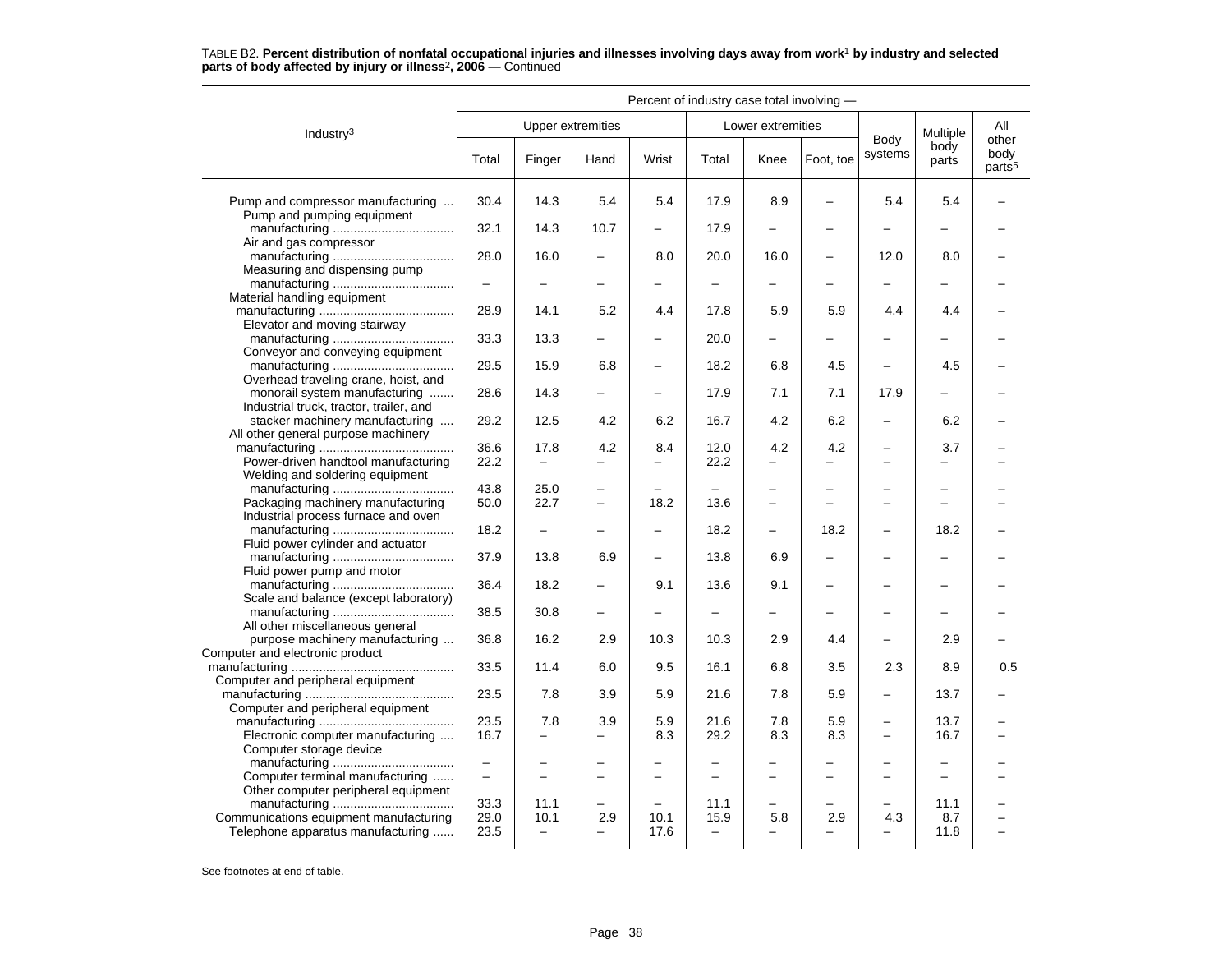|                                                                 |                   |           | Percent of industry case total involving - |      |                          |              |              |                                  |  |  |
|-----------------------------------------------------------------|-------------------|-----------|--------------------------------------------|------|--------------------------|--------------|--------------|----------------------------------|--|--|
| Industry <sup>3</sup>                                           | <b>NAICS</b>      | Total     |                                            | Head |                          |              | Trunk        |                                  |  |  |
|                                                                 | code <sup>4</sup> | cases     | Total                                      | Eyes | <b>Neck</b>              | Total        | <b>Back</b>  | Shoulder                         |  |  |
| Radio and television broadcasting and                           |                   |           |                                            |      |                          |              |              |                                  |  |  |
| wireless communications equipment                               |                   |           |                                            |      |                          |              |              |                                  |  |  |
|                                                                 | 33422             | 390       | 10.3                                       | 5.1  |                          | 30.8         | 23.1         |                                  |  |  |
| Other communications equipment                                  |                   |           |                                            |      |                          |              |              |                                  |  |  |
|                                                                 | 33429             | 140       |                                            |      |                          | 28.6         | 14.3         |                                  |  |  |
| Audio and video equipment manufacturing                         | 3343              | 200       | -                                          |      |                          | 25.0         | 15.0         | 10.0                             |  |  |
| Semiconductor and other electronic                              |                   |           |                                            |      |                          |              |              |                                  |  |  |
|                                                                 | 3344              | 2,570     | 10.1                                       | 7.4  | 3.1                      | 26.5         | 15.6         | 6.2                              |  |  |
| Semiconductor and other electronic<br>component manufacturing   | 33441             | 2,570     | 10.1                                       | 7.4  | 3.1                      | 26.5         | 15.6         | 6.2                              |  |  |
| Electron tube manufacturing                                     | 334411            | 130       | 15.4                                       |      |                          | 23.1         | 15.4         |                                  |  |  |
| Bare printed circuit board                                      |                   |           |                                            |      |                          |              |              |                                  |  |  |
|                                                                 | 334412            | 290       | 17.2                                       | 13.8 |                          | 20.7         | 10.3         | 6.9                              |  |  |
| Semiconductor and related device                                |                   |           |                                            |      |                          |              |              |                                  |  |  |
|                                                                 | 334413            | 730       | 2.7                                        |      | 2.7                      | 37.0         | 23.3         | 6.8                              |  |  |
| Electronic capacitor manufacturing                              | 334414            | 100       | ▃                                          |      |                          | 20.0         | 20.0         |                                  |  |  |
| Electronic resistor manufacturing                               | 334415            | 60        | $\overline{a}$                             |      | $\overline{\phantom{0}}$ | 33.3         | 33.3         |                                  |  |  |
| Electronic coil, transformer, and other                         |                   |           |                                            |      |                          |              |              |                                  |  |  |
| inductor manufacturing                                          | 334416            | 240       | 20.8                                       | 20.8 | -                        | 20.8         |              |                                  |  |  |
| Electronic connector manufacturing                              | 334417            | 180       |                                            |      |                          | 27.8         | 11.1         | 11.1                             |  |  |
| Printed circuit assembly (electronic                            |                   |           |                                            |      |                          |              |              |                                  |  |  |
| assembly) manufacturing                                         | 334418            | 320       | 12.5                                       | 9.4  | 6.2                      | 18.8         | 12.5         | 6.2                              |  |  |
| Other electronic component                                      | 334419            | 520       | 9.6                                        | 7.7  | $\overline{\phantom{0}}$ | 23.1         | 13.5         | 7.7                              |  |  |
| Navigational, measuring, electromedical,                        |                   |           |                                            |      |                          |              |              |                                  |  |  |
| and control instruments manufacturing                           | 3345              | 2,020     | 8.9                                        | 4.5  | 1.0                      | 27.2         | 17.8         | 5.9                              |  |  |
| Navigational, measuring, electromedical,                        |                   |           |                                            |      |                          |              |              |                                  |  |  |
| and control instruments manufacturing                           | 33451             | 2,020     | 8.9                                        | 4.5  | 1.0                      | 27.2         | 17.8         | 5.9                              |  |  |
| Electromedical and electrotherapeutic                           |                   |           |                                            |      |                          |              |              |                                  |  |  |
| apparatus manufacturing                                         | 334510            | 240       |                                            |      |                          | 25.0         | 16.7         |                                  |  |  |
| Search, detection, navigation,                                  |                   |           |                                            |      |                          |              |              |                                  |  |  |
| guidance, aeronautical, and nautical                            |                   |           |                                            |      |                          |              |              |                                  |  |  |
| system and instrument                                           |                   |           |                                            |      |                          |              |              |                                  |  |  |
|                                                                 | 334511            | 520       | 7.7                                        | 3.8  |                          | 26.9         | 17.3         | 5.8                              |  |  |
| Automatic environmental control                                 |                   |           |                                            |      |                          |              |              |                                  |  |  |
| manufacturing for residential,<br>commercial, and appliance use | 334512            | 220       | 22.7                                       |      |                          | 22.7         | 13.6         |                                  |  |  |
| Instruments and related products                                |                   |           |                                            |      |                          |              |              |                                  |  |  |
| manufacturing for measuring,                                    |                   |           |                                            |      |                          |              |              |                                  |  |  |
| displaying, and controlling industrial                          |                   |           |                                            |      |                          |              |              |                                  |  |  |
| process variables                                               | 334513            | 320       | 9.4                                        | 6.2  |                          | 31.2         | 18.8         |                                  |  |  |
| Totalizing fluid meter and counting                             |                   |           |                                            |      |                          |              |              |                                  |  |  |
| device manufacturing                                            | 334514            | 80        |                                            |      |                          | 50.0         | 25.0         |                                  |  |  |
| Instrument manufacturing for                                    |                   |           |                                            |      |                          |              |              |                                  |  |  |
| measuring and testing electricity and                           |                   |           |                                            |      |                          |              |              |                                  |  |  |
| electrical signals                                              | 334515            | 200       |                                            |      |                          | 15.0         | 10.0         |                                  |  |  |
| Analytical laboratory instrument                                |                   |           |                                            |      |                          |              |              |                                  |  |  |
| Irradiation apparatus manufacturing                             | 334516<br>334517  | 160<br>80 |                                            |      |                          | 43.8<br>37.5 | 31.2<br>25.0 | 12.5<br>$\overline{\phantom{0}}$ |  |  |
|                                                                 |                   |           |                                            |      |                          |              |              |                                  |  |  |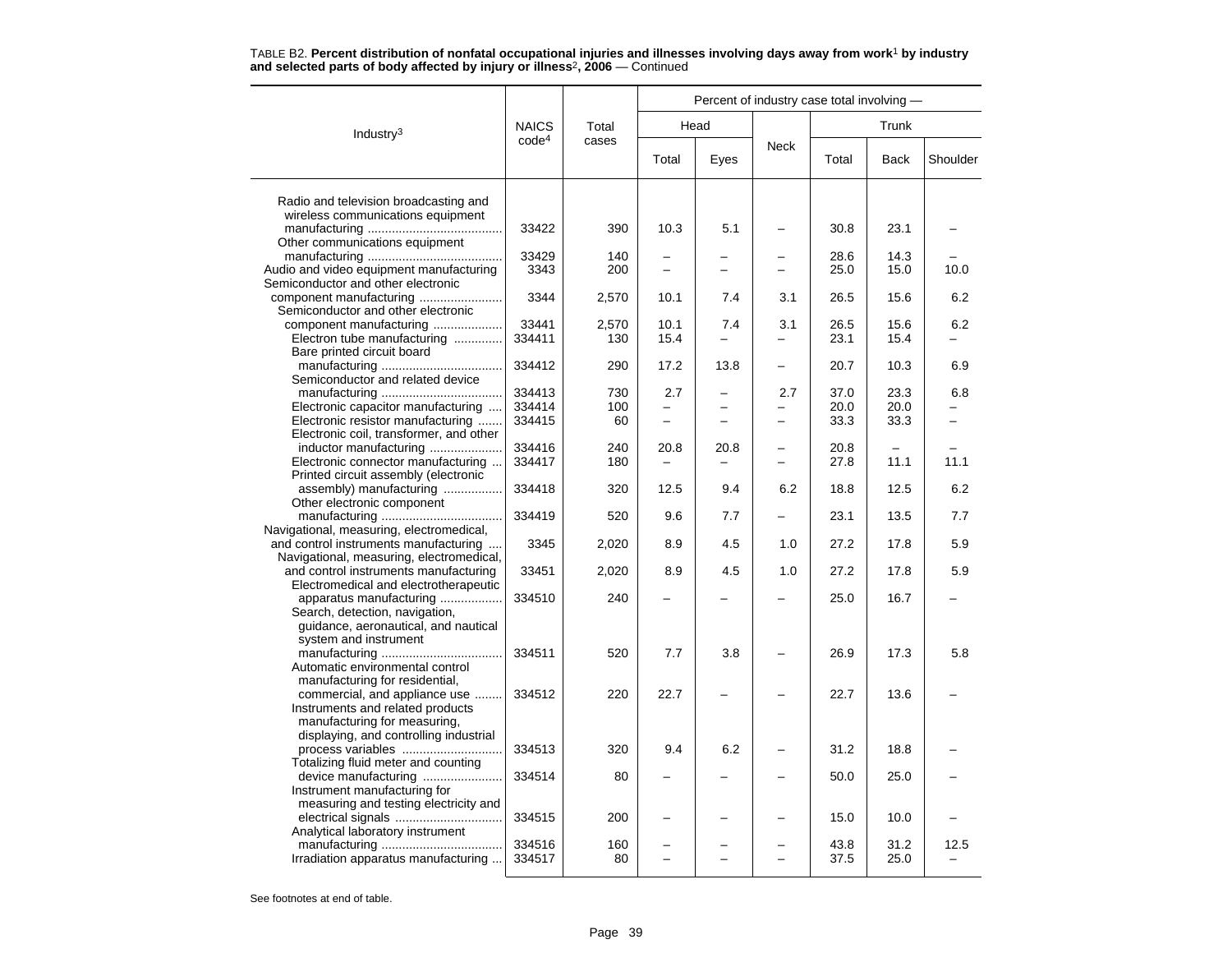|                                                                                                           | Percent of industry case total involving - |                 |                                 |                          |                                  |                                 |                                 |                                 |                 |                                     |  |  |
|-----------------------------------------------------------------------------------------------------------|--------------------------------------------|-----------------|---------------------------------|--------------------------|----------------------------------|---------------------------------|---------------------------------|---------------------------------|-----------------|-------------------------------------|--|--|
| Industry $3$                                                                                              |                                            |                 | <b>Upper extremities</b>        |                          |                                  | Lower extremities               |                                 |                                 | Multiple        | All                                 |  |  |
|                                                                                                           | Total                                      | Finger          | Hand                            | Wrist                    | Total                            | Knee                            | Foot, toe                       | Body<br>systems                 | body<br>parts   | other<br>body<br>parts <sup>5</sup> |  |  |
| Radio and television broadcasting and<br>wireless communications equipment                                |                                            |                 |                                 |                          |                                  |                                 |                                 |                                 |                 |                                     |  |  |
| Other communications equipment                                                                            | 25.6                                       | 10.3            |                                 | 7.7                      | 17.9                             | 7.7                             | $\overline{\phantom{a}}$        | 5.1                             | 7.7             |                                     |  |  |
| Audio and video equipment manufacturing<br>Semiconductor and other electronic                             | 35.7<br>40.0                               | 21.4            | -                               | 20.0                     | 21.4<br>20.0                     | 15.0                            | 14.3                            |                                 | $\equiv$        |                                     |  |  |
| Semiconductor and other electronic                                                                        | 34.6                                       | 13.2            | 5.4                             | 9.3                      | 15.2                             | 5.4                             | 3.1                             | 2.3                             | 7.4             |                                     |  |  |
| component manufacturing<br>Electron tube manufacturing<br>Bare printed circuit board                      | 34.6<br>38.5                               | 13.2            | 5.4                             | 9.3<br>-                 | 15.2<br>15.4                     | 5.4<br>$\overline{\phantom{0}}$ | 3.1<br>$\overline{\phantom{0}}$ | 2.3                             | 7.4<br>$\equiv$ |                                     |  |  |
| Semiconductor and related device                                                                          | 31.0                                       | 20.7            | $\overline{\phantom{0}}$        | $\overline{\phantom{0}}$ | 17.2                             | $\overline{\phantom{0}}$        | 6.9                             | 6.9                             | 6.9             |                                     |  |  |
| Electronic capacitor manufacturing                                                                        | 31.5<br>40.0                               | 9.6<br>$\equiv$ | 2.7<br>$\overline{\phantom{0}}$ | 11.0<br>$\equiv$         | 13.7                             | 8.2<br>$\overline{\phantom{0}}$ | $\overline{\phantom{0}}$        | 2.7<br>$\overline{\phantom{0}}$ | 9.6<br>$\equiv$ |                                     |  |  |
| Electronic resistor manufacturing<br>Electronic coil, transformer, and other                              | 33.3                                       | $\overline{a}$  | $\overline{a}$                  | $\overline{\phantom{0}}$ | $\overline{\phantom{0}}$         | $\overline{\phantom{0}}$        |                                 | $\overline{\phantom{0}}$        | $\equiv$        |                                     |  |  |
| inductor manufacturing<br>Electronic connector manufacturing<br>Printed circuit assembly (electronic      | 25.0<br>55.6                               | 16.7            | 16.7<br>11.1                    | -<br>22.2                | 16.7<br>$\overline{\phantom{m}}$ | $\overline{\phantom{0}}$        |                                 | $\overline{\phantom{0}}$        | -               |                                     |  |  |
| assembly) manufacturing<br>Other electronic component                                                     | 28.1                                       | 12.5            |                                 | 6.2                      | 21.9                             | $\overline{\phantom{0}}$        | 9.4                             | $\overline{\phantom{0}}$        | 9.4             |                                     |  |  |
| Navigational, measuring, electromedical,                                                                  | 40.4                                       | 19.2            | 3.8                             | 11.5                     | 15.4                             | 7.7                             | $\overline{\phantom{0}}$        |                                 | 7.7             |                                     |  |  |
| and control instruments manufacturing<br>Navigational, measuring, electromedical,                         | 37.1<br>37.1                               | 11.9<br>11.9    | 8.4<br>8.4                      | 9.9<br>9.9               | 13.9<br>13.9                     | 7.4<br>7.4                      | 2.5<br>2.5                      | 1.0<br>1.0                      | 9.9<br>9.9      | 1.0<br>1.0                          |  |  |
| and control instruments manufacturing<br>Electromedical and electrotherapeutic<br>apparatus manufacturing | 37.5                                       | 12.5            | 8.3                             | 8.3                      | 16.7                             |                                 |                                 |                                 | 16.7            |                                     |  |  |
| Search, detection, navigation,<br>guidance, aeronautical, and nautical<br>system and instrument           |                                            |                 |                                 |                          |                                  |                                 |                                 |                                 |                 |                                     |  |  |
| Automatic environmental control<br>manufacturing for residential,                                         | 30.8                                       | 9.6             | 3.8                             | 11.5                     | 13.5                             | 7.7                             |                                 |                                 | 15.4            |                                     |  |  |
| commercial, and appliance use<br>Instruments and related products<br>manufacturing for measuring,         | 45.5                                       | 18.2            | 9.1                             | -                        |                                  |                                 |                                 |                                 |                 |                                     |  |  |
| displaying, and controlling industrial<br>process variables<br>Totalizing fluid meter and counting        | 31.2                                       | 9.4             | 6.2                             | 9.4                      | 15.6                             |                                 |                                 |                                 | 12.5            |                                     |  |  |
| device manufacturing<br>Instrument manufacturing for                                                      | 37.5                                       |                 |                                 |                          |                                  |                                 |                                 |                                 |                 |                                     |  |  |
| measuring and testing electricity and<br>Analytical laboratory instrument                                 | 60.0                                       |                 |                                 | 10.0                     |                                  |                                 |                                 |                                 |                 |                                     |  |  |
| Irradiation apparatus manufacturing                                                                       | 31.2<br>50.0                               | 12.5            | $\overline{\phantom{0}}$        | $\overline{\phantom{0}}$ |                                  | $\equiv$                        | ÷                               | $\overline{\phantom{0}}$        | 12.5            |                                     |  |  |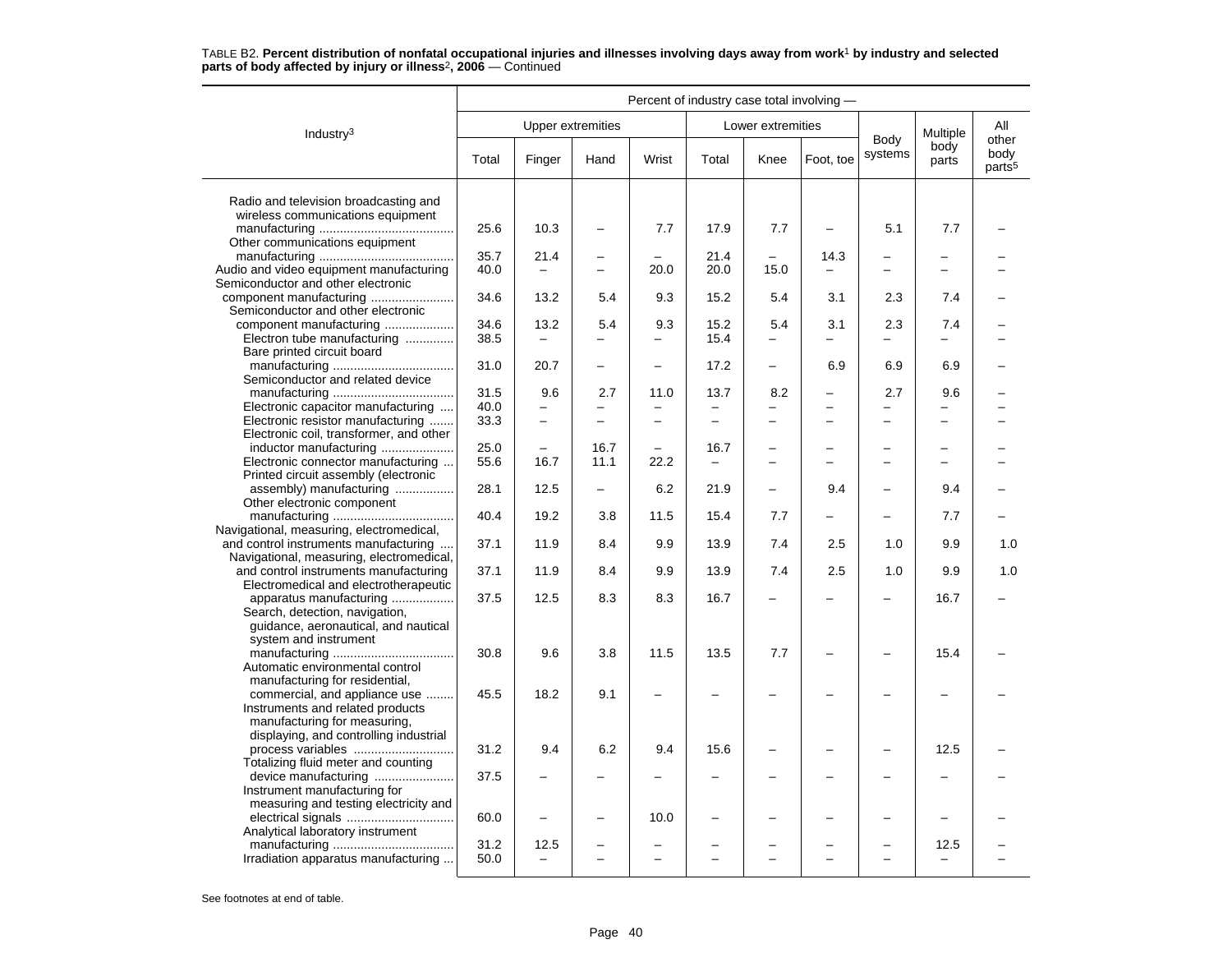|                                                                                                                |                         |                       | Percent of industry case total involving - |                          |                          |                      |              |              |  |  |
|----------------------------------------------------------------------------------------------------------------|-------------------------|-----------------------|--------------------------------------------|--------------------------|--------------------------|----------------------|--------------|--------------|--|--|
| Industry <sup>3</sup>                                                                                          | <b>NAICS</b>            | Total                 |                                            | Head                     |                          | Trunk                |              |              |  |  |
|                                                                                                                | code <sup>4</sup>       | cases                 | Total                                      | Eyes                     | <b>Neck</b>              | Total                | <b>Back</b>  | Shoulder     |  |  |
| Watch, clock, and part manufacturing<br>Other measuring and controlling                                        | 334518                  | 30                    |                                            |                          |                          |                      |              |              |  |  |
| device manufacturing<br>Manufacturing and reproducing magnetic                                                 | 334519                  | 170                   | 11.8                                       |                          |                          | 17.6                 |              |              |  |  |
| Manufacturing and reproducing                                                                                  | 3346                    | 220                   |                                            |                          |                          | 27.3                 | 18.2         |              |  |  |
| magnetic and optical media<br>Software reproducing                                                             | 33461<br>334611         | 220<br>50             |                                            |                          |                          | 27.3                 | 18.2         |              |  |  |
| Prerecorded compact disc (except<br>software), tape, and record                                                |                         |                       |                                            |                          |                          |                      |              |              |  |  |
| Electrical equipment, appliance, and                                                                           | 334612                  | 140                   |                                            |                          |                          | 35.7                 | 14.3         |              |  |  |
| Electric lighting equipment manufacturing<br>Electric lamp bulb and part                                       | 335<br>3351             | 4,410<br>590          | 7.5<br>11.9                                | 4.5<br>6.8               | 1.1                      | 30.6<br>27.1         | 16.8<br>16.9 | 7.3<br>3.4   |  |  |
| Lighting fixture manufacturing<br>Residential electric lighting fixture                                        | 33511<br>33512          | 130<br>460            | 13.0                                       | 8.7                      | $\overline{\phantom{0}}$ | 30.8<br>23.9         | 23.1<br>15.2 |              |  |  |
| Commercial, industrial, and                                                                                    | 335121                  | 150                   | 20.0                                       | 13.3                     |                          | 20.0                 | 13.3         |              |  |  |
| institutional electric lighting fixture<br>Other lighting equipment                                            | 335122                  | 230                   | 8.7                                        |                          |                          | 30.4                 | 17.4         |              |  |  |
| Household appliance manufacturing<br>Small electrical appliance manufacturing                                  | 335129<br>3352<br>33521 | 80<br>650<br>190      | 4.6                                        |                          |                          | 32.3<br>31.6         | 12.3<br>15.8 | 13.8<br>10.5 |  |  |
| Electric housewares and household<br>Household vacuum cleaner                                                  | 335211                  | 120                   |                                            |                          |                          | 33.3                 | 16.7         |              |  |  |
| Major appliance manufacturing<br>Household cooking appliance                                                   | 335212<br>33522         | 70<br>460             | 4.3                                        |                          |                          | 42.9<br>32.6         | 10.9         | 13.0         |  |  |
| Other major household appliance                                                                                | 335221                  | 180                   |                                            |                          |                          | 27.8                 | 11.1         | 11.1         |  |  |
| Electrical equipment manufacturing<br>Electrical equipment manufacturing<br>Power, distribution, and specialty | 335228<br>3353<br>33531 | 100<br>1,600<br>1,600 | 11.2<br>11.2                               | 7.5<br>7.5               | 1.2<br>1.2               | 30.0<br>31.9<br>31.9 | 18.8<br>18.8 | 8.1<br>8.1   |  |  |
| transformer manufacturing<br>Motor and generator manufacturing<br>Switchgear and switchboard                   | 335311<br>335312        | 540<br>440            | 16.7<br>6.8                                | 11.1<br>6.8              | -                        | 31.5<br>31.8         | 13.0<br>20.5 | 11.1<br>6.8  |  |  |
| apparatus manufacturing<br>Relay and industrial control                                                        | 335313                  | 300                   | 13.3                                       | 10.0                     |                          | 26.7                 | 20.0         |              |  |  |
| Other electrical equipment and component                                                                       | 335314                  | 320                   | 6.2                                        | $\overline{\phantom{0}}$ |                          | 37.5                 | 25.0         | 9.4          |  |  |
|                                                                                                                | 3359<br>33591           | 1,570<br>380          | 3.8                                        | 1.9                      | 1.3                      | 30.6<br>18.4         | 16.6<br>10.5 | 5.7<br>5.3   |  |  |
| Communication and energy wire and                                                                              | 33592                   | 240                   | 8.3                                        |                          |                          | 33.3                 | 16.7         | 8.3          |  |  |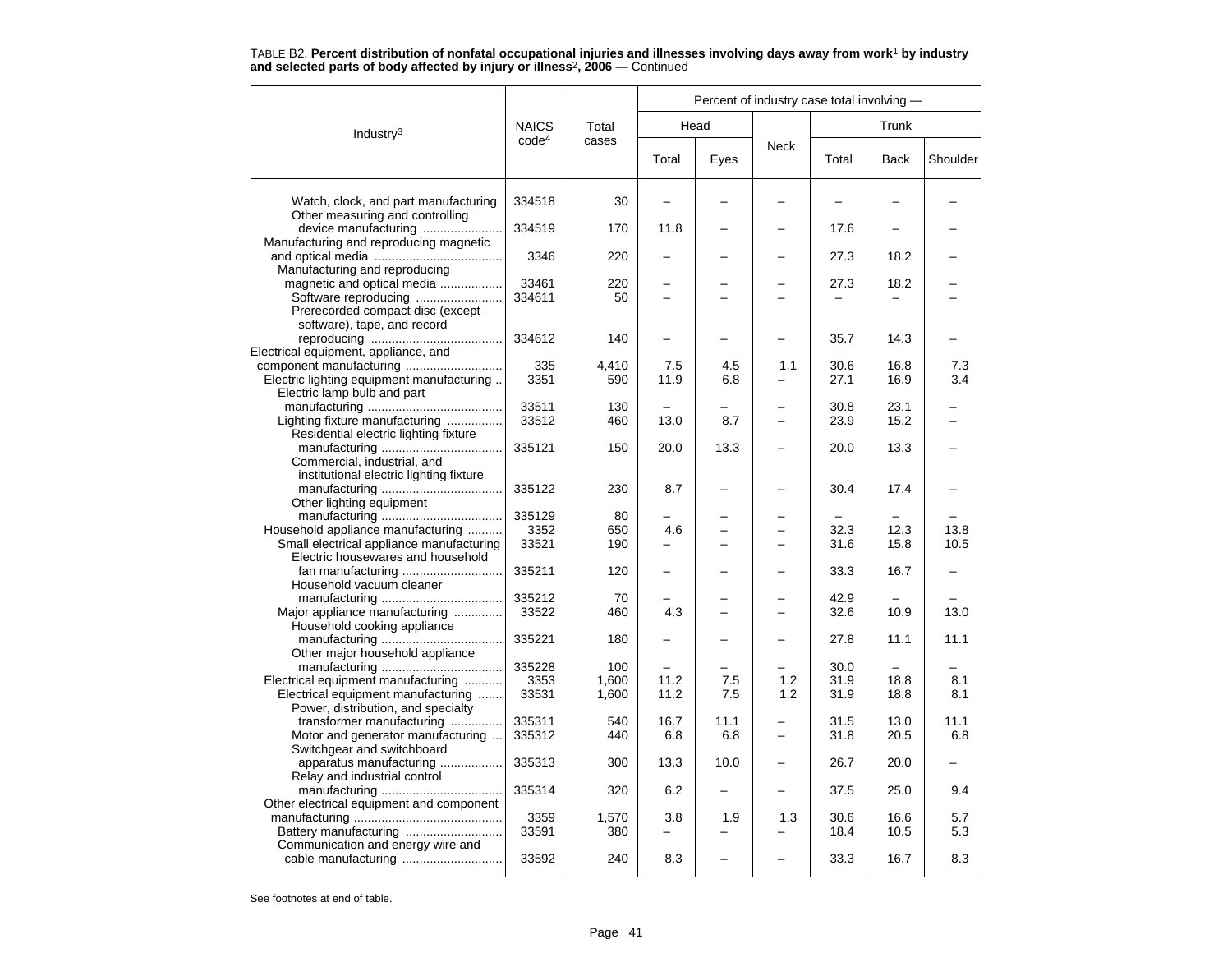#### Industry3 Percent of industry case total involving — Upper extremities **Lower** extremities Body systems Multiple body parts Allotherbody<br>parts<sup>5</sup> Total Finger Hand Wrist Total Knee Foot, toe Systems parts pour Watch, clock, and part manufacturing  $\begin{vmatrix} - & \ - & \ - & \ - & \ \end{vmatrix}$  -  $\begin{vmatrix} - & \ - & \ \end{vmatrix}$  -  $\begin{vmatrix} - & \ - & \ \end{vmatrix}$  -  $\begin{vmatrix} - & \ - & \ \end{vmatrix}$  -  $\begin{vmatrix} - & \ - & \ \end{vmatrix}$ Other measuring and controlling device manufacturing ....................... 29.4 11.8 – – 35.3 35.3 – – – – Manufacturing and reproducing magnetic and optical media ..................................... 22.7 9.1 – – 31.8 9.1 13.6 – 9.1 – Manufacturing and reproducing magnetic and optical media .................. 22.7 9.1 – – 31.8 9.1 13.6 – 9.1 – Software reproducing ......................... – – – – 60.0 – – – – – Prerecorded compact disc (except software), tape, and record reproducing ...................................... 28.6 14.3 – – 28.6 14.3 – – – – Electrical equipment, appliance, and component manufacturing ............................ 33.1 14.3 5.0 6.8 16.3 6.1 3.6 0.9 6.6 3.9 Electric lighting equipment manufacturing  $\vert$  3.0.5 | 15.3 | 3.4 | 5.1 | 22.0 | 8.5 | 5.1 | – | 6.8 | – Electric lamp bulb and part manufacturing ....................................... 30.8 15.4 – – 15.4 – – – 15.4 – Lighting fixture manufacturing  $\ldots$  $\ldots$  $\ldots$  $\ldots$  30.4 | 15.2 | 4.3 | 6.5 | 23.9 | 8.7 | 6.5 | - | 4.3 | -Residential electric lighting fixture manufacturing ................................... 26.7 13.3 – – 26.7 – – – – – Commercial, industrial, and institutional electric lighting fixture manufacturing ................................... 30.4 21.7 – – 26.1 13.0 – – – – Other lighting equipment manufacturing ................................... 37.5 – – – 25.0 – – – – – Household appliance manufacturing .......... 36.9 15.4 4.6 9.2 16.9 7.7 3.1 – 7.7 – Small electrical appliance manufacturing 31.6 15.8 – 10.5 15.8 10.5 – – 15.8 – Electric housewares and household fan manufacturing ............................. 33.3 16.7 – – – – – – 16.7 – Household vacuum cleanermanufacturing ................................... 28.6 – – – 28.6 – – – – –

Major appliance manufacturing ............... 37.0 | 15.2 | 6.5 | 8.7 | 17.4 | 6.5 | – | – | 6.5 | –

manufacturing ................................... 44.4 16.7 – 11.1 11.1 – – – – –

manufacturing ................................... 40.0 – – – 20.0 – – – – – Electrical equipment manufacturing ........... 33.1 13.8 5.0 6.2 15.6 5.6 3.8 – 5.6 – Electrical equipment manufacturing ....... 33.1 13.8 5.0 6.2 15.6 5.6 3.8 – 5.6 –

transformer manufacturing ............... 33.3 16.7 7.4 3.7 14.8 3.7 3.7 – – – Motor and generator manufacturing ... 36.4 | 15.9 | 4.5 | 6.8 | 13.6 | 4.5 | 4.5 | - | 6.8 | -

apparatus manufacturing .................. 40.0 13.3 – 10.0 13.3 – – – – –

manufacturing ........................................... 32.5 14.6 5.1 7.0 15.3 5.1 3.2 1.3 7.6 8.9

cable manufacturing ............................. 33.3 20.8 – – 12.5 – – – 8.3 –

manufacturing ................................... 21.9 6.2 6.2 – 18.8 12.5 – – 12.5 –

Battery manufacturing ............................ 21.1 7.9 5.3 5.3 15.8 5.3 5.3 – – 36.8

## TABLE B2. **Percent distribution of nonfatal occupational injuries and illnesses involving days away from work**<sup>1</sup> **by industry and selected parts of body affected by injury or illness**<sup>2</sup>**, 2006** — Continued

See footnotes at end of table.

Household cooking appliance

Other major household appliance

Power, distribution, and specialty

Switchgear and switchboard

Relay and industrial control

Other electrical equipment and component

Communication and energy wire and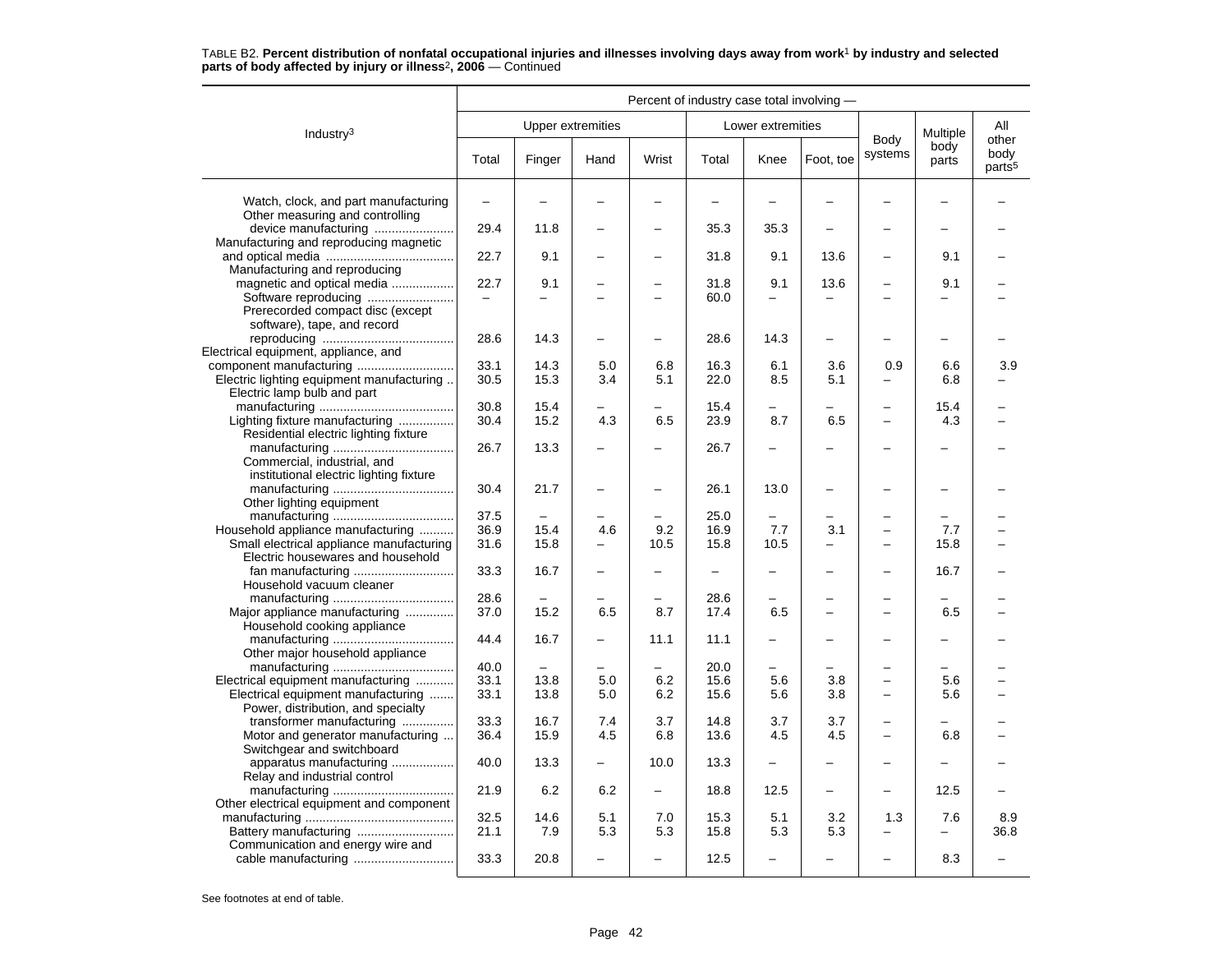|                                                         |                   |        | Percent of industry case total involving - |          |                          |       |             |          |  |  |
|---------------------------------------------------------|-------------------|--------|--------------------------------------------|----------|--------------------------|-------|-------------|----------|--|--|
| Industry $3$                                            | <b>NAICS</b>      | Total  |                                            | Head     |                          |       | Trunk       |          |  |  |
|                                                         | code <sup>4</sup> | cases  | Total                                      | Eyes     | <b>Neck</b>              | Total | <b>Back</b> | Shoulder |  |  |
| Fiber optic cable manufacturing                         | 335921            | 50     |                                            |          |                          | 40.0  |             |          |  |  |
| Other communication and energy wire                     |                   |        |                                            |          |                          |       |             |          |  |  |
|                                                         | 335929            | 190    |                                            |          |                          | 31.6  | 21.1        |          |  |  |
| Wiring device manufacturing                             | 33593             | 710    | 2.8                                        |          |                          | 35.2  | 19.7        | 5.6      |  |  |
| Current-carrying wiring device                          |                   |        |                                            |          |                          |       |             |          |  |  |
|                                                         | 335931            | 500    |                                            |          |                          | 38.0  | 20.0        | 8.0      |  |  |
| Noncurrent-carrying wiring device                       |                   |        |                                            |          |                          |       |             |          |  |  |
|                                                         | 335932            | 210    |                                            |          |                          | 33.3  | 19.0        |          |  |  |
| All other electrical equipment and                      |                   |        |                                            |          |                          |       |             |          |  |  |
| component manufacturing                                 | 33599             | 240    |                                            |          |                          | 29.2  | 16.7        |          |  |  |
| Carbon and graphite product                             |                   |        |                                            |          |                          |       |             |          |  |  |
|                                                         | 335991            | 50     |                                            |          |                          |       |             |          |  |  |
| All other miscellaneous electrical                      |                   |        |                                            |          |                          |       |             |          |  |  |
| equipment and component                                 |                   |        |                                            |          |                          |       |             |          |  |  |
|                                                         | 335999            | 190    |                                            |          |                          | 31.6  | 15.8        |          |  |  |
| Transportation equipment manufacturing                  | 336               | 28,070 | 7.9                                        | 4.4      | 1.5                      | 32.6  | 15.7        | 8.9      |  |  |
| Motor vehicle manufacturing                             | 3361              | 4,200  | 6.2                                        | 2.6      | 1.9                      | 33.8  | 15.7        | 11.0     |  |  |
| Automobile and light duty motor vehicle                 |                   |        |                                            |          |                          |       |             |          |  |  |
|                                                         | 33611             | 3,170  | 5.4                                        | 2.2      | 1.6                      | 32.2  | 12.3        | 12.0     |  |  |
| Automobile manufacturing                                | 336111            | 2,130  | 6.1                                        | 2.3      | 1.4                      | 31.0  | 11.7        | 11.3     |  |  |
| Light truck and utility vehicle                         | 336112            | 1,040  | 3.8                                        | 1.9      | 1.9                      | 34.6  | 14.4        | 13.5     |  |  |
| Heavy duty truck manufacturing                          | 33612             | 1,030  | 8.7                                        | 3.9      | 2.9                      | 38.8  | 26.2        | 8.7      |  |  |
| Motor vehicle body and trailer                          |                   |        |                                            |          |                          |       |             |          |  |  |
|                                                         | 3362              | 4,200  | 13.1                                       | 8.3      | 1.0                      | 33.8  | 18.3        | 6.7      |  |  |
| Motor vehicle body and trailer                          |                   |        |                                            |          |                          |       |             |          |  |  |
|                                                         | 33621             | 4,200  | 13.1                                       | 8.3      | 1.0                      | 33.8  | 18.3        | 6.7      |  |  |
| Motor vehicle body manufacturing                        | 336211            | 1,540  | 14.9                                       | 10.4     | $\overline{\phantom{0}}$ | 37.0  | 20.8        | 5.8      |  |  |
| Truck trailer manufacturing                             | 336212            | 1,030  | 16.5                                       | 8.7      |                          | 31.1  | 16.5        | 4.9      |  |  |
| Motor home manufacturing                                | 336213            | 500    | 4.0                                        | $\equiv$ |                          | 36.0  | 18.0        | 8.0      |  |  |
| Travel trailer and camper                               |                   |        |                                            |          |                          |       |             |          |  |  |
|                                                         | 336214            | 1,130  | 11.5                                       | 8.0      | 1.8                      | 30.1  | 16.8        | 8.8      |  |  |
| Motor vehicle parts manufacturing                       | 3363              | 9,760  | 7.1                                        | 4.1      | 1.0                      | 30.3  | 15.1        | 8.3      |  |  |
| Motor vehicle gasoline engine and                       |                   |        |                                            |          |                          |       |             |          |  |  |
| engine parts manufacturing                              | 33631             | 910    | 7.7                                        | 5.5      |                          | 30.8  | 15.4        | 7.7      |  |  |
| Carburetor, piston, piston ring, and                    |                   |        |                                            |          |                          |       |             |          |  |  |
|                                                         | 336311            | 140    | $\overline{\phantom{0}}$                   |          |                          | 28.6  | 14.3        |          |  |  |
| Gasoline engine and engine parts                        |                   |        |                                            |          |                          |       |             |          |  |  |
|                                                         | 336312            | 770    | 7.8                                        | 5.2      |                          | 31.2  | 14.3        | 7.8      |  |  |
| Motor vehicle electrical and electronic                 | 33632             | 920    | 3.3                                        |          |                          | 28.3  | 16.3        | 8.7      |  |  |
| equipment manufacturing<br>Vehicular lighting equipment |                   |        |                                            |          |                          |       |             |          |  |  |
|                                                         | 336321            | 260    |                                            |          |                          | 30.8  | 19.2        | 7.7      |  |  |
| Other motor vehicle electrical and                      |                   |        |                                            |          |                          |       |             |          |  |  |
| electronic equipment manufacturing                      | 336322            | 660    | 3.0                                        |          |                          | 27.3  | 15.2        | 7.6      |  |  |
| Motor vehicle steering and suspension                   |                   |        |                                            |          |                          |       |             |          |  |  |
| components (except spring)                              |                   |        |                                            |          |                          |       |             |          |  |  |
|                                                         | 33633             | 640    | 7.8                                        | 6.2      |                          | 26.6  | 12.5        | 9.4      |  |  |
|                                                         |                   |        |                                            |          |                          |       |             |          |  |  |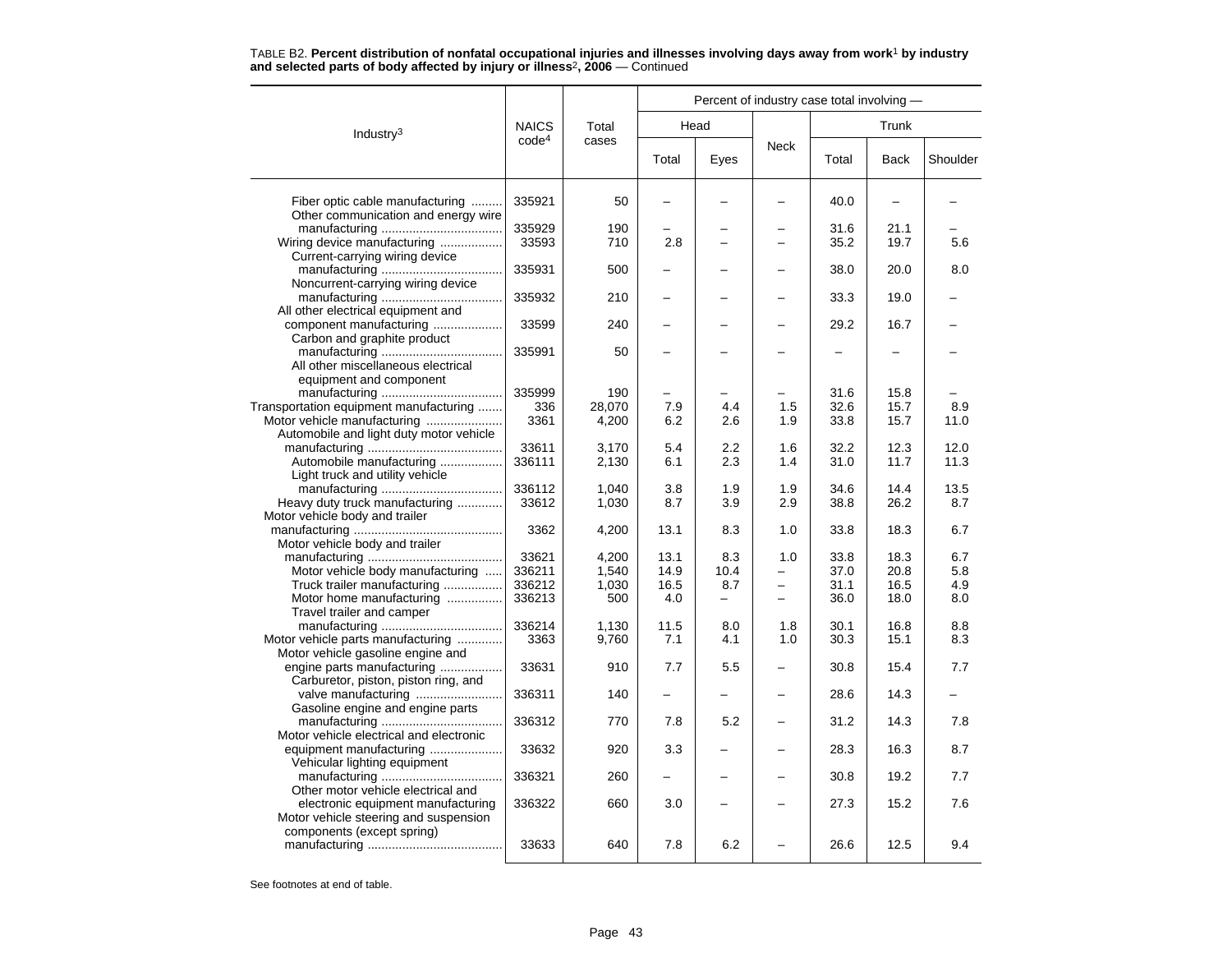| Industry <sup>3</sup>                                                                                     |                   | <b>Upper extremities</b> |                          |                          |                          | Lower extremities        |                          | Body                     | Multiple                 | All<br>other               |
|-----------------------------------------------------------------------------------------------------------|-------------------|--------------------------|--------------------------|--------------------------|--------------------------|--------------------------|--------------------------|--------------------------|--------------------------|----------------------------|
|                                                                                                           | Total             | Finger                   | Hand                     | Wrist                    | Total                    | Knee                     | Foot, toe                | systems                  | body<br>parts            | body<br>parts <sup>5</sup> |
| Fiber optic cable manufacturing<br>Other communication and energy wire                                    | $\qquad \qquad -$ | $\overline{\phantom{0}}$ | $\overline{\phantom{0}}$ | $\overline{\phantom{0}}$ | $\overline{\phantom{0}}$ | -                        |                          | $\overline{\phantom{0}}$ | $\overline{\phantom{0}}$ |                            |
|                                                                                                           | 36.8              | 21.1                     |                          |                          | 15.8                     |                          |                          |                          |                          |                            |
| Wiring device manufacturing<br>Current-carrying wiring device                                             | 32.4              | 14.1                     | 4.2                      | 8.5                      | 16.9                     | 5.6                      | 2.8                      | $\overline{a}$           | 9.9                      |                            |
| Noncurrent-carrying wiring device                                                                         | 30.0              | 14.0                     | 6.0                      | 8.0                      | 18.0                     | 6.0                      | 4.0                      | -                        | 10.0                     |                            |
| All other electrical equipment and                                                                        | 38.1              | 19.0                     |                          | 14.3                     | 14.3                     | -                        |                          |                          | 9.5                      |                            |
| component manufacturing<br>Carbon and graphite product                                                    | 45.8              | 20.8                     | $\overline{\phantom{0}}$ | 8.3                      | 12.5                     | -                        |                          |                          |                          |                            |
| All other miscellaneous electrical<br>equipment and component                                             | 40.0              | ÷                        |                          |                          | $\overline{\phantom{0}}$ | $\overline{\phantom{0}}$ |                          | $\overline{\phantom{0}}$ |                          |                            |
|                                                                                                           | 47.4              | 21.1                     | -                        | 10.5                     | 10.5                     | -                        |                          | -                        |                          |                            |
| Transportation equipment manufacturing                                                                    | 29.9              | 10.4                     | 4.8                      | 7.2                      | 19.6                     | 8.4                      | 4.1                      | 1.6                      | 6.5                      | 0.5                        |
| Automobile and light duty motor vehicle                                                                   | 29.0              | 8.3                      | 5.0                      | 7.4                      | 19.5                     | 8.1                      | 5.5                      | 1.4                      | 7.9                      | .5                         |
|                                                                                                           | 32.2              | 8.2                      | 5.7                      | 8.5                      | 18.6                     | 7.9                      | 4.7                      | 1.9                      | 8.2                      |                            |
| Automobile manufacturing<br>Light truck and utility vehicle                                               | 33.8              | 8.0                      | 6.1                      | 8.5                      | 18.3                     | 7.0                      | 4.7                      |                          | 8.9                      |                            |
|                                                                                                           | 27.9              | 8.7                      | 4.8                      | 8.7                      | 19.2                     | 9.6                      | 4.8                      | 4.8                      | 5.8                      |                            |
| Heavy duty truck manufacturing                                                                            | 19.4              | 8.7                      | 2.9                      | 4.9                      | 22.3                     | 8.7                      | 7.8                      |                          | 6.8                      |                            |
| Motor vehicle body and trailer                                                                            |                   |                          |                          |                          |                          |                          |                          |                          |                          |                            |
| Motor vehicle body and trailer                                                                            | 25.2              | 10.5                     | 3.6                      | 6.2                      | 21.0                     | 8.3                      | 4.8                      | 1.0                      | 4.5                      | .7                         |
|                                                                                                           | 25.2              | 10.5                     | 3.6                      | 6.2                      | 21.0                     | 8.3                      | 4.8                      | 1.0                      | 4.5                      | .7                         |
| Motor vehicle body manufacturing                                                                          | 22.1              | 8.4                      | 3.9                      | 4.5                      | 22.1                     | 9.1                      | 5.2                      |                          | 2.6                      |                            |
|                                                                                                           | 27.2              | 12.6                     | 3.9                      | 5.8                      | 18.4                     | 6.8                      | 3.9                      | -                        | 5.8                      | $\overline{\phantom{0}}$   |
| Truck trailer manufacturing<br>Motor home manufacturing<br>Travel trailer and camper                      | 26.0              | 8.0                      | 4.0                      | 8.0                      | 26.0                     | 14.0                     | 4.0                      | $\overline{\phantom{0}}$ | 6.0                      |                            |
|                                                                                                           | 27.4              | 11.5                     | 3.5                      | 7.1                      | 20.4                     | 6.2                      | 4.4                      | 1.8                      | 6.2                      | 1.8                        |
|                                                                                                           |                   |                          |                          |                          |                          |                          |                          |                          |                          |                            |
| Motor vehicle parts manufacturing<br>Motor vehicle gasoline engine and                                    | 36.5              | 13.3                     | 5.3                      | 8.7                      | 16.3                     | 6.7                      | 4.1                      | 1.5                      | 7.0                      | .5                         |
| engine parts manufacturing<br>Carburetor, piston, piston ring, and                                        | 38.5              | 13.2                     | 4.4                      | 9.9                      | 15.4                     | 7.7                      | 3.3                      | $\overline{\phantom{0}}$ | 5.5                      |                            |
| valve manufacturing<br>Gasoline engine and engine parts                                                   | 42.9              | 14.3                     |                          | $\overline{\phantom{0}}$ | 14.3                     | $\overline{\phantom{0}}$ |                          |                          |                          |                            |
| Motor vehicle electrical and electronic                                                                   | 39.0              | 13.0                     | 3.9                      | 9.1                      | 15.6                     | 7.8                      | 3.9                      | -                        | 5.2                      |                            |
| equipment manufacturing<br>Vehicular lighting equipment                                                   | 41.3              | 10.9                     | 4.3                      | 15.2                     | 17.4                     | 8.7                      | 3.3                      | $\overline{\phantom{0}}$ | 8.7                      |                            |
| Other motor vehicle electrical and                                                                        | 42.3              | 11.5                     |                          | 15.4                     | 19.2                     | 7.7                      | $\overline{\phantom{0}}$ | -                        |                          |                            |
| electronic equipment manufacturing<br>Motor vehicle steering and suspension<br>components (except spring) | 40.9              | 12.1                     | 4.5                      | 15.2                     | 16.7                     | 9.1                      | 3.0                      |                          | 10.6                     |                            |
|                                                                                                           | 37.5              | 18.8                     | 6.2                      | 7.8                      | 15.6                     | 4.7                      | 3.1                      | $\overline{\phantom{0}}$ | 9.4                      |                            |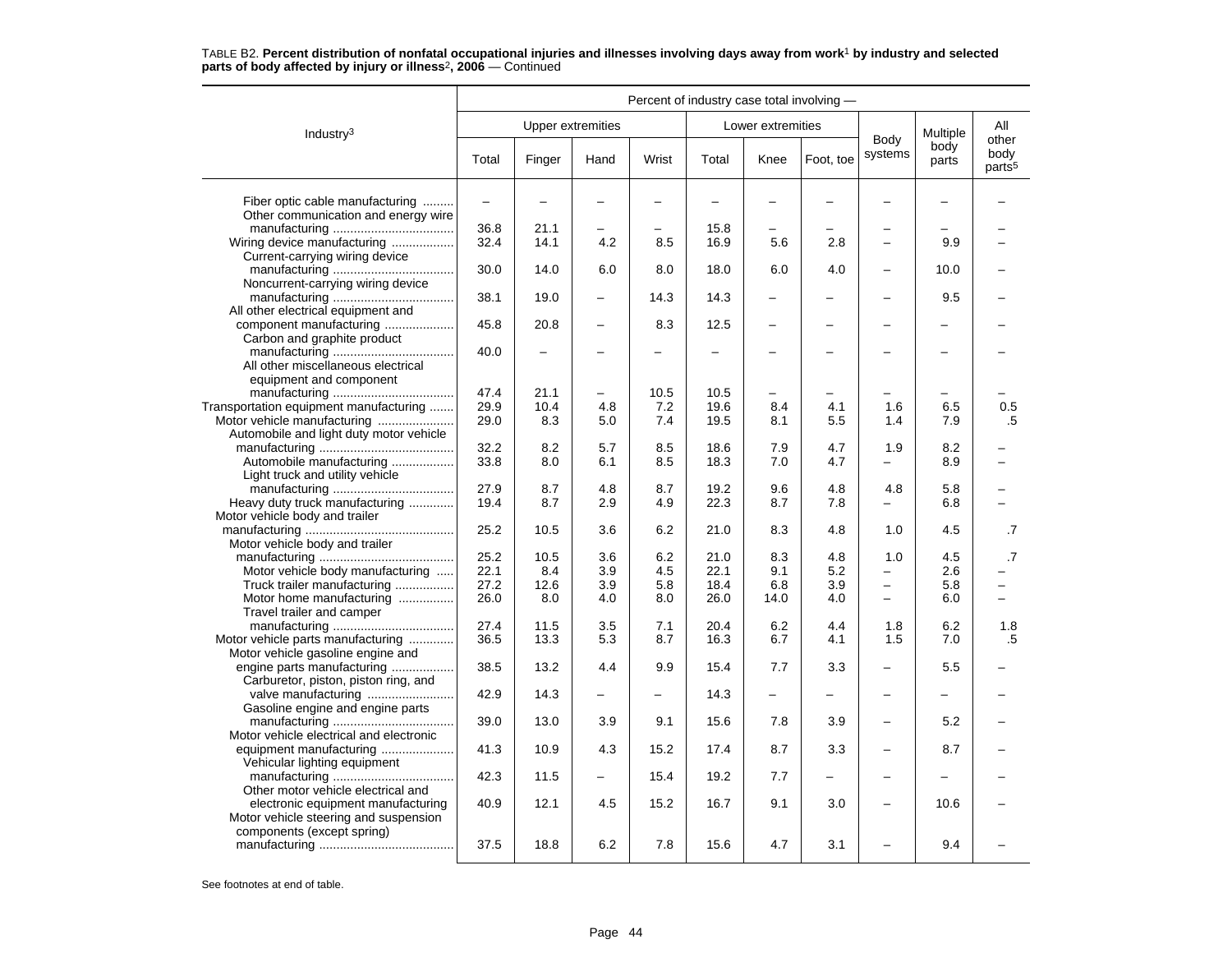|                                             |                   |              | Percent of industry case total involving - |            |             |              |              |            |  |  |
|---------------------------------------------|-------------------|--------------|--------------------------------------------|------------|-------------|--------------|--------------|------------|--|--|
| Industry <sup>3</sup>                       | <b>NAICS</b>      | Total        |                                            | Head       |             | Trunk        |              |            |  |  |
|                                             | code <sup>4</sup> | cases        | Total                                      | Eyes       | <b>Neck</b> | Total        | Back         | Shoulder   |  |  |
| Motor vehicle brake system                  |                   |              |                                            |            |             |              |              |            |  |  |
|                                             | 33634             | 540          | 9.3                                        | 5.6        |             | 33.3         | 11.1         | 11.1       |  |  |
| Motor vehicle transmission and power        |                   |              |                                            |            |             |              |              |            |  |  |
| train parts manufacturing                   | 33635             | 1,640        | 5.5                                        | 2.4        | 1.2         | 32.9         | 14.6         | 11.0       |  |  |
| Motor vehicle seating and interior trim     |                   |              |                                            |            |             |              |              |            |  |  |
|                                             | 33636             | 910          | 6.6                                        | 4.4        | 2.2         | 33.0         | 16.5         | 9.9        |  |  |
| Motor vehicle metal stamping                | 33637             | 1,860        | 7.5                                        | 4.3        | 1.1         | 24.7         | 14.0         | 6.5        |  |  |
| Other motor vehicle parts manufacturing     | 33639             | 2,340        | 8.1                                        | 4.7        | .9          | 33.3         | 17.1         | 6.4        |  |  |
| Motor vehicle air-conditioning              |                   |              |                                            |            |             |              |              |            |  |  |
|                                             | 336391            | 170          |                                            |            |             | 17.6         |              |            |  |  |
| All other motor vehicle parts               |                   |              |                                            |            |             |              |              |            |  |  |
|                                             | 336399            | 2,170        | 8.8                                        | 5.1        | .9          | 34.1         | 18.0         | 6.5        |  |  |
| Aerospace product and parts                 |                   |              |                                            |            |             |              |              |            |  |  |
|                                             | 3364              | 4,340        | 6.2                                        | 2.3        | 1.8         | 32.0         | 11.5         | 12.7       |  |  |
| Aerospace product and parts                 |                   |              |                                            |            |             |              |              |            |  |  |
|                                             | 33641             | 4,340        | 6.2                                        | 2.3        | 1.8         | 32.0         | 11.5         | 12.7       |  |  |
| Aircraft manufacturing                      | 336411            | 2,250        | 4.9                                        | .9         | 2.7         | 27.1         | 7.1          | 12.9       |  |  |
| Aircraft engine and engine parts            |                   |              |                                            |            |             |              |              |            |  |  |
|                                             | 336412            | 740          | 6.8                                        | 2.7        |             | 41.9         | 16.2         | 14.9       |  |  |
| Other aircraft parts and auxiliary          |                   |              |                                            |            |             |              |              |            |  |  |
| equipment manufacturing                     | 336413            | 1,110        | 9.9                                        | 5.4        | 1.8         | 35.1         | 17.1         | 12.6       |  |  |
| Guided missile and space vehicle            |                   |              |                                            |            |             |              |              |            |  |  |
|                                             | 336414            | 150          |                                            |            |             | 40.0         | 13.3         |            |  |  |
| Guided missile and space vehicle            |                   |              |                                            |            |             |              |              |            |  |  |
| propulsion unit and propulsion unit         |                   |              |                                            |            |             |              |              |            |  |  |
|                                             | 336415            | 60           |                                            |            |             | 33.3         |              |            |  |  |
| Other quided missile and space              |                   |              |                                            |            |             |              |              |            |  |  |
| vehicle parts and auxiliary                 |                   |              |                                            |            |             |              |              |            |  |  |
| equipment manufacturing                     | 336419            | 30           |                                            |            |             |              |              |            |  |  |
| Railroad rolling stock manufacturing        | 3365              | 380          | 13.2                                       | 7.9        |             | 28.9         | 15.8         | 7.9        |  |  |
|                                             | 3366              | 4,460        | 7.6                                        | 4.3        | 2.5         | 35.9         | 18.4         | 6.3        |  |  |
| Ship and boat building                      | 33661             | 4,460        | 7.6                                        | 4.3        | 2.5         | 35.9         | 18.4         | 6.3        |  |  |
| Ship building and repairing                 | 336611            | 3,180        | 7.5                                        | 4.4        | 3.5         | 38.1         | 18.6         | 6.9        |  |  |
|                                             | 336612            | 1,280        | 7.8                                        | 4.7        | -           | 30.5         | 17.2         | 4.7        |  |  |
| Other transportation equipment              |                   |              |                                            |            |             |              |              |            |  |  |
|                                             | 3369              | 720          | 6.9                                        | 5.6        |             | 37.5         | 22.2         | 12.5       |  |  |
| Other transportation equipment              |                   |              |                                            |            |             |              |              |            |  |  |
|                                             | 33699             | 720          | 6.9                                        | 5.6        |             | 37.5         | 22.2         | 12.5       |  |  |
| Motorcycle, bicycle, and parts              |                   |              |                                            |            |             |              |              |            |  |  |
|                                             | 336991            | 310          |                                            |            |             | 41.9         | 16.1         | 22.6       |  |  |
| All other transportation equipment          |                   |              |                                            |            |             |              |              |            |  |  |
| Furniture and related product manufacturing | 336999<br>337     | 220<br>9,690 | 9.1<br>5.2                                 | 9.1<br>3.3 | 1.0         | 31.8<br>32.8 | 22.7<br>21.7 | 9.1<br>5.0 |  |  |
| Household and institutional furniture and   |                   |              |                                            |            |             |              |              |            |  |  |
| kitchen cabinet manufacturing               | 3371              | 6,570        | 5.0                                        | 3.3        | .9          | 32.9         | 22.7         | 4.4        |  |  |
| Wood kitchen cabinet and countertop         |                   |              |                                            |            |             |              |              |            |  |  |
|                                             | 33711             | 3,770        | 5.8                                        | 3.7        | 1.1         | 33.4         | 24.7         | 3.2        |  |  |
| Household and institutional furniture       |                   |              |                                            |            |             |              |              |            |  |  |
|                                             | 33712             | 2,790        | 3.9                                        | 2.5        | .7          | 32.3         | 20.1         | 5.7        |  |  |
|                                             |                   |              |                                            |            |             |              |              |            |  |  |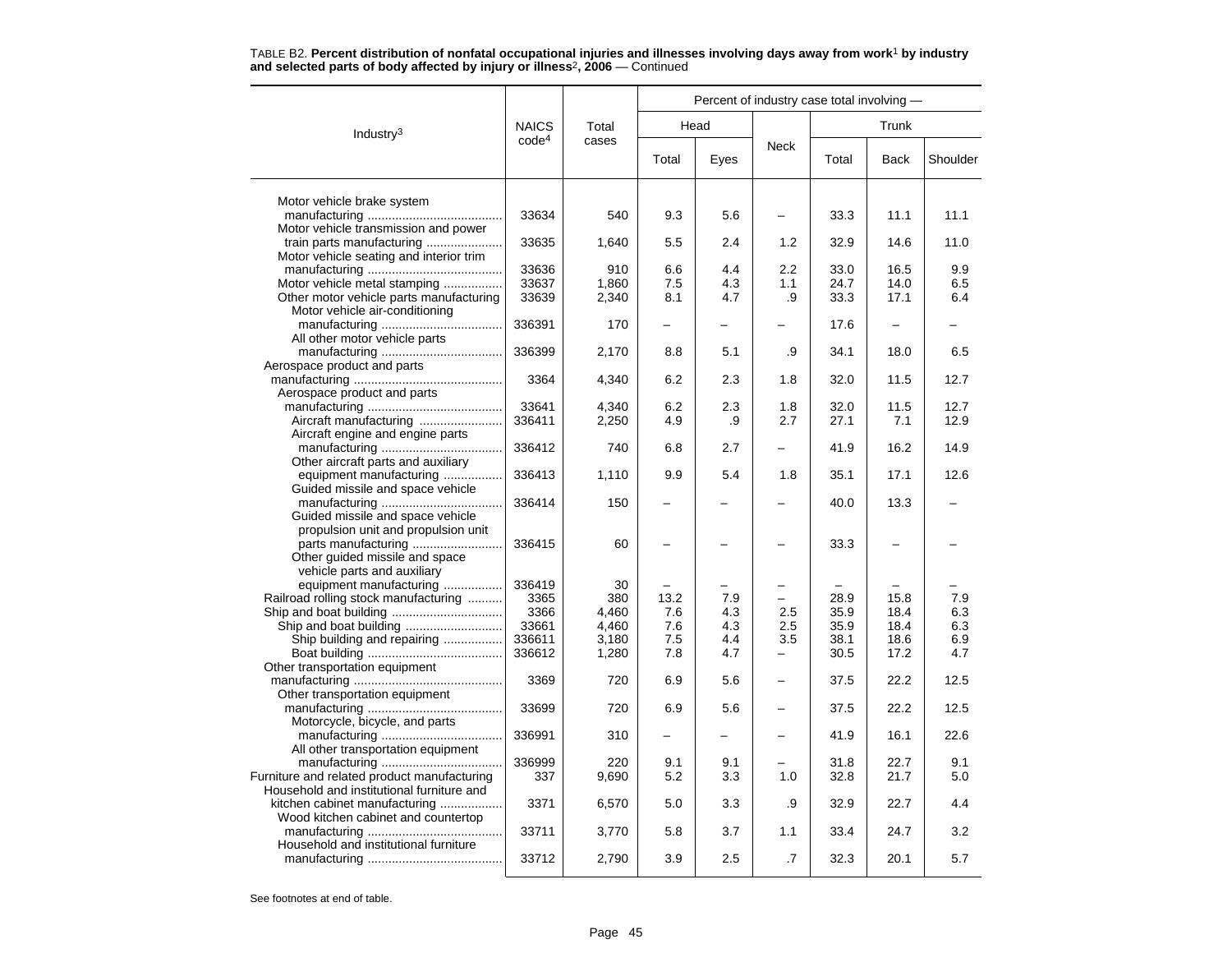|                                                                      | Percent of industry case total involving - |                          |      |       |       |                          |           |                          |               |                                     |  |
|----------------------------------------------------------------------|--------------------------------------------|--------------------------|------|-------|-------|--------------------------|-----------|--------------------------|---------------|-------------------------------------|--|
| Industry <sup>3</sup>                                                |                                            | <b>Upper extremities</b> |      |       |       | Lower extremities        |           |                          | Multiple      | All                                 |  |
|                                                                      | Total                                      | Finger                   | Hand | Wrist | Total | Knee                     | Foot, toe | Body<br>systems          | body<br>parts | other<br>body<br>parts <sup>5</sup> |  |
| Motor vehicle brake system                                           |                                            |                          |      |       |       |                          |           |                          |               |                                     |  |
|                                                                      | 33.3                                       | 11.1                     | 7.4  | 11.1  | 20.4  | 7.4                      | 7.4       |                          | 3.7           |                                     |  |
| Motor vehicle transmission and power                                 |                                            |                          |      |       |       |                          |           |                          |               |                                     |  |
| train parts manufacturing                                            | 34.8                                       | 11.6                     | 4.3  | 8.5   | 16.5  | 7.3                      | 3.7       | 1.8                      | 7.3           |                                     |  |
| Motor vehicle seating and interior trim                              |                                            |                          |      |       |       |                          |           |                          |               |                                     |  |
|                                                                      | 34.1                                       | 8.8                      | 6.6  | 8.8   | 13.2  | 6.6                      | 3.3       | 2.2                      | 7.7           |                                     |  |
| Motor vehicle metal stamping                                         | 38.2                                       | 17.2                     | 6.5  | 5.4   | 16.7  | 5.9                      | 3.2       | 2.7                      | 7.0           | 1.6                                 |  |
| Other motor vehicle parts manufacturing                              | 34.6                                       | 12.8                     | 5.6  | 8.1   | 15.8  | 5.6                      | 5.6       | .9                       | 6.0           |                                     |  |
| Motor vehicle air-conditioning                                       | 47.1                                       | 11.8                     | -    | —     | 23.5  | 11.8                     | 11.8      |                          |               |                                     |  |
| All other motor vehicle parts                                        |                                            |                          |      |       |       |                          |           |                          |               |                                     |  |
|                                                                      | 33.6                                       | 12.9                     | 5.5  | 8.3   | 15.2  | 5.1                      | 5.1       | .9                       | 6.0           |                                     |  |
| Aerospace product and parts                                          |                                            |                          |      |       |       |                          |           |                          |               |                                     |  |
|                                                                      | 30.6                                       | 9.7                      | 4.1  | 9.0   | 20.7  | 9.4                      | 2.3       | .7                       | 7.4           | .5                                  |  |
| Aerospace product and parts                                          |                                            |                          |      |       |       |                          |           |                          |               |                                     |  |
|                                                                      | 30.6                                       | 9.7                      | 4.1  | 9.0   | 20.7  | 9.4                      | 2.3       | .7                       | 7.4           | $.5\,$                              |  |
| Aircraft manufacturing                                               | 34.2                                       | 9.8                      | 3.6  | 12.4  | 24.9  | 10.7                     | $2.2\,$   |                          | 6.2           |                                     |  |
| Aircraft engine and engine parts                                     |                                            |                          |      |       |       |                          |           |                          |               |                                     |  |
|                                                                      | 28.4                                       | 10.8                     | 5.4  | 4.1   | 17.6  | 8.1                      | 2.7       | $\overline{\phantom{m}}$ | 4.1           |                                     |  |
| Other aircraft parts and auxiliary                                   |                                            |                          |      |       |       |                          |           |                          |               |                                     |  |
| equipment manufacturing                                              | 27.0                                       | 9.9                      | 4.5  | 5.4   | 13.5  | 6.3                      | 2.7       | 1.8                      | 10.8          |                                     |  |
| Guided missile and space vehicle                                     |                                            |                          |      |       |       |                          |           |                          |               |                                     |  |
|                                                                      | 20.0                                       |                          |      | 13.3  | 20.0  | 13.3                     |           |                          | 20.0          |                                     |  |
| Guided missile and space vehicle                                     |                                            |                          |      |       |       |                          |           |                          |               |                                     |  |
| propulsion unit and propulsion unit                                  |                                            |                          |      |       |       |                          |           |                          |               |                                     |  |
|                                                                      | $\overline{\phantom{0}}$                   |                          |      |       | 33.3  | $\overline{\phantom{0}}$ |           |                          |               |                                     |  |
| Other guided missile and space<br>vehicle parts and auxiliary        |                                            |                          |      |       |       |                          |           |                          |               |                                     |  |
| equipment manufacturing                                              |                                            |                          |      |       |       |                          |           | $\overline{\phantom{0}}$ |               |                                     |  |
| Railroad rolling stock manufacturing                                 | 34.2                                       | 15.8                     | 5.3  | 5.3   | 15.8  | 5.3                      |           | $\overline{\phantom{0}}$ | 7.9           |                                     |  |
|                                                                      | 19.7                                       | 6.3                      | 4.9  | 3.6   | 25.6  | 13.0                     | 4.5       | 3.1                      | 4.9           | .4                                  |  |
|                                                                      | 19.7                                       | 6.3                      | 4.9  | 3.6   | 25.6  | 13.0                     | 4.5       | 3.1                      | 4.9           | .4                                  |  |
| Ship building and repairing                                          | 16.4                                       | 5.0                      | 4.7  | 1.9   | 26.4  | 14.2                     | 4.4       | 3.8                      | 4.4           |                                     |  |
|                                                                      | 28.1                                       | 9.4                      | 5.5  | 7.8   | 23.4  | 10.2                     | 4.7       | 1.6                      | 6.2           |                                     |  |
| Other transportation equipment                                       |                                            |                          |      |       |       |                          |           |                          |               |                                     |  |
|                                                                      | 27.8                                       | 9.7                      | 4.2  | 5.6   | 16.7  | 2.8                      | 2.8       | 2.8                      | 6.9           |                                     |  |
| Other transportation equipment                                       |                                            |                          |      |       |       |                          |           |                          |               |                                     |  |
|                                                                      | 27.8                                       | 9.7                      | 4.2  | 5.6   | 16.7  | 2.8                      | 2.8       | 2.8                      | 6.9           |                                     |  |
| Motorcycle, bicycle, and parts                                       |                                            |                          |      |       |       |                          |           |                          |               |                                     |  |
|                                                                      | 32.3                                       | 9.7                      | 6.5  | 6.5   | 12.9  | -                        |           |                          |               |                                     |  |
| All other transportation equipment                                   |                                            |                          |      |       |       |                          |           |                          |               |                                     |  |
|                                                                      | 18.2                                       |                          |      |       | 31.8  | 9.1                      |           |                          | 9.1           |                                     |  |
| Furniture and related product manufacturing                          | 38.6                                       | 22.6                     | 5.3  | 5.8   | 16.9  | 4.2                      | 7.6       | .4                       | 4.5           | .5                                  |  |
| Household and institutional furniture and                            |                                            |                          |      | 5.0   |       |                          |           |                          |               |                                     |  |
| kitchen cabinet manufacturing<br>Wood kitchen cabinet and countertop | 38.1                                       | 24.4                     | 4.3  |       | 18.4  | 4.7                      | 9.3       | .3                       | 3.8           | .5                                  |  |
|                                                                      | 35.0                                       | 22.8                     | 4.2  | 3.7   | 20.4  | 4.5                      | 12.7      |                          | 3.4           | .5                                  |  |
| Household and institutional furniture                                |                                            |                          |      |       |       |                          |           |                          |               |                                     |  |
|                                                                      | 42.7                                       | 26.5                     | 4.3  | 6.5   | 15.8  | 5.0                      | 4.3       |                          | 4.3           |                                     |  |
|                                                                      |                                            |                          |      |       |       |                          |           |                          |               |                                     |  |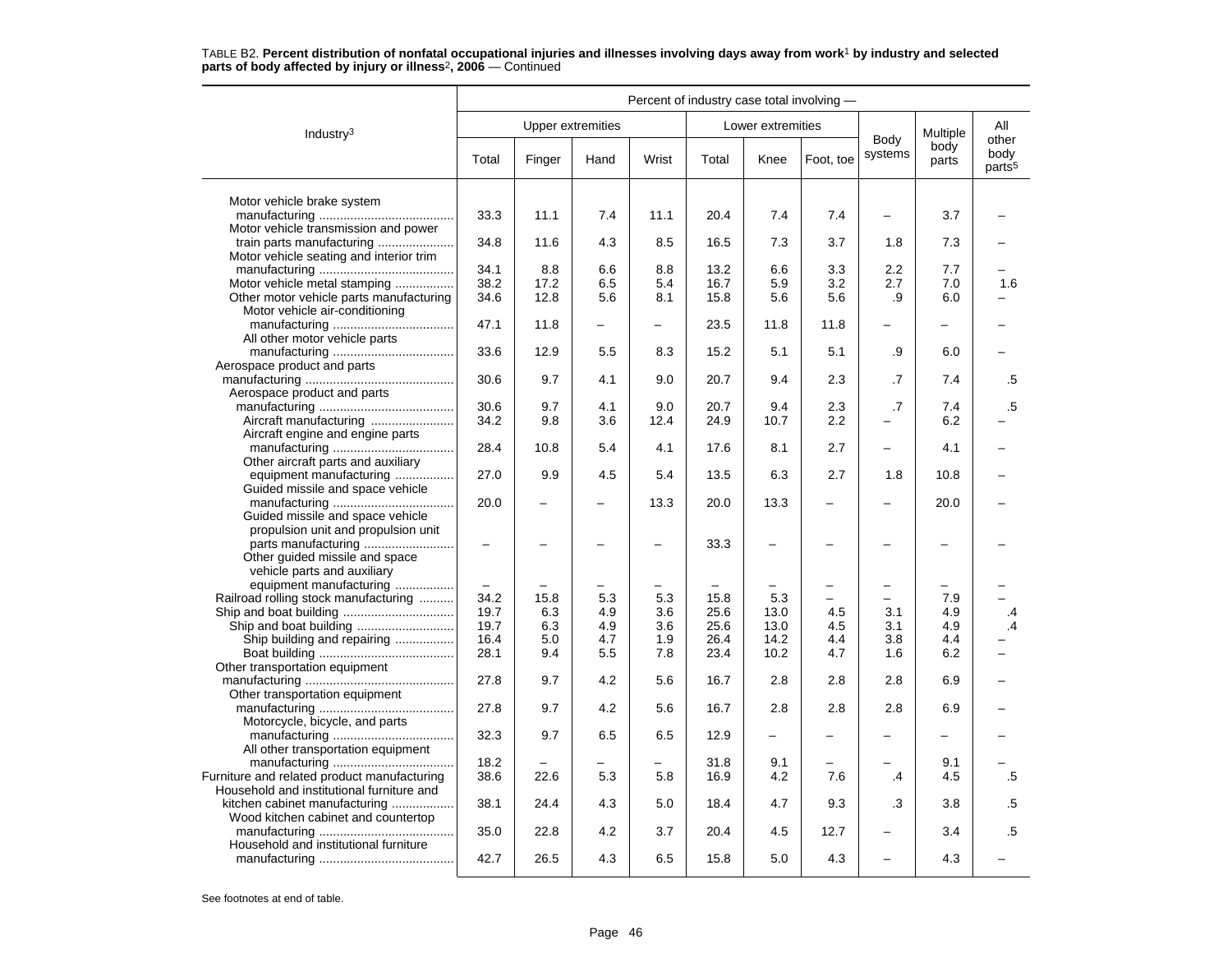|                                       |                   |       | Percent of industry case total involving - |      |             |          |             |          |  |  |
|---------------------------------------|-------------------|-------|--------------------------------------------|------|-------------|----------|-------------|----------|--|--|
| Industry <sup>3</sup>                 | <b>NAICS</b>      | Total |                                            | Head |             |          |             |          |  |  |
|                                       | code <sup>4</sup> | cases | Total                                      | Eyes | <b>Neck</b> | Total    | <b>Back</b> | Shoulder |  |  |
| Upholstered household furniture       |                   |       |                                            |      |             |          |             |          |  |  |
|                                       | 337121            | 910   | 4.4                                        | 2.2  |             | 34.1     | 19.8        | 7.7      |  |  |
| Nonupholstered wood household         |                   |       |                                            |      |             |          |             |          |  |  |
| furniture manufacturing               | 337122            | 1,080 | 2.8                                        | 1.9  |             | 33.3     | 22.2        | 5.6      |  |  |
| Metal household furniture             |                   |       |                                            |      |             |          |             |          |  |  |
|                                       | 337124            | 140   |                                            |      |             | 42.9     | 28.6        |          |  |  |
| Household furniture (except wood and  |                   |       |                                            |      |             |          |             |          |  |  |
| metal) manufacturing                  | 337125            | 140   |                                            |      |             | 28.6     | 21.4        |          |  |  |
| Institutional furniture manufacturing | 337127            | 420   | 7.1                                        | 4.8  |             | 31.0     | 16.7        | 4.8      |  |  |
| Office furniture (including fixtures) |                   |       |                                            |      |             |          |             |          |  |  |
|                                       | 3372              | 2,410 | 5.8                                        | 3.7  | 0.8         | 29.5     | 16.2        | 6.2      |  |  |
| Office furniture (including fixtures) |                   |       |                                            |      |             |          |             |          |  |  |
|                                       | 33721             | 2,410 | 5.8                                        | 3.7  | .8          | 29.5     | 16.2        | 6.2      |  |  |
| Wood office furniture manufacturing   | 337211            | 430   |                                            | L,   |             | 46.5     | 25.6        | 9.3      |  |  |
| Custom architectural woodwork and     |                   |       |                                            |      |             |          |             |          |  |  |
| millwork manufacturing                | 337212            | 520   | 5.8                                        | 5.8  |             | 17.3     | 11.5        | 3.8      |  |  |
| Office furniture (except wood)        |                   |       |                                            |      |             |          |             |          |  |  |
|                                       | 337214            | 240   |                                            |      |             | 29.2     | 16.7        | 8.3      |  |  |
| Showcase, partition, shelving, and    |                   |       |                                            |      |             |          |             |          |  |  |
| locker manufacturing                  | 337215            | 1,220 | 6.6                                        | 4.1  | 1.6         | 27.9     | 13.9        | 4.9      |  |  |
| Other furniture related product       |                   |       |                                            |      |             |          |             |          |  |  |
|                                       | 3379              | 710   | 4.2                                        |      |             | 43.7     | 31.0        | 5.6      |  |  |
| Mattress manufacturing                | 33791             | 510   | 3.9                                        |      |             | 43.1     | 27.5        | 7.8      |  |  |
| Blind and shade manufacturing         | 33792             | 210   | L.                                         |      |             | 42.9     | 38.1        |          |  |  |
| Miscellaneous manufacturing           | 339               | 6,120 | 6.7                                        | 4.2  | 1.0         | 30.1     | 17.5        | 7.2      |  |  |
| Medical equipment and supplies        |                   |       |                                            |      |             |          |             |          |  |  |
|                                       | 3391              | 2,220 | 5.9                                        | 4.1  | 1.4         | 32.0     | 20.3        | 6.3      |  |  |
| Medical equipment and supplies        |                   |       |                                            |      |             |          |             |          |  |  |
| Laboratory apparatus and furniture    | 33911             | 2,220 | 5.9                                        | 4.1  | 1.4         | 32.0     | 20.3        | 6.3      |  |  |
|                                       | 339111            |       |                                            |      |             |          |             | 18.2     |  |  |
| Surgical and medical instrument       |                   | 110   |                                            |      |             | 36.4     | 18.2        |          |  |  |
|                                       | 339112            | 750   | 6.7                                        | 5.3  |             | 37.3     | 20.0        | 9.3      |  |  |
| Surgical appliance and supplies       |                   |       |                                            |      |             |          |             |          |  |  |
|                                       | 339113            | 760   | 6.6                                        | 3.9  |             | 30.3     | 19.7        | 5.3      |  |  |
| Dental equipment and supplies         |                   |       |                                            |      |             |          |             |          |  |  |
|                                       | 339114            | 110   |                                            |      |             | 36.4     | 36.4        |          |  |  |
| Ophthalmic goods manufacturing        | 339115            | 250   | -                                          |      |             | 36.0     | 28.0        |          |  |  |
| Dental laboratories                   | 339116            | 240   |                                            |      |             | $\equiv$ | $\sim$      |          |  |  |
| Other miscellaneous manufacturing     | 3399              | 3,900 | 7.2                                        | 4.4  | .8          | 29.0     | 15.9        | 7.7      |  |  |
| Jewelry and silverware manufacturing  | 33991             | 310   | 6.5                                        |      |             | 38.7     | 19.4        | 9.7      |  |  |
| Jewelry (except costume)              |                   |       |                                            |      |             |          |             |          |  |  |
|                                       | 339911            | 190   |                                            |      |             | 36.8     | 15.8        | 10.5     |  |  |
| Silverware and hollowware             |                   |       |                                            |      |             |          |             |          |  |  |
|                                       | 339912            | 20    |                                            |      |             | 100.0    |             |          |  |  |
| Jewelers' material and lapidary work  |                   |       |                                            |      |             |          |             |          |  |  |
|                                       | 339913            | 40    |                                            |      |             |          |             |          |  |  |
| Costume jewelry and novelty           |                   |       |                                            |      |             |          |             |          |  |  |
|                                       | 339914            | 60    |                                            |      |             | 33.3     | 33.3        |          |  |  |
|                                       |                   |       |                                            |      |             |          |             |          |  |  |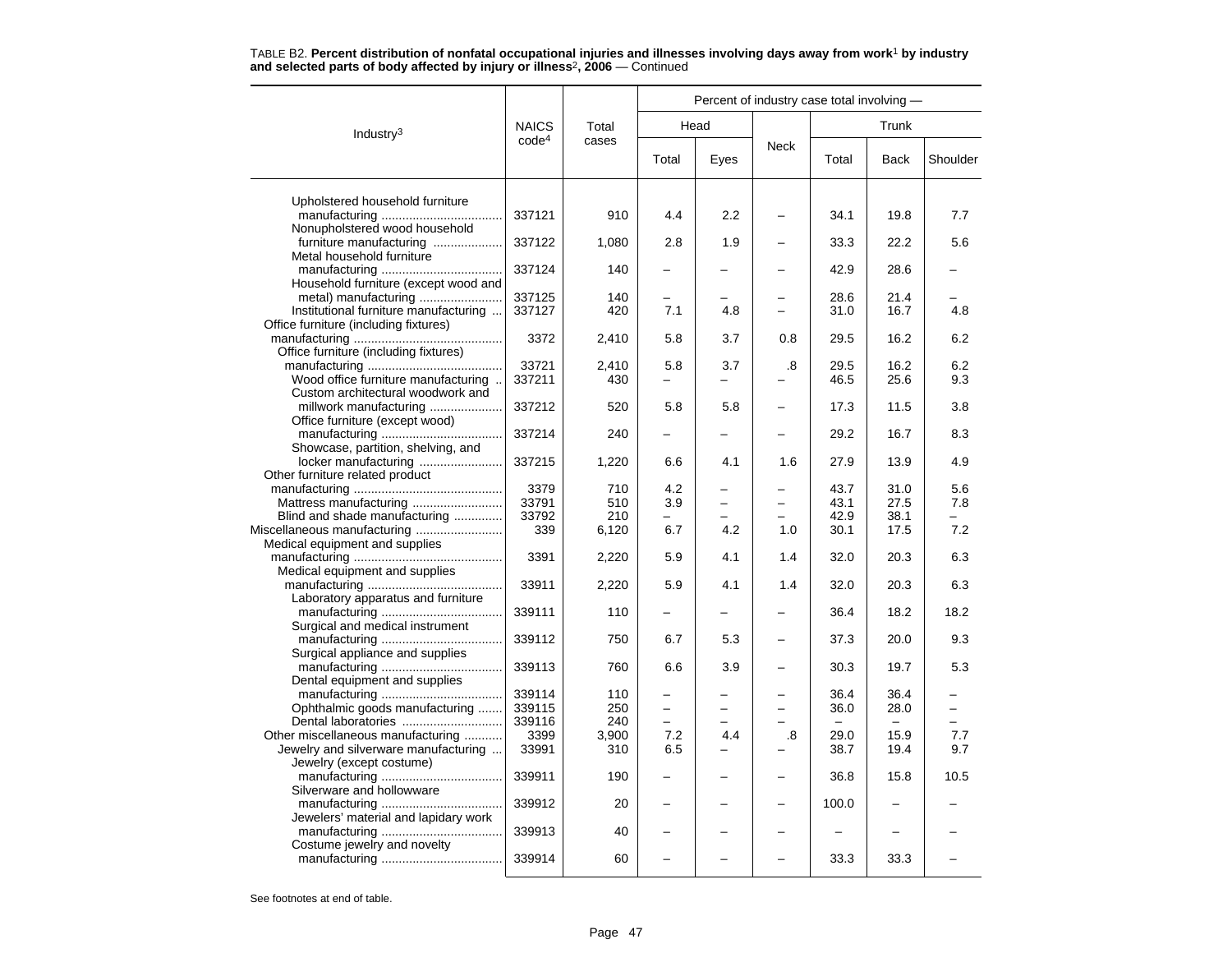|                                                                  | Percent of industry case total involving - |                          |                          |                          |        |                          |                          |                          |                          |                                     |  |
|------------------------------------------------------------------|--------------------------------------------|--------------------------|--------------------------|--------------------------|--------|--------------------------|--------------------------|--------------------------|--------------------------|-------------------------------------|--|
| Industry <sup>3</sup>                                            |                                            |                          | <b>Upper extremities</b> |                          |        | Lower extremities        |                          |                          | Multiple                 | All                                 |  |
|                                                                  | Total                                      | Finger                   | Hand                     | Wrist                    | Total  | Knee                     | Foot, toe                | Body<br>systems          | body<br>parts            | other<br>body<br>parts <sup>5</sup> |  |
| Upholstered household furniture                                  |                                            |                          |                          |                          |        |                          |                          |                          |                          |                                     |  |
| Nonupholstered wood household                                    | 37.4                                       | 15.4                     | 4.4                      | 11.0                     | 18.7   | 7.7                      | 5.5                      |                          | 4.4                      |                                     |  |
| furniture manufacturing<br>Metal household furniture             | 45.4                                       | 35.2                     | 3.7                      | 2.8                      | 13.9   | 4.6                      | 3.7                      |                          | 3.7                      |                                     |  |
| Household furniture (except wood and                             | 42.9                                       | 21.4                     | -                        | $\overline{\phantom{0}}$ | 14.3   | $\overline{\phantom{0}}$ |                          |                          | -                        |                                     |  |
|                                                                  | 42.9                                       | 14.3                     | -                        | 21.4                     | 14.3   | $\overline{\phantom{0}}$ |                          |                          | -                        |                                     |  |
| Institutional furniture manufacturing                            | 35.7                                       | 19.0                     | 7.1                      | 4.8                      | 14.3   | $\overline{\phantom{0}}$ | -                        | $\overline{\phantom{0}}$ | 7.1                      |                                     |  |
| Office furniture (including fixtures)                            |                                            |                          |                          |                          |        |                          |                          |                          |                          |                                     |  |
| Office furniture (including fixtures)                            | 41.5                                       | 19.5                     | 6.6                      | 8.7                      | 15.4   | 3.3                      | 5.0                      | $\overline{\phantom{0}}$ | 5.8                      | 0.8                                 |  |
|                                                                  | 41.5                                       | 19.5                     | 6.6                      | 8.7                      | 15.4   | 3.3                      | 5.0                      | $\overline{\phantom{0}}$ | 5.8                      | .8                                  |  |
| Wood office furniture manufacturing                              | 27.9                                       | 11.6                     | 4.7                      | 9.3                      | 11.6   | $\qquad \qquad -$        | -                        | $\overline{\phantom{0}}$ | 11.6                     |                                     |  |
| Custom architectural woodwork and                                |                                            |                          |                          |                          |        |                          |                          |                          |                          |                                     |  |
| millwork manufacturing                                           | 55.8                                       | 21.2                     | 5.8                      | 17.3                     | 17.3   | 3.8                      | 5.8                      |                          | 3.8                      |                                     |  |
| Office furniture (except wood)                                   |                                            |                          |                          |                          |        |                          |                          |                          |                          |                                     |  |
| Showcase, partition, shelving, and                               | 25.0                                       | 12.5                     | ▃                        | 8.3                      | 25.0   | $\equiv$                 | 8.3                      | $\overline{\phantom{0}}$ | 8.3                      |                                     |  |
| locker manufacturing                                             | 43.4                                       | 23.0                     | 8.2                      | 6.6                      | 13.9   | 3.3                      | 4.9                      |                          | 4.9                      |                                     |  |
| Other furniture related product                                  |                                            |                          |                          |                          |        |                          |                          |                          |                          |                                     |  |
|                                                                  | 35.2                                       | 16.9                     | 9.9                      | 2.8                      | 7.0    | 2.8                      |                          | $\overline{\phantom{m}}$ | 5.6                      |                                     |  |
| Mattress manufacturing                                           | 31.4                                       | 11.8                     | 13.7                     | $\overline{\phantom{m}}$ | 7.8    | $\equiv$                 | $\equiv$                 | $\sim$                   | 5.9                      |                                     |  |
| Blind and shade manufacturing                                    | 42.9                                       | 28.6                     | ▃                        |                          |        |                          |                          |                          | $\overline{\phantom{0}}$ |                                     |  |
| Miscellaneous manufacturing                                      | 36.8                                       | 13.7                     | 6.9                      | 9.5                      | 14.9   | 4.9                      | 4.7                      | 0.8                      | 9.3                      | .5                                  |  |
| Medical equipment and supplies                                   |                                            |                          |                          |                          |        |                          |                          |                          |                          |                                     |  |
|                                                                  | 41.4                                       | 14.4                     | 8.1                      | 9.9                      | 10.8   | 4.5                      | 2.7                      | 1.4                      | 6.8                      |                                     |  |
| Medical equipment and supplies                                   |                                            |                          |                          |                          |        |                          |                          |                          |                          |                                     |  |
| Laboratory apparatus and furniture                               | 41.4                                       | 14.4                     | 8.1                      | 9.9                      | 10.8   | 4.5                      | 2.7                      | 1.4                      | 6.8                      |                                     |  |
|                                                                  | 36.4                                       |                          |                          |                          |        | -                        |                          |                          |                          |                                     |  |
| Surgical and medical instrument                                  |                                            |                          |                          |                          |        |                          |                          |                          |                          |                                     |  |
| Surgical appliance and supplies                                  | 32.0                                       | 12.0                     | 4.0                      | 8.0                      | 12.0   | 5.3                      | 2.7                      | $\qquad \qquad -$        | 8.0                      |                                     |  |
|                                                                  | 43.4                                       | 19.7                     | 6.6                      | 11.8                     | 10.5   | 5.3                      | 2.6                      | $\overline{\phantom{m}}$ | 6.6                      |                                     |  |
| Dental equipment and supplies                                    |                                            |                          |                          |                          |        |                          |                          |                          |                          |                                     |  |
|                                                                  | 36.4                                       | 18.2                     | $\qquad \qquad -$        |                          |        |                          |                          | $\overline{\phantom{m}}$ |                          |                                     |  |
| Ophthalmic goods manufacturing                                   | 40.0                                       | 20.0                     |                          | 12.0                     | 12.0   | $\overline{\phantom{0}}$ | $\overline{\phantom{0}}$ | $\overline{a}$           | 8.0                      |                                     |  |
| Dental laboratories                                              | 70.8                                       | $\overline{\phantom{m}}$ | 37.5                     |                          | $\sim$ | $\overline{a}$           |                          | $\overline{\phantom{0}}$ | $\equiv$                 |                                     |  |
| Other miscellaneous manufacturing                                | 34.1                                       | 13.3                     | 6.2                      | 9.2                      | 17.4   | 5.1                      | 5.6                      | $.5\,$                   | 10.8                     | .5                                  |  |
| Jewelry and silverware manufacturing<br>Jewelry (except costume) | 38.7                                       | 12.9                     | 6.5                      | 9.7                      | 6.5    |                          |                          |                          | 9.7                      |                                     |  |
|                                                                  | 47.4                                       | 15.8                     | 10.5                     | 10.5                     |        | $\overline{\phantom{0}}$ |                          |                          |                          |                                     |  |
| Silverware and hollowware                                        | $\frac{1}{2}$                              |                          |                          |                          |        |                          |                          | $\overline{\phantom{0}}$ | -                        |                                     |  |
|                                                                  |                                            |                          |                          |                          |        | $\overline{\phantom{0}}$ |                          |                          |                          |                                     |  |
| Jewelers' material and lapidary work                             | 50.0                                       |                          |                          |                          |        | $\overline{\phantom{0}}$ |                          |                          |                          |                                     |  |
| Costume jewelry and novelty                                      | $\frac{1}{2}$                              |                          |                          |                          |        |                          |                          |                          |                          |                                     |  |
|                                                                  |                                            |                          |                          |                          |        |                          |                          |                          |                          |                                     |  |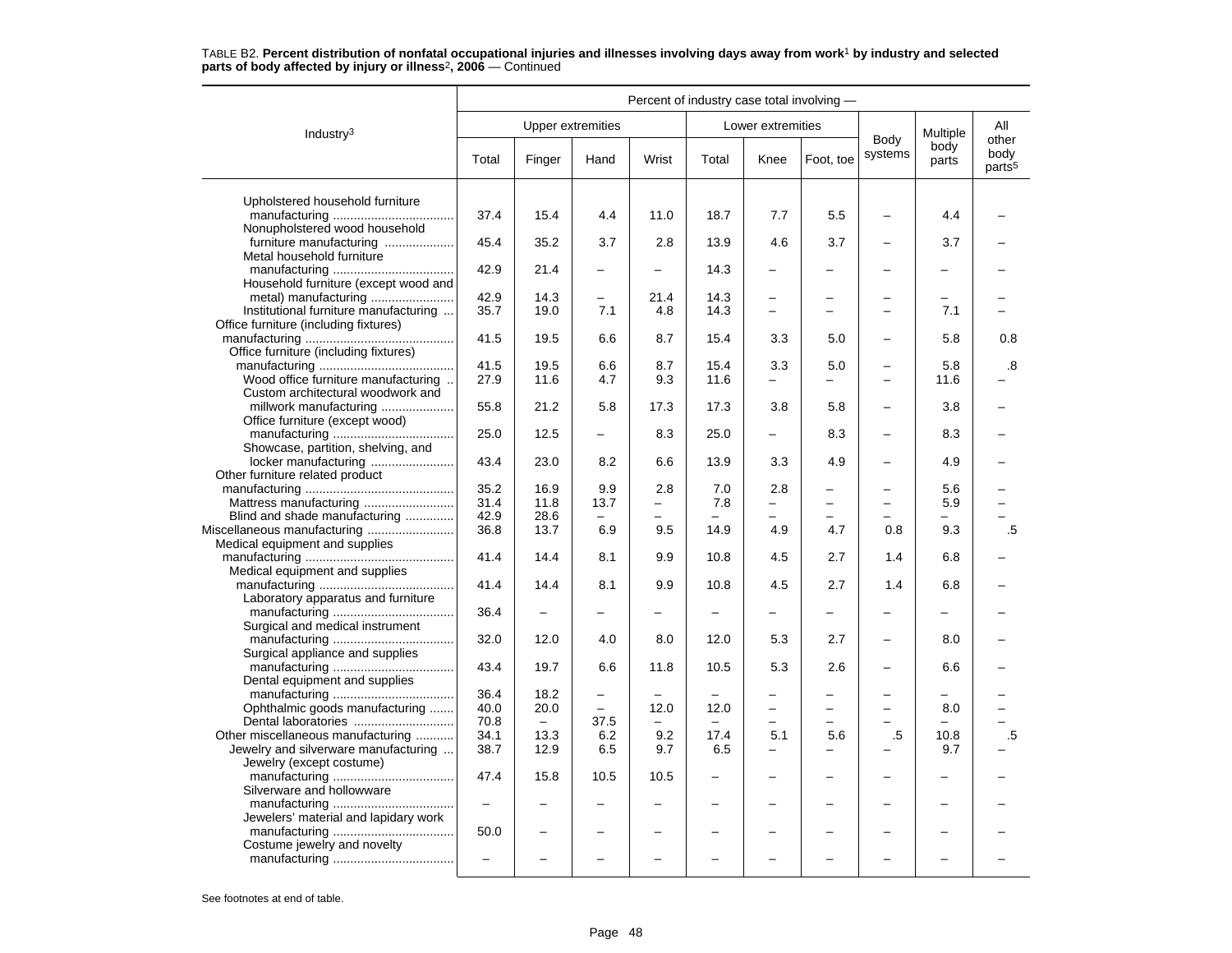|                                                                                  |                   | Percent of industry case total involving - |            |      |             |              |              |            |
|----------------------------------------------------------------------------------|-------------------|--------------------------------------------|------------|------|-------------|--------------|--------------|------------|
| Industry <sup>3</sup>                                                            | <b>NAICS</b>      | Total                                      |            | Head |             |              | Trunk        |            |
|                                                                                  | code <sup>4</sup> | cases                                      | Total      | Eyes | <b>Neck</b> | Total        | Back         | Shoulder   |
| Sporting and athletic goods                                                      |                   |                                            |            |      |             |              |              |            |
|                                                                                  | 33992             | 690                                        | 2.9        |      |             | 34.8         | 20.3         | 7.2        |
| Doll, toy, and game manufacturing<br>Office supplies (except paper)              | 33993             | 130                                        |            |      |             | 38.5         | 23.1         | 15.4       |
| Pen and mechanical pencil                                                        | 33994             | 270                                        |            |      |             | 29.6         | 18.5         | 7.4        |
| Lead pencil and art good                                                         | 339941            | 60                                         |            |      |             | 33.3         | 33.3         |            |
|                                                                                  | 339942            | 70                                         |            |      |             | 42.9         |              |            |
| Marking device manufacturing<br>Carbon paper and inked ribbon                    | 339943            | 80                                         |            |      |             |              |              |            |
|                                                                                  | 339944            | 50                                         |            |      |             | 40.0         |              |            |
|                                                                                  | 33995             | 1,060                                      | 11.3       | 9.4  |             | 21.7         | 13.2         | 4.7        |
| All other miscellaneous manufacturing                                            | 33999             | 1,450                                      | 6.9        | 2.1  |             | 28.3         | 14.5         | 9.0        |
| Gasket, packing, and sealing device                                              |                   |                                            |            |      |             |              |              |            |
|                                                                                  | 339991            | 360                                        | 5.6        |      |             | 33.3         | 16.7         | 13.9       |
| Musical instrument manufacturing                                                 | 339992            | 200                                        |            |      |             | 20.0         |              | 10.0       |
| Fastener, button, needle, and pin                                                |                   |                                            |            |      |             |              |              |            |
|                                                                                  | 339993            | 70                                         |            |      |             | 28.6         |              |            |
| Broom, brush, and mop                                                            |                   |                                            |            |      |             |              |              |            |
|                                                                                  | 339994            | 100                                        |            |      |             | 30.0         | $\equiv$     |            |
| Burial casket manufacturing                                                      | 339995            | 80                                         |            |      |             | 37.5         |              |            |
| All other miscellaneous manufacturing                                            | 339999            | 650                                        | 6.2        |      |             | 27.7         | 16.9         | 6.2        |
|                                                                                  |                   |                                            |            |      |             |              |              |            |
| Service providing                                                                |                   | 803,060                                    | 6.4        | 2.3  | 1.6         | 35.7         | 22.8         | 6.7        |
| Trade, transportation, and utilities <sup>9</sup>                                |                   | 354,510                                    | 6.5        | 2.3  | 1.7         | 37.1         | 22.7         | 7.6        |
|                                                                                  | 42                | 75,700                                     | 6.6        | 2.6  | 1.4         | 37.3         | 23.1         | 7.1        |
| Merchant wholesalers, durable goods<br>Motor vehicle and motor vehicle parts and | 423               | 34,860                                     | 8.7        | 3.6  | 1.3         | 33.1         | 20.1         | 6.3        |
| supplies merchant wholesalers<br>Furniture and home furnishing merchant          | 4231              | 4,790                                      | 7.3        | 3.1  | 2.1         | 29.6         | 17.7         | 5.2        |
| Lumber and other construction materials                                          | 4232              | 1,440                                      | 6.2        | 2.8  |             | 48.6         | 35.4         | 7.6        |
| Professional and commercial equipment                                            | 4233              | 5,280                                      | 6.6        | 1.7  |             | 34.7         | 22.3         | 6.8        |
| and supplies merchant wholesalers<br>Metal and mineral (except petroleum)        | 4234              | 3,930                                      | 9.9        | 6.9  | 1.3         | 33.8         | 22.4         | 4.3        |
| merchant wholesalers<br>Electrical goods merchant wholesalers                    | 4235<br>4236      | 2,150<br>2,210                             | 9.3<br>1.8 | 3.3  | .9          | 25.6<br>40.3 | 15.3<br>29.4 | 6.0<br>7.2 |
| Hardware, and plumbing and heating<br>equipment and supplies merchant            |                   |                                            |            |      |             |              |              |            |
| Machinery, equipment, and supplies                                               | 4237              | 3,140                                      | 6.1        | 3.2  | 1.3         | 50.6         | 19.7         | 17.8       |
| Miscellaneous durable goods merchant                                             | 4238              | 9,250                                      | 13.5       | 5.0  | 2.2         | 27.7         | 17.0         | 4.4        |
|                                                                                  | 4239              | 2,660                                      | 6.8        | 1.9  | 1.9         | 25.6         | 15.4         | 2.3        |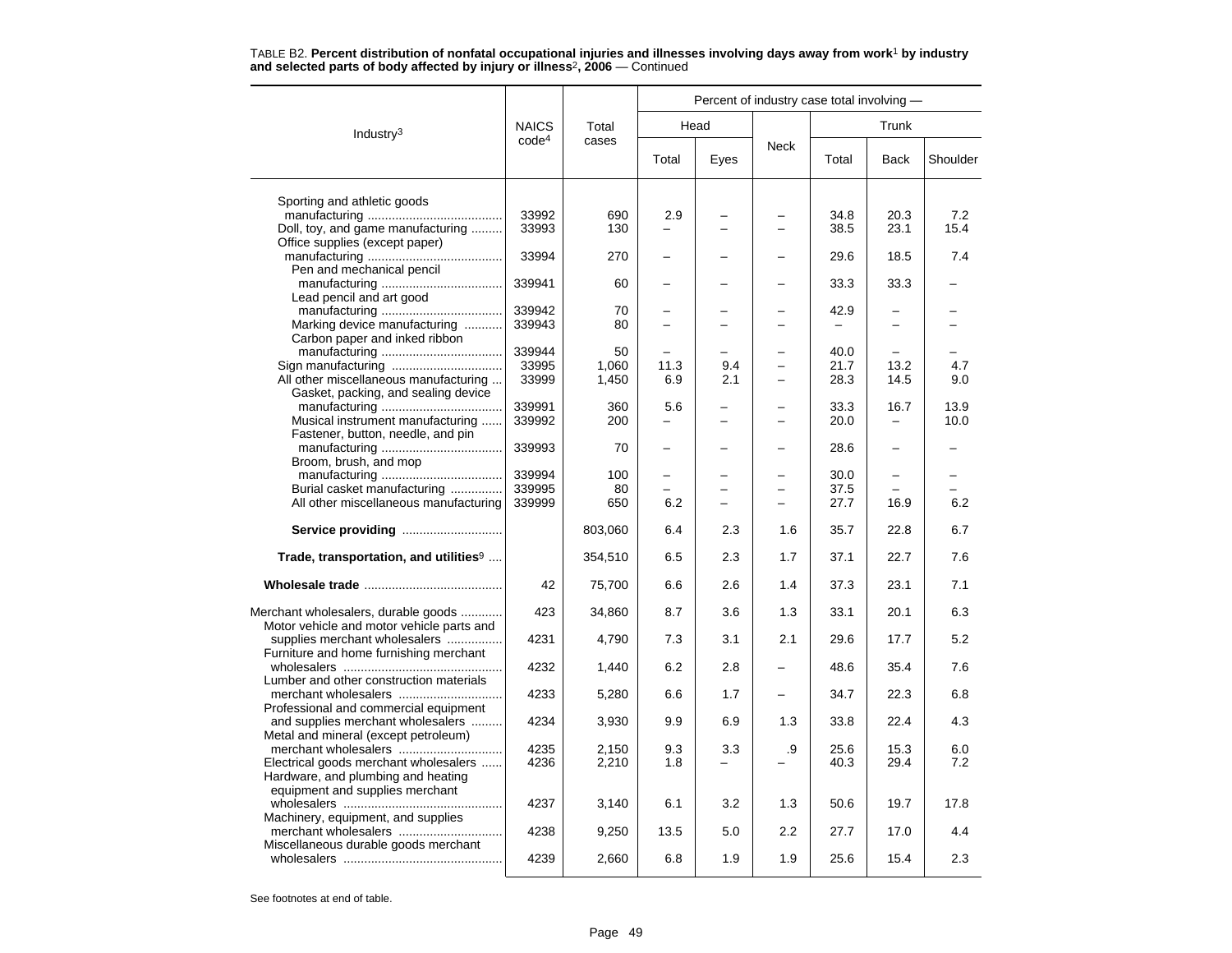|                                                                                  | Percent of industry case total involving - |                          |                          |                          |                          |                          |                          |                          |               |                                     |  |
|----------------------------------------------------------------------------------|--------------------------------------------|--------------------------|--------------------------|--------------------------|--------------------------|--------------------------|--------------------------|--------------------------|---------------|-------------------------------------|--|
| Industry $3$                                                                     |                                            | Upper extremities        |                          |                          |                          | Lower extremities        |                          |                          | Multiple      | All                                 |  |
|                                                                                  | Total                                      | Finger                   | Hand                     | Wrist                    | Total                    | Knee                     | Foot, toe                | Body<br>systems          | body<br>parts | other<br>body<br>parts <sup>5</sup> |  |
| Sporting and athletic goods                                                      |                                            |                          |                          |                          |                          |                          |                          |                          |               |                                     |  |
|                                                                                  | 42.0                                       | 13.0                     | 8.7                      | 13.0                     | 11.6                     | 4.3                      |                          |                          | 7.2           |                                     |  |
| Doll, toy, and game manufacturing<br>Office supplies (except paper)              | 23.1                                       |                          |                          | $\equiv$                 | $\equiv$                 | $\overline{\phantom{0}}$ |                          |                          | 23.1          |                                     |  |
| Pen and mechanical pencil                                                        | 37.0                                       | 18.5                     |                          | 7.4                      | 22.2                     | 7.4                      |                          |                          |               |                                     |  |
| Lead pencil and art good                                                         | 33.3                                       |                          |                          | -                        |                          | -                        |                          | $\overline{\phantom{0}}$ |               |                                     |  |
|                                                                                  | 42.9                                       |                          | —                        | $\overline{\phantom{0}}$ | 28.6                     | -                        |                          | $\overline{\phantom{0}}$ |               |                                     |  |
| Marking device manufacturing<br>Carbon paper and inked ribbon                    | 62.5                                       | 37.5                     | $\equiv$                 | $\overline{\phantom{0}}$ |                          | $\equiv$                 | ÷                        | $\equiv$                 |               |                                     |  |
|                                                                                  |                                            |                          | $\overline{\phantom{0}}$ | $\overline{a}$           | 40.0                     |                          |                          |                          |               |                                     |  |
|                                                                                  | 26.4                                       | 7.5                      | 7.5                      | 7.5                      | 18.9                     | 6.6                      | 6.6                      | $\overline{\phantom{0}}$ | 18.9          |                                     |  |
| All other miscellaneous manufacturing<br>Gasket, packing, and sealing device     | 35.2                                       | 17.2                     | 4.1                      | 8.3                      | 21.4                     | 4.8                      | 9.0                      | $\overline{\phantom{0}}$ | 6.9           |                                     |  |
|                                                                                  | 38.9                                       | 19.4                     | 5.6                      | 11.1                     | 16.7                     | 5.6                      | 5.6                      |                          |               |                                     |  |
| Musical instrument manufacturing                                                 | 45.0                                       | 20.0                     |                          | $\equiv$                 | 25.0                     | $\overline{\phantom{0}}$ | 20.0                     | $\equiv$                 |               |                                     |  |
| Fastener, button, needle, and pin<br>Broom, brush, and mop                       | 28.6                                       | $\overline{\phantom{0}}$ | $\overline{\phantom{0}}$ | $\overline{\phantom{0}}$ | $\overline{\phantom{0}}$ | $\overline{\phantom{0}}$ | $\overline{\phantom{0}}$ | $\overline{\phantom{0}}$ | $\equiv$      |                                     |  |
|                                                                                  | 40.0                                       | 30.0                     | $\overline{a}$           | $\overline{a}$           |                          | $\equiv$                 |                          |                          |               |                                     |  |
| Burial casket manufacturing                                                      |                                            |                          |                          | $\overline{\phantom{0}}$ | 37.5                     |                          |                          |                          |               |                                     |  |
| All other miscellaneous manufacturing                                            | 33.8                                       | 13.8                     | 4.6                      | 9.2                      | 23.1                     | 4.6                      | 9.2                      | $\overline{\phantom{0}}$ | 9.2           |                                     |  |
| Service providing                                                                | 20.4                                       | 7.1                      | 3.7                      | 3.9                      | 22.2                     | 8.2                      | 4.8                      | 1.7                      | 11.0          | 1.0                                 |  |
| Trade, transportation, and utilities <sup>9</sup>                                | 19.6                                       | 6.9                      | 3.4                      | 3.8                      | 23.7                     | 8.5                      | 6.0                      | 1.1                      | 9.3           | 1.0                                 |  |
|                                                                                  | 20.1                                       | 7.9                      | 3.4                      | 4.1                      | 24.4                     | 8.5                      | 7.0                      | 1.1                      | 8.4           | .7                                  |  |
| Merchant wholesalers, durable goods<br>Motor vehicle and motor vehicle parts and | 23.8                                       | 9.3                      | 4.4                      | 5.1                      | 23.6                     | 6.7                      | 7.9                      | 1.4                      | 7.2           | $\cdot$ 7                           |  |
| supplies merchant wholesalers<br>Furniture and home furnishing merchant          | 21.1                                       | 7.7                      | 2.1                      | 4.0                      | 28.0                     | 11.3                     | 8.4                      | 7.1                      | 4.8           |                                     |  |
| Lumber and other construction materials                                          | 27.1                                       | 5.6                      | 11.8                     | 7.6                      | 13.2                     | 3.5                      | 6.2                      | $\overline{\phantom{0}}$ | 2.8           |                                     |  |
| Professional and commercial equipment                                            | 17.6                                       | 4.7                      | 4.9                      | 4.0                      | 32.0                     | 8.9                      | 15.7                     | $\overline{\phantom{0}}$ | 7.8           | .9                                  |  |
| and supplies merchant wholesalers<br>Metal and mineral (except petroleum)        | 24.9                                       | 4.6                      | 1.8                      | 12.2                     | 16.3                     | 2.8                      | 4.6                      | $\overline{\phantom{0}}$ | 13.0          | .5                                  |  |
| Electrical goods merchant wholesalers                                            | 35.3<br>24.4                               | 19.1<br>10.9             | 5.1<br>—                 | 6.0<br>5.9               | 23.7<br>27.1             | 3.7<br>5.9               | 8.8<br>6.3               |                          | 4.2<br>6.3    |                                     |  |
| Hardware, and plumbing and heating<br>equipment and supplies merchant            |                                            |                          |                          |                          |                          |                          |                          |                          |               |                                     |  |
| Machinery, equipment, and supplies                                               | 10.2                                       | 4.1                      | 1.3                      | 2.2                      | 22.0                     | 4.1                      | 7.6                      |                          | 9.9           |                                     |  |
| Miscellaneous durable goods merchant                                             | 26.2                                       | 12.8                     | 5.4                      | 3.1                      | 22.4                     | 7.6                      | 5.3                      | 1.2                      | 5.4           | 1.5                                 |  |
|                                                                                  | 36.1                                       | 15.4                     | 9.4                      | 6.0                      | 19.2                     | 4.9                      | 7.5                      |                          | 10.5          |                                     |  |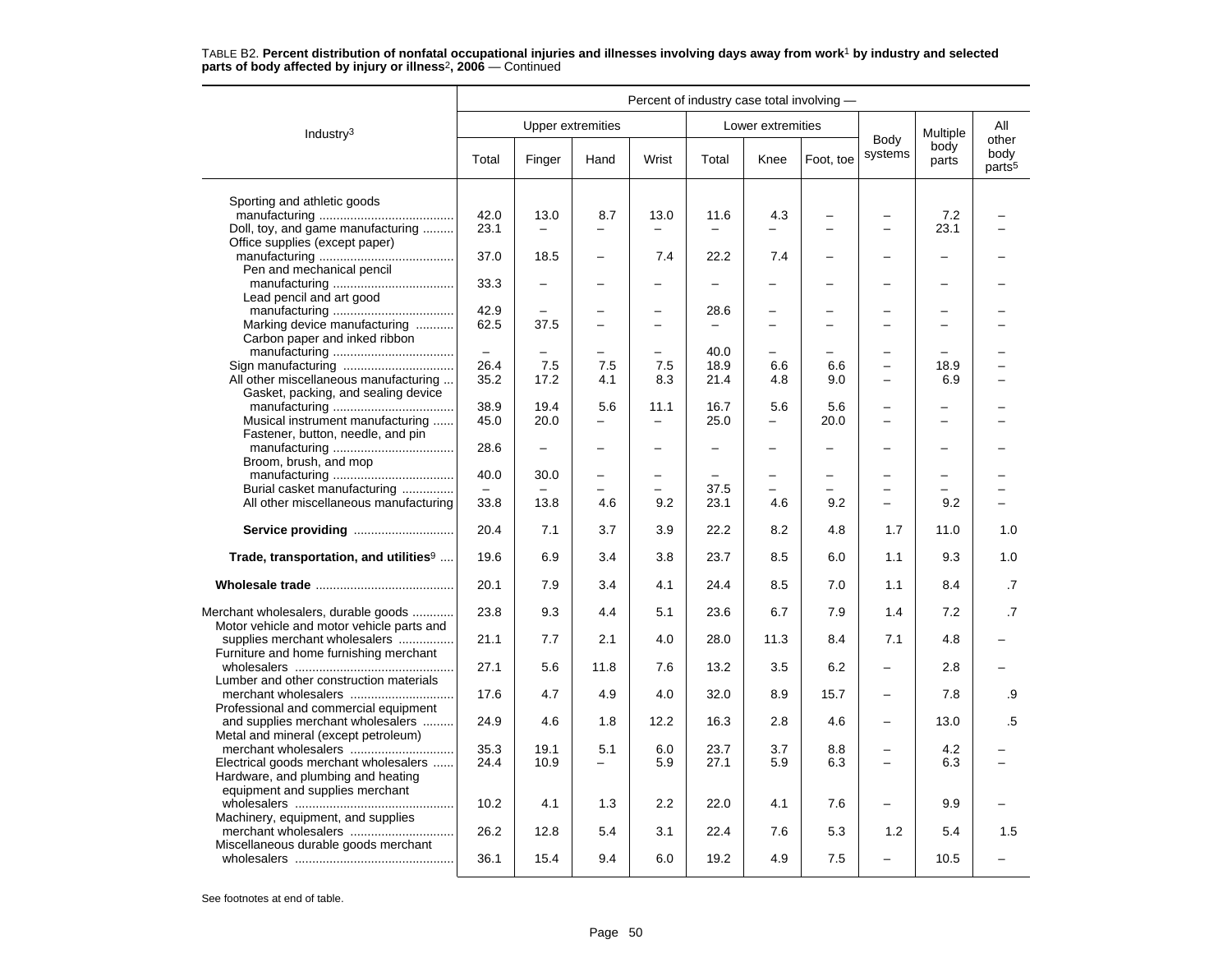TABLE B2. **Percent distribution of nonfatal occupational injuries and illnesses involving days away from work**<sup>1</sup> **by industry and selected parts of body affected by injury or illness**<sup>2</sup>**, 2006** — Continued

|                                                                            |                   |                  | Percent of industry case total involving - |            |                          |              |              |             |  |  |
|----------------------------------------------------------------------------|-------------------|------------------|--------------------------------------------|------------|--------------------------|--------------|--------------|-------------|--|--|
| Industry <sup>3</sup>                                                      | <b>NAICS</b>      | Total            | Head                                       |            |                          |              | Trunk        |             |  |  |
|                                                                            | code <sup>4</sup> | cases            | Total                                      | Eyes       | <b>Neck</b>              | Total        | <b>Back</b>  | Shoulder    |  |  |
| Merchant wholesalers, nondurable goods<br>Paper and paper product merchant | 424               | 37,340           | 4.6                                        | 1.8        | 1.4                      | 41.3         | 26.1         | 7.8         |  |  |
| Drugs and druggists' sundries merchant                                     | 4241              | 2,410            | 3.3                                        | 2.5        |                          | 32.0         | 23.2         | 1.7         |  |  |
| Apparel, piece goods, and notions                                          | 4242              | 1,840            | 5.4                                        | 1.6        | 6.0                      | 40.8         | 23.4         | 12.5        |  |  |
| merchant wholesalers                                                       | 4243              | 1,160            | 3.4                                        |            |                          | 50.0         | 31.0         | 9.5         |  |  |
| Grocery and related product merchant                                       | 4244              | 15,950           | 3.9                                        | 1.8        | 1.6                      | 42.9         | 28.3         | 7.1         |  |  |
| Farm product raw material merchant                                         | 4245              | 1,220            | 8.2                                        |            |                          | 36.1         | 12.3         | 12.3        |  |  |
| Chemical and allied products merchant                                      | 4246              | 1,740            | 3.4                                        |            |                          | 21.3         | 15.5         | 3.4         |  |  |
| Beer, wine, and distilled alcoholic<br>beverage merchant wholesalers       | 4248              | 4,330            | 2.3                                        | .7         | 1.2                      | 49.0         | 32.1         | 8.5         |  |  |
| Miscellaneous nondurable goods merchant                                    | 4249              | 6,120            | 8.7                                        | 3.3        | 1.5                      | 37.1         | 21.9         | 5.6         |  |  |
| Wholesale electronic markets and agents and                                | 425               | 3,510            | 6.6                                        | 2.3        | 1.1                      | 35.9         | 22.2         | 8.0         |  |  |
|                                                                            | 44-45             | 162,800          | 7.0                                        | 2.4        | 1.5                      | 36.1         | 22.8         | 6.8         |  |  |
| Motor vehicle and parts dealers                                            | 441               | 23,000           | 11.2                                       | 6.5        | 1.6                      | 31.7         | 19.6         | 5.8         |  |  |
|                                                                            | 4411<br>44111     | 13,320<br>12,690 | 10.7<br>11.0                               | 6.5<br>6.5 | 1.7<br>1.7               | 29.4<br>29.6 | 19.6<br>20.0 | 4.7<br>4.7  |  |  |
|                                                                            | 44112             | 640              | 7.8                                        | 6.2        |                          | 28.1         | 10.9         | 4.7         |  |  |
| Other motor vehicle dealers<br>Recreational vehicle dealers                | 4412<br>44121     | 2,540<br>560     | 16.9<br>5.4                                | 10.6<br>-  | $\overline{\phantom{0}}$ | 26.4<br>28.6 | 14.2<br>8.9  | 8.7<br>10.7 |  |  |
| Automotive parts, accessories, and tire                                    |                   |                  |                                            |            |                          |              |              |             |  |  |
|                                                                            | 4413              | 7,140            | 9.9                                        | 4.9        | 1.8                      | 38.0         | 21.4         | 6.9         |  |  |
| Automotive parts and accessories stores                                    | 44131             | 3,530            | 8.8                                        | 4.0        | 2.8                      | 41.9         | 23.8         | 7.9         |  |  |
|                                                                            | 44132             | 3,610            | 11.1                                       | 5.8        | $\overline{\phantom{0}}$ | 34.1         | 19.1         | 5.8         |  |  |
| Furniture and home furnishings stores                                      | 442<br>4421       | 8.130<br>4,130   | 5.8<br>6.8                                 | .9<br>1.0  | 2.5<br>1.9               | 39.7<br>38.7 | 26.8<br>25.7 | 8.2<br>7.5  |  |  |
|                                                                            | 4422              | 4,000            | 4.8                                        | .8         | 3.0                      | 40.8         | 28.2         | 9.0         |  |  |
|                                                                            | 44221             | 970              | 3.1                                        |            | $\overline{\phantom{0}}$ | 35.1         | 25.8         | 5.2         |  |  |
| Other home furnishings stores                                              | 44229             | 3,030            | 5.3                                        | 1.0        | 3.3                      | 42.6         | 28.7         | 10.2        |  |  |
| Electronics and appliance stores                                           | 443               | 2,790            | 4.3                                        | 1.4        | .7                       | 52.7         | 36.9         | 7.2         |  |  |
| Electronics and appliance stores<br>Appliance, television, and other       | 4431              | 2,790            | 4.3                                        | 1.4        | $\cdot$ 7                | 52.7         | 36.9         | 7.2         |  |  |
| Computer and software stores                                               | 44311<br>44312    | 2,490<br>300     | 2.4<br>20.0                                | 13.3       |                          | 55.8<br>26.7 | 39.0<br>20.0 | 7.6         |  |  |
| Building material and garden equipment and                                 | 444               | 24.020           |                                            |            |                          | 40.4         |              | 7.0         |  |  |
| Building material and supplies dealers                                     | 4441              | 22,280           | 6.7<br>6.8                                 | 2.2<br>2.1 | 1.6<br>1.7               | 40.4         | 23.5<br>23.8 | 7.3         |  |  |
|                                                                            | 44411             | 13,520           | 7.5                                        | 2.6        | 1.8                      | 39.8         | 22.6         | 8.3         |  |  |
| Paint and wallpaper stores                                                 | 44412             | 380              |                                            |            | -                        | 71.1         |              |             |  |  |
| Other building material dealers                                            | 44419             | 6,830            | 6.3                                        | 1.6        | 1.5                      | 40.0         | 28.0         | 6.0         |  |  |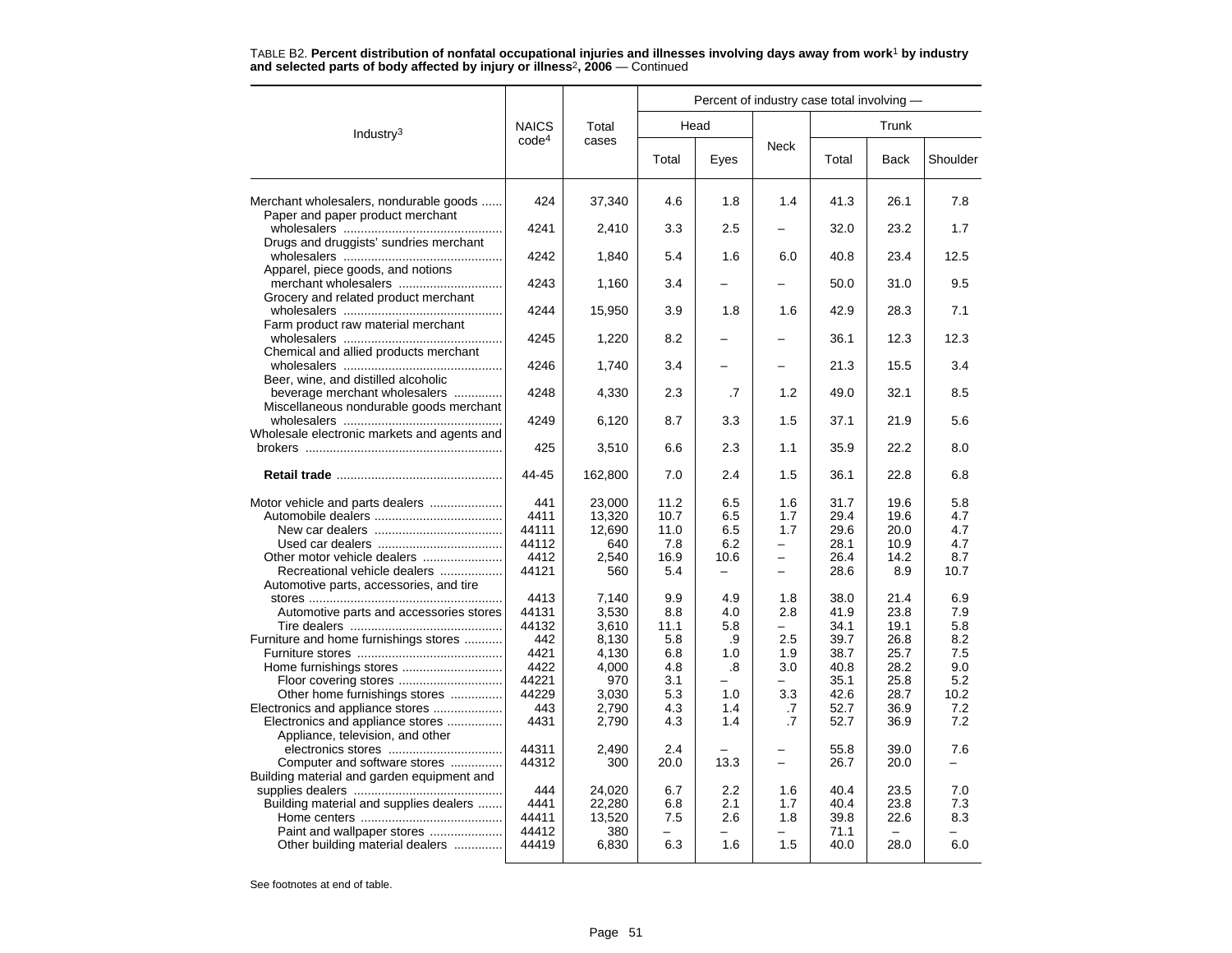#### Industry3 Percent of industry case total involving — Upper extremities **Lower** extremities Body systems Multiple body parts Allotherbody<br>parts<sup>5</sup> Total Finger Hand Wrist Total Knee Foot, toe Systems parts pour Merchant wholesalers, nondurable goods ...... | 16.6 | 6.6 | 2.4 | 3.2 | 25.2 | 9.7 | 6.2 | 0.7 | 9.4 | 0.7 Paper and paper product merchant wholesalers .............................................. 32.0 9.1 5.4 10.4 19.5 9.5 3.3 2.5 10.4 –Drugs and druggists' sundries merchant wholesalers .............................................. 14.1 3.8 2.7 3.3 19.0 6.0 3.8 – 13.6 –Apparel, piece goods, and notions merchant wholesalers .............................. 18.1 7.8 – 5.2 21.6 6.0 1.7 1.7 3.4 –Grocery and related product merchant wholesalers .............................................. 15.7 6.3 2.4 2.8 25.8 9.2 6.0 .3 8.6 1.3Farm product raw material merchant wholesalers .............................................. 9.0 3.3 – 4.9 41.0 30.3 – – 4.9 –Chemical and allied products merchant wholesalers .............................................. 19.5 11.5 – – 40.2 – 31.6 – 15.5 –Beer, wine, and distilled alcoholic beverage merchant wholesalers .............. 13.2 5.3 2.5 2.5 24.7 9.2 7.2 – 9.0 – Miscellaneous nondurable goods merchant wholesalers .............................................. 21.1 9.6 2.5 2.5 23.7 11.4 5.2 1.8 6.0 .3Wholesale electronic markets and agents and brokers ......................................................... 21.1 6.6 3.4 4.6 23.1 12.8 5.1 2.3 9.4 .6**Retail trade** ................................................ 21.8 8.4 4.1 4.1 22.3 8.3 5.9 1.1 8.8 1.2 Motor vehicle and parts dealers ..................... 23.0 7.0 5.3 4.2 20.7 8.0 4.8 1.3 9.4 1.1 Automobile dealers ..................................... 24.8 7.5 6.1 4.0 20.1 9.5 4.1 1.1 10.9 1.1New car dealers ..................................... 24.3 7.5 5.9 3.3 20.2 9.6 3.9 .9 11.3 1.1Used car dealers .................................... 34.4 6.2 9.4 17.2 18.8 6.2 7.8 – 3.1 –Other motor vehicle dealers ....................... 22.0 7.5 – 2.8 21.3 5.5 9.1 – 11.8 –Recreational vehicle dealers .................. 39.3 17.9 5.4 – 21.4 8.9 – – 5.4 –Automotive parts, accessories, and tire stores ........................................................ 19.7 5.7 5.2 5.2 21.4 6.3 4.9 1.7 5.7 1.5Automotive parts and accessories stores 13.9 4.0 5.4 2.5 23.5 5.7 8.2 1.1 4.8 3.1 Tire dealers ............................................ 25.5 7.5 5.0 7.8 19.4 7.2 – 2.2 6.9 –Furniture and home furnishings stores ............ 17.6 | 9.3 | 3.0 | 2.6 | 23.4 | 10.3 | 6.3 | 1.0 | 9.5 | .5<br>5.1 1.5 1.7 | 27.4 | 13.1 | 6.3 | 1.0 | 10.9 | .5 Furniture stores .......................................... 12.3 6.1 1.5 1.7 27.4 13.1 6.3 1.0 10.9 .5Home furnishings stores ............................. 22.8 12.8 4.5 3.5 19.2 7.5 6.2 1.0 8.0 .5 Floor covering stores .............................. 19.6 9.3 6.2 4.1 22.7 12.4 3.1 – 16.5 – Other home furnishings stores ............... 23.8 13.9 4.3 3.6 18.2 5.6 7.3 1.3 5.0 .7 Electronics and appliance stores .................... 15.8 8.2 2.2 1.4 15.4 4.3 3.9 – 9.7 1.4 Electronics and appliance stores ................ 15.8 8.2 2.2 1.4 15.4 4.3 3.9 – 9.7 1.4 Appliance, television, and other electronics stores ................................. 15.3 8.4 2.4 1.2 14.9 4.0 4.0 – 9.2 1.6Computer and software stores ............... 16.7 6.7 – – 16.7 6.7 – – 13.3 – Building material and garden equipment and supplies dealers ........................................... 16.8 6.3 2.6 2.8 25.8 8.9 7.2 .6 6.9 1.1 Building material and supplies dealers ....... 17.3 6.3 2.7 2.8 25.5 8.4 7.2 .5 6.7 1.0 Home centers ......................................... 16.9 6.1 2.4 2.9 25.0 8.2 7.8 .4 6.9 1.6Paint and wallpaper stores ..................... – – – – 21.1 – 15.8 – – – Other building material dealers ..............

# TABLE B2. **Percent distribution of nonfatal occupational injuries and illnesses involving days away from work**<sup>1</sup> **by industry and selected parts of body affected by injury or illness**<sup>2</sup>**, 2006** — Continued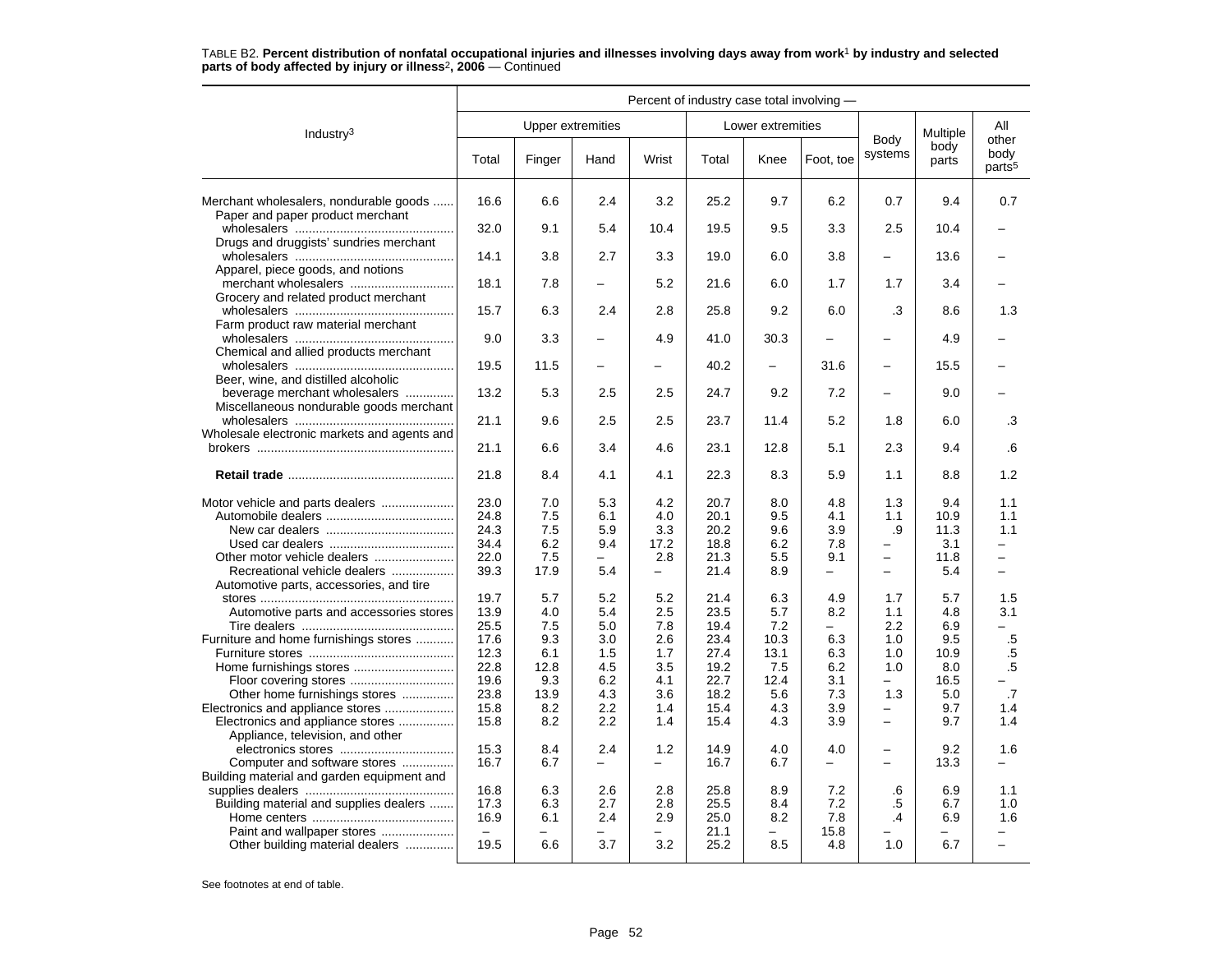|                                                                     |                   |                  |                          |                          | Percent of industry case total involving - |                          |                          |            |  |
|---------------------------------------------------------------------|-------------------|------------------|--------------------------|--------------------------|--------------------------------------------|--------------------------|--------------------------|------------|--|
| Industry $3$                                                        | <b>NAICS</b>      | Total            |                          | Head                     |                                            |                          | Trunk                    |            |  |
|                                                                     | code <sup>4</sup> | cases            | Total                    | Eyes                     | <b>Neck</b>                                | Total                    | <b>Back</b>              | Shoulder   |  |
| Lawn and garden equipment and supplies                              |                   |                  |                          |                          |                                            |                          |                          |            |  |
|                                                                     | 4442              | 1.740            | 5.7                      | 3.4                      | -                                          | 40.2                     | 20.1                     | 3.4        |  |
| Outdoor power equipment stores                                      | 44421             | 270              |                          |                          |                                            |                          |                          |            |  |
| Nursery and garden centers                                          | 44422             | 1,480            | 6.8                      | 4.1                      |                                            | 44.6                     | 21.6                     | 3.4        |  |
|                                                                     | 445               | 35,710           | 3.6                      | .9                       | 1.5                                        | 34.5                     | 21.7                     | 7.0        |  |
|                                                                     | 4451              | 31,980           | 3.5                      | .9                       | .8                                         | 35.0                     | 22.0                     | 7.3        |  |
| Supermarkets and other grocery (except                              |                   |                  |                          |                          |                                            |                          |                          |            |  |
| convenience) stores                                                 | 44511             | 31,280           | 3.5                      | 1.0                      | .8                                         | 35.2                     | 22.3                     | 7.2        |  |
|                                                                     | 44512             | 700              |                          |                          |                                            | 27.1                     | 10.0                     | 11.4       |  |
|                                                                     | 4452              | 2,260            | 3.1                      | $\overline{\phantom{0}}$ | .9                                         | 29.2                     | 19.9                     | 3.5        |  |
|                                                                     | 44521             | 240              |                          |                          |                                            | 25.0                     | 25.0                     |            |  |
| Fish and seafood markets                                            | 44522             | 60               | $=$                      | $\overline{\phantom{0}}$ | $\overline{\phantom{0}}$                   |                          |                          |            |  |
| Fruit and vegetable markets                                         | 44523             | 600              | 3.3                      |                          |                                            | 23.3                     | 15.0                     | 3.3        |  |
|                                                                     | 44529             | 1,370            | 3.6                      |                          | 1.5                                        | 32.8                     | 22.6                     | 4.4        |  |
| Health and personal care stores                                     | 446               | 4,170            | 1.7                      | 1.0                      |                                            | 51.8                     | 34.1                     | 7.2        |  |
| Health and personal care stores                                     | 4461              | 4,170            | 1.7                      | 1.0                      | -                                          | 51.8                     | 34.1                     | 7.2        |  |
| Pharmacies and drug stores                                          | 44611             | 3,240            | 1.9                      | .9                       | -                                          | 47.5                     | 29.3                     | 8.0        |  |
| Cosmetics, beauty supplies, and                                     |                   |                  |                          |                          |                                            |                          |                          |            |  |
|                                                                     | 44612             | 210              |                          |                          | $\overline{\phantom{0}}$                   | 38.1                     | 33.3                     |            |  |
|                                                                     | 44613             | 50               | $\overline{\phantom{m}}$ | $\overline{\phantom{0}}$ |                                            |                          |                          |            |  |
| Other health and personal care stores                               | 44619             | 660              | $\equiv$                 | $=$                      |                                            | 81.8                     | 60.6                     |            |  |
|                                                                     | 447               | 5,960            | 5.9                      | .7                       | -                                          | 32.2                     | 21.6                     | 7.4        |  |
| Gasoline stations with convenience                                  | 4471              | 5,960            | 5.9                      | .7                       |                                            | 32.2                     | 21.6                     | 7.4        |  |
|                                                                     | 44711             | 5,130            | 6.6                      | .8                       |                                            | 29.6                     | 22.2                     | 4.3        |  |
| Other gasoline stations                                             | 44719             | 840              |                          |                          |                                            | 47.6                     | 17.9                     | 26.2       |  |
| Clothing and clothing accessories stores                            | 448               | 6.950            | 7.2                      | 1.7                      | 2.2                                        | 28.9                     | 23.3                     | 2.6        |  |
|                                                                     | 4481              | 5,220            | 9.4                      | 2.3                      | 2.7                                        | 22.6                     | 15.5                     | 3.3        |  |
|                                                                     | 44811             | 290              |                          |                          |                                            |                          |                          |            |  |
|                                                                     | 44814             | 2,630            | 8.7                      | 4.6                      | 1.5                                        | 34.6                     | 24.7                     | 5.3        |  |
|                                                                     | 44819             | 360              | 63.9                     |                          |                                            |                          |                          |            |  |
| Jewelry, luggage, and leather goods stores                          | 4483              | 460              | $\overline{\phantom{0}}$ | $\overline{\phantom{0}}$ | -                                          | $\overline{\phantom{0}}$ | $\overline{\phantom{0}}$ | -          |  |
| Sporting goods, hobby, book, and music                              |                   |                  |                          |                          |                                            |                          |                          |            |  |
|                                                                     | 451               | 2,780            | 7.2                      | 1.4                      | 1.4                                        | 38.5                     | 28.1                     | 5.0        |  |
| Sporting goods, hobby, and musical                                  |                   |                  |                          |                          |                                            |                          |                          |            |  |
|                                                                     | 4511              | 2,100            | 9.5                      | 1.9                      | 1.9                                        | 32.4                     | 20.0                     | 5.7        |  |
|                                                                     | 45111             | 620              | 8.1                      | 4.8                      |                                            | 53.2                     | 27.4                     | 8.1        |  |
| Hobby, toy, and game stores                                         | 45112             | 1,200            | 11.7                     |                          | 3.3                                        | 23.3                     | 18.3                     | 3.3        |  |
| Sewing, needlework, and piece goods                                 |                   |                  |                          |                          |                                            |                          |                          |            |  |
|                                                                     | 45113             | 200              |                          |                          |                                            |                          |                          |            |  |
| Musical instrument and supplies stores                              | 45114             | 80               |                          |                          |                                            | 37.5                     |                          |            |  |
| Book, periodical, and music stores                                  | 4512              | 680              | $\equiv$                 | -                        | $\equiv$                                   | 57.4                     | 52.9                     | 2.9        |  |
| Book stores and news dealers                                        | 45121             | 630              |                          |                          |                                            | 55.6                     | 50.8                     | 3.2        |  |
| Prerecorded tape, compact disc, and                                 |                   |                  |                          |                          |                                            |                          |                          |            |  |
|                                                                     | 45122             | 50               |                          |                          |                                            | 100.0                    |                          |            |  |
|                                                                     | 452               | 36,660           | 8.5                      | 2.6                      | 1.4<br>1.2                                 | 36.1                     | 22.0                     | 7.2<br>6.1 |  |
|                                                                     | 4521<br>4529      | 18,560<br>18.110 | 9.2<br>7.8               | 2.6<br>2.5               | 1.5                                        | 33.8<br>38.5             | 21.6<br>22.5             | 8.2        |  |
| Other general merchandise stores<br>Warehouse clubs and superstores | 45291             | 14,230           | 7.7                      | 2.6                      | 1.6                                        | 37.4                     | 22.8                     | 7.4        |  |
|                                                                     |                   |                  |                          |                          |                                            |                          |                          |            |  |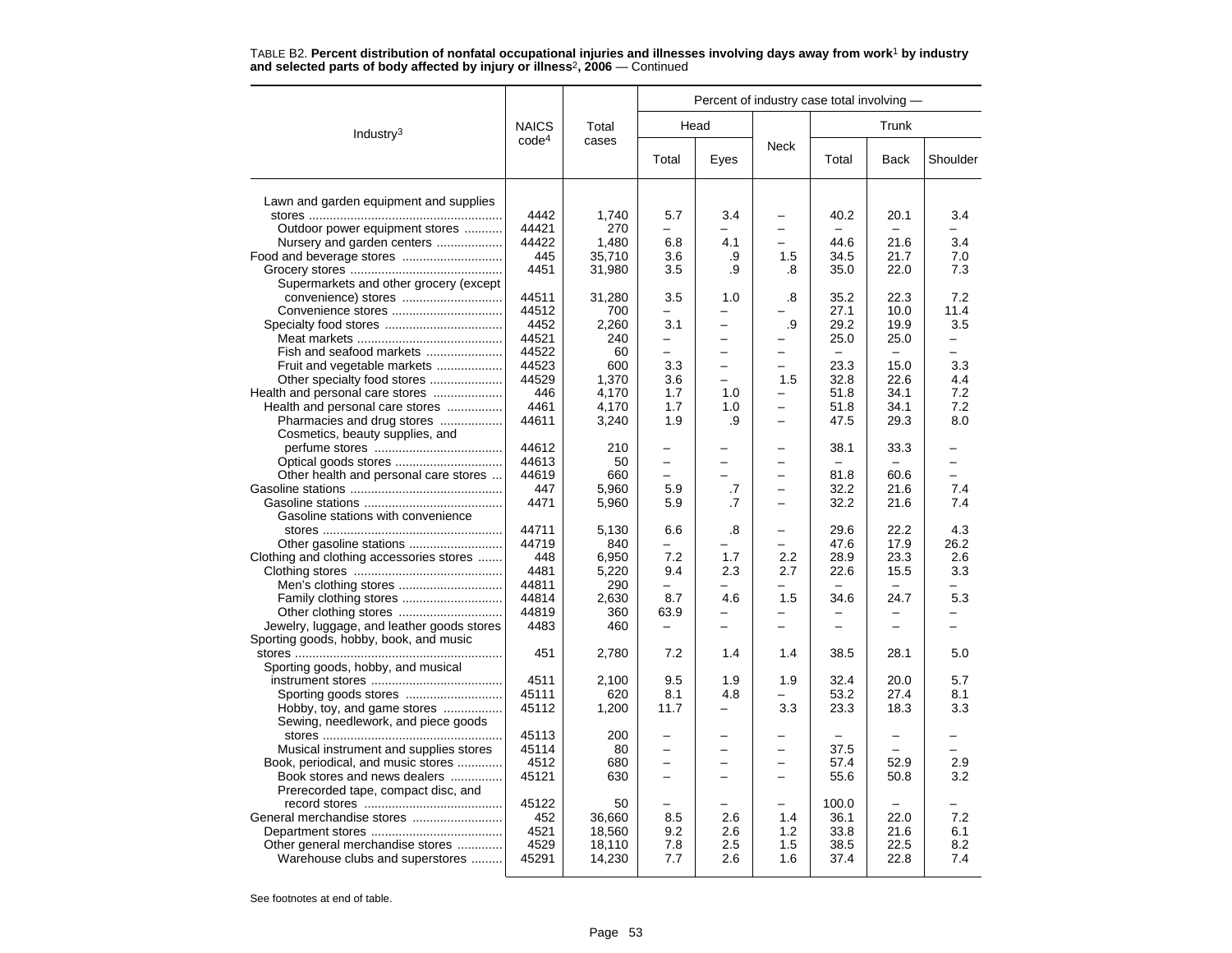|                                            | Percent of industry case total involving - |                          |                          |                          |                          |                          |                          |                          |                          |                                     |
|--------------------------------------------|--------------------------------------------|--------------------------|--------------------------|--------------------------|--------------------------|--------------------------|--------------------------|--------------------------|--------------------------|-------------------------------------|
| Industry $3$                               |                                            |                          | Upper extremities        |                          |                          | Lower extremities        |                          |                          | Multiple                 | All                                 |
|                                            | Total                                      | Finger                   | Hand                     | Wrist                    | Total                    | Knee                     | Foot, toe                | Body<br>systems          | body<br>parts            | other<br>body<br>parts <sup>5</sup> |
| Lawn and garden equipment and supplies     |                                            |                          |                          |                          |                          |                          |                          |                          |                          |                                     |
|                                            | 10.3                                       | 5.7                      | 1.1                      | 2.3                      | 30.5                     | 14.9                     | 6.9                      | 1.7                      | 9.8                      | 1.7                                 |
| Outdoor power equipment stores             | $\equiv$                                   | $\overline{\phantom{0}}$ |                          | $\overline{\phantom{0}}$ | 77.8                     | 77.8                     | $\equiv$                 | $\overline{\phantom{a}}$ | $\overline{\phantom{0}}$ |                                     |
| Nursery and garden centers                 | 11.5                                       | 6.1                      | $\overline{\phantom{0}}$ | 2.7                      | 21.6                     | 3.4                      | 8.1                      | 2.0                      | 11.5                     | 2.0                                 |
| Food and beverage stores                   | 32.1                                       | 16.2                     | 4.9                      | 5.4                      | 19.1                     | 6.7                      | 5.5                      | 1.0                      | 7.4                      | .8                                  |
|                                            | 32.8                                       | 16.9                     | 4.8                      | 5.4                      | 18.8                     | 6.9                      | 5.6                      | 1.1                      | 7.3                      | .8                                  |
| Supermarkets and other grocery (except     |                                            |                          |                          |                          |                          |                          |                          |                          |                          |                                     |
|                                            | 32.5                                       | 16.5                     | 4.9                      | 5.5                      | 19.1                     | 7.1                      | 5.7                      | 1.2                      | 7.0                      | .8                                  |
| Convenience stores                         | 44.3                                       | 31.4                     | 4.3                      |                          |                          | $\overline{\phantom{0}}$ | $\overline{\phantom{0}}$ | $\overline{\phantom{0}}$ | 21.4                     |                                     |
|                                            | 31.4                                       | 15.9                     | 4.4                      | 4.9                      | 24.8                     | 6.6                      | 5.3                      | $\equiv$                 | 10.2                     | .9                                  |
|                                            | 50.0                                       | 37.5                     | $\overline{\phantom{0}}$ | Ξ.                       | 12.5                     | $\overline{\phantom{0}}$ | $\overline{\phantom{0}}$ | $\overline{\phantom{0}}$ | $\qquad \qquad -$        |                                     |
| Fish and seafood markets                   | 83.3                                       | 66.7                     | $\overline{\phantom{0}}$ |                          |                          |                          |                          | $\equiv$                 | $\equiv$                 | -                                   |
| Fruit and vegetable markets                | 28.3                                       | 8.3                      | $\overline{\phantom{0}}$ | 13.3                     | 35.0                     | 11.7                     | 6.7                      | $\equiv$                 | 8.3                      | $\overline{\phantom{0}}$            |
|                                            | 26.3                                       | 12.4                     | 6.6                      | 1.5                      | 22.6                     | 5.8                      | 5.1                      | $\equiv$                 | 10.9                     | 1.5                                 |
|                                            | 19.9                                       | 8.6                      | 2.4                      | 5.8                      | 15.3                     | 6.5                      | 1.0                      | 1.7                      | 9.1                      |                                     |
| Health and personal care stores            | 19.9                                       | 8.6                      | 2.4                      | 5.8                      | 15.3                     | 6.5                      | 1.0                      | 1.7                      | 9.1                      | -                                   |
| Pharmacies and drug stores                 | 20.1                                       | 7.4                      | 2.8                      | 7.1                      | 17.9                     | 7.7                      | $\equiv$                 | 1.9                      | 10.8                     |                                     |
| Cosmetics, beauty supplies, and            |                                            |                          |                          |                          |                          |                          |                          |                          |                          |                                     |
|                                            | 52.4                                       | 52.4                     | $\overline{\phantom{0}}$ | -                        | $\overline{\phantom{0}}$ | $\overline{\phantom{0}}$ | ۳                        | $\overline{\phantom{0}}$ | $\overline{\phantom{0}}$ |                                     |
|                                            | 40.0                                       | $\qquad \qquad -$        |                          |                          | -                        | $\overline{\phantom{0}}$ |                          | $\equiv$                 | -                        |                                     |
| Other health and personal care stores      | $\overline{\phantom{m}}$                   | $\overline{\phantom{0}}$ |                          |                          |                          |                          |                          | $\overline{\phantom{0}}$ | $\overline{\phantom{0}}$ |                                     |
|                                            | 15.4                                       | 4.7                      | 4.9                      | 1.8                      | 22.3                     | 5.9                      | 2.2                      | 2.2                      | 21.8                     |                                     |
|                                            | 15.4                                       | 4.7                      | 4.9                      | 1.8                      | 22.3                     | 5.9                      | 2.2                      | 2.2                      | 21.8                     |                                     |
| Gasoline stations with convenience         |                                            |                          |                          |                          |                          |                          |                          |                          |                          |                                     |
|                                            | 15.6                                       | 4.5                      | 5.3                      | 2.1                      | 21.1                     | 5.3                      | 2.3                      | 2.3                      | 24.4                     |                                     |
| Other gasoline stations                    | 15.5                                       | 7.1                      |                          | $\overline{\phantom{0}}$ | 29.8                     | 9.5                      | $\equiv$                 | $\overline{\phantom{0}}$ | 4.8                      | $\overline{\phantom{0}}$            |
| Clothing and clothing accessories stores   | 18.0                                       | 2.3                      | 4.2                      | 3.5                      | 34.4                     | 9.8                      | 12.5                     | 1.7                      | 7.6                      | $\overline{\phantom{0}}$            |
|                                            | 22.4                                       | 2.9                      | 5.2                      | 4.0                      | 33.1                     | 12.3                     | 5.0                      | 2.1                      | 7.7                      | $\overline{\phantom{0}}$            |
|                                            | 58.6                                       | $\overline{\phantom{0}}$ | 51.7                     | ÷.                       |                          | $\overline{\phantom{0}}$ |                          | $\overline{\phantom{0}}$ | $\overline{\phantom{0}}$ | $\overline{\phantom{0}}$            |
|                                            | 19.8                                       | 3.8                      | 3.8                      | 6.8                      | 21.3                     | 8.4                      | 3.4                      | 3.8                      | 9.5                      |                                     |
|                                            | $\overline{\phantom{0}}$                   | $\overline{\phantom{0}}$ | $\overline{\phantom{0}}$ | -                        |                          | $\overline{\phantom{0}}$ |                          | $\overline{\phantom{0}}$ | -                        |                                     |
| Jewelry, luggage, and leather goods stores | $\overline{\phantom{0}}$                   | $\overline{\phantom{0}}$ | $\overline{\phantom{0}}$ | -                        | 58.7                     | $\equiv$                 | 52.2                     | $\overline{\phantom{0}}$ | $\overline{\phantom{0}}$ |                                     |
| Sporting goods, hobby, book, and music     |                                            |                          |                          |                          |                          |                          |                          |                          |                          |                                     |
|                                            | 16.2                                       | 4.0                      | 4.0                      | 4.3                      | 25.5                     | 16.2                     | 4.3                      | $\overline{\phantom{0}}$ | 10.4                     |                                     |
| Sporting goods, hobby, and musical         |                                            |                          |                          |                          |                          |                          |                          |                          |                          |                                     |
|                                            | 15.7                                       | 3.8                      | 4.8                      | 2.4                      | 27.6                     | 18.6                     | 4.8                      | $\overline{\phantom{0}}$ | 12.9                     |                                     |
|                                            | 22.6                                       | 6.5                      |                          | -                        | 14.5                     | 4.8                      |                          | $\overline{\phantom{0}}$ | 3.2                      | ÷                                   |
| Hobby, toy, and game stores                | 13.3                                       | 3.3                      | 4.2                      | 3.3                      | 27.5                     | 19.2                     | 5.0                      | $\overline{\phantom{0}}$ | 20.0                     |                                     |
| Sewing, needlework, and piece goods        |                                            |                          |                          |                          |                          |                          |                          |                          |                          |                                     |
|                                            | $\overline{\phantom{0}}$                   | -                        |                          |                          | 75.0                     | $\overline{\phantom{0}}$ |                          |                          | $\overline{\phantom{0}}$ |                                     |
| Musical instrument and supplies stores     | $\overline{\phantom{0}}$                   | $\overline{\phantom{0}}$ | $\overline{\phantom{0}}$ |                          |                          |                          |                          | $\overline{\phantom{0}}$ | $\overline{\phantom{0}}$ |                                     |
| Book, periodical, and music stores         | 17.6                                       | 4.4                      | $\overline{\phantom{0}}$ | 10.3                     | 19.1                     | 8.8                      | $\overline{\phantom{0}}$ | $\overline{\phantom{0}}$ | 2.9                      | $\overline{\phantom{0}}$            |
| Book stores and news dealers               | 19.0                                       | 4.8                      | $\overline{\phantom{0}}$ | 9.5                      | 20.6                     | 9.5                      | $\overline{\phantom{0}}$ | $\overline{\phantom{0}}$ | 3.2                      | L                                   |
| Prerecorded tape, compact disc, and        |                                            |                          |                          |                          |                          |                          |                          |                          |                          |                                     |
|                                            |                                            |                          |                          |                          |                          |                          |                          |                          |                          |                                     |
| General merchandise stores                 | 19.7                                       | 6.0                      | 3.5                      | 4.4                      | 22.6                     | 7.8                      | 6.5                      | 1.3                      | 9.1                      | 1.3                                 |
|                                            | 18.7                                       | 5.7                      | 3.6                      | 3.9                      | 23.9                     | 8.0                      | 7.0                      | 1.5                      | 10.2                     | 1.3                                 |
| Other general merchandise stores           | 20.8                                       | 6.4                      | 3.5                      | 4.9                      | 21.3                     | 7.7                      | 6.0                      | 1.0                      | 8.0                      | 1.3                                 |
| Warehouse clubs and superstores            | 20.4                                       | 6.9                      | 3.5                      | 4.5                      | 21.2                     | 7.8                      | 6.2                      | 1.3                      | 8.9                      | 1.7                                 |
|                                            |                                            |                          |                          |                          |                          |                          |                          |                          |                          |                                     |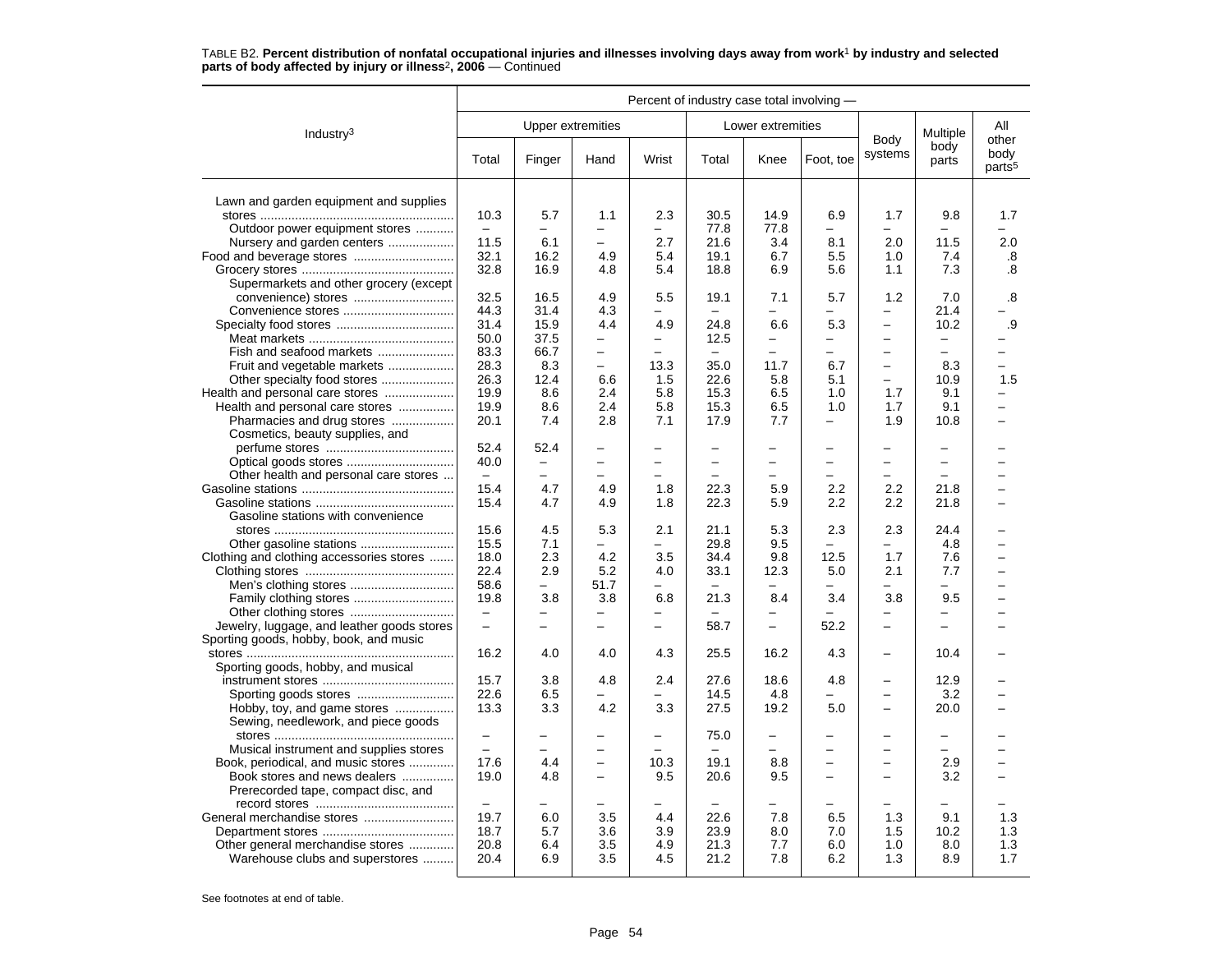|                                                                                 |                   |                  |                                 |                                 |                                      | Percent of industry case total involving - |                                  |                  |  |
|---------------------------------------------------------------------------------|-------------------|------------------|---------------------------------|---------------------------------|--------------------------------------|--------------------------------------------|----------------------------------|------------------|--|
| Industry <sup>3</sup>                                                           | <b>NAICS</b>      | Total            |                                 | Head                            |                                      |                                            | Trunk                            |                  |  |
|                                                                                 | code <sup>4</sup> | cases            | Total                           | Eyes                            | <b>Neck</b>                          | Total                                      | <b>Back</b>                      | Shoulder         |  |
| All other general merchandise stores                                            | 45299<br>453      | 3,880<br>7,660   | 8.2<br>10.4                     | 2.3<br>2.5                      | 1.0<br>.9                            | 42.5<br>33.0                               | 21.1<br>21.1                     | 11.3<br>7.8      |  |
| Office supplies, stationery, and gift stores                                    | 4531<br>4532      | 590<br>2,190     | $\overline{\phantom{0}}$<br>4.6 | $\overline{\phantom{0}}$<br>1.4 | 2.3                                  | 16.9<br>43.4                               | $\overline{\phantom{a}}$<br>27.4 | $\equiv$<br>11.0 |  |
| Office supplies and stationery stores                                           | 45321             | 1,220            | 5.7                             | L.                              | $\overline{a}$                       | 43.4                                       | 27.0                             | 13.1             |  |
| Gift, novelty, and souvenir stores                                              | 45322             | 970              | 4.1                             | 3.1                             | 4.1                                  | 43.3                                       | 27.8                             | 8.2              |  |
| Used merchandise stores                                                         | 4533              | 1.610            | 28.0                            |                                 |                                      | 24.2                                       | 13.0                             | 5.6              |  |
| Other miscellaneous store retailers                                             | 4539              | 3,270            | 6.1                             | 4.3                             | $\overline{\phantom{0}}$             | 33.3                                       | 23.9                             | 6.7              |  |
| Manufactured (mobile) home dealers                                              | 45393             | 670              | $\equiv$                        | ÷                               | -                                    | $\sim$                                     | $\equiv$                         | ÷                |  |
|                                                                                 | 454               | 4,960            | 6.7                             | 1.8                             | 2.4                                  | 37.1                                       | 24.0                             | 7.5              |  |
| Electronic shopping and mail-order houses<br>Electronic shopping and mail-order | 4541              | 1,700            | 6.5                             | 1.8                             | 2.4                                  | 30.0                                       | 17.6                             | 7.6              |  |
|                                                                                 | 45411             | 1,700            | 6.5                             | 1.8                             | 2.4                                  | 30.0                                       | 17.6                             | 7.6              |  |
| Electronic shopping                                                             | 454111            | 230              | 8.7                             | -                               |                                      | 26.1                                       | 17.4                             |                  |  |
| Mail-order houses                                                               | 454113<br>4542    | 1,460<br>770     | 6.2<br>5.2                      | 2.1<br>L.                       | 2.7                                  | 30.1<br>33.8                               | 17.8<br>16.9                     | 8.2<br>6.5       |  |
| Vending machine operators<br>Direct selling establishments                      | 4543              | 2,490            | 7.6                             | 2.0                             | 2.4                                  | 43.0                                       | 30.5                             | 7.2              |  |
|                                                                                 | 45431             | 2,000            | 7.0                             | 2.5                             | 2.5                                  | 45.5                                       | 31.5                             | 8.5              |  |
| Other direct selling establishments                                             | 45439             | 490              | 10.2                            | $\overline{\phantom{0}}$        |                                      | 32.7                                       | 26.5                             | 4.1              |  |
|                                                                                 |                   |                  |                                 |                                 |                                      |                                            |                                  |                  |  |
| Transportation and warehousing <sup>9</sup>                                     | 48-49             | 109,800          | 5.9                             | 1.9                             | 2.3                                  | 38.4                                       | 22.4                             | 9.1              |  |
|                                                                                 | 481               | 20.800           | 7.4                             | 1.9                             | 2.3                                  | 42.2                                       | 24.6                             | 11.0             |  |
| Scheduled air transportation                                                    | 4811              | 20,320           | 7.3                             | 1.9                             | 2.3                                  | 42.2                                       | 24.6                             | 11.1             |  |
| Scheduled air transportation<br>Scheduled passenger air                         | 48111             | 20,320           | 7.3                             | 1.9                             | 2.3                                  | 42.2                                       | 24.6                             | 11.1             |  |
|                                                                                 | 481111            | 20.020           | 7.3                             | 1.9                             | 2.3                                  | 42.5                                       | 24.7                             | 11.2             |  |
| Scheduled freight air transportation                                            | 481112            | 310              | 6.5                             | L.                              | $\overline{\phantom{0}}$             | 25.8                                       | 12.9                             | 9.7              |  |
| Nonscheduled air transportation                                                 | 4812              | 470              | 10.6                            | 4.3                             | -                                    | 40.4                                       | 25.5                             | 4.3              |  |
|                                                                                 | 482               | 3,530            | 6.8                             | 1.4                             | 4.5                                  | 36.5                                       | 21.8                             | 9.3              |  |
|                                                                                 | 483               | 1,210            | 6.6                             | 5.0                             | 1.7                                  | 29.8                                       | 17.4                             | 9.1              |  |
| Deep sea, coastal, and great lakes water                                        | 4831              | 650              | 4.6                             |                                 |                                      | 27.7                                       | 16.9                             | 7.7              |  |
| Deep sea, coastal, and great lakes                                              |                   |                  |                                 |                                 |                                      |                                            |                                  |                  |  |
|                                                                                 | 48311             | 650              | 4.6                             |                                 |                                      | 27.7                                       | 16.9                             | 7.7              |  |
| Coastal and great lakes freight                                                 |                   |                  |                                 |                                 |                                      |                                            |                                  |                  |  |
|                                                                                 | 483113            | 530              | 3.8                             |                                 |                                      | 30.2                                       | 18.9                             | 9.4              |  |
| Coastal and great lakes passenger                                               |                   |                  |                                 |                                 |                                      |                                            |                                  |                  |  |
|                                                                                 | 483114            | 40               |                                 |                                 |                                      |                                            |                                  |                  |  |
|                                                                                 | 4832              | 560              | 8.9                             | 7.1                             | $\overline{\phantom{0}}$             | 33.9                                       | 17.9                             | 10.7             |  |
| Inland water transportation                                                     | 48321             | 560              | 8.9                             | 7.1                             | $\overline{\phantom{0}}$             | 33.9                                       | 17.9                             | 10.7             |  |
| Inland water freight transportation                                             | 483211            | 490              | 10.2                            | 8.2                             | $\overline{\phantom{0}}$<br>$\equiv$ | 32.7                                       | 16.3                             | 12.2<br>$\equiv$ |  |
| Inland water passenger transportation                                           | 483212            | 70               | $\overline{\phantom{0}}$        | $\overline{\phantom{0}}$        | 2.4                                  | 42.9                                       | 28.6                             |                  |  |
|                                                                                 | 484<br>4841       | 40.090<br>28,250 | 5.3<br>5.5                      | 1.8<br>1.5                      | 2.9                                  | 37.0<br>38.0                               | 20.5<br>20.6                     | 9.2<br>9.7       |  |
| General freight trucking, local                                                 | 48411             | 5,310            | 4.7                             | 1.3                             | 2.6                                  | 41.6                                       | 24.5                             | 10.5             |  |
| General freight trucking, long-distance                                         | 48412             | 22,940           | 5.7                             | 1.5                             | 3.0                                  | 37.1                                       | 19.7                             | 9.5              |  |
|                                                                                 | 4842              | 11,840           | 4.7                             | 2.4                             | 1.3                                  | 34.7                                       | 20.2                             | 7.9              |  |
|                                                                                 |                   |                  |                                 |                                 |                                      |                                            |                                  |                  |  |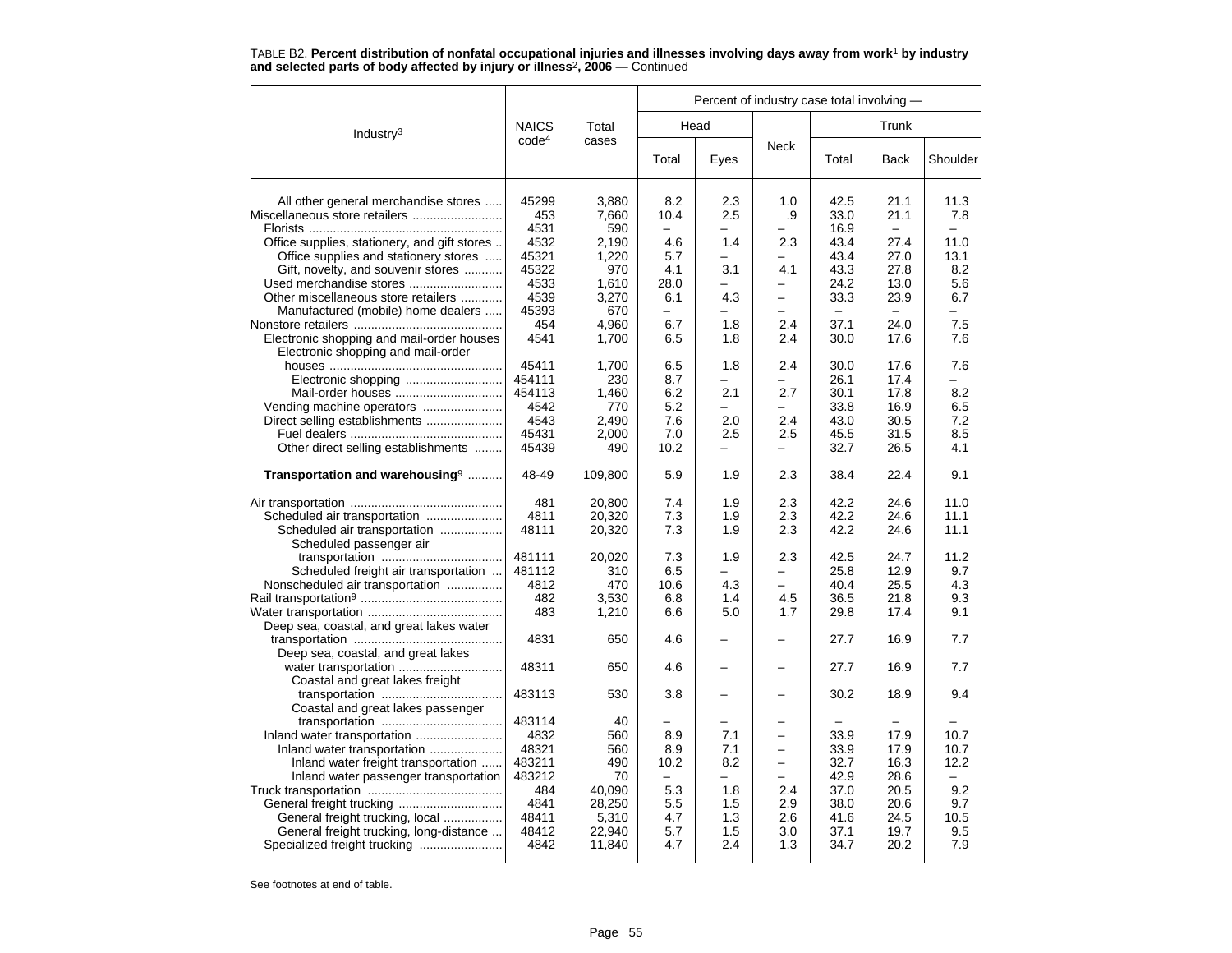|                                                                                 | Percent of industry case total involving - |                                 |                            |                          |                  |                                 |                                 |                          |                                 |                                     |
|---------------------------------------------------------------------------------|--------------------------------------------|---------------------------------|----------------------------|--------------------------|------------------|---------------------------------|---------------------------------|--------------------------|---------------------------------|-------------------------------------|
| Industry $3$                                                                    |                                            |                                 | <b>Upper extremities</b>   |                          |                  | Lower extremities               |                                 |                          | Multiple                        | All                                 |
|                                                                                 | Total                                      | Finger                          | Hand                       | Wrist                    | Total            | Knee                            | Foot, toe                       | Body<br>systems          | body<br>parts                   | other<br>body<br>parts <sup>5</sup> |
| All other general merchandise stores                                            | 22.2                                       | 4.4                             | 3.6                        | 6.2                      | 21.4             | 7.5                             | 5.7                             | -                        | 4.6                             |                                     |
| Miscellaneous store retailers                                                   | 17.5                                       | 4.6                             | 4.8                        | 3.8                      | 23.6             | 14.1                            | 4.8                             | 1.4                      | 7.4                             | 5.7                                 |
|                                                                                 | 16.9                                       | $\overline{\phantom{0}}$        | $\overline{\phantom{0}}$   | $\equiv$                 |                  | $\overline{\phantom{0}}$        | $\equiv$                        |                          | $\overline{\phantom{0}}$        | $\overline{\phantom{0}}$            |
| Office supplies, stationery, and gift stores                                    | 23.7                                       | 5.9                             | 4.6                        | 5.9                      | 14.6             | 6.8                             | 4.1                             | 3.7                      | 7.3                             | L.                                  |
| Office supplies and stationery stores                                           | 19.7                                       | 3.3                             | 7.4                        | 7.4                      | 14.8             | 9.0                             | 2.5                             | -                        | 9.8                             | -                                   |
| Gift, novelty, and souvenir stores                                              | 28.9                                       | 10.3                            | 2.1                        | 5.2                      | 15.5             | 4.1                             | 6.2                             | $\equiv$                 | 5.2                             | $\overline{\phantom{0}}$            |
| Used merchandise stores                                                         | 6.8                                        |                                 | $\equiv$                   | 3.1                      | 29.8             | 19.9                            | 3.7                             | $\equiv$                 | 10.6                            | $\equiv$                            |
| Other miscellaneous store retailers                                             | 18.7                                       | 4.0                             | 8.0                        | 3.1                      | 28.4             | 18.0                            | 6.4                             | $\overline{\phantom{0}}$ | 7.0                             | 5.5                                 |
| Manufactured (mobile) home dealers                                              | 32.8                                       | $\overline{\phantom{0}}$        |                            | -                        | 55.2             | -                               | $\equiv$                        |                          | $\overline{\phantom{m}}$        | $\overline{\phantom{0}}$            |
|                                                                                 | 18.5                                       | 4.4                             | 5.4                        | 3.6                      | 22.6             | 9.3                             | 5.6                             | .8                       | 9.5                             | 2.8                                 |
| Electronic shopping and mail-order houses<br>Electronic shopping and mail-order | 30.0                                       | 5.3                             | 9.4                        | 5.9                      | 17.1             | 5.9                             | 3.5                             | —                        | 9.4                             | 3.5                                 |
|                                                                                 | 30.0                                       | 5.3                             | 9.4                        | 5.9                      | 17.1             | 5.9                             | 3.5                             | $\overline{a}$           | 9.4                             | 3.5                                 |
|                                                                                 | 26.1                                       | $\overline{\phantom{0}}$        | $\equiv$                   | 8.7                      | 21.7             | ۰.                              | 8.7                             | $\overline{\phantom{0}}$ | 17.4                            | -                                   |
|                                                                                 | 30.8                                       | 4.8                             | 11.0                       | 4.8                      | 16.4             | 6.2                             | 2.7                             | -                        | 8.2                             | 4.1                                 |
| Vending machine operators                                                       | 13.0                                       | 5.2                             | 2.6                        | 3.9                      | 31.2             | 14.3                            | 13.0                            | $\overline{\phantom{0}}$ | 13.0                            | ÷                                   |
| Direct selling establishments                                                   | 12.4                                       | 3.6                             | 4.0                        | 2.0                      | 23.7             | 10.4                            | 4.4                             | .8                       | 8.4                             | 2.4                                 |
|                                                                                 | 12.0                                       | 3.5                             | 4.5                        | 2.0                      | 20.5             | 10.0                            | 2.5                             | 1.0                      | 9.0                             | 2.0                                 |
| Other direct selling establishments                                             | 14.3                                       | 4.1                             | $\equiv$                   | $\equiv$                 | 34.7             | 10.2                            | 12.2                            | -                        | 6.1                             | 4.1                                 |
| Transportation and warehousing <sup>9</sup>                                     | 16.1                                       | 4.1                             | 2.7                        | 3.4                      | 25.1             | 8.6                             | 5.7                             | 1.0                      | 10.5                            | .9                                  |
|                                                                                 | 15.6                                       | 3.8                             | 2.2                        | 3.1                      | 23.5             | 10.1                            | 5.3                             | .9                       | 7.7                             | $.5\,$                              |
| Scheduled air transportation                                                    | 15.6                                       | 3.9                             | 2.2                        | 3.1                      | 23.5             | 10.1                            | 5.4                             | .9                       | 7.7                             | $.5\,$                              |
| Scheduled air transportation<br>Scheduled passenger air                         | 15.6                                       | 3.9                             | 2.2                        | 3.1                      | 23.5             | 10.1                            | 5.4                             | .9                       | 7.7                             | .5                                  |
|                                                                                 | 15.5                                       | 3.8                             | 2.2                        | 3.0                      | 23.4             | 10.2                            | 5.4                             | .9                       | 7.5                             | $.5\,$                              |
| Scheduled freight air transportation                                            | 19.4                                       | 6.5                             | $\overline{\phantom{0}}$   | -                        | 25.8             | 6.5                             | $\overline{\phantom{0}}$        | -                        | 16.1                            |                                     |
| Nonscheduled air transportation                                                 | 14.9                                       | 4.3                             |                            |                          | 23.4             | 10.6                            | 4.3                             |                          | 8.5                             |                                     |
|                                                                                 | 18.4                                       | 7.1                             | 2.8                        | 2.8                      | 28.0             | 11.6                            | 3.4                             | .8                       | 1.4                             | 3.1                                 |
|                                                                                 | 20.7                                       | 5.8                             | 5.0                        | 2.5                      | 28.1             | 9.1                             | 3.3                             | 1.7                      | 11.6                            | $\overline{\phantom{0}}$            |
| Deep sea, coastal, and great lakes water                                        |                                            |                                 |                            |                          |                  |                                 |                                 |                          |                                 |                                     |
| Deep sea, coastal, and great lakes                                              | 21.5                                       | 3.1                             | 6.2                        | 3.1                      | 26.2             | 9.2                             | 3.1                             | $\overline{\phantom{0}}$ | 18.5                            |                                     |
| Coastal and great lakes freight                                                 | 21.5                                       | 3.1                             | 6.2                        | 3.1                      | 26.2             | 9.2                             | 3.1                             |                          | 18.5                            |                                     |
|                                                                                 | 20.8                                       | $\overline{\phantom{m}}$        | 7.5                        | —                        | 26.4             | 9.4                             | 3.8                             | -                        | 13.2                            |                                     |
| Coastal and great lakes passenger                                               |                                            |                                 |                            |                          |                  |                                 |                                 |                          |                                 |                                     |
|                                                                                 | 50.0                                       |                                 |                            |                          |                  |                                 |                                 | -                        |                                 |                                     |
|                                                                                 | 19.6                                       | 8.9                             | $\overline{\phantom{0}}$   | $\overline{\phantom{0}}$ | 30.4             | 7.1                             | 3.6                             | $\equiv$                 | 3.6                             | $\overline{\phantom{0}}$            |
| Inland water transportation                                                     | 19.6                                       | 8.9                             | $\overline{a}$<br>$\equiv$ | $\equiv$<br>$\equiv$     | 30.4             | 7.1                             | 3.6                             | $\equiv$<br>$\equiv$     | 3.6                             | $\overline{\phantom{0}}$            |
| Inland water freight transportation                                             | 20.4<br>$\qquad \qquad -$                  | 8.2<br>$\overline{\phantom{0}}$ |                            |                          | 32.7<br>$\equiv$ | 8.2<br>$\overline{\phantom{0}}$ | 4.1<br>$\overline{\phantom{0}}$ | ÷                        | 4.1<br>$\overline{\phantom{0}}$ | $\overline{\phantom{0}}$            |
| Inland water passenger transportation                                           | 16.3                                       | 3.5                             | 2.5                        | 3.3                      | 25.4             | 7.9                             | 6.3                             | 1.0                      | 11.7                            | .7                                  |
| General freight trucking                                                        | 16.8                                       | 3.3                             | 2.3                        | 3.5                      | 23.5             | 8.1                             | 4.3                             | .8                       | 11.7                            | .8                                  |
| General freight trucking, local                                                 | 14.7                                       | 5.1                             | 1.7                        | 1.5                      | 24.3             | 7.5                             | 4.3                             | .9                       | 10.7                            | .6                                  |
| General freight trucking, long-distance                                         | 17.3                                       | 3.0                             | 2.5                        | 3.9                      | 23.3             | 8.3                             | 4.3                             | .8                       | 11.9                            | .9                                  |
| Specialized freight trucking                                                    | 15.3                                       | 3.8                             | 2.8                        | 2.8                      | 30.1             | 7.1                             | 11.1                            | 1.6                      | 11.8                            | .5                                  |
|                                                                                 |                                            |                                 |                            |                          |                  |                                 |                                 |                          |                                 |                                     |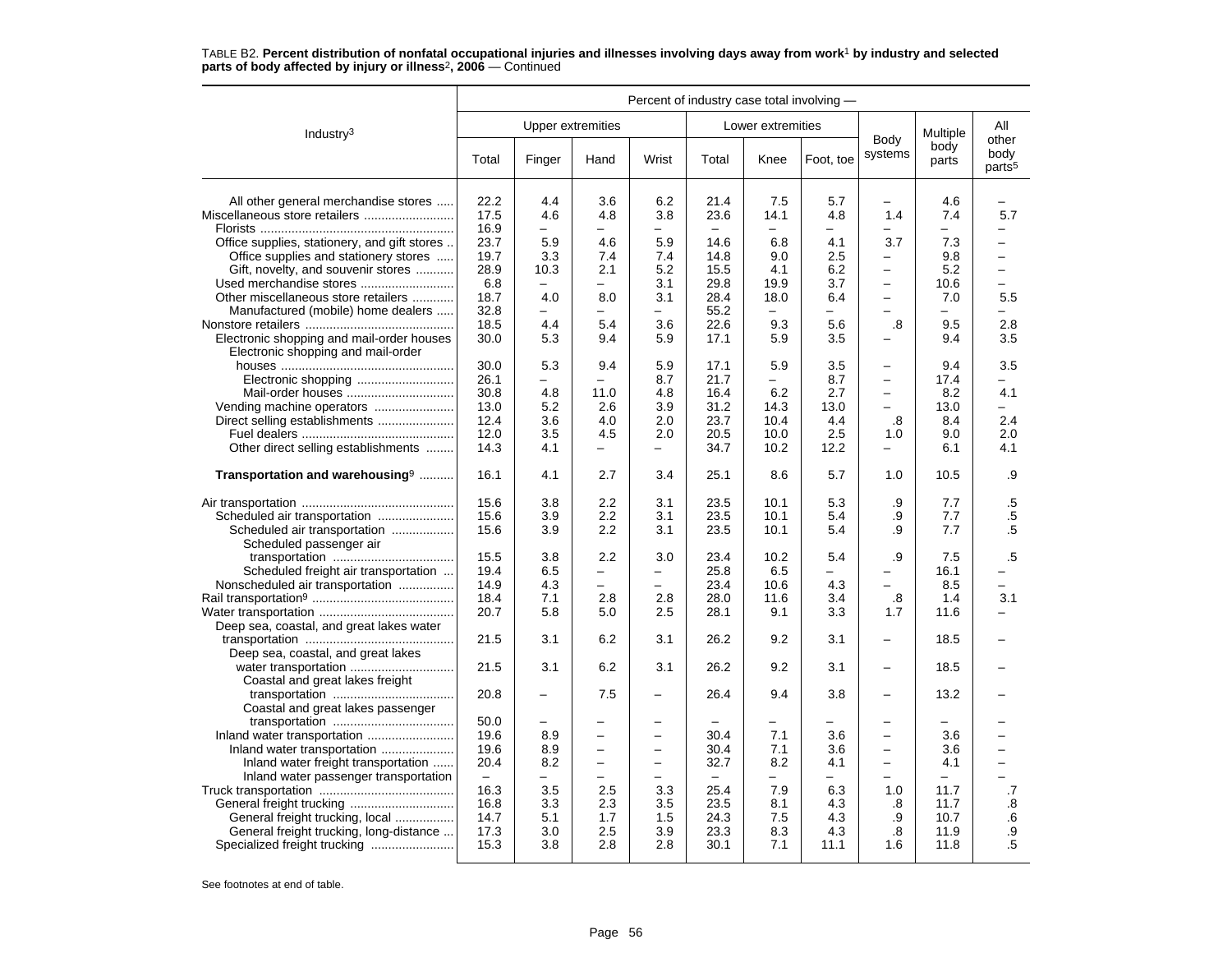|                                                                                   |                   |                |              | Percent of industry case total involving - |                          |              |              |                |
|-----------------------------------------------------------------------------------|-------------------|----------------|--------------|--------------------------------------------|--------------------------|--------------|--------------|----------------|
| Industry <sup>3</sup>                                                             | <b>NAICS</b>      | Total          |              | Head                                       |                          |              | Trunk        |                |
|                                                                                   | code <sup>4</sup> | cases          | Total        | Eyes                                       | <b>Neck</b>              | Total        | <b>Back</b>  | Shoulder       |
| Used household and office goods                                                   |                   |                |              |                                            |                          |              |              |                |
|                                                                                   | 48421             | 2,830          | 3.2          | 1.8                                        |                          | 31.8         | 25.4         | 2.5            |
| Specialized freight (except used goods)                                           |                   |                |              |                                            |                          |              |              |                |
|                                                                                   | 48422             | 4,500          | 5.8          | 3.3                                        | 1.3                      | 28.9         | 14.2         | 8.7            |
| Specialized freight (except used goods)                                           |                   |                |              |                                            |                          |              |              |                |
|                                                                                   | 48423             | 4,510          | 4.7          | 2.0                                        | 1.8                      | 42.4         | 22.6         | 10.6           |
| Transit and ground passenger transportation                                       | 485<br>4851       | 6,320<br>1,430 | 4.6<br>6.3   | 2.1<br>4.2                                 | 5.5<br>4.2               | 34.7<br>35.7 | 23.1<br>23.8 | 6.2<br>6.3     |
| Urban transit systems                                                             | 4853              | 960            | 5.2          | 2.1                                        | 9.4                      | 30.2         | 20.8         | 4.2            |
|                                                                                   | 48531             | 730            | 4.1          | -                                          | 12.3                     | 27.4         | 20.5         | 4.1            |
|                                                                                   | 48532             | 230            | $\equiv$     | -                                          |                          | 39.1         | 17.4         | $\overline{a}$ |
| School and employee bus transportation                                            | 4854              | 1,790          | 4.5          | 1.7                                        | 6.1                      | 32.4         | 19.0         | 5.6            |
|                                                                                   | 4855              | 310            |              |                                            |                          | 41.9         | 29.0         | 9.7            |
| Other transit and ground passenger                                                |                   |                |              |                                            |                          |              |              |                |
|                                                                                   | 4859              | 1,290          | 2.3          |                                            | 4.7                      | 36.4         | 26.4         | 7.0            |
|                                                                                   | 486               | 230            | 13.0         | -                                          | -                        | 30.4         | 17.4         | 13.0           |
| Pipeline transportation of natural gas                                            | 4862              | 210            | 14.3         | $\overline{\phantom{0}}$                   | -                        | 23.8         | 14.3         | 9.5            |
| Scenic and sightseeing transportation                                             | 487               | 410            | 7.3          |                                            |                          | 26.8         | 12.2         | 4.9            |
| Scenic and sightseeing transportation, land                                       | 4871              | 140            | 14.3         |                                            | ÷,                       | 28.6         | 14.3         | L,             |
| Scenic and sightseeing transportation,                                            |                   | 230            |              |                                            |                          |              | 13.0         |                |
| Scenic and sightseeing transportation,                                            | 4872              |                |              |                                            |                          | 26.1         |              |                |
|                                                                                   | 4879              | 30             |              |                                            |                          |              |              |                |
| Support activities for transportation                                             | 488               | 9,310          | 9.9          | 3.7                                        | 1.6                      | 34.9         | 22.1         | 6.7            |
| Support activities for air transportation                                         | 4881              | 2,780          | 9.4          | 4.0                                        | .7                       | 36.0         | 21.9         | 6.5            |
| Support activities for rail transportation                                        | 4882              | 510            | 9.8          | 5.9                                        |                          | 31.4         | 17.6         | 7.8            |
| Support activities for water transportation                                       | 4883              | 3,070          | 7.5          | 1.6                                        | 3.9                      | 34.5         | 22.5         | 5.9            |
| Port and harbor operations                                                        | 48831             | 390            | 12.8         |                                            |                          | 25.6         | 15.4         | 5.1            |
|                                                                                   | 48832             | 1,900          | 6.3          | 1.1                                        | 4.7                      | 33.2         | 20.5         | 7.9            |
| Navigational services to shipping                                                 | 48833             | 690            | 5.8          |                                            |                          | 40.6         | 29.0         |                |
| Other support activities for water                                                |                   |                |              |                                            |                          |              |              |                |
|                                                                                   | 48839             | 100            |              |                                            |                          | 50.0         | 40.0         |                |
| Support activities for road transportation                                        | 4884<br>48841     | 1,530          | 16.3<br>12.1 | 7.8<br>-                                   | $\equiv$<br>-            | 34.6         | 21.6         | 9.2<br>19.7    |
|                                                                                   | 4885              | 660<br>830     | 9.6          |                                            |                          | 40.9<br>31.3 | 18.2<br>20.5 | 6.0            |
| Freight transportation arrangement<br>Other support activities for transportation | 4889              | 580            | 8.6          | 5.2                                        | $\overline{\phantom{0}}$ | 41.4         | 31.0         | 5.2            |
|                                                                                   | 492               | 15,210         | 3.9          | .7                                         | 1.1                      | 40.2         | 23.9         | 8.7            |
|                                                                                   | 4921              | 14,510         | 3.9          | .7                                         | 1.0                      | 40.0         | 23.8         | 8.8            |
| Local messengers and local delivery                                               | 4922              | 700            | 2.9          |                                            | $\overline{\phantom{0}}$ | 42.9         | 25.7         | 7.1            |
|                                                                                   | 493               | 12,700         | 4.9          | 2.0                                        | 1.3                      | 40.6         | 23.9         | 9.4            |
|                                                                                   | 4931              | 12,700         | 4.9          | 2.0                                        | 1.3                      | 40.6         | 23.9         | 9.4            |
| General warehousing and storage                                                   | 49311             | 11,020         | 4.8          | 2.0                                        | 1.2                      | 41.5         | 24.1         | 9.8            |
| Refrigerated warehousing and storage                                              | 49312             | 12,700         | 4.9          | 2.0                                        | 1.3                      | 40.6         | 23.9         | 9.4            |
| Farm product warehousing and storage                                              | 49313             | 170            | -            |                                            | -                        | 52.9         | 41.2         | 11.8           |
| Other warehousing and storage                                                     | 49319             | 470            | 6.4          |                                            | $\overline{\phantom{0}}$ | 34.0         | 21.3         | 8.5            |
|                                                                                   | 22                | 6,210          | 4.7          | 2.1                                        | 2.1                      | 34.5         | 20.3         | 8.7            |
|                                                                                   | 221               | 6,210          | 4.7          | 2.1                                        | 2.1                      | 34.5         | 20.3         | 8.7            |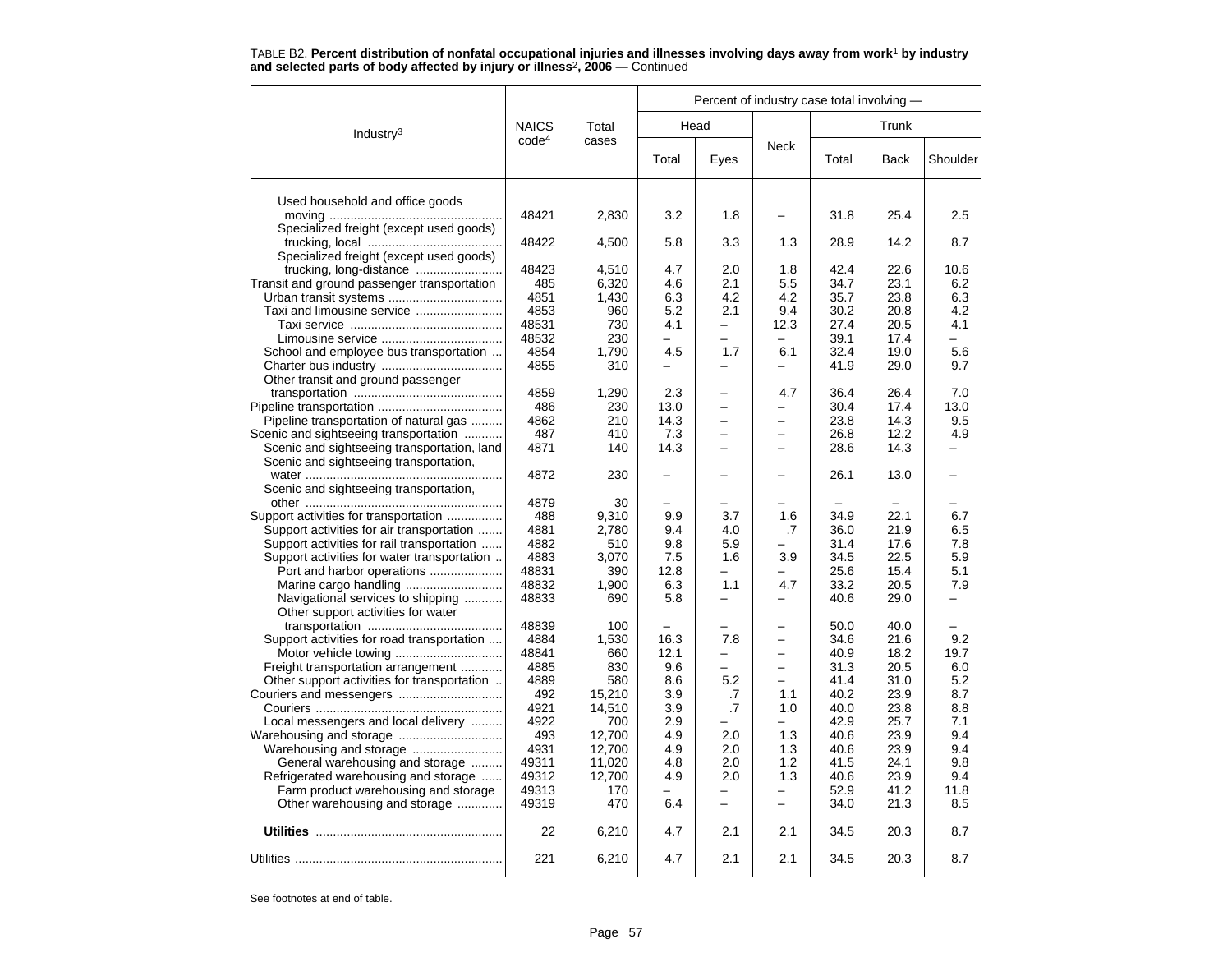|                                             | Percent of industry case total involving - |                          |                          |                          |              |                   |                          |                          |                          |                                     |
|---------------------------------------------|--------------------------------------------|--------------------------|--------------------------|--------------------------|--------------|-------------------|--------------------------|--------------------------|--------------------------|-------------------------------------|
| Industry <sup>3</sup>                       |                                            | <b>Upper extremities</b> |                          |                          |              | Lower extremities |                          |                          | Multiple                 | All                                 |
|                                             | Total                                      | Finger                   | Hand                     | Wrist                    | Total        | Knee              | Foot, toe                | Body<br>systems          | body<br>parts            | other<br>body<br>parts <sup>5</sup> |
| Used household and office goods             |                                            |                          |                          |                          |              |                   |                          |                          |                          |                                     |
|                                             | 15.9                                       | 2.8                      | 2.5                      | 1.8                      | 30.4         | 6.0               | 14.8                     |                          | 17.7                     |                                     |
| Specialized freight (except used goods)     |                                            |                          |                          |                          |              |                   |                          |                          |                          |                                     |
|                                             | 17.8                                       | 4.7                      | 3.3                      | 3.6                      | 36.4         | 4.9               | 17.8                     | 0.4                      | 8.2                      | 0.9                                 |
| Specialized freight (except used goods)     | 12.4                                       | 3.3                      | 2.2                      | 2.7                      | 23.5         | 10.2              | 2.0                      | 3.3                      | 11.5                     |                                     |
| Transit and ground passenger transportation | 13.0                                       | 2.8                      | 2.8                      | 3.2                      | 18.0         | 7.3               | 3.0                      | 1.9                      | 20.9                     | 1.3                                 |
|                                             | 13.3                                       | 2.8                      | 2.1                      | 3.5                      | 14.0         | 4.9               | 2.8                      | 2.8                      | 22.4                     |                                     |
|                                             | 10.4                                       | 3.1                      | $\overline{\phantom{0}}$ | 2.1                      | 15.6         | 5.2               | 5.2                      | $\qquad \qquad -$        | 24.0                     | 4.2                                 |
| Taxi and limousine service                  | 9.6                                        | $\qquad \qquad -$        | $\overline{\phantom{0}}$ | -                        | 13.7         | 5.5               | 2.7                      | $\overline{\phantom{0}}$ | 27.4                     | 5.5                                 |
|                                             | 13.0                                       | 8.7                      | $\equiv$                 | L.                       | 26.1         | L                 | 13.0                     | $\equiv$                 | 13.0                     |                                     |
| School and employee bus transportation      | 11.2                                       | 2.8                      | $2.2\phantom{0}$         | 3.9                      | 20.1         | 7.8               | 1.7                      | 1.7                      | 22.9                     | —                                   |
|                                             | 16.1                                       | $\overline{\phantom{0}}$ | $\equiv$                 | 6.5                      | 19.4         | 9.7               | $\equiv$                 | $\overline{\phantom{0}}$ | 12.9                     | $\overline{\phantom{0}}$            |
| Other transit and ground passenger          |                                            |                          |                          |                          |              |                   |                          |                          |                          |                                     |
|                                             | 16.3                                       | 3.1                      | 7.0                      | 1.6                      | 16.3         | 9.3               |                          | 1.6                      | 21.7                     |                                     |
|                                             | 8.7                                        | $\equiv$                 | $\equiv$                 | $\overline{a}$           | 34.8         | 26.1              | $\overline{\phantom{0}}$ | $\overline{a}$           | 8.7                      |                                     |
| Pipeline transportation of natural gas      | 9.5                                        | $\overline{\phantom{0}}$ |                          | -                        | 38.1         | 28.6              | $\overline{\phantom{m}}$ | $\overline{\phantom{0}}$ | 9.5                      |                                     |
| Scenic and sightseeing transportation       | 24.4                                       | $\overline{\phantom{0}}$ | 14.6                     | $\overline{\phantom{0}}$ | 31.7         | 9.8               | 4.9                      | $\overline{a}$           | 7.3                      |                                     |
| Scenic and sightseeing transportation, land | 14.3                                       | $\overline{\phantom{0}}$ | $\overline{\phantom{0}}$ | $\overline{\phantom{0}}$ | 28.6         | 14.3              | $\overline{\phantom{0}}$ | $\overline{\phantom{0}}$ | 14.3                     |                                     |
| Scenic and sightseeing transportation,      |                                            |                          |                          |                          |              |                   |                          |                          |                          |                                     |
|                                             | 34.8                                       | $\equiv$                 | 26.1                     | $\overline{a}$           | 30.4         | 8.7               | $\overline{\phantom{0}}$ | $\overline{\phantom{0}}$ | $\overline{\phantom{0}}$ |                                     |
| Scenic and sightseeing transportation,      |                                            |                          |                          |                          |              |                   |                          |                          |                          |                                     |
|                                             |                                            |                          |                          |                          | 66.7         |                   |                          |                          |                          |                                     |
| Support activities for transportation       | 15.6                                       | 5.6                      | 3.0                      | 3.5                      | 24.2         | 8.4               | 4.5                      | 1.0                      | 12.0                     | .9                                  |
| Support activities for air transportation   | 18.3                                       | 7.2                      | 3.2                      | 4.7                      | 26.6         | 8.3               | 5.8                      | 1.1                      | 7.9                      |                                     |
| Support activities for rail transportation  | 7.8                                        | $\overline{\phantom{0}}$ | $\equiv$                 |                          | 37.3         | 21.6              |                          | $\overline{\phantom{0}}$ | 13.7                     |                                     |
| Support activities for water transportation | 17.3                                       | 7.2                      | 2.6                      | 2.0                      | 23.1         | 8.1               | 4.2                      | .7                       | 12.7                     | .7                                  |
| Port and harbor operations                  | 23.1                                       | 10.3                     |                          |                          | 17.9         | 5.1               |                          |                          | 15.4                     |                                     |
|                                             | 15.3                                       | 6.3                      | 1.6                      | 3.2                      | 25.8         | 9.5               | 4.7                      | $\overline{a}$           | 13.7                     |                                     |
| Navigational services to shipping           | 21.7                                       | 8.7                      | 5.8                      | -                        | 18.8         | 4.3               | 4.3                      | 2.9                      | 7.2                      |                                     |
| Other support activities for water          |                                            |                          |                          |                          |              |                   |                          |                          |                          |                                     |
|                                             | $\qquad \qquad -$                          | $\overline{\phantom{0}}$ |                          | -                        | 30.0         | 20.0              |                          | -                        |                          |                                     |
| Support activities for road transportation  | 7.2                                        | $\overline{\phantom{0}}$ | 2.0                      | 3.9                      | 19.0         | 7.2               | 2.6                      | $\overline{\phantom{0}}$ | 19.0                     |                                     |
|                                             | 12.1                                       | $\equiv$                 | ÷                        | $\overline{a}$           | 22.7         |                   | $\overline{\phantom{0}}$ | $\overline{a}$           |                          |                                     |
| Freight transportation arrangement          | 16.9                                       | 3.6                      | 4.8                      | 4.8                      | 27.7         | 6.0               | 7.2                      | $\overline{\phantom{0}}$ | 12.0                     | ۳                                   |
| Other support activities for transportation | 20.7                                       | 5.2                      | 5.2                      | 5.2                      | 15.5         | 5.2               | 3.4                      | $\equiv$                 | 10.3                     | $\overline{\phantom{0}}$            |
|                                             | 14.9                                       | 4.3<br>4.4               | 2.2                      | 2.6<br>2.7               | 27.7         | 10.0              | 5.0<br>5.0               | .9                       | 10.4                     | 1.1                                 |
|                                             | 15.2<br>8.6                                | 2.9                      | 2.3<br>$\equiv$          | ▃                        | 27.7<br>28.6 | 9.9<br>11.4       | 2.9                      | .9                       | 10.3<br>12.9             | 1.0<br>2.9                          |
| Local messengers and local delivery         | 18.3                                       | 4.9                      | 3.4                      | 5.4                      | 25.8         | 6.0               | 8.1                      | .5                       | 7.8                      | .9                                  |
|                                             | 18.3                                       | 4.9                      | 3.4                      | 5.4                      | 25.8         | 6.0               | 8.1                      | .5                       | 7.8                      | .9                                  |
| General warehousing and storage             | 18.4                                       | 4.9                      | 3.4                      | 5.5                      | 25.0         | 5.8               | 7.6                      | $.5\,$                   | 7.7                      | .9                                  |
| Refrigerated warehousing and storage        | 18.3                                       | 4.9                      | 3.4                      | 5.4                      | 25.8         | 6.0               | 8.1                      | .5                       | 7.8                      | .9                                  |
| Farm product warehousing and storage        | 11.8                                       |                          |                          |                          | 23.5         |                   |                          |                          |                          |                                     |
| Other warehousing and storage               | 19.1                                       | 6.4                      | $\overline{\phantom{m}}$ | 4.3                      | 25.5         | 8.5               | 4.3                      | $\equiv$                 | 14.9                     |                                     |
|                                             |                                            |                          |                          |                          |              |                   |                          |                          |                          |                                     |
|                                             | 17.1                                       | 4.2                      | 2.7                      | 4.0                      | 25.8         | 11.9              | 3.2                      | 2.4                      | 12.9                     | .6                                  |
|                                             | 17.1                                       | 4.2                      | 2.7                      | 4.0                      | 25.8         | 11.9              | 3.2                      | 2.4                      | 12.9                     | .6                                  |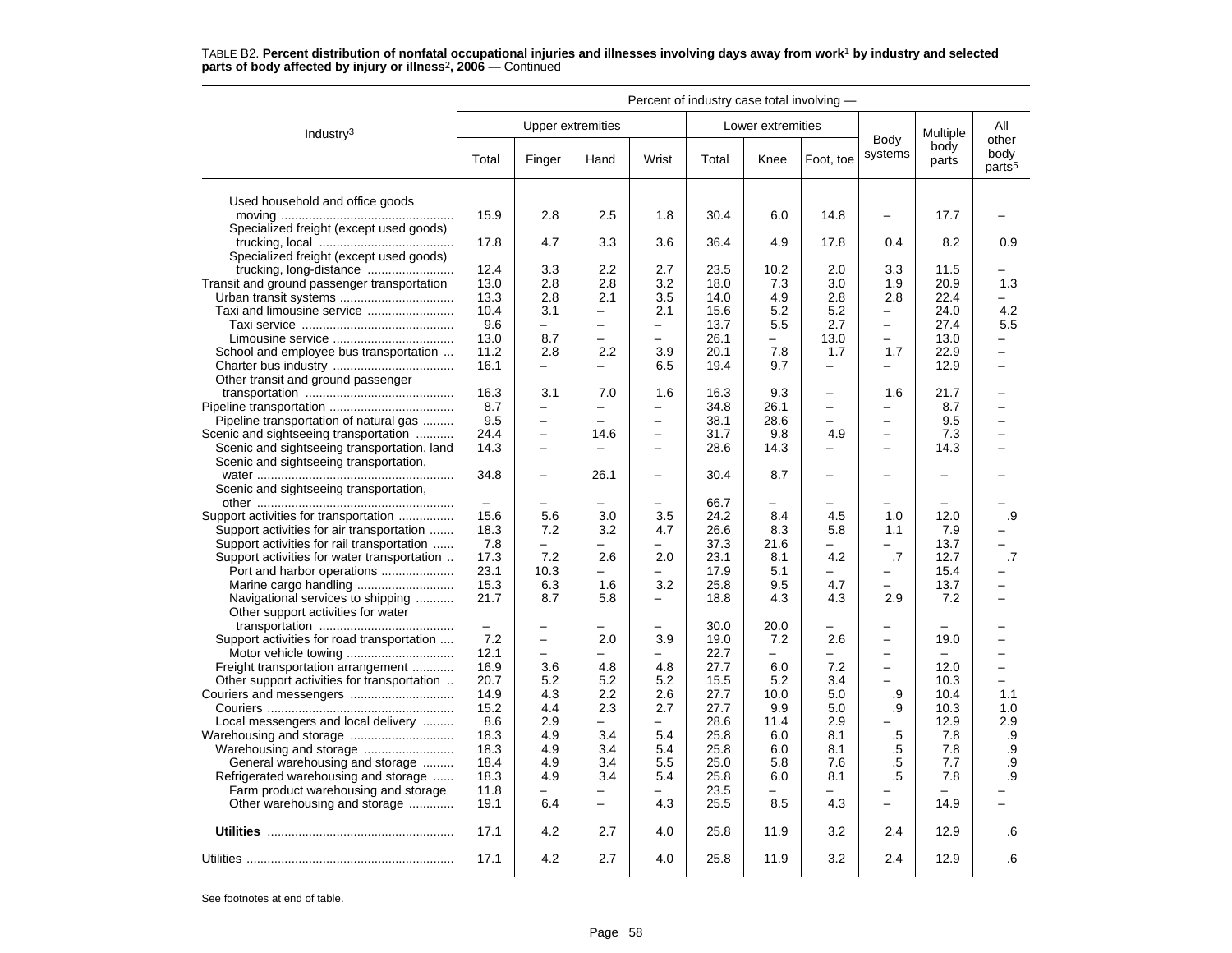|                                                                                       |                   |        |                          |                          | Percent of industry case total involving - |                          |                          |                          |  |
|---------------------------------------------------------------------------------------|-------------------|--------|--------------------------|--------------------------|--------------------------------------------|--------------------------|--------------------------|--------------------------|--|
| Industry <sup>3</sup>                                                                 | <b>NAICS</b>      | Total  |                          | Head                     |                                            |                          | Trunk                    |                          |  |
|                                                                                       | code <sup>4</sup> | cases  | Total                    | Eyes                     | Neck                                       | Total                    | <b>Back</b>              | Shoulder                 |  |
| Electric power generation, transmission                                               |                   |        |                          |                          |                                            |                          |                          |                          |  |
|                                                                                       | 2211              | 4,170  | 4.8                      | $2.2\,$                  | 1.7                                        | 34.1                     | 18.9                     | 8.9                      |  |
|                                                                                       | 22111             | 1,960  | 5.1                      | 2.0                      | 2.0                                        | 31.1                     | 18.4                     | 7.7                      |  |
| Electric power generation                                                             | 221111            | 210    | $\overline{\phantom{0}}$ | $\overline{\phantom{0}}$ | -                                          | 33.3                     | 14.3                     | 9.5                      |  |
| Hydroelectric power generation                                                        | 221112            |        | 5.2                      |                          |                                            |                          |                          | 7.2                      |  |
| Fossil fuel electric power generation                                                 |                   | 1,530  | $\overline{\phantom{0}}$ | 2.0<br>-                 | 2.0<br>$\overline{\phantom{0}}$            | 30.1                     | 19.0                     |                          |  |
| Nuclear electric power generation                                                     | 221113            | 120    |                          |                          |                                            | 25.0                     |                          |                          |  |
| Other electric power generation                                                       | 221119            | 100    | $\overline{\phantom{0}}$ | $\overline{\phantom{0}}$ | $\overline{\phantom{0}}$                   | 50.0                     | 20.0                     | 20.0                     |  |
| Electric power transmission, control, and                                             |                   |        |                          |                          |                                            |                          |                          |                          |  |
|                                                                                       | 22112             | 2,200  | 4.5                      | 1.8                      | 1.4                                        | 37.3                     | 20.0                     | 10.0                     |  |
|                                                                                       | 2212              | 1,350  | 3.7                      | 1.5                      | 3.0<br>÷                                   | 30.4                     | 17.0                     | 9.6                      |  |
| Water, sewage and other systems                                                       | 2213              | 680    | 4.4                      | 2.9                      |                                            | 45.6                     | 35.3                     | 4.4                      |  |
| Water supply and irrigation systems                                                   | 22131             | 520    | 3.8                      | 3.8                      | $\overline{\phantom{0}}$                   | 50.0                     | 38.5                     | 5.8                      |  |
| Sewage treatment facilities                                                           | 22132             | 140    |                          | ▃                        | $\overline{\phantom{0}}$                   | 35.7                     | 21.4                     | $\overline{\phantom{0}}$ |  |
| Steam and air-conditioning supply                                                     | 22133             | 20     | $\equiv$                 | $\overline{a}$           | $\overline{\phantom{0}}$                   | $\overline{\phantom{0}}$ | $\overline{\phantom{0}}$ | $\equiv$                 |  |
|                                                                                       |                   | 18,560 | 5.9                      | 1.7                      | 2.2                                        | 31.2                     | 19.8                     | 6.5                      |  |
|                                                                                       | 51                | 18,560 | 5.9                      | 1.7                      | 2.2                                        | 31.2                     | 19.8                     | 6.5                      |  |
| Publishing industries (except Internet)<br>Newspaper, periodical, book, and directory | 511               | 5,370  | 5.6                      | 1.7                      | 1.7                                        | 29.1                     | 15.8                     | 6.9                      |  |
|                                                                                       | 5111              | 5,130  | 5.8                      | 1.8                      | 1.8                                        | 29.2                     | 15.8                     | 7.2                      |  |
| Newspaper publishers                                                                  | 51111             | 3,910  | 3.8                      | 1.0                      | 2.3                                        | 28.6                     | 15.6                     | 5.9                      |  |
| Periodical publishers                                                                 | 51112             | 510    | 15.7                     | -                        | -                                          | 35.3                     | 15.7                     | 15.7                     |  |
|                                                                                       | 51113             | 290    |                          |                          |                                            | 27.6                     | 13.8                     | 10.3                     |  |
| Directory and mailing list publishers                                                 | 51114             | 310    | 16.1                     | $\overline{\phantom{0}}$ | $\equiv$                                   | 29.0                     | 19.4                     | 6.5                      |  |
|                                                                                       | 51119             | 110    | $\overline{\phantom{0}}$ | $\overline{\phantom{0}}$ | $\overline{\phantom{0}}$                   | 27.3                     | 18.2                     | $\overline{\phantom{0}}$ |  |
|                                                                                       | 5112              | 240    | ÷                        |                          | $\overline{\phantom{0}}$                   | 20.8                     | 16.7                     | $\equiv$                 |  |
| Motion picture and sound recording industries                                         | 512               | 1,220  | 8.2                      | 2.5                      | 1.6                                        | 23.8                     | 14.8                     | 4.1                      |  |
| Motion picture and video industries                                                   | 5121              | 1.190  | 8.4                      | 2.5                      | 1.7                                        | 22.7                     | 14.3                     | 4.2                      |  |
| Motion picture and video distribution                                                 | 51212             | 30     |                          |                          | $\overline{\phantom{0}}$                   |                          |                          |                          |  |
| Motion picture and video exhibition                                                   | 51213             | 470    | 10.6                     | 4.3                      | $\overline{\phantom{0}}$                   | 14.9                     | 8.5                      | $\overline{\phantom{m}}$ |  |
| Sound recording industries                                                            | 5122              | 30     | $\overline{\phantom{m}}$ |                          | ÷                                          | 66.7                     |                          |                          |  |
| Broadcasting (except Internet)                                                        | 515               | 1,780  | 10.7                     | 2.8                      | 1.7                                        | 30.3                     | 20.2                     | 6.2                      |  |
| Radio and television broadcasting                                                     | 5151              | 930    | 12.9                     | 2.2                      | $2.2\phantom{0}$                           | 25.8                     | 18.3                     | 5.4                      |  |
|                                                                                       | 51511             | 260    | 19.2                     | ▃                        | -                                          | 19.2                     | 19.2                     | L.                       |  |
| Television broadcasting                                                               | 51512             | 670    | 10.4                     | -                        | 3.0                                        | 28.4                     | 17.9                     | 7.5                      |  |
| Cable and other subscription programming                                              | 5152              | 860    | 8.1                      | 3.5                      | 2.3                                        | 34.9                     | 20.9                     | 7.0                      |  |
|                                                                                       | 517               | 9.010  | 4.9                      | 1.3                      | 2.8                                        | 33.6                     | 22.5                     | 6.9                      |  |
| Wired telecommunications carriers                                                     | 5171              | 5,310  | 4.5                      | 1.5                      | 3.0                                        | 34.5                     | 23.4                     | 7.0                      |  |
| Wireless telecommunications carriers                                                  |                   |        |                          |                          |                                            |                          |                          |                          |  |
|                                                                                       | 5172              | 710    | 2.8                      |                          |                                            | 35.2                     | 28.2                     |                          |  |
| Telecommunications resellers                                                          | 5173              | 930    | 7.5                      | L.                       | 5.4                                        | 25.8                     | 19.4                     | 4.3                      |  |
| Satellite telecommunications                                                          | 5174              | 180    |                          |                          |                                            |                          |                          |                          |  |
| Cable and other program distribution                                                  | 5175              | 1,780  | 6.7                      | 1.7                      | 1.7                                        | 31.5                     | 21.9                     | 5.1                      |  |
| Internet service providers, web search                                                |                   |        |                          |                          |                                            |                          |                          |                          |  |
| portals, and data processing services                                                 | 518               | 840    | 4.8                      | 2.4                      |                                            | 34.5                     | 26.2                     | 4.8                      |  |
| Data processing, hosting, and related                                                 |                   |        |                          |                          |                                            |                          |                          |                          |  |
|                                                                                       | 5182              | 650    | 6.2                      | 3.1                      |                                            | 40.0                     | 30.8                     | 6.2                      |  |
|                                                                                       |                   |        |                          |                          |                                            |                          |                          |                          |  |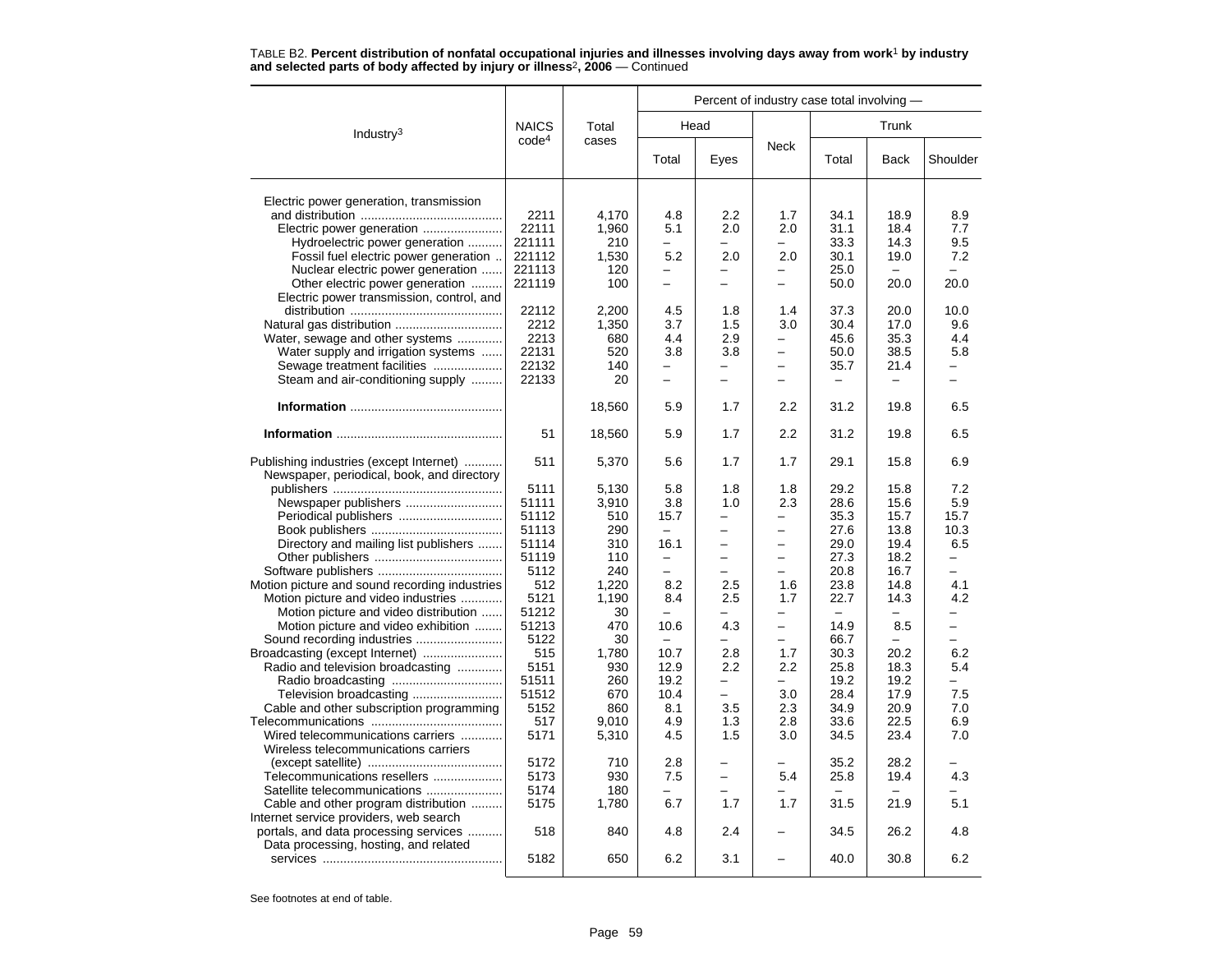|                                                                                       | Percent of industry case total involving - |                          |                          |                          |                          |                          |                          |                          |                          |                                     |
|---------------------------------------------------------------------------------------|--------------------------------------------|--------------------------|--------------------------|--------------------------|--------------------------|--------------------------|--------------------------|--------------------------|--------------------------|-------------------------------------|
| Industry <sup>3</sup>                                                                 |                                            | <b>Upper extremities</b> |                          |                          |                          | Lower extremities        |                          |                          | Multiple                 | All                                 |
|                                                                                       | Total                                      | Finger                   | Hand                     | Wrist                    | Total                    | Knee                     | Foot, toe                | Body<br>systems          | body<br>parts            | other<br>body<br>parts <sup>5</sup> |
| Electric power generation, transmission                                               |                                            |                          |                          |                          |                          |                          |                          |                          |                          |                                     |
|                                                                                       | 16.8                                       | 4.6                      | 2.6                      | 4.1                      | 25.7                     | 11.5                     | 3.4                      | 2.4                      | 13.9                     | 0.5                                 |
| Electric power generation                                                             | 18.9                                       | 4.6                      | 2.6                      | 5.1                      | 26.5                     | 13.3                     | 3.6                      | 1.5                      | 14.8                     |                                     |
| Hydroelectric power generation                                                        | 9.5                                        | $\overline{\phantom{0}}$ | -                        | $\qquad \qquad -$        | 23.8                     | 9.5                      | $\overline{\phantom{0}}$ | $\overline{\phantom{0}}$ | 23.8                     | -                                   |
| Fossil fuel electric power generation                                                 | 19.0                                       | 4.6                      | 3.3                      | 5.9                      | 26.1                     | 13.7                     | 3.9                      | 2.0                      | 15.0                     | -                                   |
| Nuclear electric power generation                                                     | 33.3                                       | -                        | —                        | $\overline{\phantom{0}}$ | 33.3                     | 16.7                     | -                        | Ξ.                       | -                        | $\overline{\phantom{0}}$            |
|                                                                                       |                                            |                          |                          |                          | 20.0                     |                          |                          |                          |                          |                                     |
| Other electric power generation                                                       | $\overline{\phantom{m}}$                   |                          |                          |                          |                          | $\qquad \qquad -$        |                          |                          |                          |                                     |
| Electric power transmission, control, and                                             |                                            |                          |                          |                          |                          |                          |                          |                          |                          |                                     |
|                                                                                       | 15.0                                       | 4.5                      | 2.7                      | 2.7                      | 25.0                     | 10.5                     | 3.2                      | 3.2                      | 13.2                     | .9                                  |
|                                                                                       | 20.7                                       | 3.7                      | 3.0                      | 4.4                      | 28.1                     | 14.1                     | 3.7                      | 3.0                      | 10.4                     | 1.5                                 |
| Water, sewage and other systems                                                       | 13.2                                       | 4.4                      | 2.9                      | 4.4                      | 22.1                     | 10.3                     | $\overline{\phantom{0}}$ | -                        | 11.8                     |                                     |
| Water supply and irrigation systems                                                   | 13.5                                       | 5.8                      | 3.8                      | 3.8                      | 17.3                     | 9.6                      | $\qquad \qquad -$        | -                        | 11.5                     | -                                   |
| Sewage treatment facilities                                                           | $\equiv$                                   | $\equiv$                 | $\equiv$                 | $\equiv$                 | 28.6                     | $\overline{\phantom{0}}$ | $\overline{\phantom{0}}$ | $\equiv$                 | 14.3                     | $\overline{\phantom{0}}$            |
| Steam and air-conditioning supply                                                     | $\equiv$                                   | $\equiv$                 | $\overline{\phantom{0}}$ | $\overline{\phantom{m}}$ | $\equiv$                 | $\overline{\phantom{0}}$ | $\overline{\phantom{0}}$ | $\overline{\phantom{0}}$ | $\overline{\phantom{0}}$ | $\overline{\phantom{0}}$            |
|                                                                                       | 19.9                                       | 5.4                      | 3.0                      | 5.0                      | 23.7                     | 9.9                      | 4.1                      | 2.2                      | 14.1                     | 1.0                                 |
|                                                                                       | 19.9                                       | 5.4                      | 3.0                      | 5.0                      | 23.7                     | 9.9                      | 4.1                      | 2.2                      | 14.1                     | 1.0                                 |
| Publishing industries (except Internet)<br>Newspaper, periodical, book, and directory | 29.1                                       | 9.9                      | 3.9                      | 6.1                      | 21.6                     | 8.0                      | 5.4                      | 1.7                      | 11.0                     | .7                                  |
|                                                                                       | 28.5                                       | 10.1                     | 3.9                      | 6.0                      | 21.6                     | 8.0                      | 5.1                      | 1.2                      | 11.3                     | .8                                  |
|                                                                                       | 28.6                                       | 9.7                      | 4.1                      | 5.6                      | 22.0                     | 8.4                      | 5.1                      | 1.0                      | 12.8                     | 1.0                                 |
| Periodical publishers                                                                 | 21.6                                       | 3.9                      | 3.9                      | 3.9                      | 17.6                     | 3.9                      | 5.9                      | $\equiv$                 | 7.8                      | -                                   |
|                                                                                       | 37.9                                       | 13.8                     | -                        | 13.8                     | 20.7                     | 10.3                     |                          | -                        | 6.9                      |                                     |
| Directory and mailing list publishers                                                 | 25.8                                       | 19.4                     | $\overline{\phantom{0}}$ | 6.5                      | 19.4                     | 6.5                      | 6.5                      | $\overline{\phantom{0}}$ | 6.5                      | $\overline{\phantom{0}}$            |
|                                                                                       | 45.5                                       | 18.2                     | $\overline{\phantom{0}}$ | 18.2                     | 18.2                     | $\qquad \qquad -$        | $\overline{\phantom{0}}$ | $\overline{\phantom{0}}$ | $\overline{\phantom{0}}$ | $\overline{\phantom{0}}$            |
|                                                                                       |                                            |                          | $\overline{a}$           |                          |                          | ÷                        |                          | 8.3                      | 8.3                      | $\overline{\phantom{0}}$            |
|                                                                                       | 41.7                                       |                          |                          | 8.3                      | 20.8                     |                          | 8.3                      |                          |                          |                                     |
| Motion picture and sound recording industries                                         | 22.1                                       | 8.2                      | 2.5                      | 5.7                      | 27.0                     | 9.8                      | 5.7                      | 4.1                      | 12.3                     | $\overline{\phantom{0}}$            |
| Motion picture and video industries                                                   | 22.7                                       | 8.4                      | 2.5                      | 5.9                      | 26.9                     | 10.1                     | 5.9                      | 4.2                      | 12.6                     | $\overline{\phantom{0}}$            |
| Motion picture and video distribution                                                 | $\equiv$                                   | L                        | ÷                        |                          | $\equiv$                 |                          |                          | -                        |                          | L.                                  |
| Motion picture and video exhibition                                                   | 21.3                                       | 6.4                      | 4.3                      | 6.4                      | 34.0                     | 10.6                     | 4.3                      | 6.4                      | 14.9                     | $\overline{\phantom{0}}$            |
|                                                                                       | $\qquad \qquad -$                          | -                        |                          |                          | $\overline{\phantom{0}}$ |                          |                          |                          |                          |                                     |
| Broadcasting (except Internet)                                                        | 15.2                                       | 2.8                      | 4.5                      | 2.2                      | 25.3                     | 9.6                      | 6.2                      | 1.7                      | 10.7                     | 3.9                                 |
| Radio and television broadcasting                                                     | 11.8                                       | 2.2                      | 2.2                      | $\overline{\phantom{0}}$ | 24.7                     | 7.5                      | 10.8                     | $\overline{\phantom{0}}$ | 14.0                     | 7.5                                 |
|                                                                                       | 11.5                                       | $\overline{\phantom{0}}$ | $\overline{\phantom{0}}$ | $\overline{\phantom{0}}$ | 38.5                     | $\equiv$                 | 30.8                     | $\overline{\phantom{0}}$ | 11.5                     | $\equiv$                            |
| Television broadcasting                                                               | 13.4                                       | 3.0                      | 3.0                      | $\overline{\phantom{0}}$ | 19.4                     | 9.0                      | 4.5                      | $\equiv$                 | 16.4                     | 10.4                                |
| Cable and other subscription programming                                              | 18.6                                       | 2.3                      | 7.0                      | 4.7                      | 26.7                     | 11.6                     |                          | 2.3                      | 7.0                      |                                     |
|                                                                                       | 14.5                                       | 2.9                      | 2.2                      | 4.2                      | 24.6                     | 11.8                     | 2.4                      | 2.6                      | 16.3                     | $\cdot$                             |
| Wired telecommunications carriers                                                     | 13.0                                       | 2.6                      | 1.9                      | 2.4                      | 24.9                     | 10.2                     | 2.4                      | 2.3                      | 17.3                     | $\cdot$                             |
| Wireless telecommunications carriers                                                  |                                            |                          |                          |                          |                          |                          |                          |                          |                          |                                     |
|                                                                                       | 12.7                                       | -                        | $\overline{\phantom{0}}$ | 8.5                      | 26.8                     | 9.9                      | 4.2                      | 5.6                      | 14.1                     |                                     |
| Telecommunications resellers                                                          | 20.4                                       | 2.2                      | 3.2                      | 8.6                      | 19.4                     | 11.8                     | $\overline{\phantom{0}}$ | 3.2                      | 19.4                     |                                     |
| Satellite telecommunications                                                          | $\equiv$                                   |                          |                          |                          |                          |                          | $\equiv$                 |                          |                          |                                     |
| Cable and other program distribution                                                  | 18.5                                       | 5.1                      | 3.4                      | 6.2                      | 23.0                     | 13.5                     | 2.2                      | 1.7                      | 15.2                     | 1.7                                 |
| Internet service providers, web search                                                |                                            |                          |                          |                          |                          |                          |                          |                          |                          |                                     |
| portals, and data processing services                                                 | 17.9                                       | 6.0                      | —                        | 7.1                      | 21.4                     | 4.8                      | 6.0                      | -                        | 20.2                     |                                     |
| Data processing, hosting, and related                                                 | 21.5                                       | 7.7                      | $\overline{\phantom{0}}$ | 7.7                      | 21.5                     | 3.1                      | 7.7                      |                          | 10.8                     |                                     |
|                                                                                       |                                            |                          |                          |                          |                          |                          |                          |                          |                          |                                     |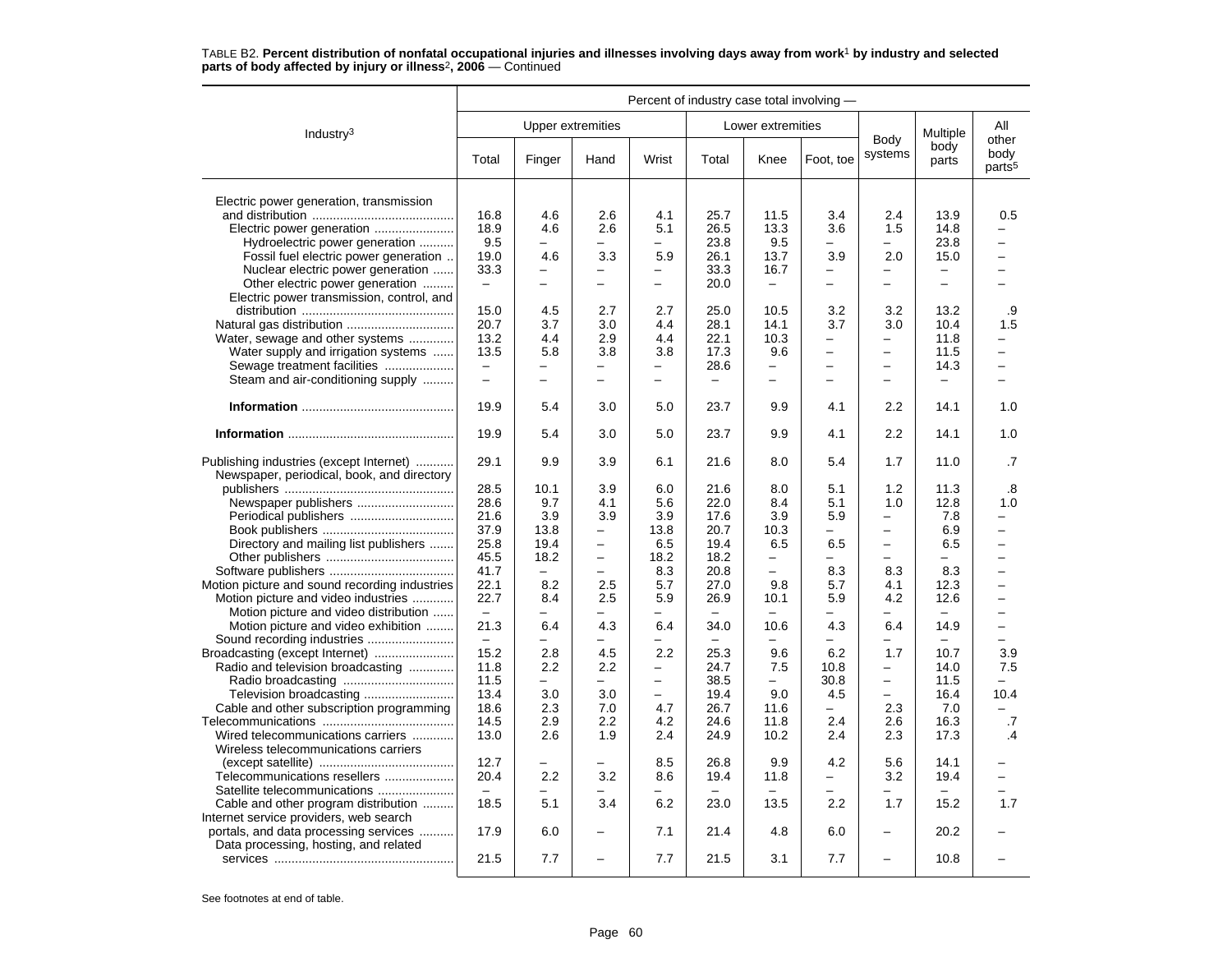|                                              |                   | Percent of industry case total involving - |                          |                          |                          |          |                          |                          |
|----------------------------------------------|-------------------|--------------------------------------------|--------------------------|--------------------------|--------------------------|----------|--------------------------|--------------------------|
| Industry <sup>3</sup>                        | <b>NAICS</b>      | Total                                      |                          | Head                     |                          |          | Trunk                    |                          |
|                                              | code <sup>4</sup> | cases                                      | Total                    | Eyes                     | <b>Neck</b>              | Total    | <b>Back</b>              | Shoulder                 |
| Other information services                   | 519               | 310                                        | 6.5                      |                          |                          | 22.6     | 9.7                      |                          |
|                                              | 5191              | 310                                        | 6.5                      | ÷                        | L.                       | 22.6     | 9.7                      |                          |
| Libraries and archives                       | 51912             | 280                                        | $\equiv$                 | $\overline{\phantom{0}}$ | $\overline{\phantom{0}}$ | 21.4     | 7.1                      |                          |
| Financial activities                         |                   | 33,300                                     | 7.1                      | 2.2                      | 1.9                      | 32.8     | 21.6                     | 4.9                      |
|                                              | 52                | 12,600                                     | 6.0                      | .5                       | .9                       | 27.1     | 18.3                     | 5.9                      |
| Monetary authorities - central bank          | 521               | 210                                        |                          |                          |                          | 38.1     | 33.3                     |                          |
| Credit intermediation and related activities | 522               | 5,710                                      | 10.2                     | .5                       | 1.1                      | 26.3     | 20.0                     | 3.3                      |
| Depository credit intermediation             | 5221              | 4,170                                      | 12.5                     |                          | .7                       | 26.1     | 19.7                     | 3.8                      |
|                                              | 52212             | 350                                        |                          |                          |                          | 11.4     |                          | 5.7                      |
|                                              | 52213             | 490                                        | $\equiv$                 |                          | $\overline{\phantom{0}}$ | 40.8     | 24.5                     | 8.2                      |
| Nondepository credit intermediation          | 5222              | 1,130                                      | 4.4                      | -                        | 1.8                      | 25.7     | 22.1                     | $\overline{\phantom{0}}$ |
|                                              | 52221             | 170                                        |                          |                          |                          | 23.5     | 17.6                     |                          |
|                                              | 52222             | 120                                        | 16.7                     |                          | 16.7                     | 16.7     | 16.7                     |                          |
| Other nondepository credit                   |                   |                                            |                          |                          |                          |          |                          |                          |
|                                              | 52229             | 840                                        | 3.6                      |                          |                          | 27.4     | 25.0                     |                          |
| Activities related to credit intermediation  | 5223              | 410                                        | 4.9                      |                          |                          | 29.3     | 14.6                     |                          |
| Financial transactions processing,           |                   |                                            |                          |                          |                          |          |                          |                          |
| reserve, and clearinghouse activities        | 52232             | 240                                        |                          |                          |                          | 37.5     | 16.7                     |                          |
| Other activities related to credit           |                   |                                            |                          |                          |                          |          |                          |                          |
|                                              | 52239             | 150                                        |                          |                          |                          | 20.0     | 13.3                     |                          |
| Securities, commodity contracts, and other   |                   |                                            |                          |                          |                          |          |                          |                          |
| financial investments and related activities | 523               | 770                                        | 2.6                      |                          |                          | 36.4     | 7.8                      | 27.3                     |
| Securities and commodity contracts           |                   |                                            |                          |                          |                          |          |                          |                          |
|                                              |                   |                                            |                          |                          |                          |          |                          |                          |
| intermediation and brokerage                 | 5231              | 250                                        |                          |                          |                          | 16.0     | 8.0                      | 8.0                      |
| Investment banking and securities            |                   |                                            |                          |                          |                          |          |                          |                          |
|                                              | 52311             | 100                                        |                          |                          | $\overline{\phantom{0}}$ | 20.0     |                          |                          |
|                                              | 52312             | 160                                        | $\overline{\phantom{0}}$ | -                        |                          | 12.5     | $\overline{\phantom{0}}$ |                          |
| Securities and commodity exchanges           | 5232              | 20                                         | $\overline{\phantom{0}}$ | L.                       | ÷                        | $\equiv$ | L.                       |                          |
|                                              | 52392             | 90                                         |                          |                          |                          | 44.4     | 22.2                     | 22.2                     |
| All other financial investment activities    | 52399             | 30                                         | $\equiv$                 |                          |                          |          |                          |                          |
| Insurance carriers and related activities    | 524               | 5,490                                      | 2.6                      | .5                       | .9                       | 27.3     | 18.4                     | 6.0                      |
|                                              | 5241              | 3,980                                      | 2.5                      | .5                       | 1.0                      | 19.6     | 13.1                     | 3.3                      |
| Direct life, health, and medical insurance   |                   |                                            |                          |                          |                          |          |                          |                          |
|                                              | 52411             | 2,100                                      | 1.9                      |                          | 1.4                      | 19.5     | 14.3                     | 2.4                      |
| Direct insurance (except life, health, and   |                   |                                            |                          |                          |                          |          |                          |                          |
|                                              | 52412             | 1,780                                      | 2.8                      |                          |                          | 20.8     | 12.4                     | 3.9                      |
| Reinsurance carriers                         | 52413             | 100                                        |                          |                          |                          |          |                          |                          |
| Agencies, brokerages, and other insurance    |                   |                                            |                          |                          |                          |          |                          |                          |
|                                              | 5242              | 1,510                                      | 2.6                      |                          |                          | 47.7     | 32.5                     | 13.9                     |
| Insurance agencies and brokerages            | 52421             | 830                                        | $\overline{\phantom{0}}$ |                          |                          | 61.4     | 39.8                     | 21.7                     |
| Other insurance related activities           | 52429             | 670                                        | ÷                        |                          |                          | 31.3     | 23.9                     |                          |
| Funds, trusts, and other financial vehicles  | 525               | 420                                        | $\equiv$                 | -                        | $\equiv$                 | 14.3     | 7.1                      | $\equiv$                 |
| Insurance and employee benefit funds         | 5251              | 340                                        | $\overline{\phantom{0}}$ |                          |                          | 8.8      | -                        |                          |
|                                              | 52519             | 240                                        | L.                       |                          |                          | 12.5     |                          |                          |
| Other investment pools and funds             | 5259              | 80                                         | $\equiv$                 | -                        |                          | 37.5     | 25.0                     | $\equiv$                 |
|                                              |                   |                                            |                          |                          |                          |          |                          |                          |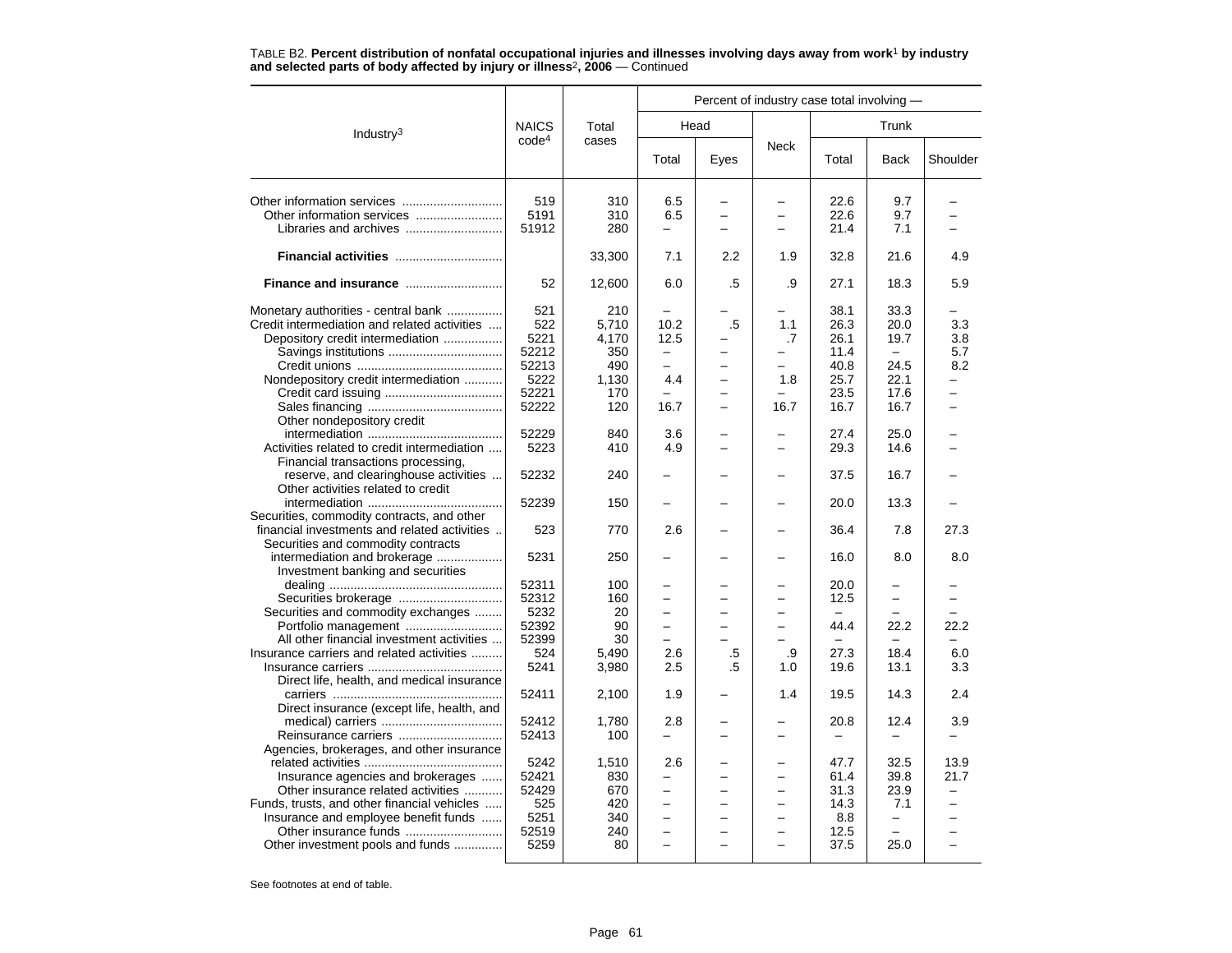|                                                                   |                          |                          |                          | Percent of industry case total involving - |                          |                          |                          |                          |                          |                                     |
|-------------------------------------------------------------------|--------------------------|--------------------------|--------------------------|--------------------------------------------|--------------------------|--------------------------|--------------------------|--------------------------|--------------------------|-------------------------------------|
| Industry <sup>3</sup>                                             |                          |                          | <b>Upper extremities</b> |                                            |                          | Lower extremities        |                          |                          | Multiple                 | All                                 |
|                                                                   | Total                    | Finger                   | Hand                     | Wrist                                      | Total                    | Knee                     | Foot, toe                | Body<br>systems          | body<br>parts            | other<br>body<br>parts <sup>5</sup> |
|                                                                   | 41.9                     | $\overline{\phantom{0}}$ |                          | 9.7                                        | 22.6                     | 6.5                      |                          |                          | 9.7                      |                                     |
|                                                                   | 41.9                     | $\overline{\phantom{0}}$ | $\overline{\phantom{0}}$ | 9.7                                        | 22.6                     | 6.5                      | $\overline{\phantom{0}}$ | $\overline{\phantom{0}}$ | 9.7                      | $\overline{ }$                      |
| Libraries and archives                                            | 42.9                     | $\overline{\phantom{0}}$ |                          | 10.7                                       | 21.4                     | $\overline{a}$           |                          |                          | 10.7                     |                                     |
|                                                                   | 15.3                     | 4.7                      | 1.9                      | 4.7                                        | 25.9                     | 8.0                      | 7.0                      | 3.2                      | 13.2                     | 0.5                                 |
| Finance and insurance                                             | 20.0                     | 4.2                      | 2.0                      | 8.9                                        | 26.0                     | 8.4                      | 4.4                      | 2.9                      | 16.2                     | .9                                  |
| Monetary authorities - central bank                               | 28.6                     |                          |                          | 19.0                                       | 14.3                     |                          |                          |                          | 19.0                     |                                     |
| Credit intermediation and related activities                      | 14.9                     | 5.4                      | .9                       | 4.2                                        | 30.3                     | 5.8                      | 5.6                      | 4.2                      | 12.3                     | .7                                  |
| Depository credit intermediation                                  | 15.8                     | 7.0                      | .5                       | 3.4                                        | 31.9                     | 5.8                      | 3.4                      | 4.6                      | 7.7                      | .7                                  |
|                                                                   | 5.7                      | $\overline{\phantom{0}}$ |                          | $\overline{\phantom{0}}$                   | 51.4                     | 5.7                      |                          | $\overline{\phantom{0}}$ | 31.4                     |                                     |
|                                                                   | 10.2                     | $\overline{\phantom{0}}$ |                          | 8.2                                        | 12.2                     | -                        | $\overline{\phantom{0}}$ | 10.2                     | $\equiv$                 |                                     |
| Nondepository credit intermediation                               | 12.4                     | 1.8                      | 1.8                      | 7.1                                        | 25.7                     | 4.4                      | 15.0                     | 2.7                      | 26.5                     | ▃                                   |
|                                                                   | 23.5                     |                          |                          | 11.8                                       | 11.8                     |                          |                          | —                        | 29.4                     | <u>.</u>                            |
|                                                                   |                          | $\overline{\phantom{0}}$ |                          |                                            |                          | -                        |                          |                          |                          |                                     |
|                                                                   | 16.7                     | $\overline{\phantom{0}}$ |                          | $\overline{\phantom{0}}$                   | $\overline{\phantom{0}}$ | $\overline{\phantom{0}}$ |                          | $\equiv$                 | 16.7                     |                                     |
| Other nondepository credit                                        |                          |                          |                          |                                            |                          |                          |                          |                          |                          |                                     |
|                                                                   | 9.5                      |                          |                          | 6.0                                        | 29.8                     | 6.0                      | 17.9                     | 2.4                      | 27.4                     |                                     |
| Activities related to credit intermediation                       | 12.2                     | $\overline{\phantom{0}}$ | $\overline{\phantom{0}}$ | 7.3                                        | 26.8                     | 9.8                      | 4.9                      | 4.9                      | 19.5                     |                                     |
| Financial transactions processing,                                |                          |                          |                          |                                            |                          |                          |                          |                          |                          |                                     |
| reserve, and clearinghouse activities                             | 12.5                     | ÷                        |                          | 8.3                                        | 25.0                     | 8.3                      |                          | $\overline{\phantom{0}}$ | 12.5                     |                                     |
| Other activities related to credit                                |                          |                          |                          |                                            |                          |                          |                          |                          |                          |                                     |
|                                                                   | 13.3                     | -                        |                          |                                            | 26.7                     | 13.3                     |                          | 13.3                     | 33.3                     |                                     |
| Securities, commodity contracts, and other                        |                          |                          |                          |                                            |                          |                          |                          |                          |                          |                                     |
| financial investments and related activities                      | 10.4                     | $\overline{\phantom{0}}$ |                          | 6.5                                        | 33.8                     | 24.7                     | 2.6                      | $\overline{\phantom{0}}$ | 14.3                     |                                     |
| Securities and commodity contracts                                |                          |                          |                          |                                            |                          |                          |                          |                          |                          |                                     |
|                                                                   |                          |                          |                          |                                            |                          | $\overline{\phantom{0}}$ |                          | $\overline{\phantom{0}}$ |                          |                                     |
| intermediation and brokerage<br>Investment banking and securities | 20.0                     |                          |                          | 16.0                                       | 28.0                     |                          | 8.0                      |                          | 32.0                     |                                     |
|                                                                   |                          |                          |                          |                                            | 20.0                     |                          |                          |                          | 40.0                     |                                     |
|                                                                   | 25.0                     | $\overline{\phantom{0}}$ | $\overline{\phantom{0}}$ | 25.0                                       | 31.2                     | $\overline{\phantom{0}}$ |                          | $\overline{\phantom{0}}$ | 18.8                     |                                     |
| Securities and commodity exchanges                                | $\qquad \qquad -$        | $\overline{\phantom{0}}$ | $\equiv$                 | $\overline{\phantom{m}}$                   | $\overline{\phantom{0}}$ | $\overline{\phantom{0}}$ | $\equiv$                 | $\overline{\phantom{0}}$ | $\overline{\phantom{0}}$ | -                                   |
|                                                                   | $\overline{a}$           | $\overline{\phantom{0}}$ | $\equiv$                 | $\equiv$                                   | $\equiv$                 | $\equiv$                 |                          | $\equiv$                 | 22.2                     | $\overline{\phantom{0}}$            |
| All other financial investment activities                         | $\equiv$                 | $\overline{\phantom{0}}$ |                          |                                            |                          |                          |                          |                          | $\overline{\phantom{0}}$ |                                     |
|                                                                   |                          |                          | 3.1                      |                                            |                          |                          | 2.9                      |                          |                          |                                     |
| Insurance carriers and related activities                         | 27.0                     | 3.6                      |                          | 13.8                                       | 18.6                     | 9.3                      |                          | 2.2                      | 20.6                     | 1.1                                 |
|                                                                   | 28.1                     | 4.3                      | 4.0                      | 12.8                                       | 21.4                     | 11.8                     | 3.3                      | 1.8                      | 24.6                     | 1.0                                 |
| Direct life, health, and medical insurance                        |                          |                          |                          |                                            |                          |                          |                          |                          |                          |                                     |
|                                                                   | 31.4                     | 6.7                      | 1.9                      | 14.8                                       | 22.9                     | 14.3                     | 1.9                      | 1.9                      | 20.5                     | 1.0                                 |
| Direct insurance (except life, health, and                        |                          |                          |                          |                                            |                          |                          |                          |                          |                          |                                     |
|                                                                   | 21.3                     | 1.7                      | 2.8                      | 10.7                                       | 20.2                     | 9.6                      | 5.1                      | 1.7                      | 30.9                     | 1.1                                 |
|                                                                   | 80.0                     | $\equiv$                 |                          | $\equiv$                                   |                          | $\overline{a}$           | $\equiv$                 |                          |                          |                                     |
| Agencies, brokerages, and other insurance                         |                          |                          |                          |                                            |                          |                          |                          |                          |                          |                                     |
|                                                                   | 23.8                     | 2.0                      |                          | 16.6                                       | 11.3                     | 2.6                      | 2.0                      | 3.3                      | 9.9                      |                                     |
| Insurance agencies and brokerages                                 | 20.5                     | $\overline{\phantom{0}}$ | —                        | 14.5                                       | $\overline{\phantom{0}}$ |                          |                          |                          | 7.2                      | ÷                                   |
| Other insurance related activities                                | 29.9                     | $\overline{\phantom{0}}$ | $\overline{\phantom{0}}$ | 19.4                                       | 20.9                     | 6.0                      | 4.5                      | 3.0                      | 11.9                     | <u>.</u>                            |
|                                                                   |                          |                          |                          |                                            |                          |                          |                          |                          |                          |                                     |
| Funds, trusts, and other financial vehicles                       | 9.5                      | $\qquad \qquad -$        | $\overline{\phantom{0}}$ | 7.1                                        | 57.1                     | -                        | 11.9                     | $\overline{\phantom{0}}$ | 11.9                     | -                                   |
| Insurance and employee benefit funds                              | 11.8                     | $\overline{\phantom{0}}$ | $\overline{\phantom{0}}$ | 8.8                                        | 64.7                     | $\overline{\phantom{0}}$ | 14.7                     | $\qquad \qquad -$        | 8.8                      |                                     |
|                                                                   | 16.7                     | $\equiv$                 |                          | 8.3                                        | 58.3                     | $\overline{\phantom{0}}$ |                          | $\equiv$                 | 8.3                      |                                     |
| Other investment pools and funds                                  | $\overline{\phantom{m}}$ | $\overline{\phantom{0}}$ | $\equiv$                 | $\equiv$                                   | 25.0                     | $\equiv$                 | $\equiv$                 | $\sim$                   | 25.0                     | -                                   |
|                                                                   |                          |                          |                          |                                            |                          |                          |                          |                          |                          |                                     |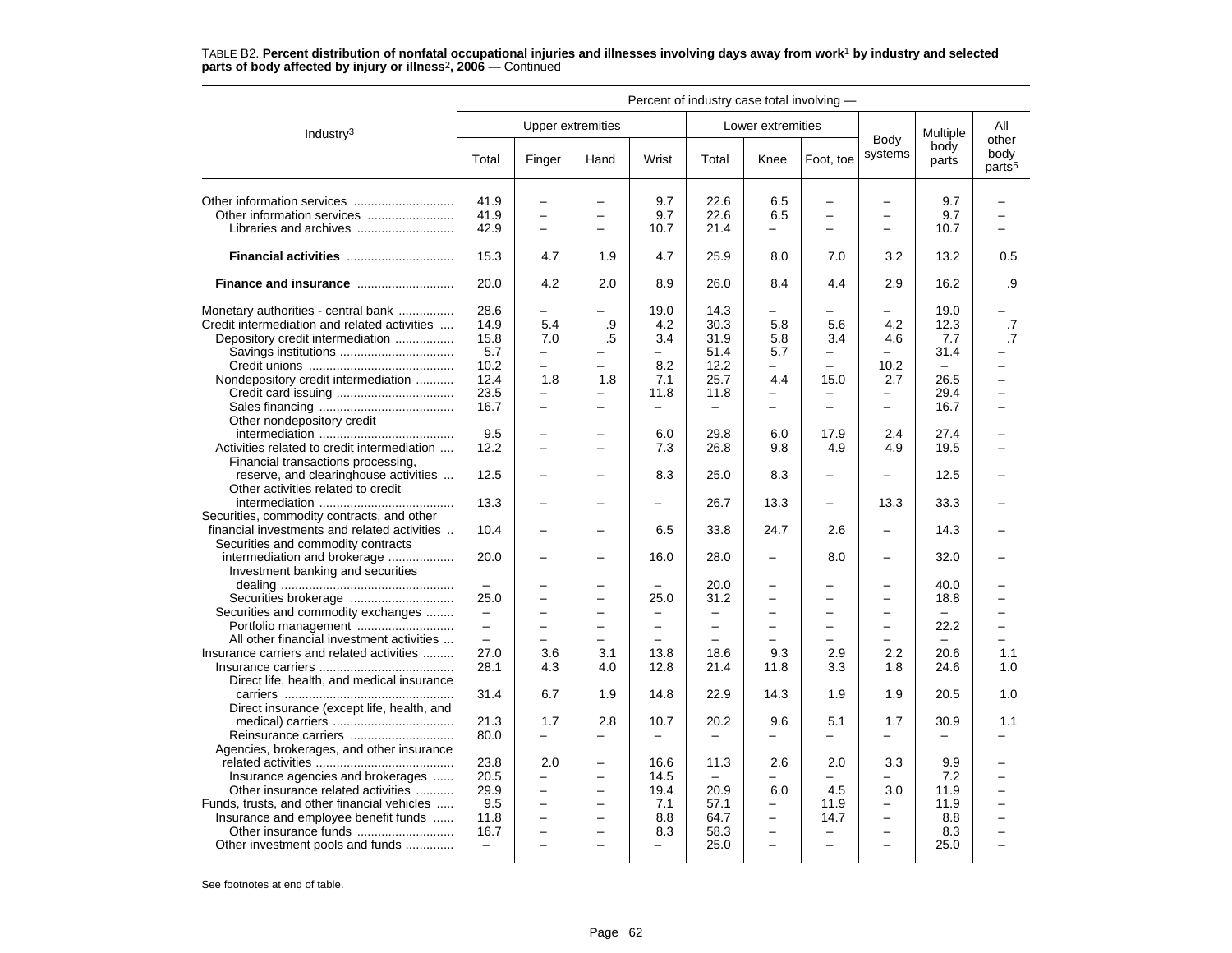|                                                                           |                   |              |          | Percent of industry case total involving - |             |              |             |          |
|---------------------------------------------------------------------------|-------------------|--------------|----------|--------------------------------------------|-------------|--------------|-------------|----------|
| Industry $3$                                                              | <b>NAICS</b>      | Total        |          | Head                                       |             |              | Trunk       |          |
|                                                                           | code <sup>4</sup> | cases        | Total    | Eyes                                       | <b>Neck</b> | Total        | <b>Back</b> | Shoulder |
|                                                                           |                   |              |          |                                            |             |              |             |          |
| Real estate and rental and leasing                                        | 53                | 20,700       | 7.8      | 3.3                                        | 2.4         | 36.3         | 23.5        | 4.3      |
|                                                                           | 531               | 12,500       | 4.6      | 2.3                                        | 1.3         | 40.6         | 27.9        | 3.7      |
| Lessors of residential buildings and                                      | 5311              | 7,660        | 3.5      | 1.8                                        | 1.7         | 42.6         | 26.2        | 3.5      |
|                                                                           | 53111             | 5,700        | 3.9      | 2.1                                        | 1.1         | 39.3         | 30.5        | 3.5      |
| Lessors of nonresidential buildings                                       |                   |              |          |                                            |             |              |             |          |
| (except miniwarehouses)                                                   | 53112             | 890          | 3.4      |                                            | 5.6         | 32.6         | 22.5        | 4.5      |
| Lessors of miniwarehouses and                                             |                   |              |          |                                            |             |              |             |          |
| Lessors of other real estate property                                     | 53113<br>53119    | 540<br>520   |          |                                            |             | 72.2<br>63.5 | 9.6         |          |
| Offices of real estate agents and brokers                                 | 5312              | 1,030        | 11.7     | 5.8                                        |             | 42.7         | 32.0        | 6.8      |
| Activities related to real estate                                         | 5313              | 3,810        | 5.0      | 2.1                                        | .5          | 35.7         | 30.2        | 3.4      |
| Real estate property managers                                             | 53131             | 3,620        | 4.7      | 1.7                                        |             | 37.0         | 31.5        | 3.3      |
|                                                                           | 532               | 8,170        | 12.6     | 4.8                                        | 4.3         | 29.6         | 16.6        | 5.3      |
| Automotive equipment rental and leasing                                   | 5321              | 2,310        | 12.1     | 5.6                                        | .9          | 34.2         | 18.6        | 7.8      |
| Passenger car rental and leasing                                          | 53211             | 1,290        | 5.4      | -                                          | 1.6         | 30.2         | 20.9        | 5.4      |
| Truck, utility trailer, and rv (recreational                              |                   |              |          |                                            |             |              |             |          |
| vehicle) rental and leasing                                               | 53212             | 1,020        | 20.6     | 11.8                                       | -           | 38.2         | 15.7        | 10.8     |
| Video tape and disc rental                                                | 53223             | 170          |          |                                            | $\equiv$    | 52.9         | 11.8        | 41.2     |
| Other consumer goods rental                                               | 53229             | 920          | 13.0     |                                            | 26.1        | 27.2         | 18.5        |          |
| Commercial and industrial machinery and                                   |                   |              |          |                                            |             |              |             |          |
| equipment rental and leasing<br>Construction, transportation, mining, and | 5324              | 2,110        | 10.4     |                                            | 4.3         | 26.1         | 8.1         | 5.7      |
| forestry machinery and equipment                                          |                   |              |          |                                            |             |              |             |          |
|                                                                           | 53241             | 1,610        | 5.6      |                                            |             | 31.1         | 8.1         | 7.5      |
| Lessors of nonfinancial intangible assets                                 |                   |              |          |                                            |             |              |             |          |
| (except copyrighted works)                                                | 533               | 30           |          |                                            |             | 66.7         |             |          |
| Professional and business services                                        |                   | 89,940       | 7.6      | 3.2                                        | 1.2         | 30.0         | 18.4        | 4.9      |
| Professional, scientific, and technical                                   |                   |              |          |                                            |             |              |             |          |
|                                                                           | 54                | 22,350       | 7.2      | 2.8                                        | 1.1         | 30.4         | 16.9        | 4.6      |
| Professional, scientific, and technical                                   |                   |              |          |                                            |             |              |             |          |
|                                                                           | 541               | 22,350       | 7.2      | 2.8                                        | 1.1         | 30.4         | 16.9        | 4.6      |
|                                                                           | 5411              | 1,910        | 5.2      | 3.1                                        | 1.6         | 34.6         | 26.2        | 2.1      |
| Accounting, tax preparation, bookkeeping,                                 |                   |              |          |                                            |             |              |             |          |
|                                                                           | 5412              | 1,800        | 2.8      |                                            |             | 35.0         | 25.6        | 3.9      |
| Accounting, tax preparation,                                              |                   |              |          |                                            |             |              |             |          |
| bookkeeping, and payroll services                                         | 54121             | 1.800        | 2.8      |                                            |             | 35.0         | 25.6        | 3.9      |
| Tax preparation services                                                  | 541213            | 40           |          |                                            |             |              |             |          |
| Other accounting services                                                 | 541219            | 730          | $\equiv$ |                                            |             | 42.5         | 38.4        |          |
| Architectural, engineering, and related                                   |                   |              |          |                                            |             |              |             |          |
| Architectural services                                                    | 5413<br>54131     | 6,360<br>490 | 10.7     | 5.0                                        |             | 29.6         | 15.4        | 1.7      |
|                                                                           | 54133             | 4,040        | 4.0      | 1.5                                        | $\equiv$    | 39.6         | 18.8        | 2.0      |
|                                                                           |                   |              |          |                                            |             |              |             |          |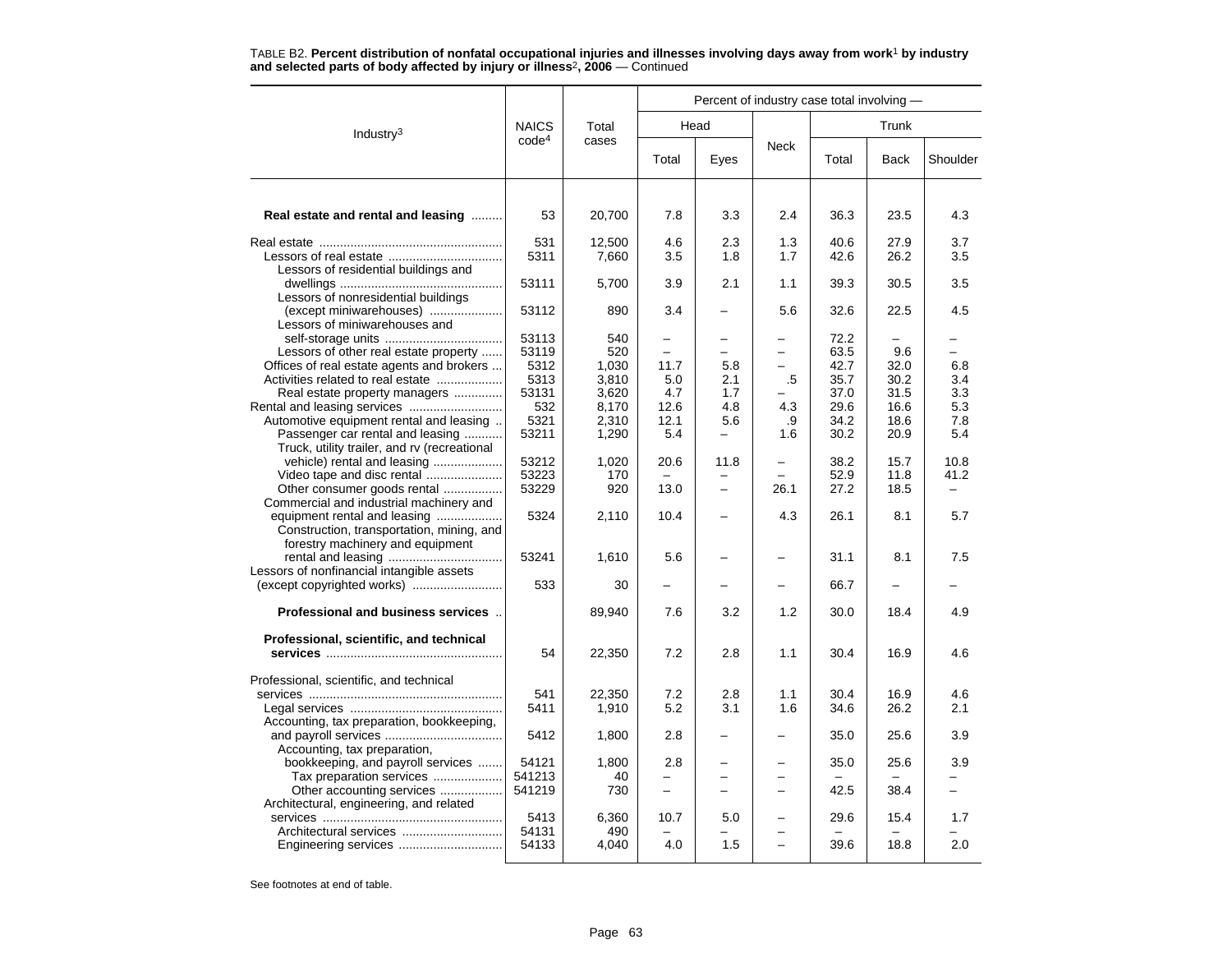|                                                                                                                                                          |                                       |                                                                                  |                                      |                                         |                                     |                                                        | Percent of industry case total involving -                                       |                                                                          |                                          |                                     |
|----------------------------------------------------------------------------------------------------------------------------------------------------------|---------------------------------------|----------------------------------------------------------------------------------|--------------------------------------|-----------------------------------------|-------------------------------------|--------------------------------------------------------|----------------------------------------------------------------------------------|--------------------------------------------------------------------------|------------------------------------------|-------------------------------------|
| Industry $3$                                                                                                                                             |                                       |                                                                                  | <b>Upper extremities</b>             |                                         |                                     | Lower extremities                                      |                                                                                  |                                                                          | Multiple                                 | All                                 |
|                                                                                                                                                          | Total                                 | Finger                                                                           | Hand                                 | Wrist                                   | Total                               | Knee                                                   | Foot, toe                                                                        | Body<br>systems                                                          | body<br>parts                            | other<br>body<br>parts <sup>5</sup> |
| Real estate and rental and leasing                                                                                                                       | 12.6                                  | 5.1                                                                              | 1.9                                  | 2.1                                     | 25.9                                | 7.8                                                    | 8.6                                                                              | 3.3                                                                      | 11.4                                     | 0.3                                 |
| Lessors of residential buildings and                                                                                                                     | 12.4<br>12.3                          | 6.2<br>7.3                                                                       | 1.8<br>2.0                           | 2.4<br>1.2                              | 23.6<br>22.3                        | 9.1<br>7.4                                             | 6.5<br>7.4                                                                       | 5.0<br>5.5                                                               | 12.0<br>11.4                             | .5<br>$\cdot$ 7                     |
| Lessors of nonresidential buildings<br>(except miniwarehouses)                                                                                           | 12.1<br>14.6                          | 8.2<br>2.2                                                                       | 1.9<br>3.4                           | .7<br>$2.2\,$                           | 24.9<br>21.3                        | 8.1<br>11.2                                            | 8.9<br>5.6                                                                       | 6.8                                                                      | 11.1<br>20.2                             | .7                                  |
| Lessors of miniwarehouses and                                                                                                                            | $\overline{\phantom{a}}$              |                                                                                  | -                                    |                                         |                                     | $\overline{\phantom{0}}$                               | -                                                                                | $\overline{\phantom{m}}$                                                 | $\qquad \qquad -$                        |                                     |
| Lessors of other real estate property<br>Offices of real estate agents and brokers<br>Activities related to real estate<br>Real estate property managers | 15.4<br>15.5<br>11.8<br>12.2<br>12.9  | 13.5<br>4.9<br>4.5<br>4.7<br>3.3                                                 | $\equiv$<br>1.9<br>1.6<br>1.7<br>2.0 | 6.8<br>3.7<br>3.9<br>1.7                | 9.6<br>16.5<br>28.1<br>25.7<br>29.4 | $\overline{\phantom{0}}$<br>5.8<br>13.4<br>10.5<br>5.9 | $\equiv$<br>3.9<br>5.0<br>5.2<br>11.9                                            | $\overline{\phantom{m}}$<br>$\overline{\phantom{0}}$<br>5.5<br>5.8<br>.7 | $\equiv$<br>12.6<br>13.1<br>13.8<br>10.4 | $\overline{\phantom{0}}$<br>-       |
| Automotive equipment rental and leasing<br>Passenger car rental and leasing<br>Truck, utility trailer, and rv (recreational                              | 11.3<br>14.0                          | 2.2<br>1.6                                                                       | 2.2<br>1.6                           | 1.3<br>1.6                              | 25.1<br>31.0                        | 9.5<br>9.3                                             | 5.6<br>7.8                                                                       | .9                                                                       | 16.0<br>17.1                             | <u>.</u>                            |
| vehicle) rental and leasing<br>Video tape and disc rental<br>Other consumer goods rental<br>Commercial and industrial machinery and                      | 6.9<br>17.6<br>12.0                   | $\overline{\phantom{0}}$<br>$\overline{\phantom{0}}$<br>$\overline{\phantom{0}}$ | 3.9<br>4.3                           | $\overline{\phantom{0}}$<br>11.8<br>3.3 | 18.6<br>11.8<br>15.2                | 8.8<br>$\overline{\phantom{0}}$                        | 3.9<br>3.3                                                                       | $\overline{\phantom{m}}$<br>$\qquad \qquad -$<br>$\equiv$                | 14.7<br>11.8<br>3.3                      |                                     |
| equipment rental and leasing<br>Construction, transportation, mining, and<br>forestry machinery and equipment                                            | 27.5                                  | 6.6                                                                              | 2.8                                  | 2.4                                     | 21.3                                | 4.3                                                    | 3.8                                                                              | $\overline{\phantom{0}}$                                                 | 10.9                                     |                                     |
| Lessors of nonfinancial intangible assets                                                                                                                | 28.6                                  | 3.7                                                                              | 3.7                                  | $\qquad \qquad -$                       | 19.9                                | 3.1                                                    | 5.0                                                                              | $\overline{\phantom{0}}$                                                 | 13.7                                     |                                     |
| Professional and business services.                                                                                                                      | 20.5                                  | 7.8                                                                              | 3.7                                  | 3.3                                     | 24.4                                | 8.2                                                    | 4.9                                                                              | 2.2                                                                      | 12.8                                     | 1.3                                 |
| Professional, scientific, and technical                                                                                                                  | 22.2                                  | 8.1                                                                              | 5.1                                  | 3.5                                     | 22.5                                | 6.4                                                    | 2.4                                                                              | 4.3                                                                      | 9.6                                      | 2.8                                 |
| Professional, scientific, and technical<br>Accounting, tax preparation, bookkeeping,                                                                     | 22.2<br>12.6                          | 8.1<br>2.6                                                                       | 5.1<br>1.6                           | 3.5<br>4.7                              | 22.5<br>7.3                         | 6.4<br>3.1                                             | 2.4                                                                              | 4.3<br>1.0                                                               | 9.6<br>24.6                              | 2.8<br>13.6                         |
| Accounting, tax preparation,                                                                                                                             | 16.1                                  | 3.3                                                                              | 5.0                                  | 5.0                                     | 12.8                                | 6.7                                                    | $\overline{\phantom{0}}$                                                         | 15.0                                                                     | 4.4                                      | 13.3                                |
| bookkeeping, and payroll services<br>Tax preparation services<br>Other accounting services<br>Architectural, engineering, and related                    | 16.1<br>$\qquad \qquad -$<br>$\equiv$ | 3.3<br>$\overline{\phantom{0}}$<br>$\equiv$                                      | 5.0<br>Ξ.<br>$\equiv$                | 5.0<br>-<br>$\equiv$                    | 12.8<br>8.2                         | 6.7<br>-<br>$\overline{\phantom{0}}$                   | $\overline{\phantom{0}}$<br>$\overline{\phantom{0}}$<br>$\overline{\phantom{0}}$ | 15.0<br>35.6                                                             | 4.4<br>8.2                               | 13.3<br>$\overline{\phantom{0}}$    |
|                                                                                                                                                          | 23.6<br>26.5                          | 6.9<br>8.2                                                                       | 6.4<br>7.4                           | 5.2<br>7.7                              | 25.0<br>67.3<br>20.5                | 5.0<br>5.2                                             | 2.2<br>3.2                                                                       | 1.9<br>2.2                                                               | 9.0<br>6.7                               |                                     |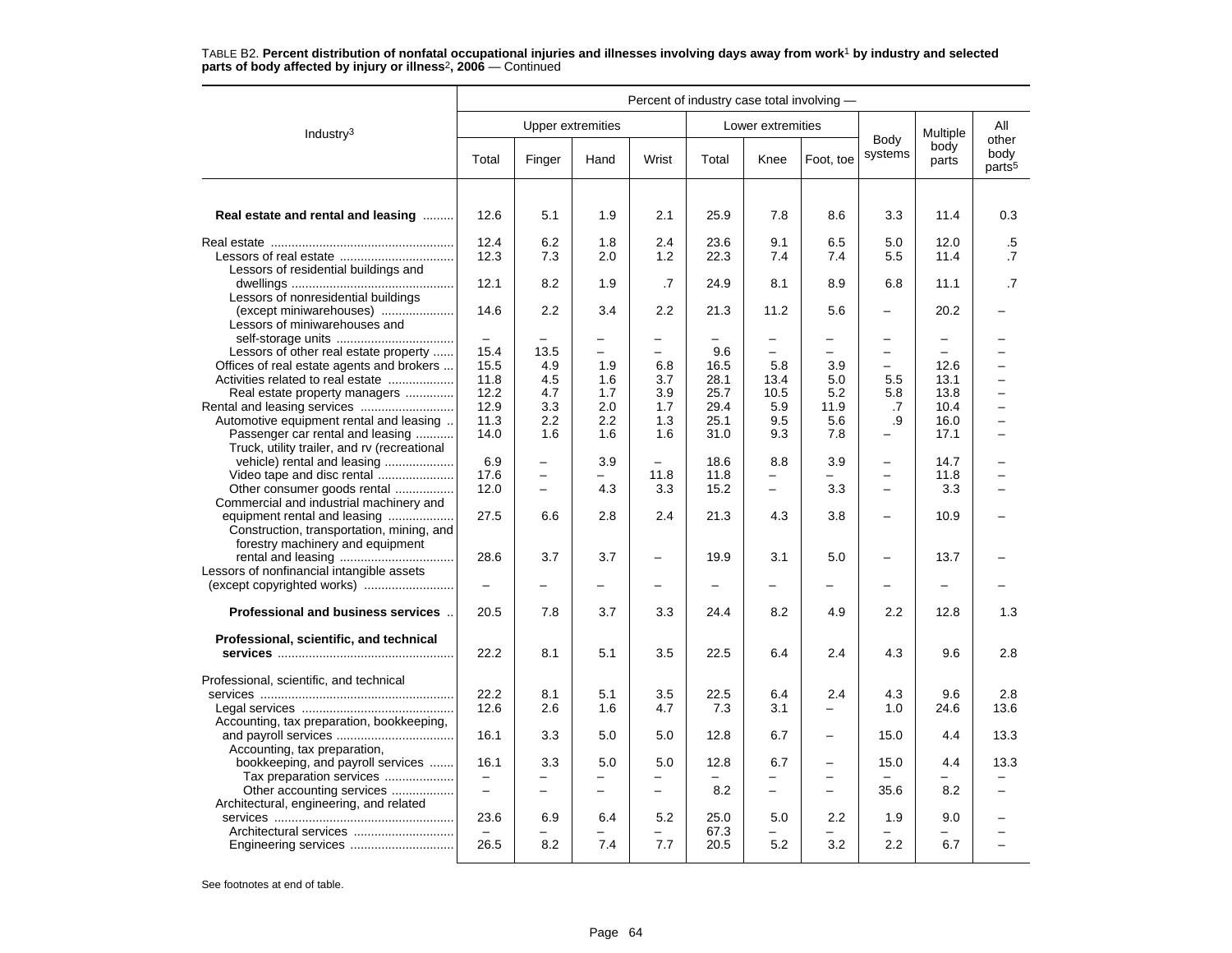|                                               |                   |        |                | Percent of industry case total involving - |                          |       |                          |          |
|-----------------------------------------------|-------------------|--------|----------------|--------------------------------------------|--------------------------|-------|--------------------------|----------|
| Industry <sup>3</sup>                         | <b>NAICS</b>      | Total  |                | Head                                       |                          |       | Trunk                    |          |
|                                               | code <sup>4</sup> | cases  | Total          | Eyes                                       | <b>Neck</b>              | Total | Back                     | Shoulder |
| Surveying and mapping (except                 |                   |        |                |                                            |                          |       |                          |          |
|                                               | 54137             | 340    |                |                                            |                          | 41.2  |                          |          |
| Computer systems design services              | 541512            | 930    | $\equiv$       | $\overline{\phantom{a}}$                   | 4.3                      | 12.9  | 7.5                      |          |
| Computer facilities management                |                   |        |                |                                            |                          |       |                          |          |
|                                               | 541513            | 50     |                |                                            |                          | 40.0  |                          |          |
| Other computer related services               | 541519            | 110    | $\overline{a}$ |                                            |                          | 27.3  | 27.3                     |          |
| Management, scientific, and technical         |                   |        |                |                                            |                          |       |                          |          |
|                                               | 5416              | 1,360  | 4.4            |                                            |                          | 49.3  | 17.6                     | 19.1     |
| Management consulting services                | 54161             | 920    | 6.5            | -                                          | $\equiv$                 | 46.7  | 19.6                     | 22.8     |
| Environmental consulting services             | 54162             | 140    |                |                                            |                          | 64.3  |                          |          |
| Scientific research and development           |                   |        |                |                                            |                          |       |                          |          |
|                                               | 5417              | 2,000  | 4.5            | 1.0                                        | 5.5                      | 29.0  | 19.5                     | 8.0      |
| Advertising and related services              | 5418              | 2,070  | 9.2            | 8.2                                        |                          | 23.7  | 13.0                     | 3.9      |
| Other professional, scientific, and technical |                   |        |                |                                            |                          |       |                          |          |
|                                               | 5419              | 3,890  | 10.0           |                                            |                          | 29.3  | 6.9                      | 6.7      |
| Marketing research and public opinion         |                   |        |                |                                            |                          |       |                          |          |
|                                               | 54191             | 40     |                |                                            |                          |       |                          |          |
|                                               | 54192             | 650    |                |                                            | $\equiv$                 | 69.2  | $\overline{\phantom{0}}$ |          |
|                                               | 54194             | 2,730  | 14.3           | $\overline{\phantom{0}}$                   | $\equiv$                 | 24.2  | 8.4                      | 4.8      |
| All other professional, scientific, and       |                   |        |                |                                            |                          |       |                          |          |
|                                               | 54199             | 480    |                |                                            |                          |       |                          |          |
|                                               |                   |        |                |                                            |                          |       |                          |          |
| <b>Management of companies and</b>            | 55                | 9,510  | 5.6            | 1.5                                        | 1.5                      | 35.2  | 23.6                     | 5.3      |
|                                               |                   |        |                |                                            |                          |       |                          |          |
| Administrative and support and waste          |                   |        |                |                                            |                          |       |                          |          |
| management and remediation services           | 56                | 58,080 | 8.2            | 3.6                                        | 1.1                      | 28.9  | 18.1                     | 4.9      |
| Administrative and support services           | 561               | 49.090 | 8.3            | 3.5                                        | 1.1                      | 28.6  | 18.5                     | 4.4      |
| Office administrative services                | 5611              | 1,300  |                |                                            | $\overline{\phantom{0}}$ | 20.0  | 13.8                     | 3.1      |
| Facilities support services                   | 5612              | 2,080  | 6.7            | 3.4                                        | 1.0                      | 27.4  | 16.8                     | 5.8      |
|                                               | 5613              | 6,680  | 10.3           | 3.4                                        | 1.5                      | 35.3  | 23.4                     | 6.6      |
| Temporary help services                       | 56132             | 3,800  | 5.8            | 3.9                                        | .5                       | 35.0  | 21.1                     | 9.5      |
| Business support services                     | 5614              | 2,970  | 8.4            | .7                                         | 2.0                      | 22.9  | 13.1                     | 4.4      |
|                                               | 56142             | 1,350  | 4.4            |                                            |                          | 21.5  | 11.1                     | 3.0      |
|                                               | 56144             | 540    | 5.6            | $\overline{\phantom{0}}$                   | 3.7                      | 31.5  | 22.2                     | 7.4      |
|                                               | 56145             | 60     |                |                                            |                          |       |                          |          |
| Other business support services               | 56149             | 430    | 34.9           |                                            |                          | 27.9  | 20.9                     |          |
| Travel arrangement and reservation            |                   |        |                |                                            |                          |       |                          |          |
|                                               | 5615              | 560    | 7.1            |                                            |                          | 35.7  | 33.9                     |          |
|                                               | 56151             | 70     |                |                                            |                          |       |                          |          |
|                                               | 56152             | 40     |                |                                            |                          | 50.0  | 50.0                     |          |
| Other travel arrangement and                  |                   |        |                |                                            |                          |       |                          |          |
|                                               | 56159             | 440    | 4.5            |                                            |                          | 40.9  | 38.6                     |          |
| Investigation and security services           | 5616              | 5,670  | 7.9            | 2.1                                        | .9                       | 21.5  | 10.6                     | 2.6      |
| Investigation, guard, and armored car         |                   |        |                |                                            |                          |       |                          |          |
|                                               | 56161             | 4,510  | 7.1            | 2.4                                        | .4                       | 23.9  | 11.1                     | 3.3      |
| Investigation services                        | 561611            | 150    |                |                                            |                          | 26.7  |                          | 13.3     |
| Security guards and patrol services           | 561612            | 3,910  | 7.2            | 2.6                                        | $\equiv$                 | 22.8  | 10.5                     | 2.8      |
|                                               |                   |        |                |                                            |                          |       |                          |          |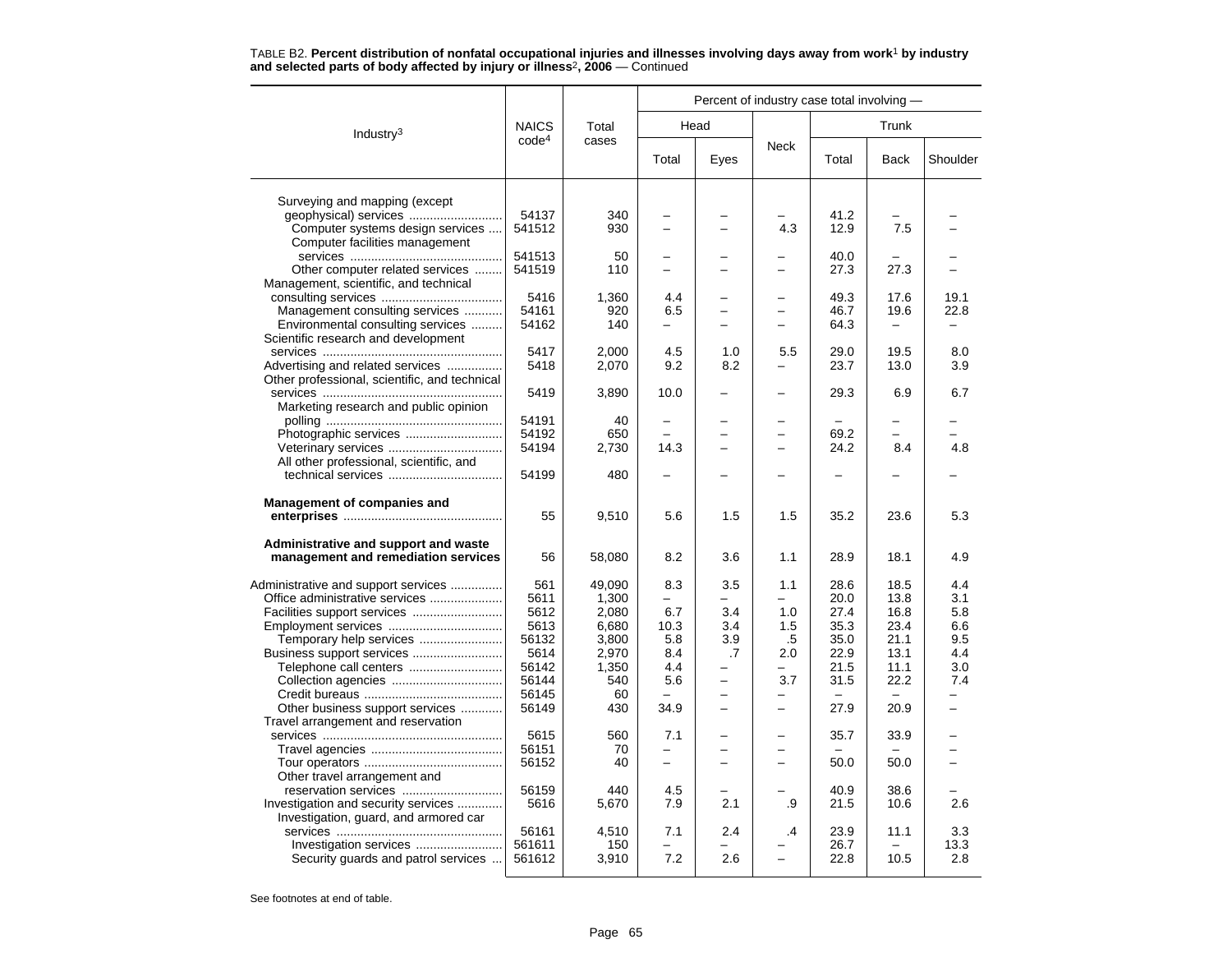|                                                                             |                          |                          |                          |                          | Percent of industry case total involving - |                          |                          |                          |                          |                                     |
|-----------------------------------------------------------------------------|--------------------------|--------------------------|--------------------------|--------------------------|--------------------------------------------|--------------------------|--------------------------|--------------------------|--------------------------|-------------------------------------|
| Industry <sup>3</sup>                                                       |                          |                          | Upper extremities        |                          |                                            | Lower extremities        |                          |                          | Multiple                 | All                                 |
|                                                                             | Total                    | Finger                   | Hand                     | Wrist                    | Total                                      | Knee                     | Foot, toe                | Body<br>systems          | body<br>parts            | other<br>body<br>parts <sup>5</sup> |
| Surveying and mapping (except                                               |                          |                          |                          |                          |                                            |                          |                          |                          |                          |                                     |
|                                                                             | 35.3                     |                          |                          |                          |                                            |                          |                          |                          |                          |                                     |
| Computer systems design services                                            | 21.5                     | 8.6                      |                          | 7.5                      | 45.2                                       | 9.7                      |                          | 9.7                      | 5.4                      |                                     |
| Computer facilities management                                              |                          |                          |                          |                          |                                            |                          |                          |                          |                          |                                     |
|                                                                             | $\overline{\phantom{0}}$ |                          |                          |                          |                                            |                          |                          |                          |                          |                                     |
| Other computer related services                                             | $\overline{\phantom{0}}$ | $\equiv$                 | -                        | -                        | 18.2                                       | $\overline{\phantom{0}}$ | -                        | $\overline{\phantom{0}}$ | 27.3                     |                                     |
| Management, scientific, and technical                                       |                          |                          |                          |                          |                                            |                          |                          |                          |                          |                                     |
|                                                                             | 14.7                     | 5.9                      | 3.7                      | -                        | 11.0                                       | 5.1                      |                          | 3.7                      | 15.4                     |                                     |
| Management consulting services                                              | 17.4                     | 4.3                      | 5.4                      | $\overline{\phantom{0}}$ | 10.9                                       | $\overline{\phantom{0}}$ | -                        | 5.4                      | 12.0                     |                                     |
| Environmental consulting services                                           | $\overline{\phantom{m}}$ | $\overline{\phantom{0}}$ | -                        | -                        | $\qquad \qquad -$                          | $\equiv$                 |                          | $\overline{\phantom{0}}$ |                          |                                     |
| Scientific research and development                                         |                          |                          |                          |                          |                                            |                          |                          |                          |                          |                                     |
|                                                                             | 18.0                     | 4.0                      | 3.5                      | 6.0                      | 28.0                                       | 13.0                     | 1.5                      | 4.0                      | 10.5                     |                                     |
| Advertising and related services                                            | 31.9                     | 11.6                     | 2.9                      | 1.9                      | 23.7                                       | 2.9                      | 9.2                      | 2.9                      | 6.3                      |                                     |
| Other professional, scientific, and technical                               |                          |                          |                          |                          |                                            |                          |                          |                          |                          |                                     |
|                                                                             | 29.3                     | 12.1                     | 10.5                     | -                        | 15.7                                       | 8.2                      | 2.3                      | 6.4                      | 7.7                      |                                     |
| Marketing research and public opinion                                       |                          |                          |                          |                          |                                            |                          |                          |                          |                          |                                     |
|                                                                             | $\equiv$<br>L.           | $\overline{\phantom{0}}$ |                          |                          |                                            | $\overline{\phantom{0}}$ |                          |                          | ÷                        |                                     |
|                                                                             | 37.7                     | 16.8                     | 15.0                     | -<br>-                   | 16.5                                       | 6.6                      | 3.3                      | $\equiv$                 | 5.1                      |                                     |
|                                                                             |                          |                          |                          |                          |                                            |                          |                          |                          |                          |                                     |
| All other professional, scientific, and                                     | $\overline{\phantom{0}}$ |                          |                          | -                        |                                            |                          | -                        | 45.8                     |                          |                                     |
|                                                                             |                          |                          |                          |                          |                                            |                          |                          |                          |                          |                                     |
| <b>Management of companies and</b>                                          |                          |                          |                          |                          |                                            |                          |                          |                          |                          |                                     |
|                                                                             | 20.1                     | 5.9                      | 2.2                      | 5.8                      | 23.3                                       | 6.9                      | 5.4                      | 1.9                      | 10.9                     | 1.5                                 |
|                                                                             |                          |                          |                          |                          |                                            |                          |                          |                          |                          |                                     |
| Administrative and support and waste<br>management and remediation services | 19.9                     | 7.9                      | 3.4                      | 2.9                      | 25.4                                       | 9.2                      | 5.7                      | 1.4                      | 14.3                     | .8                                  |
|                                                                             |                          |                          |                          |                          |                                            |                          |                          |                          |                          |                                     |
| Administrative and support services                                         | 19.9                     | 8.2                      | 3.4                      | 2.9                      | 25.4                                       | 9.6                      | 5.7                      | 1.4                      | 14.4                     | .8                                  |
| Office administrative services                                              | 14.6                     | 4.6                      | 3.1                      | 2.3                      | 37.7                                       | 31.5                     | -                        |                          | 17.7                     | $\overline{\phantom{0}}$            |
|                                                                             | 21.2<br>24.0             | 9.6<br>9.1               | 3.8<br>4.8               | 1.9<br>4.8               | 30.8<br>16.3                               | 16.8<br>4.2              | 6.2<br>4.3               | 2.9<br>.9                | 9.6<br>11.2              | .4                                  |
| Temporary help services                                                     | 29.7                     | 12.6                     | 5.5                      | 6.6                      | 16.8                                       | 3.7                      | 5.3                      | 1.1                      | 10.3                     | .5                                  |
|                                                                             | 24.2                     | 3.7                      | 2.7                      | 6.7                      | 21.5                                       | 9.8                      | 2.7                      | 2.7                      | 16.5                     | 1.7                                 |
| Telephone call centers                                                      | 31.9                     | 3.7                      | 4.4                      | 10.4                     | 16.3                                       | 7.4                      | 1.5                      | 3.0                      | 21.5                     |                                     |
|                                                                             | 16.7                     | 5.6                      | $\equiv$                 | 7.4                      | 25.9                                       | 13.0                     | $\overline{\phantom{0}}$ | $\equiv$                 | 18.5                     | $\overline{a}$                      |
|                                                                             | 66.7                     | $\equiv$                 | $\overline{\phantom{m}}$ | $\frac{1}{2}$            | $\overline{\phantom{m}}$                   | $\overline{\phantom{0}}$ | $\overline{\phantom{0}}$ | $\overline{\phantom{0}}$ | $\equiv$                 | $\overline{\phantom{0}}$            |
| Other business support services                                             | 14.0                     | $\equiv$                 | $\overline{\phantom{0}}$ | $\overline{a}$           | $\qquad \qquad -$                          | $\overline{\phantom{0}}$ |                          |                          | $\overline{a}$           |                                     |
| Travel arrangement and reservation                                          |                          |                          |                          |                          |                                            |                          |                          |                          |                          |                                     |
|                                                                             | 23.2                     | 5.4                      | 3.6                      | 8.9                      | 12.5                                       | 3.6                      |                          | $\overline{\phantom{0}}$ | 16.1                     | 3.6                                 |
|                                                                             | 28.6                     | $\overline{\phantom{0}}$ | $\overline{\phantom{0}}$ | 28.6                     | $\overline{\phantom{0}}$                   | $\equiv$                 | -                        | $\equiv$                 | 28.6                     |                                     |
|                                                                             | $\overline{\phantom{m}}$ | $\overline{\phantom{a}}$ | $\equiv$                 | $\overline{\phantom{m}}$ | $=$                                        | $=$                      | $\overline{\phantom{0}}$ | $\overline{\phantom{0}}$ | $\overline{\phantom{0}}$ | -                                   |
| Other travel arrangement and                                                |                          |                          |                          |                          |                                            |                          |                          |                          |                          |                                     |
| reservation services                                                        | 22.7                     | 6.8                      | 4.5                      | 6.8                      | 13.6                                       | 4.5                      |                          |                          | 15.9                     | 4.5                                 |
| Investigation and security services                                         | 11.6                     | 3.0                      | 2.5                      | 2.3                      | 31.6                                       | 15.0                     | 2.5                      | 3.5                      | 22.2                     | .5                                  |
| Investigation, guard, and armored car                                       |                          |                          |                          |                          |                                            |                          |                          |                          |                          |                                     |
|                                                                             | 11.5                     | 3.1                      | 1.8                      | 2.2                      | 31.7                                       | 15.1                     | 3.1                      | 3.5                      | 21.5                     | .4                                  |
|                                                                             | 13.3                     |                          |                          |                          | 13.3                                       |                          |                          |                          | 40.0                     |                                     |
| Security guards and patrol services                                         | 11.8                     | 2.8                      | 2.0                      | 2.3                      | 31.7                                       | 13.8                     | 3.1                      | 4.1                      | 21.7                     | $.5\,$                              |
|                                                                             |                          |                          |                          |                          |                                            |                          |                          |                          |                          |                                     |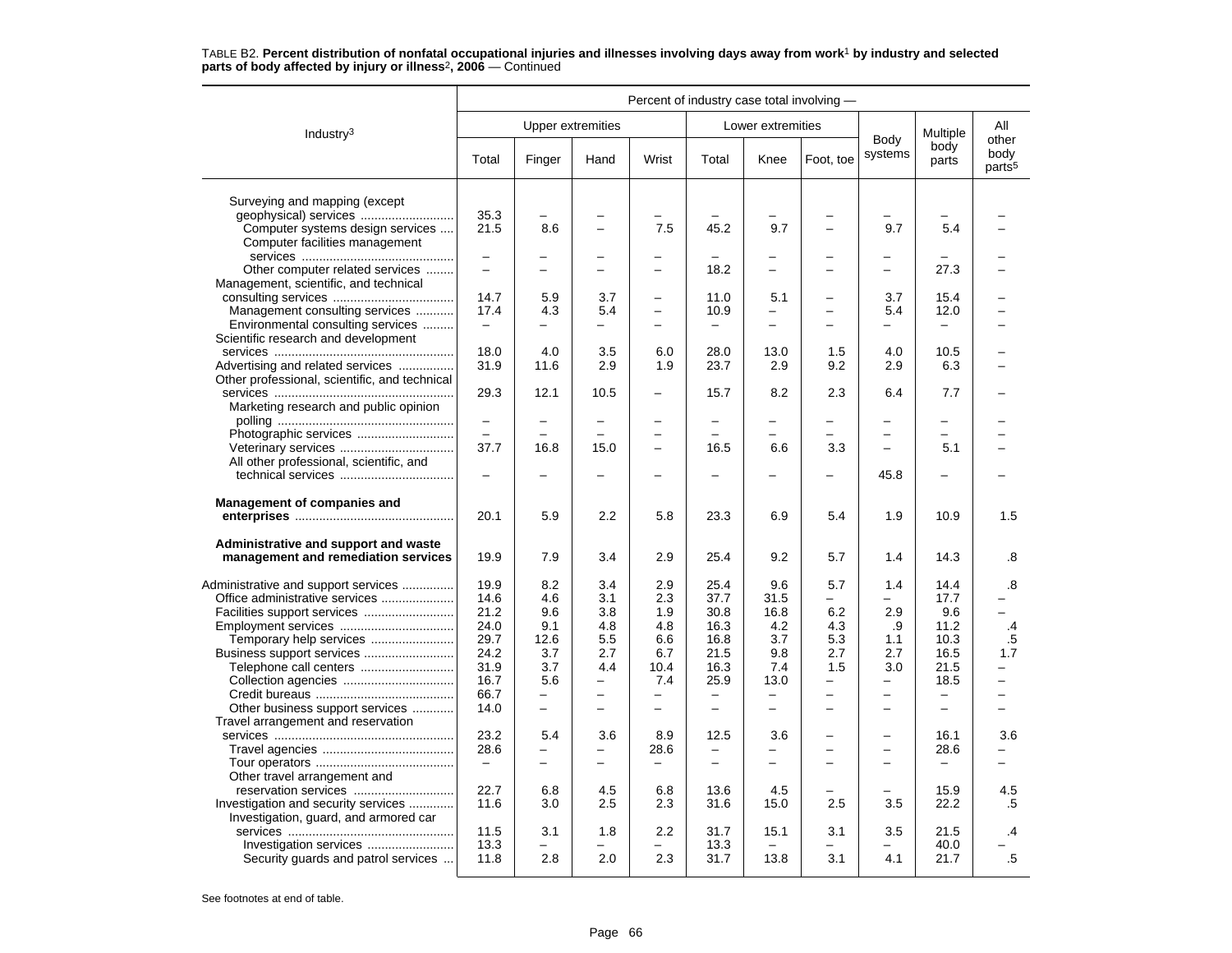|                                          |                   |            |                          |                          | Percent of industry case total involving - |                          |                          |          |
|------------------------------------------|-------------------|------------|--------------------------|--------------------------|--------------------------------------------|--------------------------|--------------------------|----------|
| Industry <sup>3</sup>                    | <b>NAICS</b>      | Total      |                          | Head                     |                                            |                          | Trunk                    |          |
|                                          | code <sup>4</sup> | cases      | Total                    | Eyes                     | <b>Neck</b>                                | Total                    | <b>Back</b>              | Shoulder |
| Armored car services                     | 561613            | 460        | 6.5                      |                          |                                            | 32.6                     | 17.4                     |          |
|                                          | 56162             | 1,160      | 11.2                     | $\overline{\phantom{0}}$ |                                            | 12.1                     | 9.5                      |          |
| Services to buildings and dwellings      | 5617              | 26.890     | 7.8                      | 3.6                      | 1.0                                        | 28.0                     | 17.9                     | 4.4      |
|                                          | 56172             | 10,060     | 7.2                      | 1.9                      | .3                                         | 36.1                     | 22.5                     | 5.2      |
|                                          | 56173             | 11,830     | 6.5                      | 2.6                      | 1.9                                        | 19.0                     | 11.7                     | 3.4      |
| Carpet and upholstery cleaning services  | 56174             | 800        | 31.2                     |                          |                                            | 28.8                     | $\equiv$                 | 20.0     |
|                                          | 5619              | 2,930      | 13.0                     | 10.9                     | 1.7                                        | 41.3                     | 33.1                     | 4.1      |
| Waste management and remediation         |                   |            |                          |                          |                                            |                          |                          |          |
|                                          | 562               | 9,000      | 7.6                      | 4.0                      | 1.1                                        | 30.6                     | 16.4                     | 7.4      |
|                                          | 5621              | 4,620      | 7.6                      | 4.1                      | .9                                         | 32.5                     | 16.7                     | 9.3      |
|                                          | 56211             | 4,620      | 7.6                      | 4.1                      | .9                                         | 32.5                     | 16.7                     | 9.3      |
| Solid waste collection                   | 562111            | 4.080      | 7.8                      | 4.4                      | .5                                         | 31.1                     | 15.9                     | 8.6      |
| Waste treatment and disposal             | 5622              | 2,150      | 7.0                      | 2.8                      | 2.3                                        | 31.6                     | 14.9                     | 8.4      |
| Waste treatment and disposal             | 56221             | 2,150      | 7.0                      | 2.8                      | 2.3                                        | 31.6                     | 14.9                     | 8.4      |
| Hazardous waste treatment and            |                   |            |                          |                          |                                            |                          |                          |          |
|                                          | 562211            | 360        |                          |                          |                                            | 41.7                     | 22.2                     | 8.3      |
|                                          | 562212            | 1,450      | 7.6                      | 2.8                      | 2.8                                        | 29.0                     | 12.4                     | 9.0      |
| Other nonhazardous waste treatment       |                   |            |                          |                          |                                            |                          |                          |          |
|                                          | 562219            | 290        | 6.9                      | 6.9                      |                                            | 31.0                     | 13.8                     |          |
| Remediation and other waste management   |                   |            |                          |                          |                                            |                          |                          |          |
|                                          | 5629              | 2,230      | 8.1<br>11.2              | 4.9                      |                                            | 26.0                     | 17.5                     | 2.7      |
|                                          | 56291<br>56299    | 980<br>790 | 3.8                      | 8.2                      |                                            | 26.5<br>30.4             | 15.3<br>24.1             | 4.1      |
| All other waste management services      |                   |            |                          |                          |                                            |                          |                          |          |
| Education and health services            |                   | 182,210    | 5.5                      | 1.9                      | 2.0                                        | 41.1                     | 28.9                     | 6.8      |
| Educational services                     | 61                | 10,390     | 7.0                      | 1.9                      | 1.3                                        | 29.2                     | 16.4                     | 6.1      |
|                                          | 611               | 10,390     | 7.0                      | 1.9                      | 1.3                                        | 29.2                     | 16.4                     | 6.1      |
| Elementary and secondary schools         | 6111              | 3,760      | 9.8                      | 2.4                      | 1.6                                        | 26.6                     | 17.3                     | 5.3      |
|                                          | 6112              | 220        | 9.1                      |                          |                                            | 31.8                     | 13.6                     |          |
| Colleges, universities, and professional |                   |            |                          |                          |                                            |                          |                          |          |
|                                          | 6113              | 4,850      | 6.4                      | 2.1                      | 1.2                                        | 29.5                     | 18.6                     | 6.0      |
| Business schools and computer and        |                   |            |                          |                          |                                            |                          |                          |          |
|                                          | 6114              | 80         |                          |                          |                                            | -                        |                          |          |
| Professional and management              | 61143             |            |                          |                          |                                            |                          |                          |          |
| Technical and trade schools              | 6115              | 60<br>460  |                          |                          |                                            |                          |                          |          |
| Other schools and instruction            | 6116              | 590        | $\overline{\phantom{0}}$ |                          |                                            | 50.8                     | $\overline{\phantom{0}}$ |          |
|                                          | 61161             | 40         | $\overline{\phantom{0}}$ | L.                       | ÷                                          | $\overline{\phantom{0}}$ | $\equiv$                 |          |
| Sports and recreation instruction        | 61162             | 200        |                          |                          |                                            |                          |                          |          |
| All other schools and instruction        | 61169             | 350        |                          | $\overline{a}$           |                                            | 80.0                     | $\equiv$                 |          |
| Educational support services             | 6117              | 420        | $\overline{\phantom{0}}$ |                          |                                            | 28.6                     | $\overline{\phantom{0}}$ | 23.8     |
| Health care and social assistance        | 62                | 171,820    | 5.4                      | 1.9                      | 2.0                                        | 41.8                     | 29.7                     | 6.8      |
| Ambulatory health care services          | 621               | 31,700     | 8.3                      | 3.3                      | 3.0                                        | 38.0                     | 27.5                     | 5.5      |
|                                          | 6211              | 6,550      | 15.3                     | 4.3                      | 5.0                                        | 28.7                     | 16.0                     | 4.3      |
|                                          | 62111             | 6,550      | 15.3                     | 4.3                      | 5.0                                        | 28.7                     | 16.0                     | 4.3      |
|                                          |                   |            |                          |                          |                                            |                          |                          |          |

TABLE B2. **Percent distribution of nonfatal occupational injuries and illnesses involving days away from work**<sup>1</sup> **by industry and selected parts of body affected by injury or illness**<sup>2</sup>**, 2006** — Continued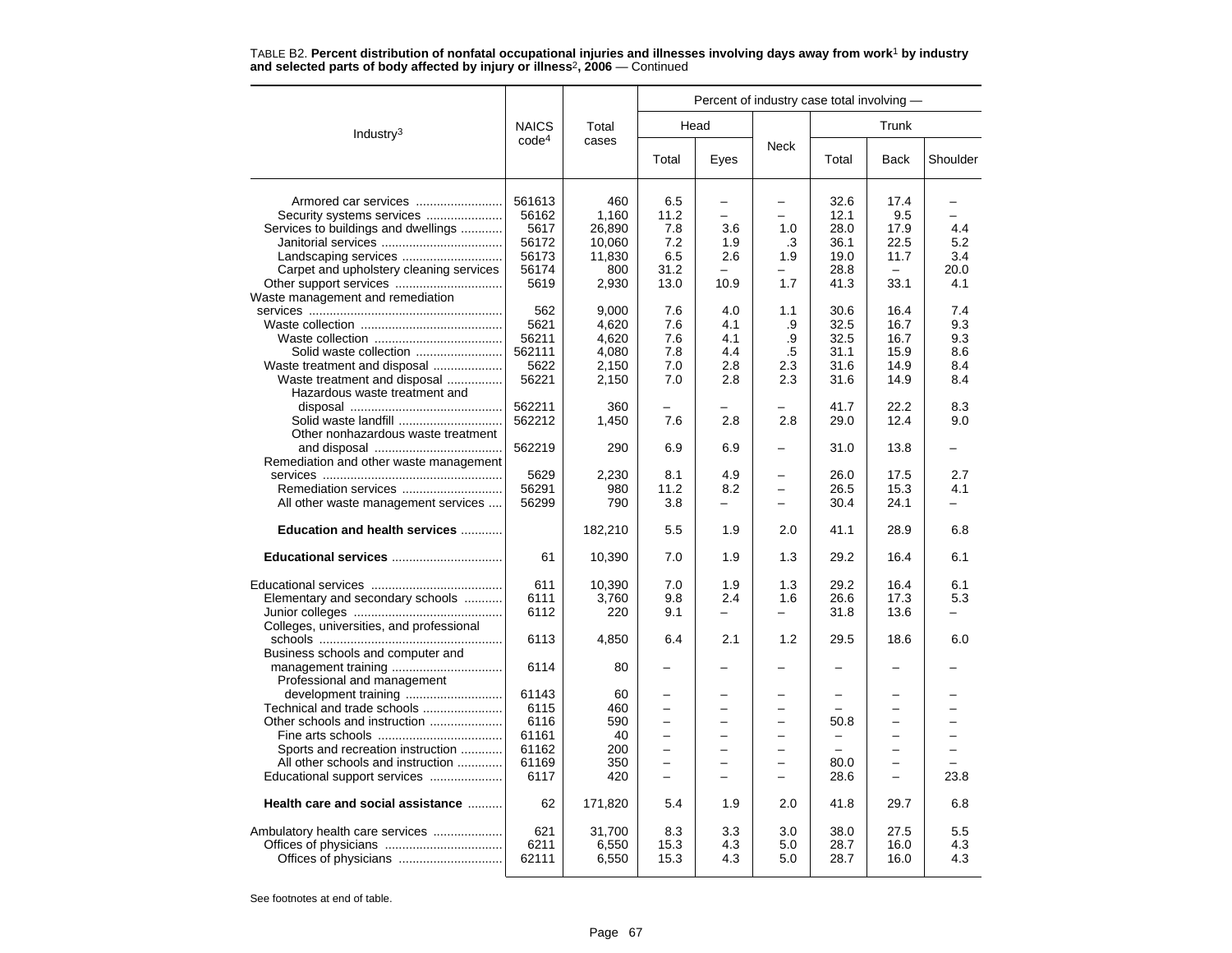|                                          |                          |                          |                          |                          | Percent of industry case total involving - |                          |                          |                          |                          |                                     |
|------------------------------------------|--------------------------|--------------------------|--------------------------|--------------------------|--------------------------------------------|--------------------------|--------------------------|--------------------------|--------------------------|-------------------------------------|
| Industry <sup>3</sup>                    |                          |                          | <b>Upper extremities</b> |                          |                                            | Lower extremities        |                          |                          | Multiple                 | All                                 |
|                                          | Total                    | Finger                   | Hand                     | Wrist                    | Total                                      | Knee                     | Foot, toe                | Body<br>systems          | body<br>parts            | other<br>body<br>parts <sup>5</sup> |
| Armored car services                     | 8.7                      | 6.5                      | $\overline{\phantom{0}}$ | $\overline{\phantom{0}}$ | 37.0                                       | 28.3                     | $\overline{\phantom{0}}$ | -                        | 13.0                     | $\overline{\phantom{0}}$            |
| Security systems services                | 12.9                     |                          | 5.2                      | $\overline{\phantom{0}}$ | 31.9                                       | 14.7                     | $\overline{\phantom{0}}$ | 3.4                      | 25.0                     | L.                                  |
| Services to buildings and dwellings      | 20.4                     | 9.4                      | 3.6                      | 2.2                      | 26.6                                       | 8.4                      | 7.4                      | .9                       | 14.6                     | 0.6                                 |
|                                          | 16.9                     | 6.1                      | 3.2                      | 2.4                      | 20.9                                       | 9.2                      | 2.8                      | 1.7                      | 15.4                     | 1.5                                 |
|                                          | 28.0                     | 14.1                     | 5.2                      | 2.6                      | 31.4                                       | 10.3                     | 10.9                     | .5                       | 12.6                     |                                     |
| Carpet and upholstery cleaning services  | $\overline{\phantom{m}}$ | $\overline{\phantom{0}}$ | -                        |                          | -                                          |                          | $\overline{\phantom{0}}$ | -                        | 26.2                     | $\overline{\phantom{0}}$            |
|                                          | 18.1                     | 9.9                      | 2.0                      | 2.0                      | 20.1                                       | 8.9                      | 5.5                      | 1.4                      | 4.4                      |                                     |
| Waste management and remediation         |                          |                          |                          |                          |                                            |                          |                          |                          |                          |                                     |
|                                          | 20.1                     | 6.7                      | 3.4                      | 2.7                      | 25.2                                       | 7.0                      | 5.7                      | 1.6                      | 13.6                     | .3                                  |
|                                          | 17.5                     | 7.4                      | 2.8                      | 1.9                      | 23.8                                       | 5.2                      | 4.1                      | 1.3                      | 16.0                     | $\cdot$                             |
|                                          | 17.5                     | 7.4                      | 2.8                      | 1.9                      | 23.8                                       | 5.2                      | 4.1                      | 1.3                      | 16.0                     | $\cdot$ 4                           |
|                                          | 17.6                     | 7.6                      | 2.7                      | 2.0                      | 24.8                                       | 5.1                      | 3.7                      | 1.5                      | 16.2                     | .5                                  |
| Waste treatment and disposal             | 20.9                     | 7.0                      | 5.6                      | 2.3                      | 27.9                                       | 8.4                      | 4.2                      | 2.8                      | 7.9                      |                                     |
| Waste treatment and disposal             | 20.9                     | 7.0                      | 5.6                      | 2.3                      | 27.9                                       | 8.4                      | 4.2                      | 2.8                      | 7.9                      |                                     |
| Hazardous waste treatment and            |                          |                          |                          |                          |                                            |                          |                          |                          |                          |                                     |
|                                          | 19.4                     | 5.6                      | 5.6                      |                          | 22.2                                       | 8.3                      |                          |                          | 8.3                      |                                     |
| Solid waste landfill                     | 19.3                     | 6.2                      | 4.8                      | 2.8                      | 29.7                                       | 6.2                      | 4.8                      | 3.4                      | 6.9                      |                                     |
| Other nonhazardous waste treatment       |                          |                          |                          |                          |                                            |                          |                          |                          |                          |                                     |
|                                          | 27.6                     | 10.3                     | 6.9                      | $\overline{\phantom{0}}$ | 24.1                                       | 13.8                     |                          |                          | 6.9                      |                                     |
| Remediation and other waste management   |                          |                          |                          |                          |                                            |                          |                          |                          |                          |                                     |
|                                          | 25.1                     | 4.9                      | 2.7                      | 4.0                      | 25.6                                       | 9.4                      | 10.3                     | $\qquad \qquad -$        | 13.9                     |                                     |
|                                          | 27.6                     | 6.1                      | 4.1                      | 7.1                      | 22.4                                       | 11.2                     | 8.2                      | $\overline{\phantom{0}}$ | 12.2                     |                                     |
| All other waste management services      | 25.3                     | $\overline{\phantom{0}}$ | $\equiv$                 | $\overline{a}$           | 15.2                                       | 5.1                      | $\equiv$                 | $\overline{\phantom{m}}$ | 22.8                     |                                     |
| Education and health services            | 15.8                     | 4.2                      | 2.5                      | 4.0                      | 19.0                                       | 8.0                      | 3.1                      | 2.3                      | 13.5                     | .9                                  |
| Educational services                     | 19.2                     | 5.4                      | 4.0                      | 4.5                      | 28.6                                       | 11.8                     | 4.2                      | 2.4                      | 11.7                     | .6                                  |
|                                          | 19.2                     | 5.4                      | 4.0                      | 4.5                      | 28.6                                       | 11.8                     | 4.2                      | 2.4                      | 11.7                     | .6                                  |
| Elementary and secondary schools         | 16.2                     | 4.3                      | 1.9                      | 5.1                      | 30.1                                       | 11.2                     | 4.3                      | 2.1                      | 12.8                     | $.5\,$                              |
|                                          | 18.2                     | $\overline{\phantom{0}}$ | $\equiv$                 | $-$                      | 36.4                                       | $\overline{\phantom{0}}$ | 9.1                      | $\equiv$                 | 9.1                      |                                     |
| Colleges, universities, and professional |                          |                          |                          |                          |                                            |                          |                          |                          |                          |                                     |
|                                          | 22.3                     | 7.6                      | 4.1                      | 4.3                      | 24.3                                       | 9.5                      | 4.3                      | 2.7                      | 13.0                     | .6                                  |
| Business schools and computer and        |                          |                          |                          |                          |                                            |                          |                          |                          |                          |                                     |
|                                          |                          |                          |                          |                          | 75.0                                       |                          |                          |                          |                          |                                     |
| Professional and management              |                          |                          |                          |                          |                                            |                          |                          |                          |                          |                                     |
| development training                     | $\overline{\phantom{0}}$ | $\overline{\phantom{0}}$ | $\overline{\phantom{0}}$ | $\overline{\phantom{0}}$ | 83.3                                       |                          | $\overline{\phantom{0}}$ | $\overline{\phantom{m}}$ | $\overline{\phantom{0}}$ |                                     |
| Technical and trade schools              | $\equiv$                 | $\overline{\phantom{0}}$ | $\equiv$                 | $\overline{\phantom{0}}$ | 69.6                                       | 67.4                     | $\equiv$                 | $\equiv$                 | -                        |                                     |
| Other schools and instruction            | 10.2                     | $\overline{\phantom{0}}$ | $\overline{\phantom{0}}$ | 8.5                      | 27.1                                       | -                        | 6.8                      | $\overline{\phantom{0}}$ | -                        |                                     |
|                                          | -                        | $\overline{\phantom{0}}$ | -                        | -                        | $\overline{\phantom{0}}$                   | -                        | -                        | $\overline{\phantom{0}}$ |                          |                                     |
| Sports and recreation instruction        | $\equiv$                 | $\overline{a}$           | ÷                        | $\equiv$                 | 65.0                                       | $\overline{\phantom{0}}$ | $\equiv$                 | $\overline{a}$           | $\equiv$                 |                                     |
| All other schools and instruction        |                          | $\overline{\phantom{0}}$ | $\overline{\phantom{0}}$ | $\overline{\phantom{0}}$ | -                                          | $\overline{\phantom{0}}$ | $\overline{\phantom{0}}$ | $\overline{\phantom{m}}$ |                          |                                     |
| Educational support services             | 45.2                     | $\equiv$                 | $\equiv$                 | $\equiv$                 | 11.9                                       | $\equiv$                 | $\equiv$                 | $\equiv$                 | 11.9                     | $\overline{\phantom{0}}$            |
| Health care and social assistance        | 15.6                     | 4.1                      | 2.4                      | 3.9                      | 18.4                                       | 7.8                      | 3.0                      | 2.3                      | 13.6                     | .9                                  |
| Ambulatory health care services          | 13.4                     | 3.4                      | 1.8                      | 3.3                      | 15.5                                       | 5.9                      | 2.5                      | 5.9                      | 15.3                     | .7                                  |
|                                          | 11.9                     | 1.7                      | 3.5                      | 3.1                      | 18.5                                       | 7.9                      | 2.0                      | 9.9                      | 10.1                     | .5                                  |
|                                          | 11.9                     | 1.7                      | 3.5                      | 3.1                      | 18.5                                       | 7.9                      | 2.0                      | 9.9                      | 10.1                     | $.5\,$                              |
|                                          |                          |                          |                          |                          |                                            |                          |                          |                          |                          |                                     |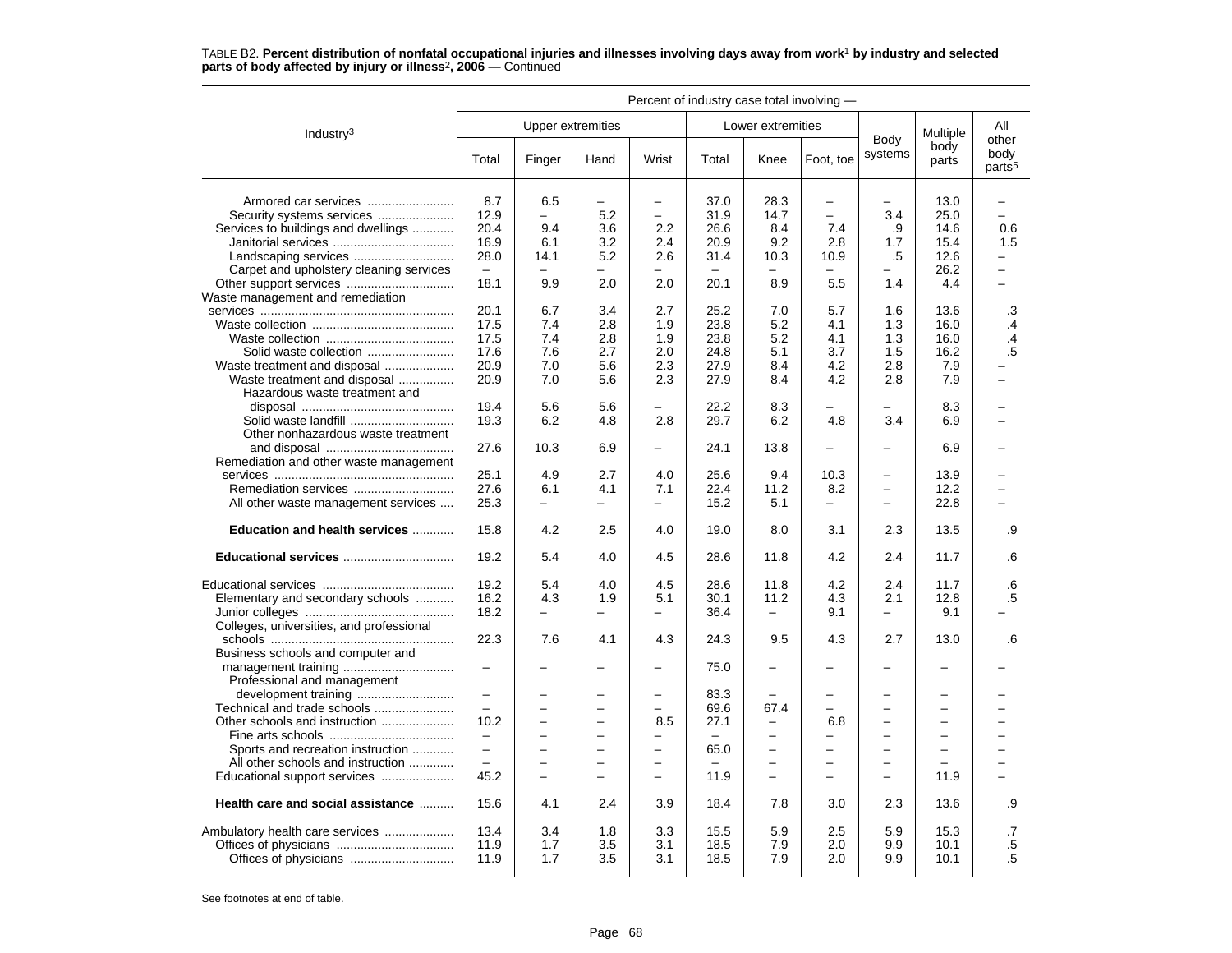|                                                             |                   |                |            |                |            | Percent of industry case total involving - |                          |            |
|-------------------------------------------------------------|-------------------|----------------|------------|----------------|------------|--------------------------------------------|--------------------------|------------|
| Industry <sup>3</sup>                                       | <b>NAICS</b>      | Total          |            | Head           |            |                                            | Trunk                    |            |
|                                                             | code <sup>4</sup> | cases          | Total      | Eyes           | Neck       | Total                                      | <b>Back</b>              | Shoulder   |
|                                                             |                   |                |            |                |            |                                            |                          |            |
| Offices of physicians (except mental<br>health specialists) | 621111            | 6,440          | 15.4       | 4.2            | 5.1        | 28.9                                       | 16.1                     | 4.3        |
| Offices of physicians, mental health                        |                   |                |            |                |            |                                            |                          |            |
|                                                             | 621112            | 110            |            |                |            | 18.2                                       | $\overline{\phantom{0}}$ |            |
|                                                             | 6212              | 2,180          | 20.2       | 20.2           |            | 7.8                                        |                          |            |
| Offices of other health practitioners                       | 6213              | 700            | 15.7       |                | -          | 22.9                                       | 22.9                     |            |
|                                                             | 6214              | 4,280          | 6.5        | 4.7            | .7         | 40.9                                       | 33.9                     | 4.0        |
| Medical and diagnostic laboratories                         | 6215              | 910            | 6.6        | 3.3            | 7.7        | 26.4                                       | 22.0                     | 3.3        |
| Home health care services                                   | 6216              | 11,370         | 4.1        | .9             | 2.9        | 39.6                                       | 29.6                     | 4.9        |
| Other ambulatory health care services                       | 6219              | 5,700          | 4.7        |                | 2.6        | 58.6                                       | 43.5                     | 10.5       |
|                                                             | 62191             | 4,730          | 4.7        | $\overline{a}$ | 3.0        | 62.6                                       | 48.6                     | 10.1       |
| All other ambulatory health care                            |                   |                |            |                |            |                                            |                          |            |
|                                                             | 62199             | 970            | 5.2        |                |            | 39.2                                       | 18.6                     | 13.4       |
|                                                             | 622               | 60,720         | 4.5        | 1.5            | 2.1        | 44.1                                       | 30.9                     | 7.8        |
| General medical and surgical hospitals                      | 6221              | 56,850         | 4.3        | 1.5            | 2.1        | 44.6                                       | 31.4                     | 7.8        |
| Psychiatric and substance abuse hospitals                   | 6222              | 1,840          | 10.3       | 2.7            | 2.7        | 25.5                                       | 15.2                     | 4.9        |
| Specialty (except psychiatric and                           |                   |                |            |                |            |                                            |                          |            |
| substance abuse) hospitals                                  | 6223              | 2,030          | 4.4        | 1.0            | 2.5        | 46.8                                       | 32.0                     | 9.9        |
| Nursing and residential care facilities                     | 623               | 60,030         | 4.8        | 1.4            | 1.6        | 43.9                                       | 31.3                     | 7.0        |
|                                                             | 6231              | 37,870         | 3.8        | 1.4            | 1.4        | 48.5                                       | 34.6                     | 7.8        |
| Residential mental retardation, mental                      |                   |                |            |                |            |                                            |                          |            |
| health and substance abuse facilities                       | 6232              | 7,640          | 9.2        | 1.7            | 2.2        | 31.0                                       | 20.5                     | 5.6        |
| Community care facilities for the elderly                   | 6233              | 10,940         | 3.7        | 1.0            | 1.6        | 43.5                                       | 32.8                     | 6.2        |
| Other residential care facilities                           | 6239              | 3,570          | 9.0        | 1.4            | 2.0        | 23.5                                       | 14.8                     | 3.4        |
|                                                             | 624               | 19,380         | 5.0        | 2.1            | 1.3        | 34.5                                       | 24.4                     | 5.2        |
| Individual and family services                              | 6241              | 9,030          | 5.8        | 2.2            | 1.3        | 36.2                                       | 26.6                     | 5.8        |
|                                                             | 62411             | 1,090          | 17.4       | 13.8           | ▃          | 37.6                                       | 32.1                     | 1.8        |
| Services for the elderly and persons with                   |                   |                |            |                |            |                                            |                          |            |
|                                                             | 62412             | 6,450          | 3.1        | .6             | 1.7        | 37.7                                       | 28.2                     | 5.3        |
| Other individual and family services                        | 62419             | 1,500          | 8.7        | 1.3            |            | 28.7                                       | 14.7                     | 10.7       |
| Community food and housing, and                             |                   |                |            |                |            |                                            |                          |            |
| emergency and other relief services                         | 6242              | 1,500          | 3.3        | 1.3            | 2.0        | 34.0                                       | 21.3                     | 2.7        |
| Community food services                                     | 62421             | 260            |            |                |            | 61.5                                       | 57.7                     |            |
| Community housing services                                  | 62422             | 780            | 6.4        | $\equiv$       | 2.6        | 33.3                                       | 11.5                     | $\equiv$   |
| Emergency and other relief services                         | 62423             | 470            |            |                |            | 21.3                                       | 17.0                     |            |
| Vocational rehabilitation services                          | 6243              | 4,700          | 4.9        | 2.6            | 2.1        | 27.7                                       | 15.3                     | 6.6        |
|                                                             | 6244              | 4,150          | 4.1        | 1.7            | Ξ.         | 38.3                                       | 30.8                     | 3.6        |
|                                                             |                   | 96,910         | 6.6        | 2.0            | 1.2        | 28.0                                       | 17.8                     | 4.9        |
| Arts, entertainment, and recreation                         | 71                | 14,980         | 7.0        | 2.4            | 1.9        | 29.9                                       | 17.1                     | 6.5        |
|                                                             |                   |                |            |                |            |                                            |                          |            |
| Performing arts, spectator sports, and related              |                   |                |            |                |            |                                            |                          |            |
|                                                             | 711<br>7111       | 3,600          | 5.0        | 1.1            | 2.2        | 31.4                                       | 14.7                     | 8.3<br>7.7 |
|                                                             |                   | 780            | 5.1        |                | 2.6        | 29.5                                       | 15.4                     |            |
|                                                             | 7112<br>71121     | 1,950          | 6.2<br>6.2 | 1.5            | 1.5<br>1.5 | 25.1<br>25.1                               | 6.7                      | 8.7        |
| Sports teams and clubs                                      | 711211            | 1,950<br>1,320 | 5.3        | 1.5            | 2.3        | 23.5                                       | 6.7<br>4.5               | 8.7<br>9.8 |
|                                                             | 711212            | 370            | 8.1        | -              | -          | 27.0                                       | 10.8                     | 5.4        |
|                                                             |                   |                |            |                |            |                                            |                          |            |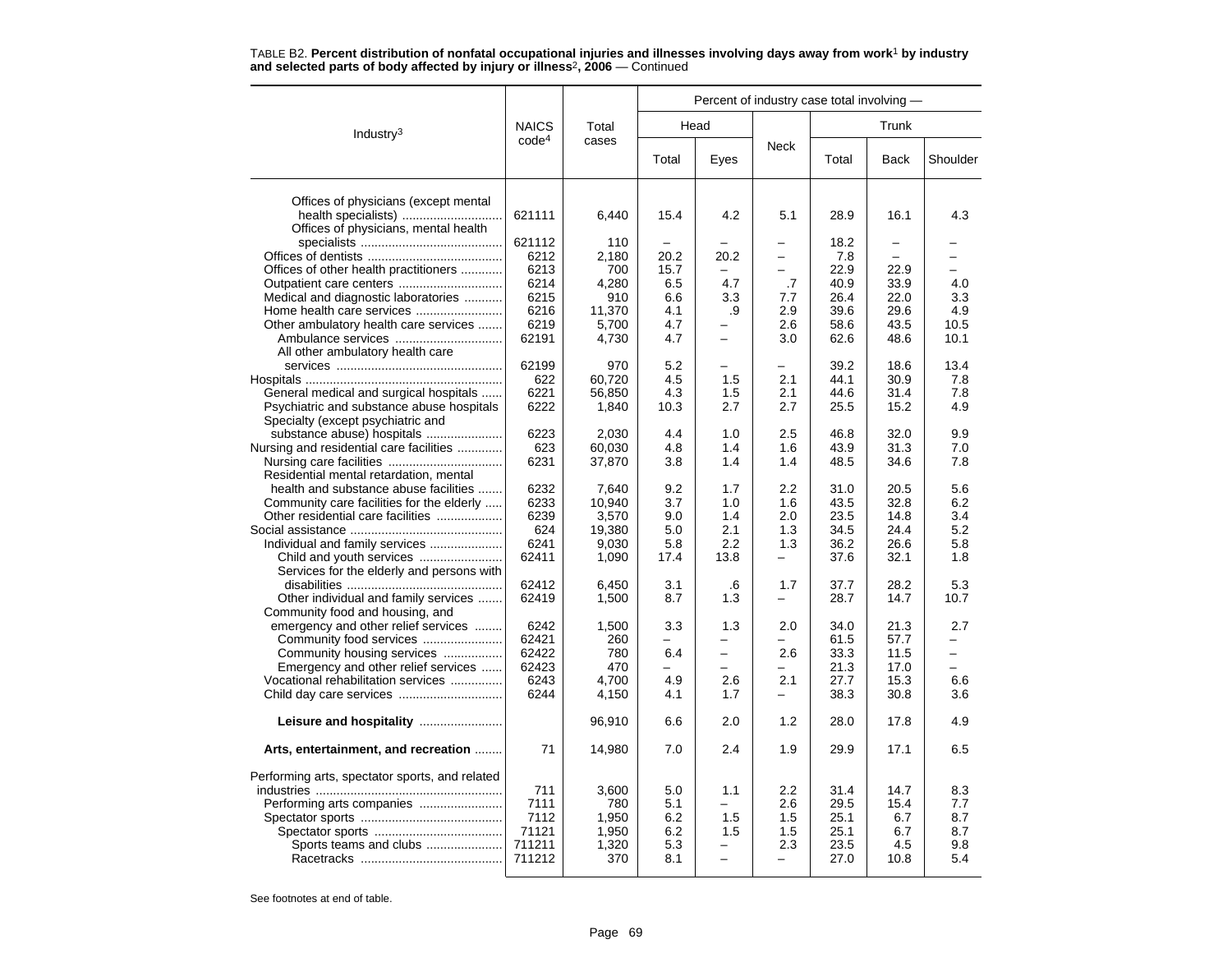#### Industry3 Percent of industry case total involving — Upper extremities **Lower** extremities Body systems Multiple body parts Allotherbody<br>parts<sup>5</sup> Total Finger Hand Wrist Total Knee Foot, toe Systems parts pour Offices of physicians (except mental health specialists) ............................. 11.6 1.4 3.6 3.1 18.0 7.8 2.0 10.1 10.2 0.5 Offices of physicians, mental health specialists ......................................... 18.2 18.2 – – 45.5 18.2 – – – – Offices of dentists ....................................... 35.3 12.4 – – 28.9 – 15.6 – 7.8 –Offices of other health practitioners ............ 37.1 – – 15.7 10.0 – – – 10.0 – Outpatient care centers .............................. 17.1 4.7 1.4 5.8 16.1 8.9 2.8 1.4 15.2 2.3 Medical and diagnostic laboratories ........... 13.2 2.2 – 6.6 18.7 3.3 3.3 – 26.4 – Home health care services ......................... 9.1 3.0 1.0 1.8 13.1 5.1 1.3 9.9 20.6 .6Other ambulatory health care services ....... 9.6 1.9 1.2 1.9 11.2 6.0 .4 .4 12.5 .4 Ambulance services ............................... 8.5 1.9 1.5 1.1 10.8 5.7 – – 9.9 –All other ambulatory health care services ................................................ 15.5 3.1 – 7.2 13.4 7.2 – – 24.7 –Hospitals ......................................................... 16.1 4.4 2.7 4.1 19.0 8.8 3.4 1.8 11.6 .8 General medical and surgical hospitals ...... 16.1 4.3 2.8 4.2 18.9 8.8 3.4 1.8 1.8 11.5 .7<br>Psychiatric and substance abuse hospitals 15.8 4.9 2.7 2.7 2.5 12.5 2.2 1.6 16.3 2.2 Psychiatric and substance abuse hospitals Specialty (except psychiatric and substance abuse) hospitals ...................... 16.3 4.9 2.0 3.9 17.2 6.4 3.4 2.0 10.3 – Nursing and residential care facilities ............. 15.3 4.1 2.3 4.0 18.4 8.3 2.8 1.1 13.8 1.1 Nursing care facilities ................................. 14.7 3.7 2.1 4.1 17.0 7.9 2.8 1.0 12.3 1.2 Residential mental retardation, mental health and substance abuse facilities ....... 16.5 4.7 1.8 3.8 19.9 6.9 3.0 .7 19.6 .8Community care facilities for the elderly ..... 15.3 4.1 2.3 4.1 19.2 8.9 2.8 1.4 14.0 1.4<br>Other residential care facilities ..................... 18.8 6.2 4.8 3.4 28.6 12.6 2.5 1.7 16.2 .6 Other residential care facilities .................... .9 Social assistance ............................................ 18.2 4.6 2.8 4.2 21.4 6.3 2.9 1.7 17.0 .9Individual and family services ..................... 16.8 3.2 1.9 4.9 17.1 4.8 3.0 1.2 20.5 1.0 Child and youth services ........................ 9.2 3.7 – 2.8 20.2 2.8 1.8 1.8 12.8 – Services for the elderly and persons with disabilities ............................................. 17.1 3.1 2.0 4.2 17.4 5.1 3.6 1.2 20.5 1.4Other individual and family services ....... 22.0 4.0 2.0 8.7 | 13.3 | 4.7 | - | - | 25.3 | -Community food and housing, and emergency and other relief services .........  $4.7$   $1.3$   $1.3$   $31.3$   $9.3$   $2.0$   $-$  24.0  $-$  24.0  $-$  24.0  $-$  24.0  $-$  24.0  $-$  24.0  $-$  24.0  $-$  24.0  $-$  26.9  $7.7$   $7.7$   $-$ Community food services ....................... – – – – 26.9 7.7 – – 7.7 – Community housing services ................. 6.4 – – – 43.6 14.1 3.8 – 6.4 – Emergency and other relief services ...... – – – – 12.8 – – – 61.7 – Vocational rehabilitation services ............... 1.5 Child day care services .............................. 20.7 2.4 4.6 4.1 25.3 8.2 3.4 2.7 8.0 – **Leisure and hospitality** ........................ 32.2 13.1 7.5 4.3 20.1 7.2 3.4 1.7 9.4 .7 **Arts, entertainment, and recreation** ........ 21.6 7.8 3.7 3.5 29.1 9.9 4.7 1.5 8.0 1.1 Performing arts, spectator sports, and related industries ...................................................... 17.8 5.3 2.5 3.1 35.3 11.9 6.4 1.9 5.6 .8Performing arts companies ........................ 16.7 7.7 3.8 2.6 35.9 11.5 7.7 – 9.0 – Spectator sports ......................................... 22.1 5.6 2.6 3.1 36.9 13.8 6.2 3.1 4.1 – Spectator sports ..................................... 22.1 5.6 2.6 3.1 36.9 13.8 6.2 3.1 4.1 – Sports teams and clubs ...................... 25.0 4.5 2.3 3.8 37.9 14.4 5.3 3.8 2.3 – Racetracks ......................................... 18.9 8.1 5.4 – 32.4 10.8 10.8 – 10.8 –

# TABLE B2. **Percent distribution of nonfatal occupational injuries and illnesses involving days away from work**<sup>1</sup> **by industry and selected parts of body affected by injury or illness**<sup>2</sup>**, 2006** — Continued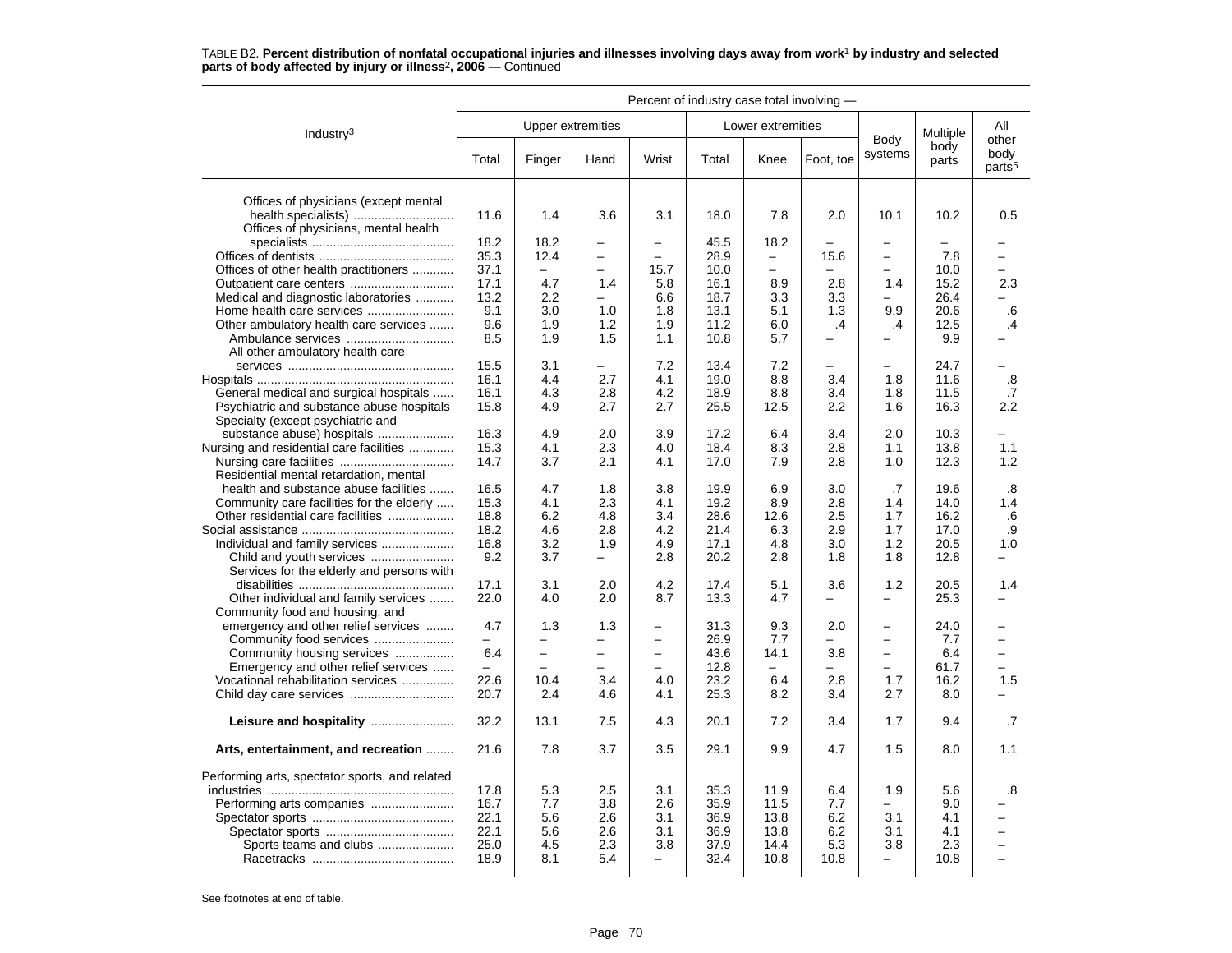|                                                                             |                   |                  |                          | Percent of industry case total involving - |                          |              |              |            |
|-----------------------------------------------------------------------------|-------------------|------------------|--------------------------|--------------------------------------------|--------------------------|--------------|--------------|------------|
| Industry <sup>3</sup>                                                       | <b>NAICS</b>      | Total            |                          | Head                                       |                          |              | Trunk        |            |
|                                                                             | code <sup>4</sup> | cases            | Total                    | Eyes                                       | Neck                     | Total        | <b>Back</b>  | Shoulder   |
|                                                                             | 711219            | 260              | 11.5                     | 7.7                                        |                          | 30.8         | 7.7          | 7.7        |
| Promoters of performing arts, sports, and                                   |                   |                  |                          |                                            |                          |              |              |            |
|                                                                             | 7113              | 450              | 4.4                      |                                            |                          | 51.1         | 37.8         | 8.9        |
| Agents and managers for artists, athletes,                                  |                   |                  |                          |                                            |                          |              |              |            |
| entertainers, and other public figures<br>Independent artists, writers, and | 7114              | 20               |                          |                                            |                          |              |              |            |
|                                                                             | 7115              | 410              |                          |                                            |                          | 43.9         | 26.8         |            |
| Museums, historical sites, and similar                                      |                   |                  |                          |                                            |                          |              |              |            |
|                                                                             | 712               | 1,200            | 5.8                      | 1.7                                        |                          | 27.5         | 15.0         | 4.2        |
| Amusement, gambling, and recreation                                         |                   |                  |                          |                                            |                          |              |              |            |
| Amusement parks and arcades                                                 | 713<br>7131       | 10,180<br>1,740  | 8.0<br>5.7               | 2.8<br>2.3                                 | 1.9<br>4.6               | 29.7<br>34.5 | 18.2<br>19.5 | 6.1<br>9.2 |
| Amusement and theme parks                                                   | 71311             | 1,670            | 6.0                      | 2.4                                        | 4.2                      | 35.3         | 19.8         | 9.0        |
|                                                                             | 7132              | 1,430            | 6.3                      | 2.8                                        | -                        | 31.5         | 19.6         | 6.3        |
| Other amusement and recreation                                              |                   |                  |                          |                                            |                          |              |              |            |
|                                                                             | 7139              | 7.010            | 8.8                      | 3.0                                        | 1.4                      | 28.1         | 17.5         | 5.4        |
| Golf courses and country clubs                                              | 71391             | 3,510            | 8.0                      | 3.4                                        | 1.1                      | 31.3         | 21.9         | 3.4        |
|                                                                             | 71392             | 610              | 8.2                      | L.                                         | $\overline{\phantom{0}}$ | 31.1         | 13.1         | 13.1       |
|                                                                             | 71393             | 490              | 18.4                     | 6.1                                        | $\overline{\phantom{0}}$ | 20.4         | 10.2         | $\equiv$   |
| Fitness and recreational sports centers                                     | 71394<br>71395    | 1,670<br>230     | 7.8                      | 3.0                                        | 3.0                      | 28.1         | 16.2         | 7.8        |
| All other amusement and recreation                                          |                   |                  |                          |                                            |                          |              |              |            |
|                                                                             | 71399             | 500              | 10.0                     |                                            | $\overline{\phantom{0}}$ | 16.0         | 10.0         | 4.0        |
| Accommodation and food services                                             | 72                | 81,930           | 6.5                      | 1.9                                        | 1.1                      | 27.6         | 17.9         | 4.6        |
|                                                                             | 721               | 21,630           | 7.7                      | 1.6                                        | 1.1                      | 32.6         | 21.5         | 6.0        |
| Traveler accommodation                                                      | 7211              | 20,840           | 6.8                      | 1.7                                        | 1.1                      | 33.2         | 21.7         | 6.2        |
| Hotels (except casino hotels) and motels                                    | 72111             | 18,110           | 7.1                      | 1.7                                        | 1.0                      | 33.5         | 22.1         | 6.1        |
|                                                                             | 72112             | 2,590            | 5.0                      | 1.9                                        | 1.5                      | 31.3         | 19.3         | 6.9        |
| Other traveler accommodation                                                | 72119             | 140              |                          |                                            | $\overline{\phantom{0}}$ |              |              |            |
| Rv (recreational vehicle) parks and                                         |                   |                  |                          |                                            |                          |              |              |            |
|                                                                             | 7212              | 690              | 34.8                     |                                            |                          | 18.8         | 15.9         |            |
| Rv (recreational vehicle) parks and                                         | 72121             | 690              | 34.8                     |                                            |                          | 18.8         | 15.9         |            |
| Rv (recreational vehicle) parks and                                         |                   |                  |                          |                                            |                          |              |              |            |
|                                                                             | 721211            | 240              |                          |                                            |                          | 16.7         | 16.7         |            |
| Recreational and vacation camps                                             |                   |                  |                          |                                            |                          |              |              |            |
| (except campgrounds)                                                        | 721214            | 450              | 48.9                     |                                            |                          | 20.0         | 15.6         |            |
| Rooming and boarding houses                                                 | 7213              | 100              |                          | -                                          | -                        |              |              |            |
| Food services and drinking places                                           | 722<br>7221       | 60,300<br>24,900 | 6.2<br>6.6               | 2.0<br>2.9                                 | 1.1                      | 25.8<br>25.9 | 16.7<br>16.9 | 4.1<br>4.9 |
| Full-service restaurants<br>Limited-service eating places                   | 7222              | 29,750           | 5.8                      | 1.3                                        | .5<br>.8                 | 26.3         | 16.4         | 3.6        |
| Limited-service eating places                                               | 72221             | 29,750           | 5.8                      | 1.3                                        | .8                       | 26.3         | 16.4         | 3.6        |
| Limited-service restaurants                                                 | 722211            | 25,080           | 6.5                      | 1.4                                        | .8                       | 26.0         | 17.5         | 3.0        |
|                                                                             | 722212            | 550              | $\overline{\phantom{m}}$ | -                                          |                          | 23.6         | 21.8         | ÷          |
| Special food services                                                       | 7223              | 4,670            | 6.6                      | 2.6                                        | 5.8                      | 23.6         | 16.7         | 4.5        |
| Drinking places (alcoholic beverages)                                       | 7224              | 980              |                          |                                            |                          | 21.4         | 20.4         |            |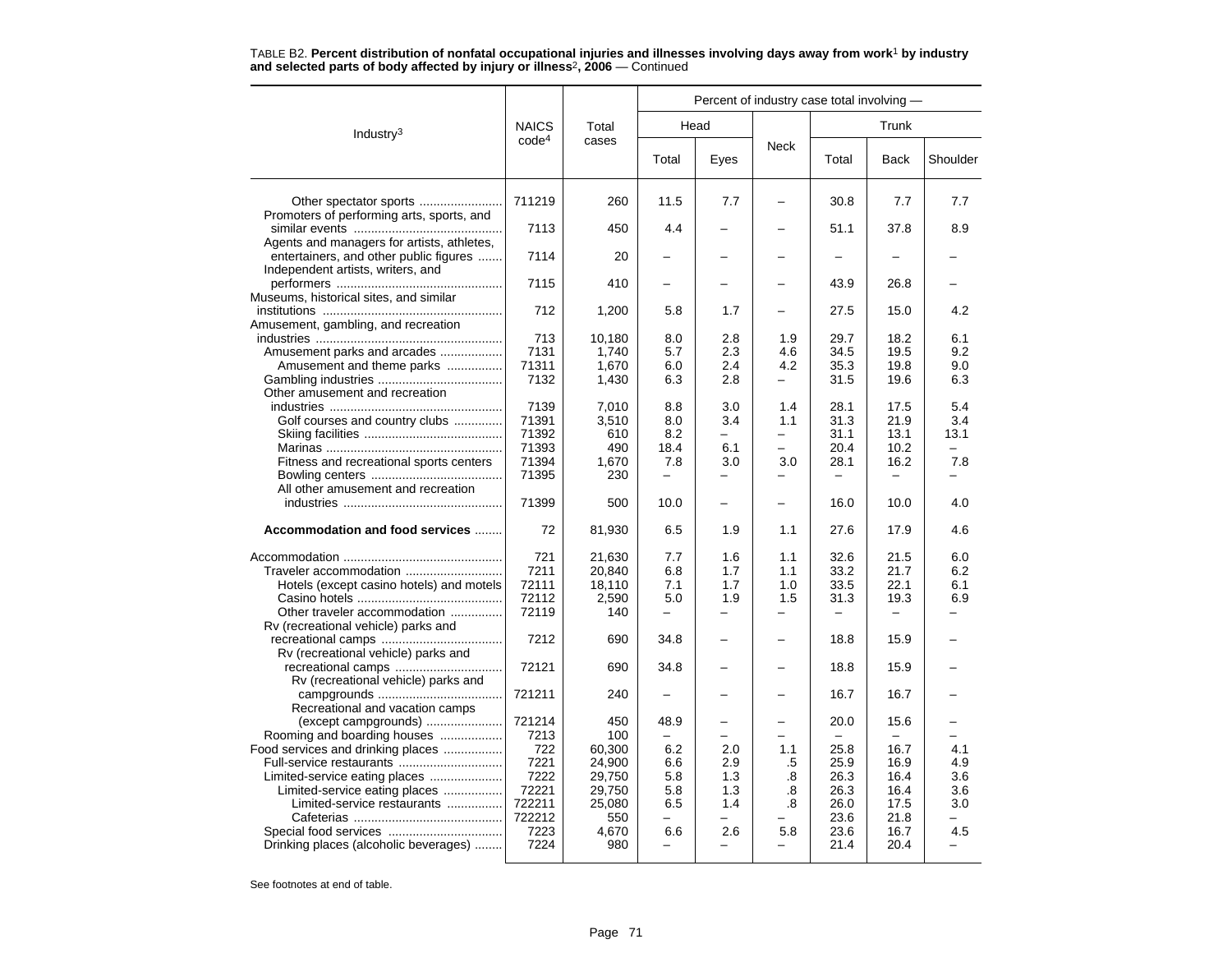|                                                                             |                                                      |                          |                          |                          | Percent of industry case total involving - |                          |                          |                          |                          |                                     |
|-----------------------------------------------------------------------------|------------------------------------------------------|--------------------------|--------------------------|--------------------------|--------------------------------------------|--------------------------|--------------------------|--------------------------|--------------------------|-------------------------------------|
| Industry <sup>3</sup>                                                       |                                                      |                          | <b>Upper extremities</b> |                          |                                            | Lower extremities        |                          |                          | Multiple                 | All                                 |
|                                                                             | Total                                                | Finger                   | Hand                     | Wrist                    | Total                                      | Knee                     | Foot, toe                | Body<br>systems          | body<br>parts            | other<br>body<br>parts <sup>5</sup> |
| Promoters of performing arts, sports, and                                   | 11.5                                                 | 7.7                      |                          |                          | 42.3                                       | 15.4                     | $\overline{\phantom{0}}$ |                          |                          |                                     |
| Agents and managers for artists, athletes,                                  | 13.3                                                 |                          |                          | 4.4                      | 24.4                                       | 6.7                      | 8.9                      |                          | 6.7                      |                                     |
| entertainers, and other public figures<br>Independent artists, writers, and | $\overline{\phantom{0}}$<br>$\overline{\phantom{0}}$ | $\overline{\phantom{0}}$ | -                        | $\overline{\phantom{0}}$ |                                            |                          | $\overline{\phantom{0}}$ |                          | -                        |                                     |
| Museums, historical sites, and similar                                      |                                                      |                          |                          |                          | 39.0                                       | 9.8                      |                          |                          |                          |                                     |
| Amusement, gambling, and recreation                                         | 20.0                                                 | 6.7                      | 3.3                      | 3.3                      | 29.2                                       | 6.7                      | 7.5                      | 4.2                      | 10.0                     | 3.3                                 |
|                                                                             | 23.0                                                 | 8.9                      | 4.1                      | 3.7                      | 27.0                                       | 9.4                      | 3.7                      | 1.1                      | 8.6                      | .9                                  |
| Amusement parks and arcades                                                 | 21.3                                                 | 5.2                      | 3.4                      | 7.5                      | 24.1                                       | 6.9                      | 5.7                      | 1.1                      | 9.2                      |                                     |
| Amusement and theme parks                                                   | 20.4                                                 | 4.8                      | 3.6                      | 7.8                      | 23.4                                       | 6.6                      | 5.4                      | 1.2                      | 9.0                      |                                     |
| Other amusement and recreation                                              | 21.7                                                 | 7.0                      | 3.5                      | 4.9                      | 25.9                                       | 9.8                      | 5.6                      | 2.8                      | 10.5                     | -                                   |
|                                                                             | 23.8                                                 | 10.1                     | 4.4                      | 2.4                      | 28.0                                       | 10.0                     | 3.0                      | .9                       | 8.0                      | 1.0                                 |
| Golf courses and country clubs                                              | 21.1                                                 | 10.8                     | 3.7                      | 2.3                      | 28.8                                       | 9.7                      | 2.3                      | .6                       | 7.1                      | 2.0                                 |
|                                                                             | 13.1                                                 | 3.3                      | 3.3                      | 3.3                      | 34.4                                       | 24.6                     | —                        |                          | 9.8                      |                                     |
|                                                                             | 32.7                                                 | 14.3                     | 12.2                     | $-$                      | 14.3                                       | 8.2                      | $\equiv$                 | $\qquad \qquad -$        | 14.3                     | $\overline{\phantom{0}}$            |
| Fitness and recreational sports centers                                     | 28.7                                                 | 12.6                     | 4.2                      | 3.6                      | 22.2                                       | 6.0                      | 4.8                      | $\overline{\phantom{0}}$ | 10.2                     |                                     |
| All other amusement and recreation                                          | 52.2                                                 | $\equiv$                 | $\overline{\phantom{0}}$ | $\overline{\phantom{0}}$ | 21.7                                       | ÷                        |                          | $\overline{\phantom{0}}$ | $\overline{a}$           |                                     |
|                                                                             | 16.0                                                 | 6.0                      |                          |                          | 50.0                                       | 14.0                     | 4.0                      |                          | 4.0                      |                                     |
| Accommodation and food services                                             | 34.2                                                 | 14.1                     | 8.2                      | 4.4                      | 18.5                                       | 6.7                      | 3.2                      | 1.7                      | 9.7                      | .7                                  |
|                                                                             | 23.3                                                 | 8.8                      | 5.0                      | 3.9                      | 21.9                                       | 7.4                      | 4.0                      | 1.4                      | 11.1                     | .8                                  |
| Traveler accommodation                                                      | 23.7                                                 | 9.0                      | 4.9                      | 4.0                      | 22.2                                       | 7.6                      | 3.9                      | 1.3                      | 11.2                     | .6                                  |
| Hotels (except casino hotels) and motels                                    | 23.4                                                 | 9.1                      | 5.1                      | 3.6                      | 22.1                                       | 7.6                      | 4.0                      | 1.5                      | 10.8                     | 6                                   |
|                                                                             | 23.9                                                 | 8.1                      | 4.6                      | 5.4                      | 23.6                                       | 8.9                      | 4.2                      | $\equiv$                 | 13.1                     |                                     |
| Other traveler accommodation                                                | 50.0                                                 | $\qquad \qquad -$        | $\overline{\phantom{0}}$ | $\overline{\phantom{0}}$ | $\equiv$                                   | $\overline{\phantom{0}}$ | $\overline{\phantom{0}}$ | $\overline{\phantom{m}}$ | 28.6                     | -                                   |
| Rv (recreational vehicle) parks and                                         |                                                      |                          |                          |                          |                                            |                          |                          |                          |                          |                                     |
| Rv (recreational vehicle) parks and                                         | 13.0                                                 | $\overline{\phantom{0}}$ | 7.2                      | $\equiv$                 | 17.4                                       | ÷                        | 5.8                      | 4.3                      |                          | 8.7                                 |
| Rv (recreational vehicle) parks and                                         | 13.0                                                 |                          | 7.2                      |                          | 17.4                                       |                          | 5.8                      | 4.3                      |                          | 8.7                                 |
| Recreational and vacation camps                                             | 25.0                                                 | $\overline{\phantom{0}}$ | 16.7                     | $\overline{\phantom{0}}$ | 25.0                                       | $\overline{\phantom{0}}$ |                          |                          |                          | 25.0                                |
| (except campgrounds)<br>Rooming and boarding houses                         | 8.9<br>$\equiv$                                      | $\overline{\phantom{0}}$ | -                        | $\overline{\phantom{0}}$ | 13.3<br>$\equiv$                           | -<br>-                   | $\overline{\phantom{0}}$ | $\overline{\phantom{0}}$ | $\overline{\phantom{0}}$ |                                     |
| Food services and drinking places                                           | 38.1                                                 | 16.0                     | 9.4                      | 4.6                      | 17.2                                       | 6.5                      | 2.9                      | 1.8                      | 9.2                      | .6                                  |
| Full-service restaurants                                                    | 40.7                                                 | 20.0                     | 8.6                      | 4.0                      | 17.6                                       | 8.0                      | 2.6                      | 1.1                      | 6.9                      | .6                                  |
| Limited-service eating places                                               | 36.0                                                 | 11.5                     | 10.5                     | 5.6                      | 17.1                                       | 5.6                      | 2.6                      | 2.1                      | 11.2                     | $\cdot$                             |
| Limited-service eating places                                               | 36.0                                                 | 11.5                     | 10.5                     | 5.6                      | 17.1                                       | 5.6                      | 2.6                      | 2.1                      | 11.2                     | $\cdot$ 7                           |
| Limited-service restaurants                                                 | 34.8                                                 | 9.2                      | 9.7                      | 6.5                      | 17.1                                       | 5.7                      | 1.6                      | 2.4                      | 11.5                     | .9                                  |
|                                                                             |                                                      |                          | 9.1                      |                          |                                            |                          |                          | $\equiv$                 |                          |                                     |
|                                                                             | 25.5                                                 | 12.7                     |                          | $\equiv$                 | 18.2                                       | $\overline{\phantom{0}}$ | 10.9                     |                          | 27.3                     |                                     |
|                                                                             | 31.3                                                 | 13.3                     | 8.6                      | 1.7                      | 17.8                                       | 4.9                      | 6.4                      | 4.7                      | 10.1                     |                                     |
| Drinking places (alcoholic beverages)                                       | 67.3                                                 | 62.2                     | $\overline{\phantom{0}}$ | $\overline{\phantom{0}}$ | $-$                                        | $\overline{\phantom{0}}$ | $\overline{\phantom{0}}$ | $\overline{\phantom{m}}$ | $\overline{\phantom{m}}$ | -                                   |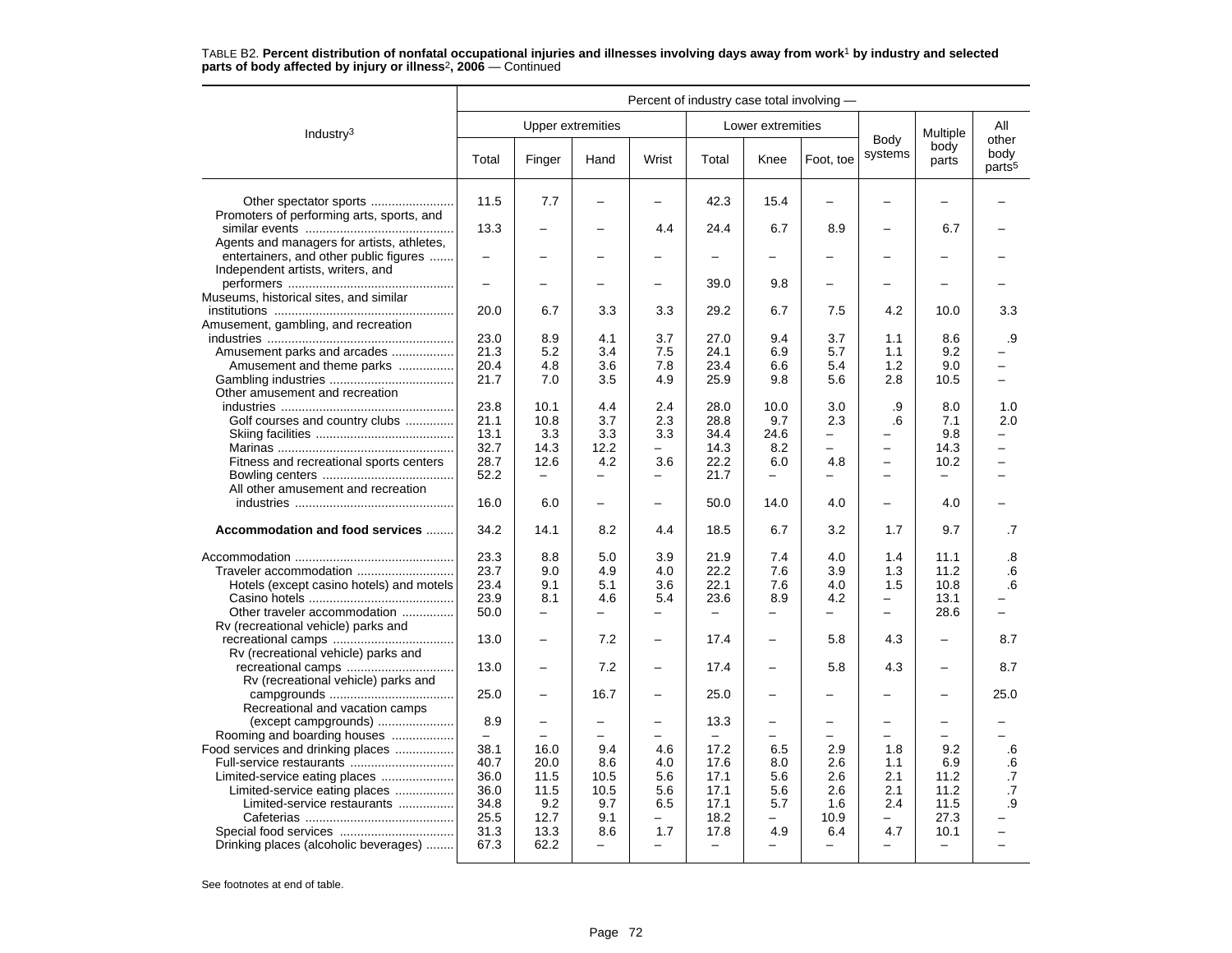|                                                                                | <b>NAICS</b>      | Total<br>cases  | Percent of industry case total involving - |            |              |              |              |              |  |  |
|--------------------------------------------------------------------------------|-------------------|-----------------|--------------------------------------------|------------|--------------|--------------|--------------|--------------|--|--|
| Industry <sup>3</sup>                                                          |                   |                 | Head                                       |            |              | Trunk        |              |              |  |  |
|                                                                                | code <sup>4</sup> |                 | Total                                      | Eyes       | <b>Neck</b>  | Total        | <b>Back</b>  | Shoulder     |  |  |
|                                                                                |                   | 27,640          | 6.7                                        | 3.1        | 0.9          | 34.2         | 19.1         | 7.9          |  |  |
| Other services, except public                                                  | 81                | 27,640          | 6.7                                        | 3.1        | .9           | 34.2         | 19.1         | 7.9          |  |  |
| Automotive repair and maintenance<br>Electronic and precision equipment repair | 811<br>8111       | 13,050<br>8,200 | 9.2<br>8.8                                 | 5.1<br>4.5 | .5<br>$.5\,$ | 34.1<br>25.4 | 19.9<br>13.2 | 5.6<br>6.3   |  |  |
| Commercial and industrial machinery and<br>equipment (except automotive and    | 8112              | 830             | 3.6                                        | 2.4        |              | 47.0         | 39.8         | 2.4          |  |  |
| electronic) repair and maintenance<br>Personal and household goods repair and  | 8113              | 3,330           | 13.2                                       | 8.1        |              | 47.1         | 26.4         | 3.9          |  |  |
|                                                                                | 8114              | 690             | -                                          |            |              | 60.9         | 44.9         | 8.7          |  |  |
| Personal and laundry services                                                  | 812               | 8,480           | 4.5                                        | 1.3        | 1.1          | 36.9         | 18.2         | 12.3         |  |  |
|                                                                                | 8121<br>8122      | 1,190<br>1,490  | -                                          |            |              | 16.0<br>63.1 | 3.4<br>33.6  | 11.8<br>25.5 |  |  |
| Drycleaning and laundry services                                               | 8123              | 4,160           | 5.8                                        | 1.9        | .7           | 36.3         | 17.1         | 9.6          |  |  |
|                                                                                | 8129              | 1,640           | 6.7                                        | 1.2        | 1.2          | 29.9         | 17.7         | 7.3          |  |  |
| Pet care (except veterinary) services                                          | 81291             | 600             | $\overline{\phantom{0}}$                   |            |              | 26.7         | -            | 15.0         |  |  |
|                                                                                | 81292             | 70              |                                            |            |              | 28.6         | 28.6         |              |  |  |
|                                                                                | 81293             | 750             | 13.3                                       | -          | 2.7          | 22.7         | 12.0         | 2.7          |  |  |
| All other personal services<br>Religious, grantmaking, civic, professional,    | 81299             | 220             |                                            |            |              | 63.6         | 50.0         |              |  |  |
|                                                                                | 813               | 6,110           | 4.7                                        | 1.1        | 1.5          | 30.9         | 18.8         | 6.4          |  |  |

TABLE B2. **Percent distribution of nonfatal occupational injuries and illnesses involving days away from work**<sup>1</sup> **by industry and selected parts of body affected by injury or illness**<sup>2</sup>**, 2006** — Continued

See footnotes at end of table.